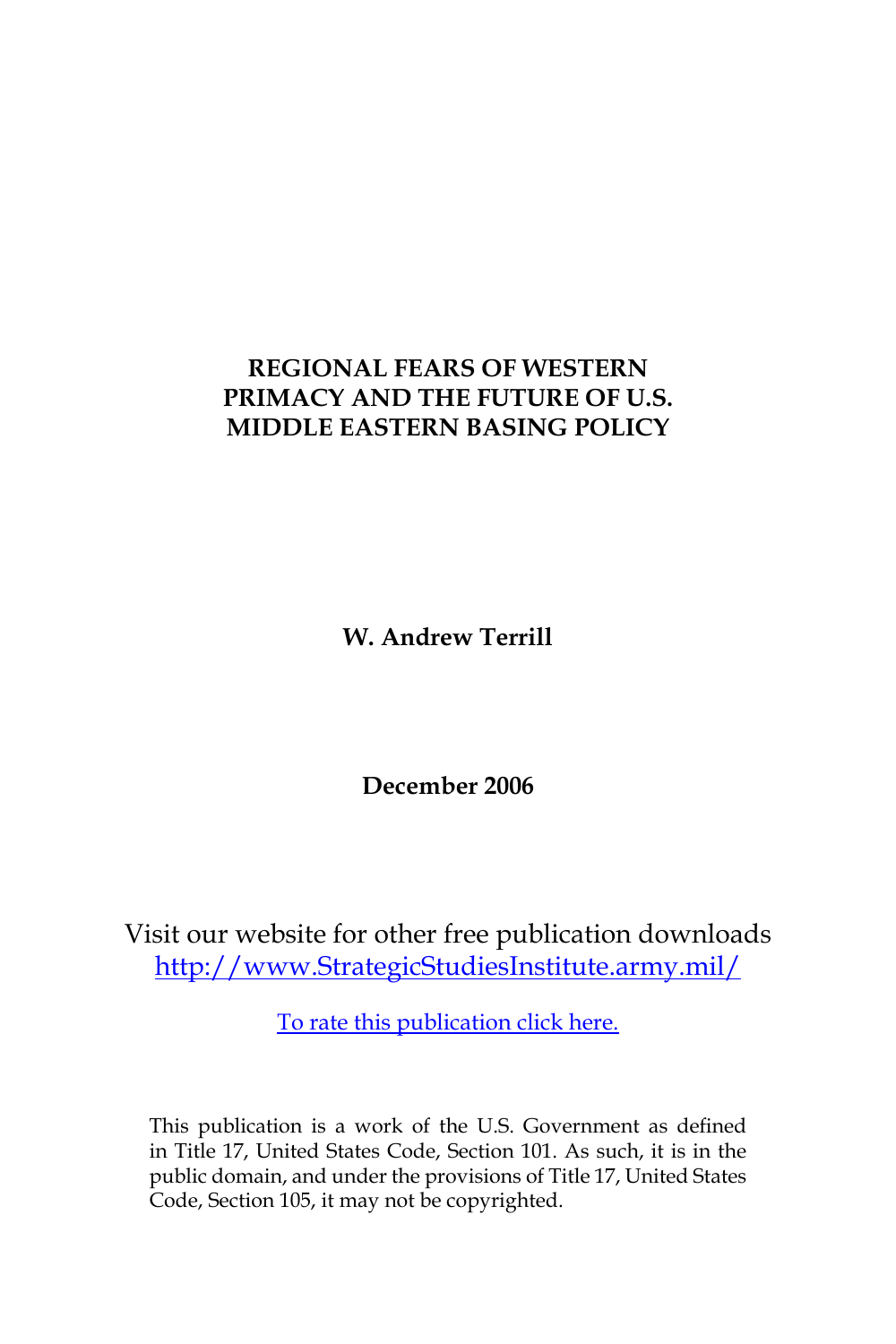The views expressed in this report are those of the author and do not necessarily reflect the official policy or position of the Department of the Army, the Department of Defense, or the U.S. Government. This report is cleared for public release; distribution is unlimited.

\*\*\*\*\*

#### \*\*\*\*\*

A number of friends and colleagues provided useful comments on earlier drafts of this work. I would particularly like to thank Professor Larry Goodson, U.S. Army War College; Professor Steven Metz of the Strategic Studies Institute, U.S. Army War College; Professor Jeffrey Record, U.S. Air War College; and Ms. Sarah Womar. Rear Admiral (ret.) John Sigler, currently of the National Defense University, also provided me with a great deal of helpful insight that was of enormous value in pursuing this effort. An old friend from my own military service, Lieutenant Colonel Robert E. Friedenberg rendered tremendous assistance to me during my 2006 visit to Kuwait where he serves as U.S. Defense Attaché. I would also like to thank another friend, Colonel Brian R. Kerins, USAF, for providing valuable support to me on repeated embassy-assisted travel to the United Arab Emirates. I am especially grateful to Commander John J. Arnold and Lieutenant Colonel Christopher J. Beoddy of the U.S. Embassy in Qatar for their help on multiple visits to that country. Most of all, I would like to thank my research assistant, Mary J. Elias, who showed incredible energy and enthusiasm in helping me with this monograph. This work benefited greatly from her resourcefulness and initiative. Naturally, any and all mistakes of fact, opinion, and speculation within this work are entirely my own.

\*\*\*\*\*

Comments pertaining to this report are invited and should be forwarded to: Director, Strategic Studies Institute, U.S. Army War College, 122 Forbes Ave, Carlisle, PA 17013-5244.

\*\*\*\*\*

All Strategic Studies Institute (SSI) publications are available on the SSI homepage for electronic dissemination. Hard copies of this report also may be ordered from our homepage. SSI's homepage address is: *www.StrategicStudiesInstitute.army.mil*.

#### \*\*\*\*\*

The Strategic Studies Institute publishes a monthly e-mail newsletter to update the national security community on the research of our analysts, recent and forthcoming publications, and upcoming conferences sponsored by the Institute. Each newsletter also provides a strategic commentary by one of our research analysts. If you are interested in receiving this newsletter, please subscribe on our homepage at *www.StrategicStudiesInstitute.army.mil*/*newsletter/.*

ISBN 1-58487-265-9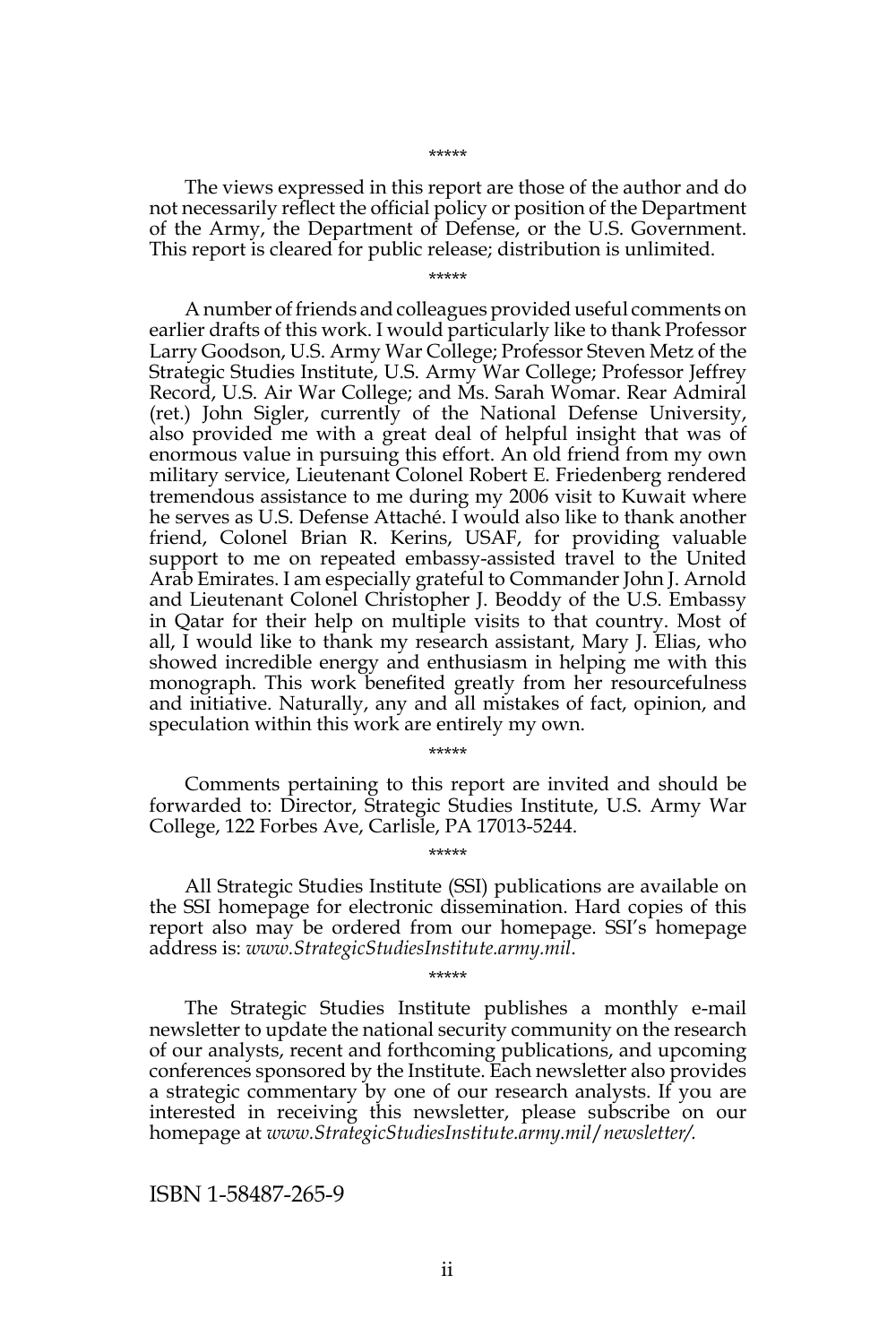### **FOREWORD**

The United States has a core national interest in maintaining peace and stability in the Middle East as well as containing or eliminating threats emanating from that region. Yet, if most American strategic analysts can agree on this assumption and these goals, there is often disagreement on the ways to best achieve them. In this monograph, Dr. W. Andrew Terrill presents his analysis of how the United States and other Western states might best address their military cooperation and basing needs within the Middle East, while still respecting and working with an understanding of regional and especially Arab history and concerns. He also provides the reader with policy recommendations based upon his analysis.

This monograph is not intended to be an exhaustive examination of all U.S. basing activities or military cooperation in the Middle East. It also does not include a discussion of Israel, which would be a separate and important study in and of itself. Rather, it is an examination of other Middle Eastern (and especially Arab) views about Western military facilities in their region and foreign soldiers on their soil. Dr. Terrill traces the historical background of Western bases in the Middle East, noting how these facilities often were used by the Western powers to dominate local client states. Such policies of domination were especially conspicuous in the 1940s due to British (and later American) efforts to confront the Nazi menace in that part of the world. These policies, however necessary at the time, were greeted with a predictable backlash in the 1950s by populist Arab nationalists. The U.S. and British military presence in the region declined dramatically in the decades that followed, but the Western military involvement once again became prominent and noticeable in the 1990s, following changes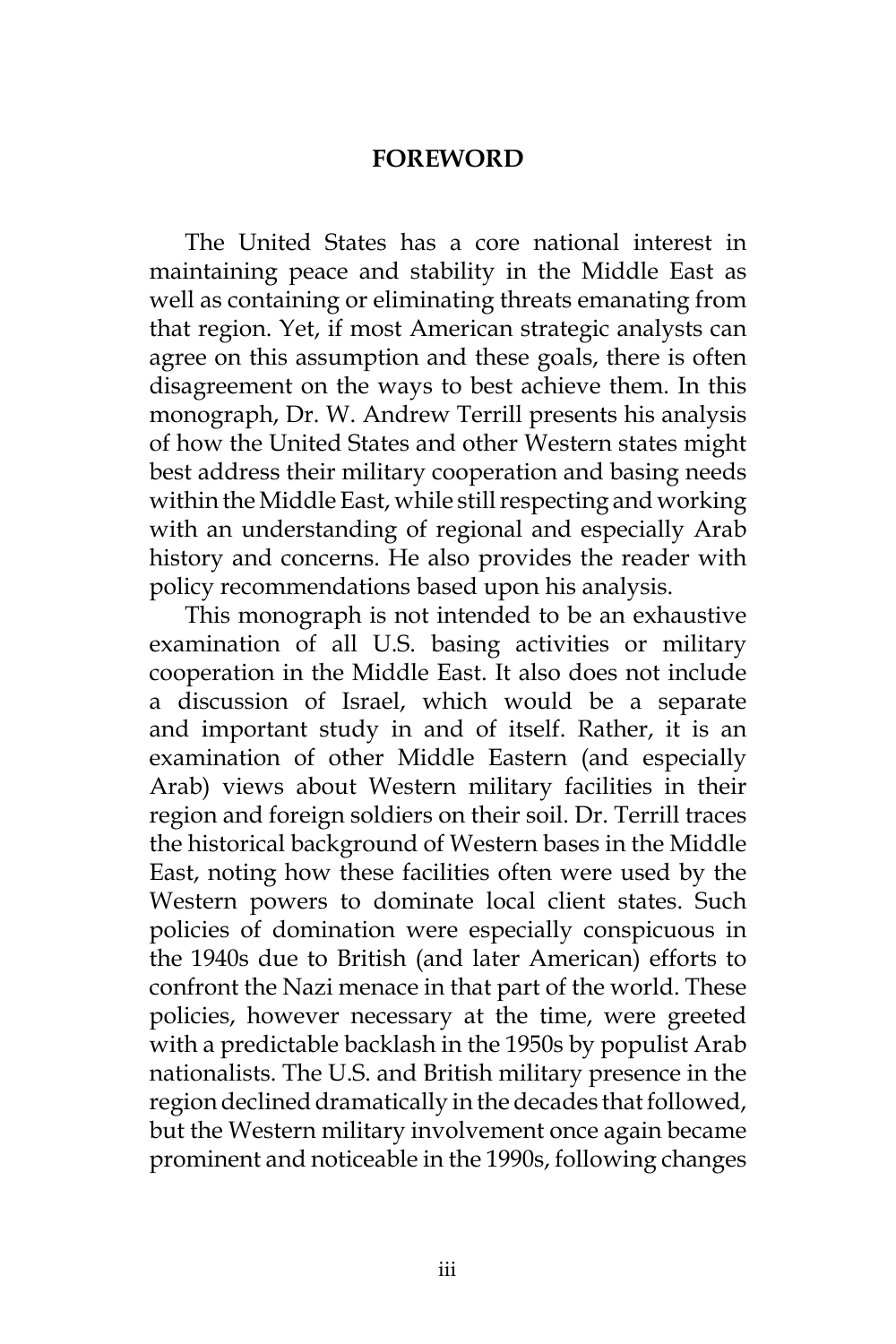in regional security arrangements inspired by Saddam Hussein's invasion of Kuwait.

New versions of old concerns about Western forces became prominent in contemporary times, and yet the idea of a Western withdrawal from the region is also of serious concern to a number of Arab leaders. Currently, the United States seeks to help defend its many allies in the region without doing so in a way that inadvertently encourages radicalism in the area or adds to the discomfort level of our regional supporters and allies. Dr. Terrill clearly believes that this can be done, but that such tasks must be approached with delicacy and a reasonable sensitivity to local concerns. States that appear to be treated like client governments inevitably will have to prove to their population and the world that they are not de-facto colonies.

The Strategic Studies Institute is pleased to offer this monograph as a contribution to the national security discourse on this important subject, as our nation continues to grapple with a variety of problems associated with the U.S. presence in the Middle East. This analysis should be especially useful to U.S. military strategic leaders as they seek to address the complicated interplay of issues related to Middle Eastern security in what our local allies would see as a politically acceptable and constructive manner. A more general reading audience also might be struck by the number of solid allies that the United States has in the region and the continuing need to work effectively with these nations and to treat them with the respect that allies clearly deserve.

!eadh ? Kel DOUGLAS C. LOVELACE, JR.

Director Strategic Studies Institute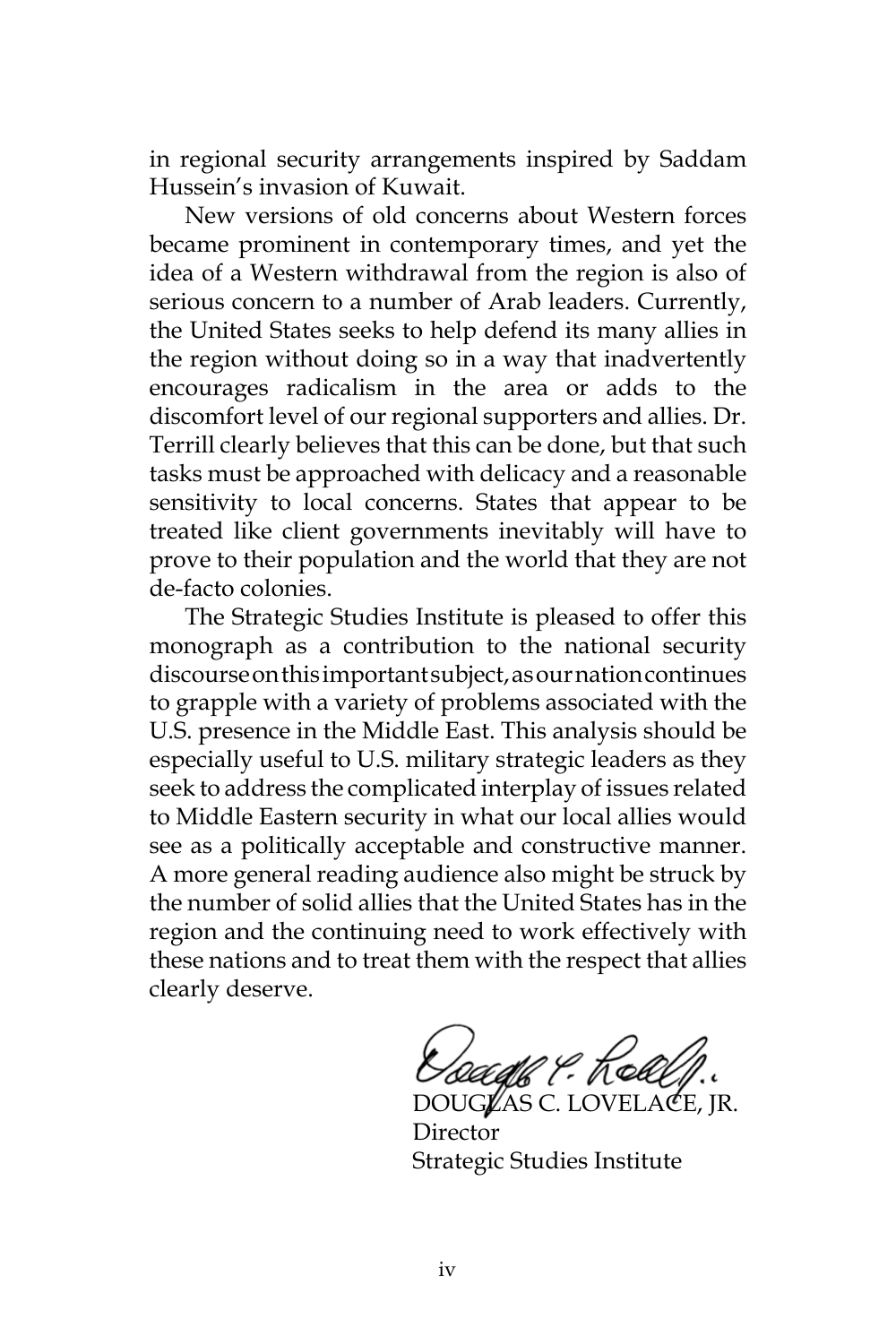# **BIOGRAPHICAL SKETCH OF THE AUTHOR**

W. ANDREW TERRILL joined the Strategic Studies Institute (SSI) in October 2001, and is a Middle East specialist. Prior to his appointment, he served as a Middle East nonproliferation analyst for the International Assessments Division of the Lawrence Livermore National Laboratory (LLNL). In 1998- 99, Dr. Terrill also served as a Visiting Professor at the U.S. Air War College on assignment from LLNL. He is a former faculty member at Old Dominion University in Norfolk, Virginia, and has taught adjunct at a variety of other colleges and universities. He is a retired U.S. Army Reserve lieutenant colonel and Foreign Area Officer (Middle East). Dr. Terrill has published in numerous academic journals on topics including nuclear proliferation, the Iran-Iraq War, Operation DESERT STORM, Middle Eastern chemical weapons, and ballistic missile proliferation, terrorism, and commando operations. Since 1994, at U.S. State Department invitation, Dr. Terrill has participated in the Middle Eastern Arms Control and Regional Security (ACRS) Track 2 talks, which are part of the Middle East Peace Process. He holds a B.A. from California State Polytechnic University and an M.A. from the University of California, Riverside, both in Political Science. Dr Terrill also holds a Ph.D. in International Relations from Claremont Graduate University, Claremont, California.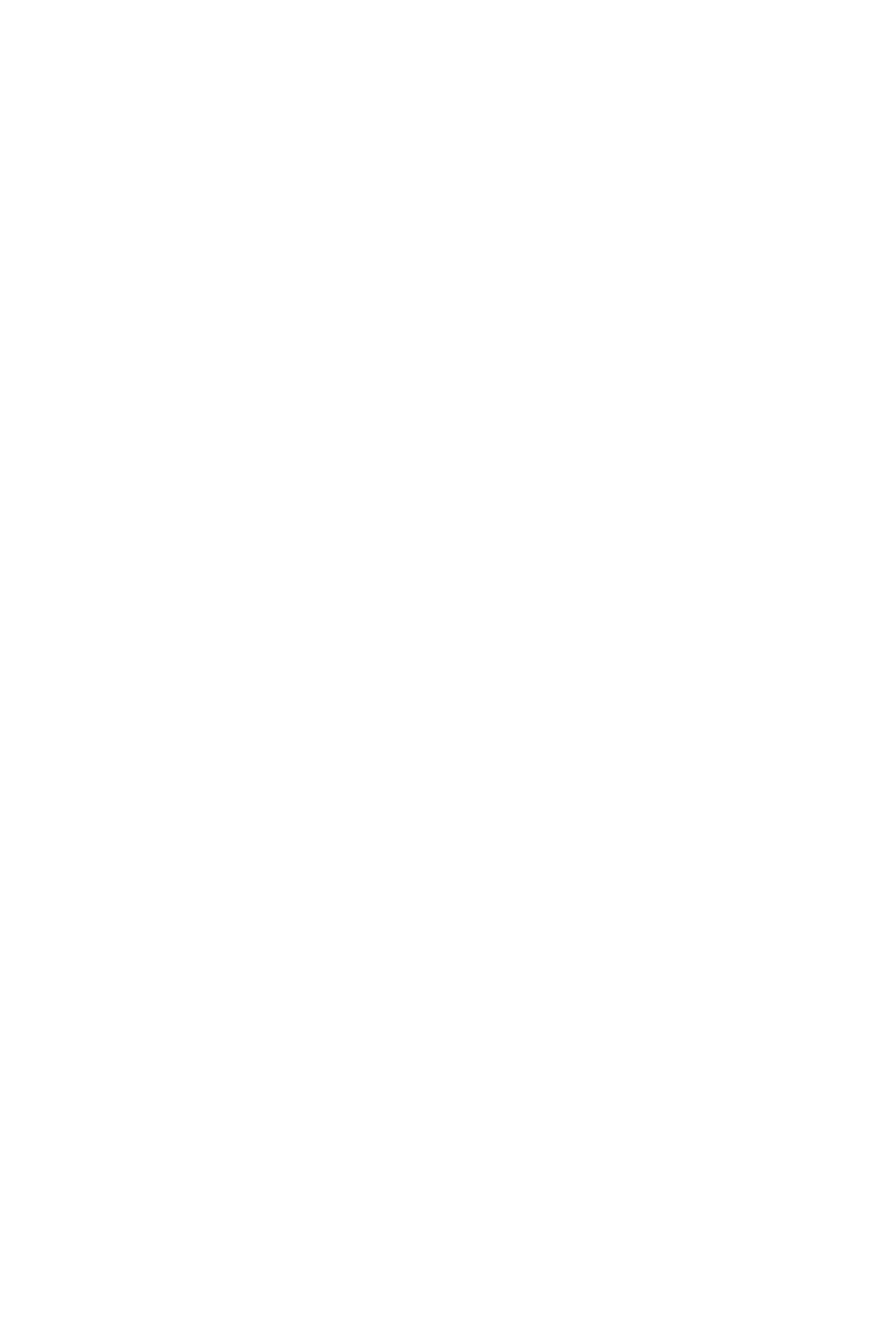## **SUMMARY**

The Arab World has maintained a long and problematic history with Western military bases on its territory. Until at least the 1940s, imperial powers often maintained that these bases were designed to defend regional nations against foreign invaders, but they also were used to pressure and sometimes control client governments. However necessary and important such pressure might have been during World War II, it was still a series of infringements on sovereignty that formed an important backdrop for Arab views on U.S. basing issues. Nationalist ferment against foreign bases was a key component of Arab politics throughout the 1950s and 1960s. In response to these regional political concerns, as well as changing Western military requirements and economic pressures, the U.S. and British military presence in the Middle East declined steadily, and a number of major Western bases were evacuated. By the early 1970s, the U.S. and British military presence in the area had been scaled down dramatically, and other issues had become more prominent in Arab-American relations.

The 1990 Iraqi invasion of Kuwait introduced a major shock into the Arab system, and Saudi Arabia allowed large numbers of U.S. and other troops to be stationed on its soil as a prelude to the liberation of Kuwait in 1991. Significant numbers of U.S. forces remained in Saudi Arabia for another 12 years following Saddam's 1991 defeat by coalition forces, establishing a new military reality in the region. Additionally, Bahrain and Oman strengthened existing agreements with the United States in the aftermath of Operation DESERT STORM, while Kuwait, the United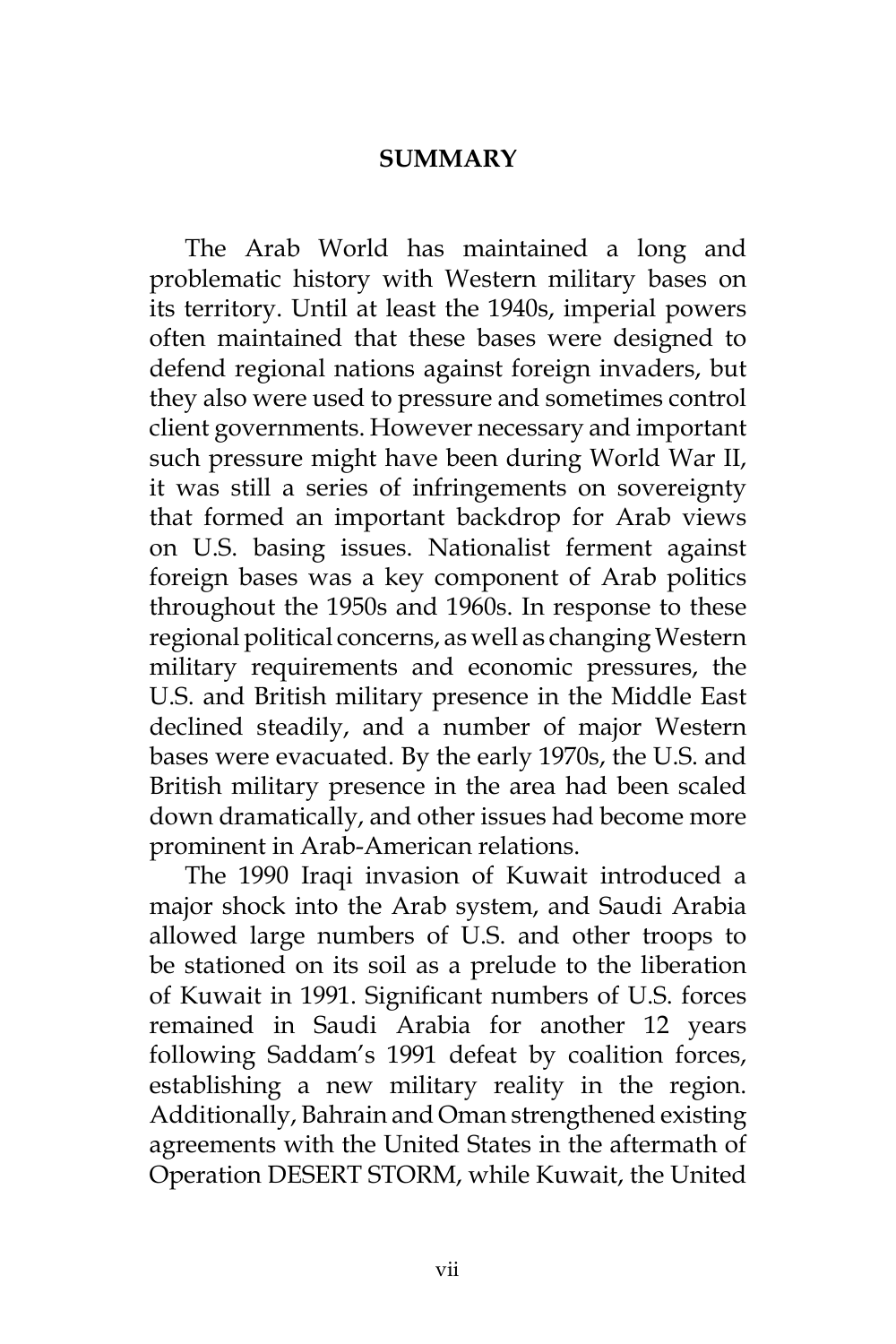Arab Emirates, and Qatar negotiated new security agreements. Nevertheless, in the years following 1991, many of the old concerns about the political meaning of a Western military presence in the region re-emerged. Saudi Arabia, in particular, began to repeat the earlier pattern whereby large and important Arab states often find it embarrassing to rely too publicly on the West for their military security. Additionally, these same states may have difficulty presenting themselves as important voices within the Arab World if they appear to be disproportionately influenced by the West and dependent on it for national security concerns. The United States and Saudi Arabia eventually reached an agreement for the withdrawal of almost all U.S. military forces in 2003, although the two countries remain close, and the United States continues to be a major arms supplier to the Saudis.

A variety of large or strategically placed Arab states, including Egypt and Jordan, maintain close military relations with the United States, although for nationalistic reasons they stop short of allowing permanent bases. The strong exception to the general Arab disapproval of U.S. bases in the Middle East has remained the more welcoming approach of the smaller Arab Gulf states. Some of these nations at times deliberately have sought to attract a U.S. military presence which they viewed as vital to their defense. It is, therefore, useful to continue to nurture current basing arrangements with friendly Arab countries of the Gulf which accept a U.S. presence as vital to their own national security and perhaps their national survival. Such states include Bahrain, Kuwait, Qatar, the United Arab Emirates, and under certain circumstances, Oman. These countries have proven their friendship and their willingness to work with the United States under a variety of circumstances.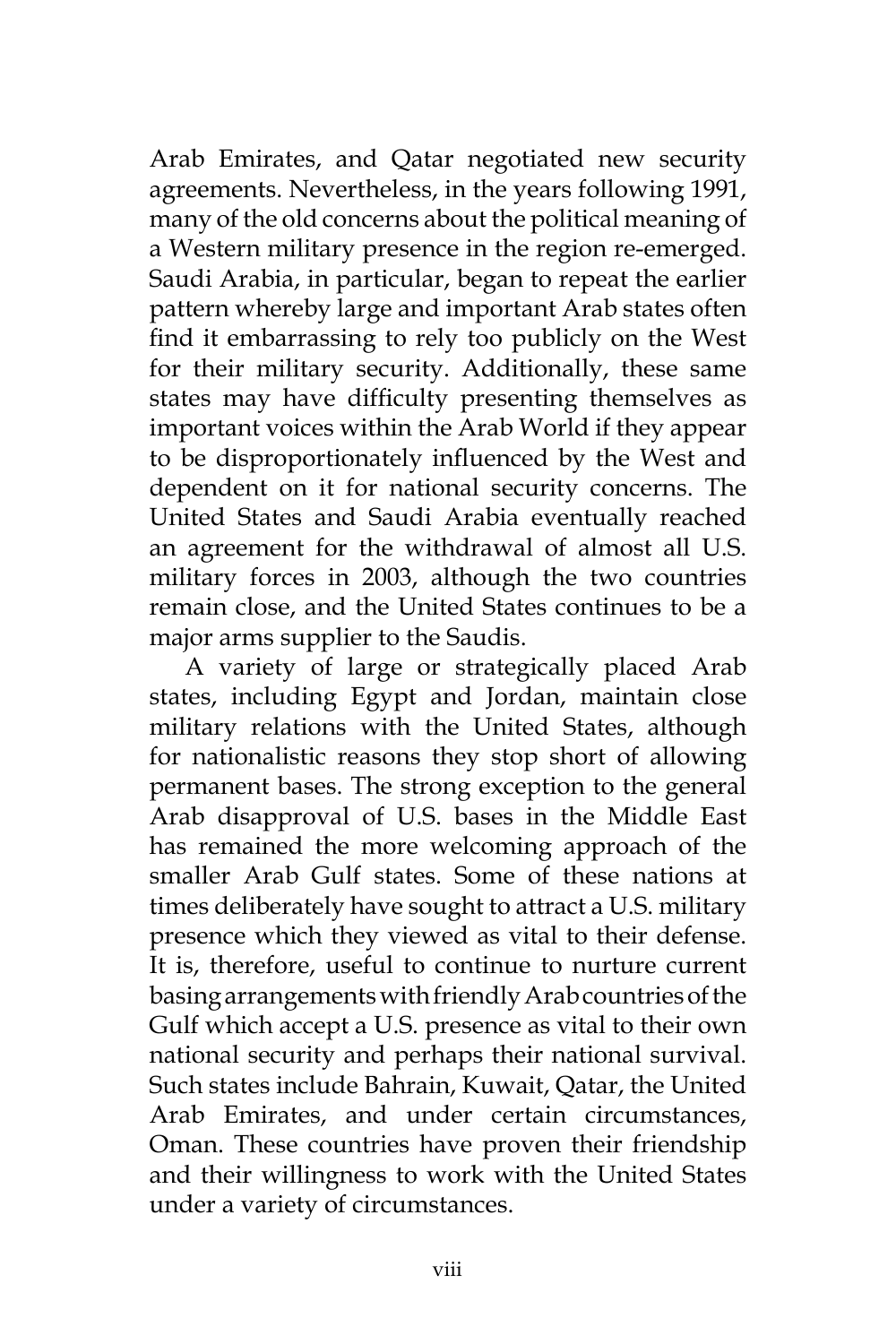It is also important for the United States to continue to maintain strong military links to other significant Arab allies that do not involve permanent bases or even placement of military stocks for future use. Strong military ties with Egypt, Jordan, Saudi Arabia, and others are valuable for the security of the region, and can be especially important during times of crisis when these nations can help the United States through their political influence, intelligence sharing, and temporary use of their military facilities. The support of these countries also may be necessary to ensure that other states permitting U.S. basing are not criticized mercilessly or humiliated in front of their publics and the world.

It should be emphasized further that the United States must not place serious hope in the prospect of long-term military bases in Iraq unless there is overwhelming political sentiment within that country favoring these bases. The development of such sentiment appears extremely unlikely. Iraq has a sensitivity about Western domination that is grounded firmly in its historical experience, and this is a history which contemporary Iraqis have not forgotten. Moreover, Iraq is a large and prominent Arab state which seeks a major voice in regional politics. An ongoing U.S. military presence in Iraq could serve to undermine the credibility of the Iraqis in asserting that voice. Any Iraqi government seeking permanent bases would almost certainly hurt itself with its own public.

Finally, despite the strong and important relations that the United States has with a variety of Gulf Arab allies providing basing rights, it would be a mistake to treat these relationships too casually. A constant temptation for a superpower is to assert its own concerns at the expense of its allies, and justify such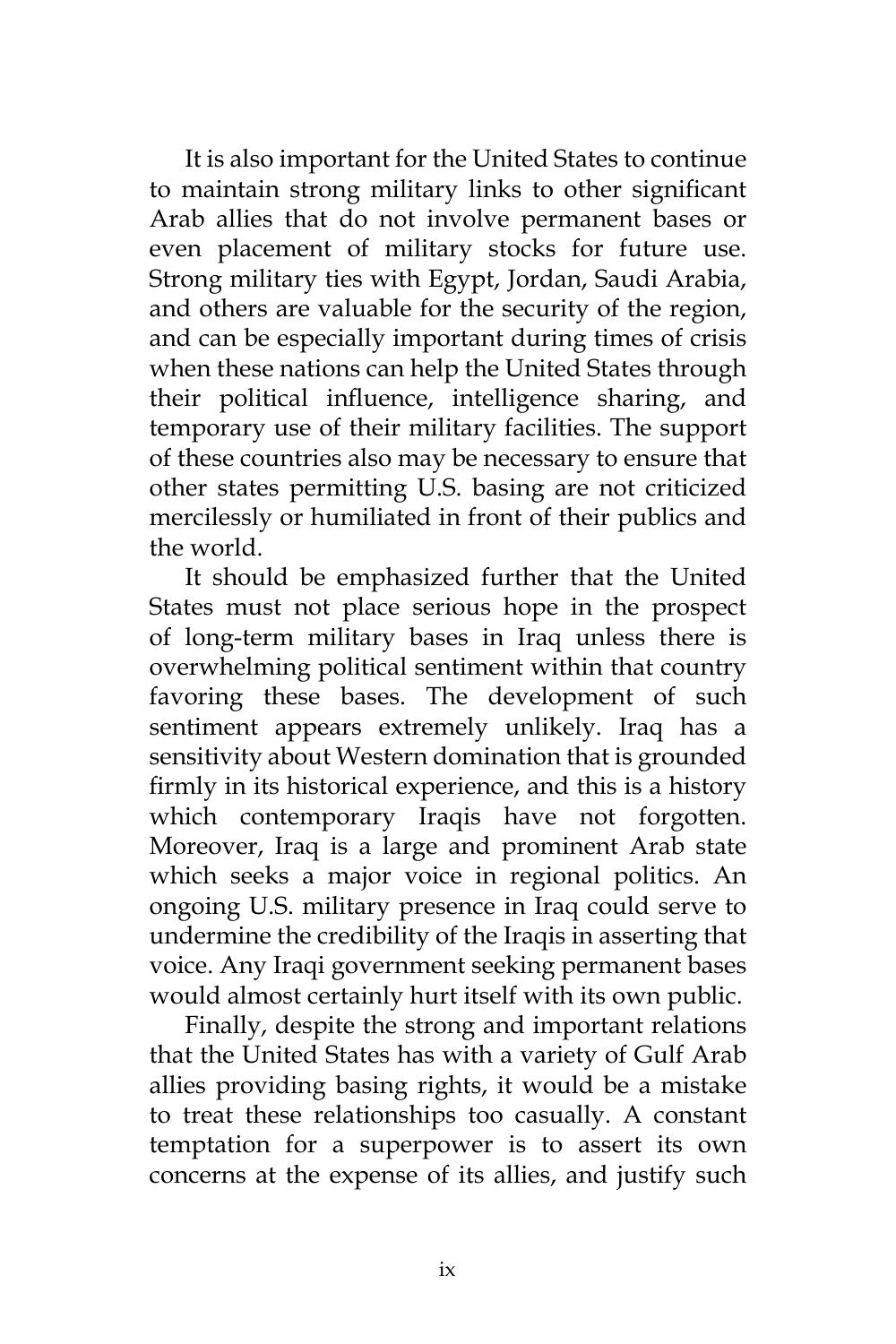actions by the disparity in power. Unfortunately, allies that depend on the United States for their own security can become especially resentful of U.S. actions because their frustration and that of their publics are compounded by that dependency. These frustrations can create problems later that could have been avoided, and every effort must be made to do so. A number of states within the region respond exceptionally well to high level consultation and simply a willingness to listen to their points of view. Many within the Gulf also appreciated the U.S. administration's willingness to stand up for the value of the United Arab Emirates alliance during the Dubai Ports World controversy. All of these states understand the dangers posed by Iran, although they must sometimes go through the motions of showing respect for the Iranian presence in the region. None of these states trust Iran, and while the U.S. approach to regional security may sometimes be a source of aggravation, it is viewed widely as an indispensable presence.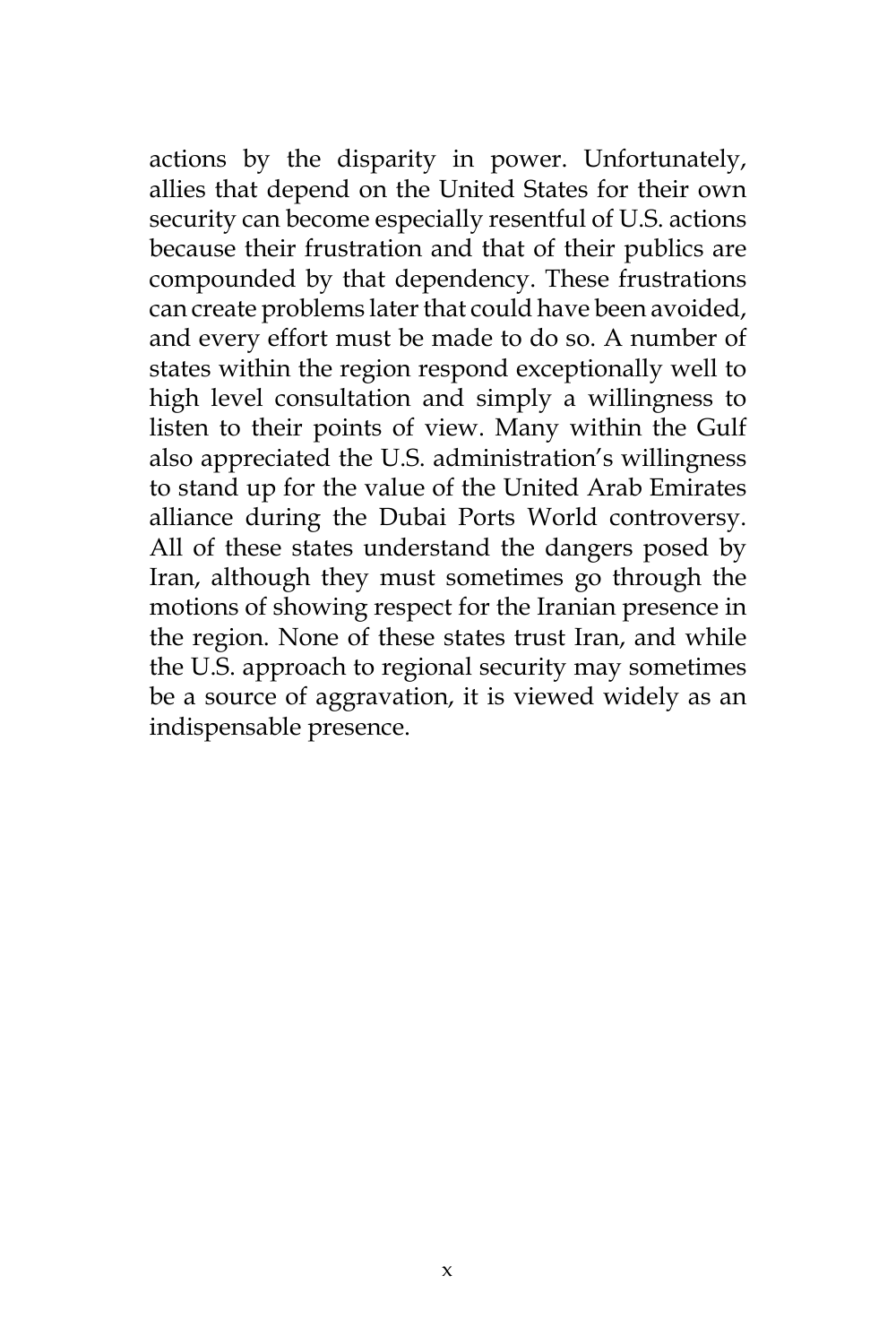## **REGIONAL FEARS OF WESTERN PRIMACY AND THE FUTURE OF U.S. MIDDLE EASTERN BASING POLICY**

The British and Americans had failed in all their efforts to persuade Egypt to join some sort of military partnership. Whether described as "mutual defence" or "regional defence," it had always come down to the same thing committing Egypt (and other Arab countries if they followed the Egyptian example) to an unequal alliance which would certainly perpetuate the stationing of foreign troops on Egyptian soil and very likely to involve Egypt in a war with [America's enemies].

Mohamed Heikal, 19871

Iran reacted strongly in 2004 when the eighth edition of the *National Geographic* atlas was released with the term Arabian Gulf in parenthesis beside the more commonly used Persian Gulf. Tehran banned that edition of the atlas, as well as *National Geographic* journalists, until the map for the Gulf region was changed.

*Kuwait Times*, May 4, 20062

I cannot defend Qatar if a big power attacks. We need the U.S. here in Qatar, and the U.S. needs us.

> Qatari Foreign Minister Sheikh Hamad Bin Jassem al-Thani, 20023

### **INTRODUCTION**

In August 1945, the United States emerged from World War II as a global superpower with a military presence throughout key strategic areas of the world. Additionally, as a result of this war and the later Cold War, Washington enjoyed a massive global military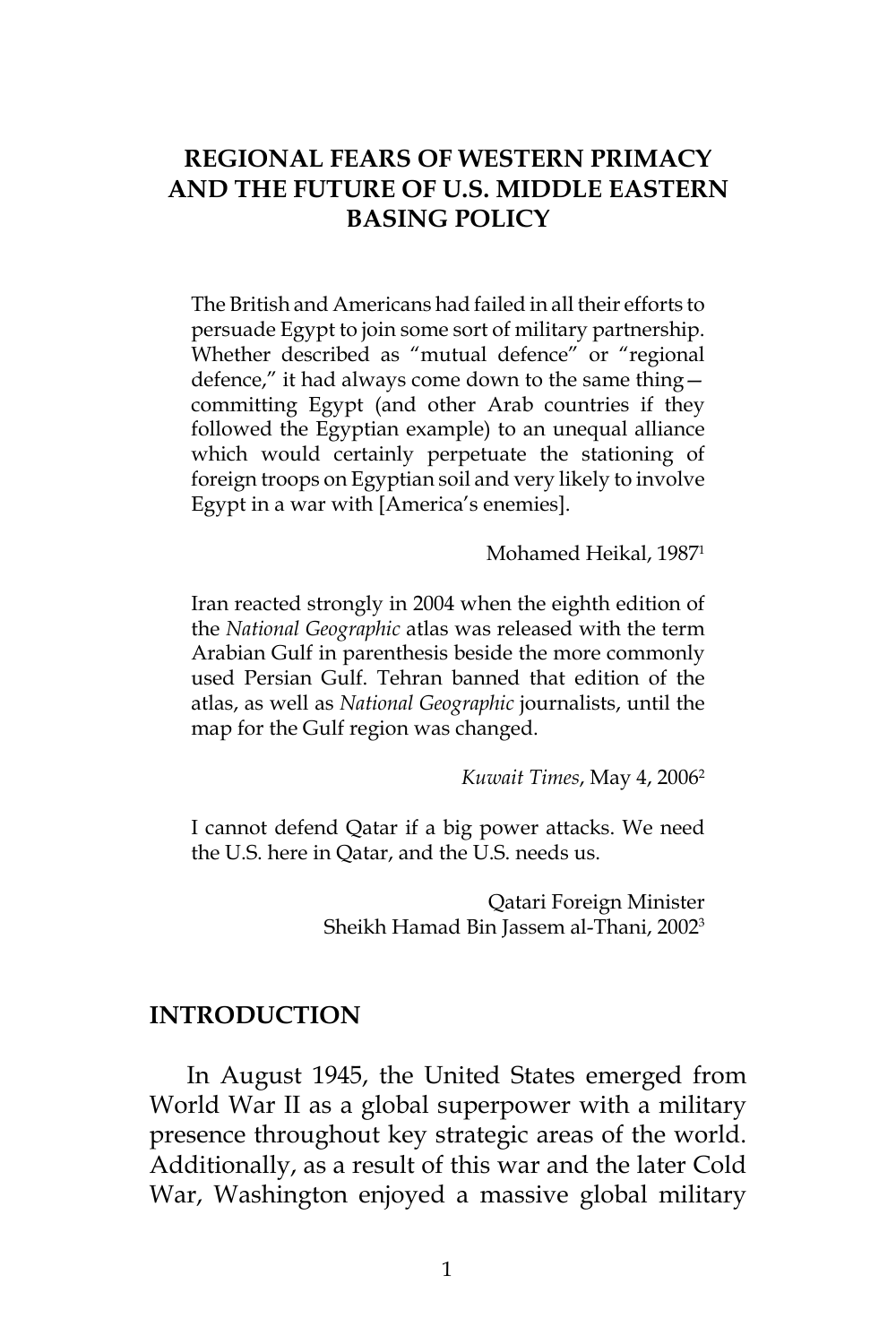presence characterized by large numbers of formal and informal alliances as well as a U.S. presence at numerous bases throughout the world.<sup>4</sup> Some of these bases were developed for long-term use with a huge infrastructure and thousands of troops stationed there. Moreover, the United States emerged from World War II in an occasionally tense but usually close alliance with the United Kingdom, and to a lesser extent France, the two major colonial powers in the Middle East and North Africa.

In the years 1945-91, the dominant U.S. considerations in seeking, establishing, and maintaining overseas basing rights and facilities centered on containing the military and political power of the Soviet Union and the People's Republic of China. A related concern was to guarantee long-term U.S. and Western access to key economic resources and most especially petroleum and other energy resources.<sup>5</sup> The demise of the Soviet Union in December 1991, as well as ongoing U.S. progress in improving relations with both Russia and China, has led to a re-evaluation of the strategic logic of U.S. basing strategy in various parts of the world, including Europe, Asia, and the Middle East. In the aftermath of these events, a variety of policymakers and strategic thinkers began to conclude that changes in the international political system have helped to undercut key strategic rationales for those overseas bases formerly used within the context of Cold War strategy.6 This shift has created a situation whereby both the United States and the nations providing basing rights to U.S. forces are seeking a new common understanding on a variety of basing issues, including the threats these facilities are meant to oppose and the conditions under which such forces will be used to support military operations against hostile forces.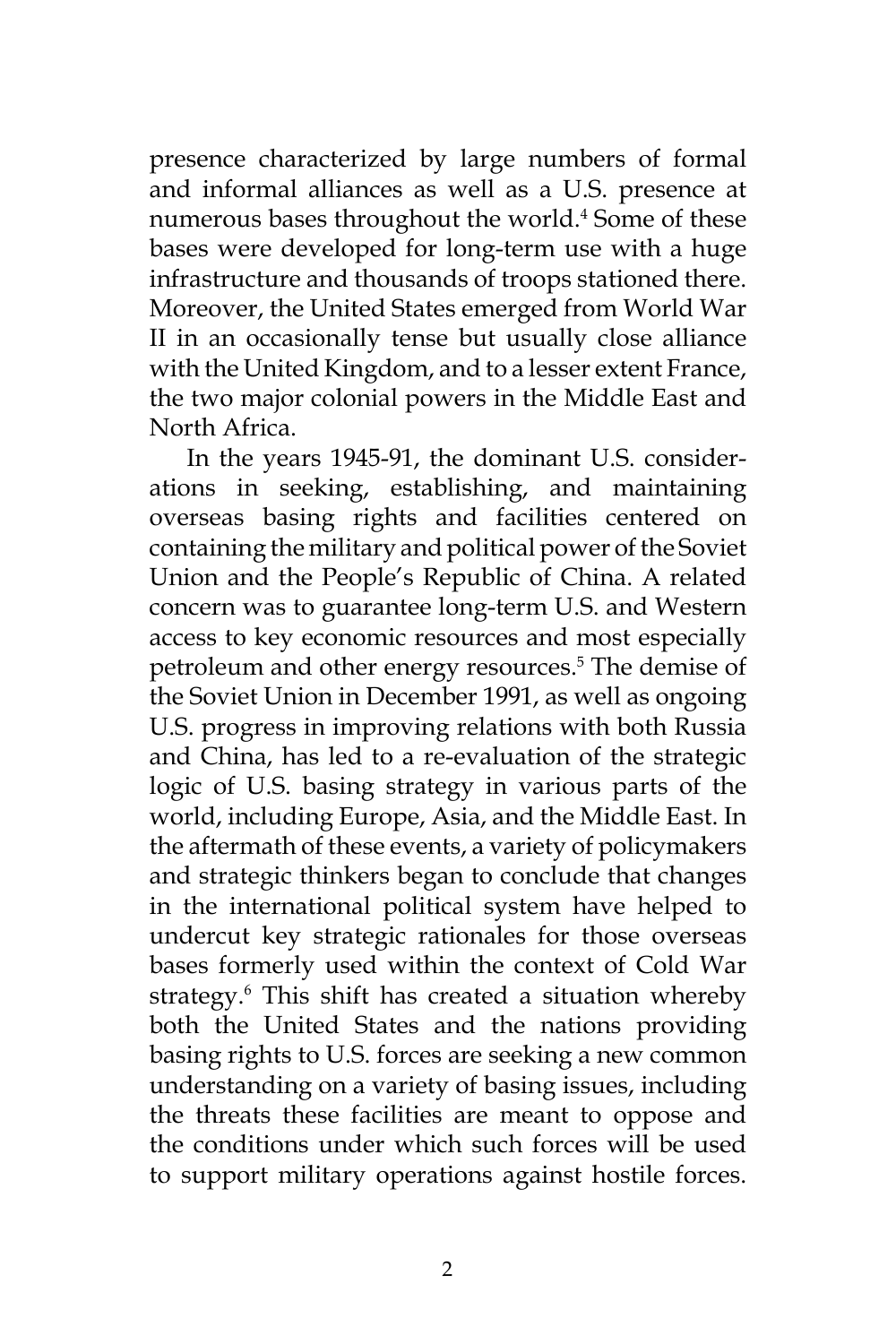Under these new conditions, the United States has announced that as many as 70,000 additional troops will be withdrawn from Europe and Asia.7 Large standing armies in areas of potential Cold War confrontation will be replaced by "expeditionary" forces which will be sent to areas of crisis when this is determined to be necessary. To support the expeditionary forces, smaller bases sometimes described as "lily pads" are considered useful<sup>8</sup>

The United States remains a superpower with worldwide interests despite global political changes and the movement to reconfigure its military presence abroad. This status is reflected in strong U.S. security concerns in the Middle East and U.S. interest in supporting a number of important allies in the region. These partnerships are closely linked to the emergence and evolution of post-Cold War security issues and threats to the welfare of the regions in question. In the Middle East, and especially the Gulf region, strong U.S. security ties to regional states are influenced heavily by ongoing problems with Iran, the rise of terrorism, and the danger of regionwide instability and political unrest. There is also uncertainty over ways in which post-Saddam Iraq's political future might have security repercussions for neighboring states. Consequently, a U.S. presence elsewhere in the region will be important in addressing these problems, even in the aftermath of an eventual withdrawal from Iraq. It is, therefore, vital that the United States continues to maintain a presence in the region despite the receding threat from Russia and the as of yet unrealized dangers from any other extra-regional power.

Unfortunately, even in cases of overlapping Western and local interests, basing agreements often can be sensitive issues in the Middle East, and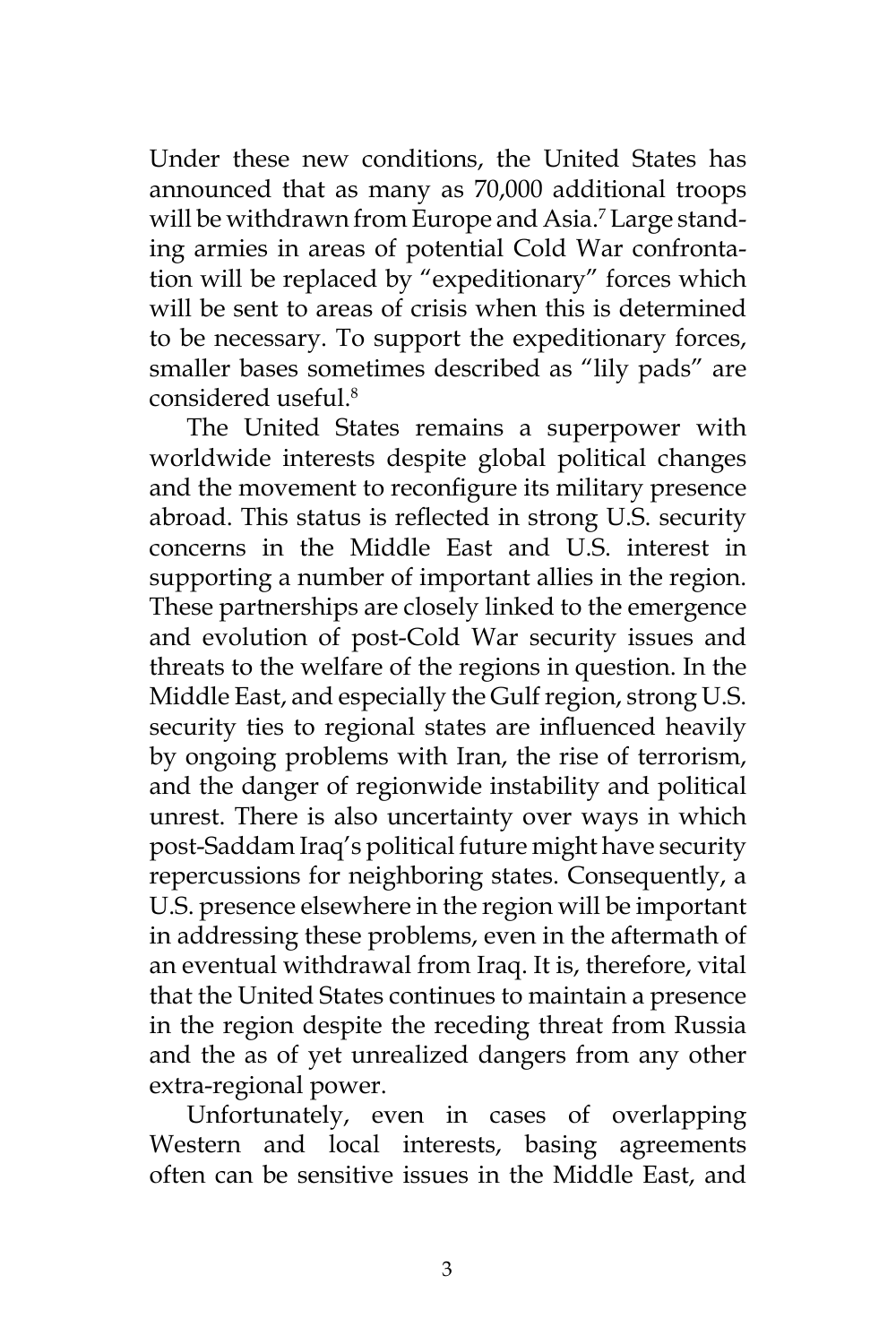especially in the Arab World, due to long-standing concerns about potential Western domination of the region. While many Middle Eastern nations need and desire U.S. military support and sometimes even a U.S. presence in their country, there is often a price that Arab governments must pay with their own publics once they provide such facilities to Western nations. To understand some of the sensitivities that exist about U.S. bases in the Middle East, it is important to examine the recent history of the region and the attitudes that have been influenced by past Arab experience with Western forces stationed on their territory. Moreover, the combination of an evolving strategic situation, historical sensitivities, and new regional concerns about U.S. willingness to exercise military power have all led to a situation whereby the United States must be especially thoughtful in considering how and under what conditions to deploy its forces in this region. In order to protect itself and its allies, the United States will need a basing and military presence policy based on a firm understanding of regional politics and historical sensitivities.

# **WESTERN BASES IN THE ARAB WORLD FROM WORLD WAR II UNTIL OPERATION DESERT STORM**

Although the United States clearly did not emerge as a global superpower until after World War II, the war itself was a particularly important era for relations between the Arab World and the West. While many of the Arab states were not formal colonies, they often were controlled through a variety of political devices, including widespread foreign political manipulation and intimidation of local governments.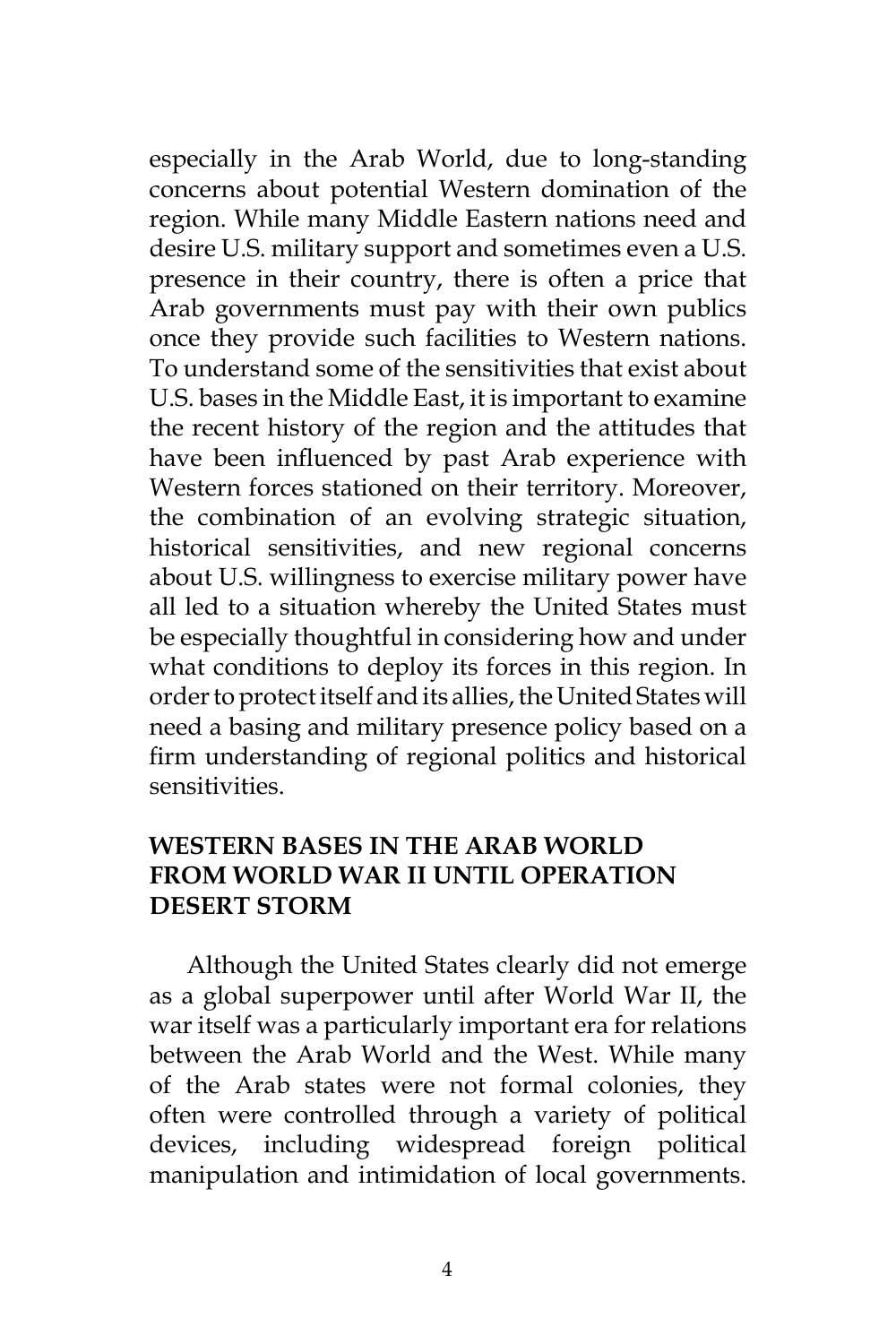Treaties between the imperial power and the client states were usually imposed by the outside power and designed to ensure continued Western influence over the local Arab states.<sup>9</sup> The presence of Western forces in a variety of Arab countries helped to ensure that unequal power relationships were enforced strongly. At the conflict's initiation in September 1939, many Arab states were nominally independent but still very much dominated by colonial powers. As the war continued, some Arab leaders impressed by German victories became interested in pressing the limits of their own sovereignty with the more powerful Western states, particularly the United Kingdom. At one point in early 1941, German and Italian forces advanced to within 60 miles of Alexandria, Egypt, casting doubt on British longevity in the region.10 At least some Arab leaders doubted that it was in their interests to join the United Kingdom in its seemingly inevitable defeat, while others viewed intra-European conflicts as an opportunity for their countries to break free of some of the constraints of foreign control.

World War II was also a time when the British, in particular, were focused heavily on their own national survival and had little patience with Arab sensitivities over sovereignty issues. Hence, any Arab nationalist actions or agitation that were deemed to threaten British war aims were suppressed quickly and harshly to the extent that it was in the United Kingdom's power to do so. Additionally, many British leaders, and particularly Prime Minister Winston Churchill, remained interested in maintaining a strong and vibrant British Empire well into the post-war era. Correspondingly, the United Kingdom appeared to be offering very little to its Arab allies, protectorates, and colonies in the post-War era beyond a return to the pre-war status quo.<sup>11</sup> Moreover,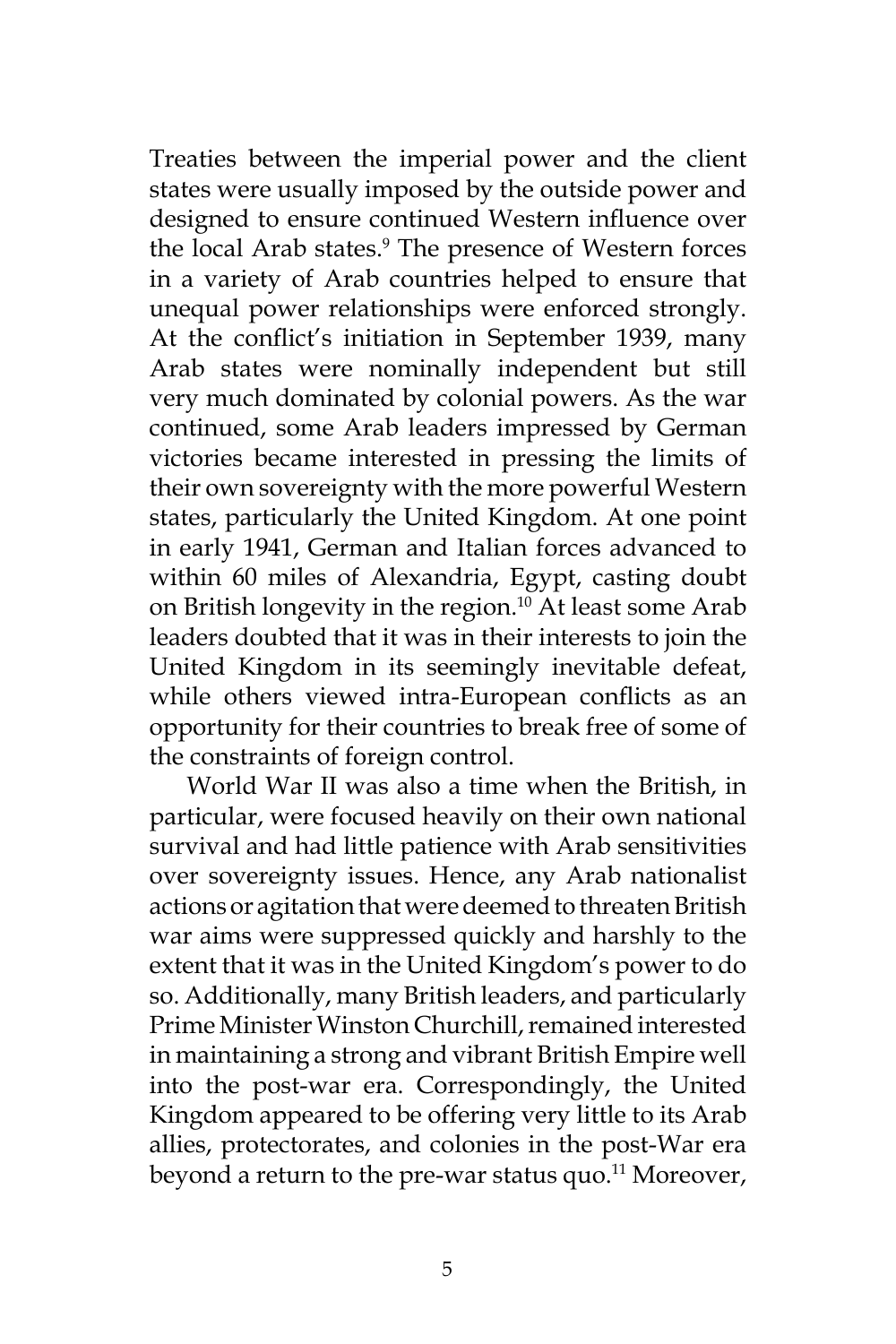although the United Kingdom imported most of its oil from the United States during the war, both British and American officials understood the importance of Middle Eastern oil, and both increasingly were interested in assuring their own post-war access to this resource.12

In this environment, real and imagined Western intrigue often was viewed as dominating local politics. Iraq, on the eve of World War II, was an important example of a society whose citizens, often correctly, saw a British hand in all major domestic events. Sometimes, however, this concern was extended into unsubstantiated theories such as those surrounding the death of Ghazi Ibn Fiesal, the young second king of Iraq. Ghazi had made radio broadcasts from 1937 until his death in 1939 denouncing French rule in Syria, British-supported Zionist activities in Palestine, and British influence in the Gulf. According to British sources, King Ghazi later died on April 4, 1939, as the result of a high-speed automobile accident that centered on the use of alcohol.<sup>13</sup> Nevertheless, Arab nationalists throughout the country suspected or believed that he was murdered because of his willingness to oppose British interests.<sup>14</sup> Regardless of whether he was murdered or not, Ghazi's death may have been a welcome development for the British, and tended to feed the belief that the British were prepared to do whatever they deemed necessary to keep their puppet leaders in line. The belief that Ghazi was murdered persists among some Arab authors into contemporary times.<sup>15</sup>

Later, in a much less equivocal move, the anti-British, but also nationalist, Iraqi Prime Minister Rashid 'Ali al Kaylani was ousted by British military intervention in April 1941 after a prolonged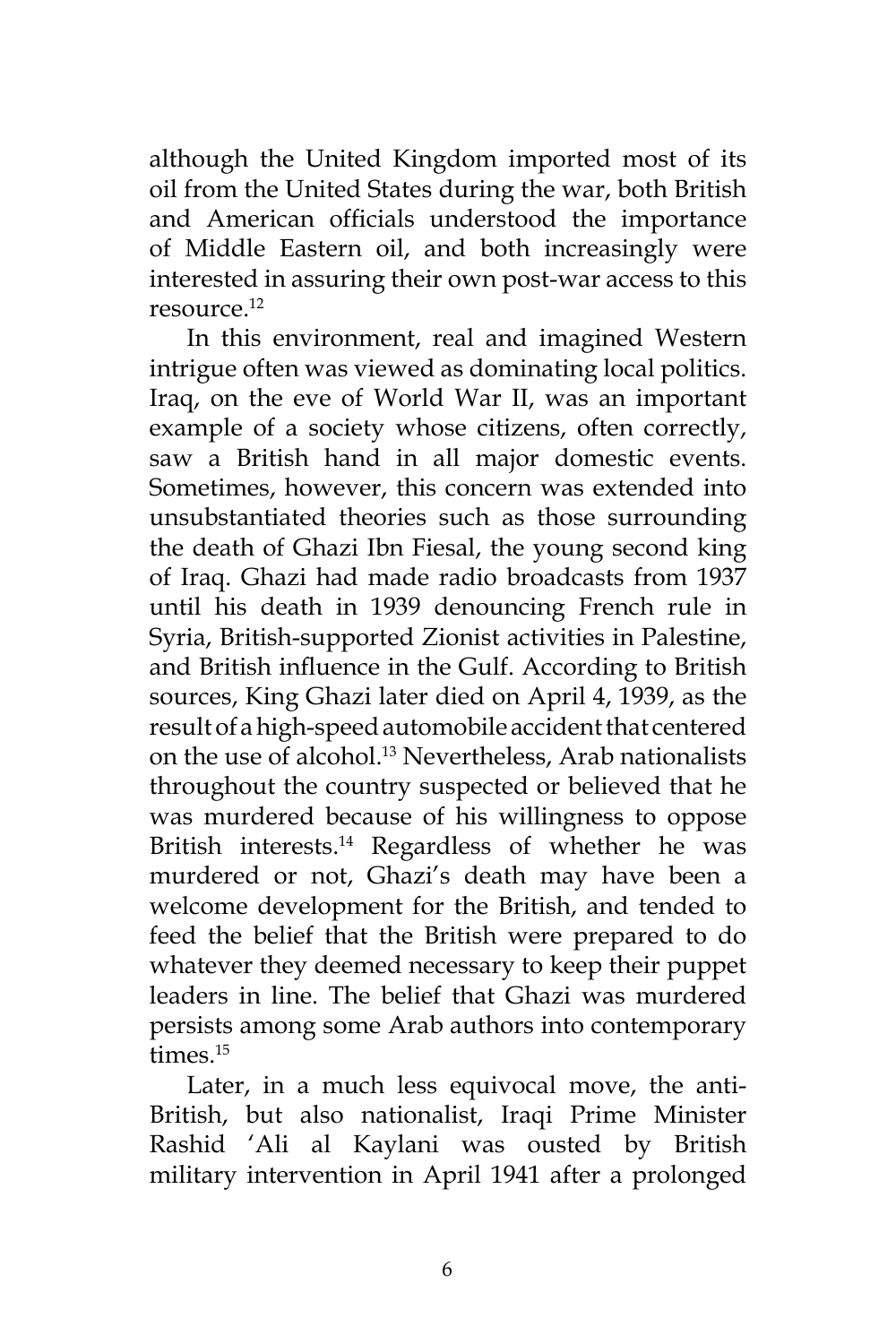constitutional crisis.16 While not a soldier himself, Rashid 'Ali had been reinstalled in power through a pro-German coup in collaboration with nationalist army officers. The group he represented previously had explored the possibility of obtaining German aid to fight the British. London therefore was provoked deeply by nationalist agitation, threats to its nationals, actions against pro-British Iraqis, and Baghdad's newfound interest in support from Nazi Germany. The British correspondingly chose to address the issue through military intervention. Some of the forces used to defeat Rashid 'Ali and his supporters were airlifted to the British-controlled air base at Habbaniyah, Iraq, while others came from Jordan (then Tranjordan), including units from the tough and capable Britishled Arab Legion.<sup>17</sup> Iraq remained under occupation until 1945, and London reinstated a pro-British Iraqi leadership prior to the departure of British and Empire troops from Iraq at that time. Thus, in the April 1941 countercoup, the Habbaniyah Air Base was not used to protect Iraq from a foreign enemy but rather to help enable a foreign power to occupy Iraq. Under these circumstances, nationalist resentment was inevitable regardless of how justified British actions may have been in struggling against the Nazi menace.

Elsewhere in the Gulf area, Reza Shah of Iran was dethroned by the British military in August 1941 and deported to South Africa, where he died 3 years later in 1944. Reza Shah had been impressed enormously with European fascism, and was openly friendly to Nazi Germany, thereby sealing his fate so far as the British were concerned. He was succeeded by his 21 year-old son, Mohammed Reza Pahlavi, who was to be Iran's last shah.18 The son was viewed by the British as a weak and insecure youth who would be intimidated by the example of his father's dethronement. Like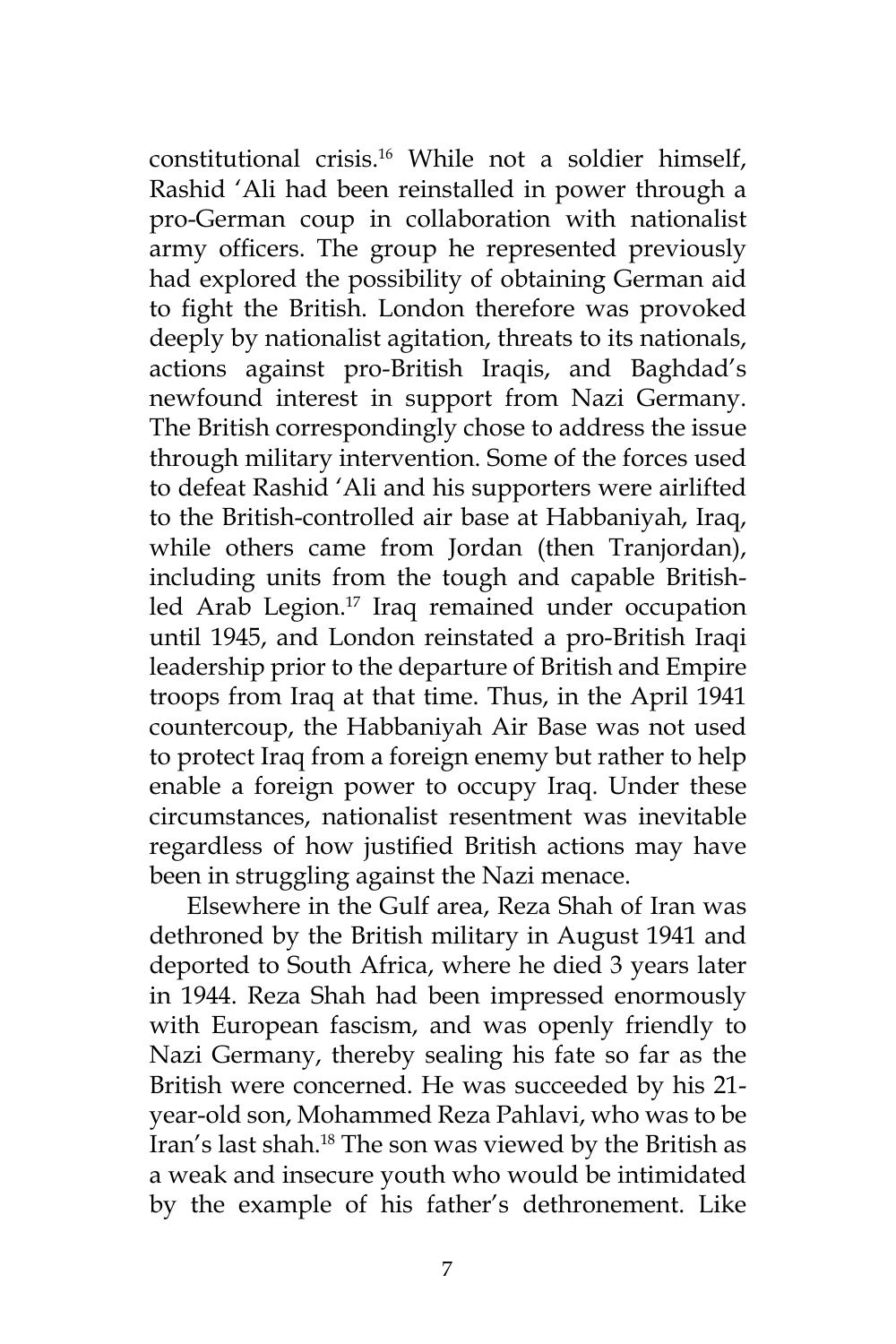Rashid Ali, the old shah was seen as being too open to German overtures. While Iran is not an Arab country, this display of raw power against a large and nominally independent state nevertheless was viewed with considerable apprehension throughout the Arab World and the wider region.

Another well-known and important example of British primacy over a large and important Middle Eastern state involves Anglo-Egyptian relations. Again, wartime strategy dominated the British strategic outlook as they desperately defended Egypt's Suez Canal from advancing German and Italian forces. At various points in time, the British position in Egypt appeared on the verge of collapsing, and the British were briskly and harshly unsympathetic to any efforts to assert the prerogatives of Egypt's formal independence. On February 4, 1942, British Ambassador to Egypt Sir Miles Lampson (later Lord Killearn) ordered Egyptian King Farouk to dismiss his pro-Axis Prime Minister and appoint an official supportive of British goals.<sup>19</sup> Lampson made his demands while the king's palace was surrounded by British military units, including armored vehicles. The king was given the stark choice of submitting to British demands or being arrested. Farouk, having no dignified alternative, chose the former in a major humiliation for both the king and Egypt.<sup>20</sup> At least one senior Egyptian officer offered his resignation to the king because of the army's failure to defend him, but Farouk declined this offer.<sup>21</sup> He understood that there was little that the Egyptian military could do because of the powerful British military presence within Egypt.

Following the end of World War II, the Western presence in the Middle East appeared less heavyhanded but was still significant and included Western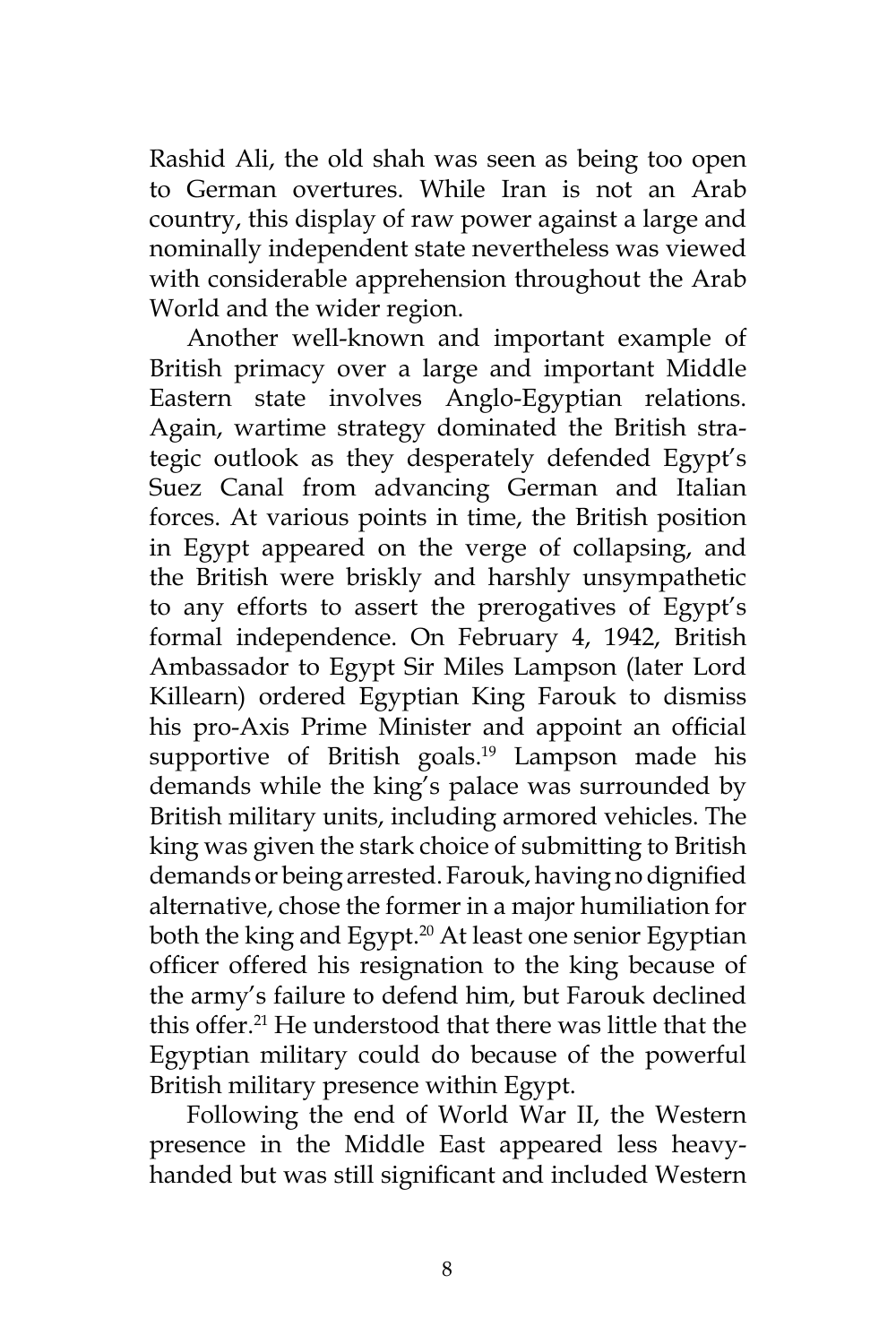forces being stationed at regional military bases. The United States also increasingly was interested in military facilities within the Arab World. Earlier, in 1943, Saudi King Abdul Aziz granted U.S. rights to build an air base in Dhahran in eastern Saudi Arabia. In the aftermath of the war, this facility expanded to become an important Strategic Air Command (SAC) asset. Additionally, the U.S. Navy visited the Saudi port of Damman in 1948 and began using port facilities in Bahrain in 1949.<sup>22</sup>

The other major U.S. air base in the Arab World during this time frame was Wheelus Air Base in Libya, a country which became independent under a conservative monarchy in December 1951. Libya concluded a treaty of friendship and alliance with the United Kingdom in 1953, while in 1954 the Libyans agreed to provide the United States with basing rights in exchange for economic aid. Wheelus, near Tripoli, became the centerpiece of this effort and was considered a strategically valuable Cold War base. The facility eventually became one of the largest SAC bases outside of the continental United States. Additionally, the Libyans set aside ranges in the desert to be used by U.S. aircraft on practice bombing runs. These bombing ranges were particularly valuable since Libya's uncluttered airspace, clear weather, and large areas of uninhabited land greatly facilitated training missions.<sup>23</sup> USAF units practiced tactics for both nuclear and nonnuclear attacks at Wheelus.

The Cold War, which began under President Harry Truman, reached a new intensity during President Dwight Eisenhower's administration (1953-60). In this increasingly vitriolic conflict, U.S. Secretary of State John Foster Dulles asserted that neutralism was immoral in the fight against international communism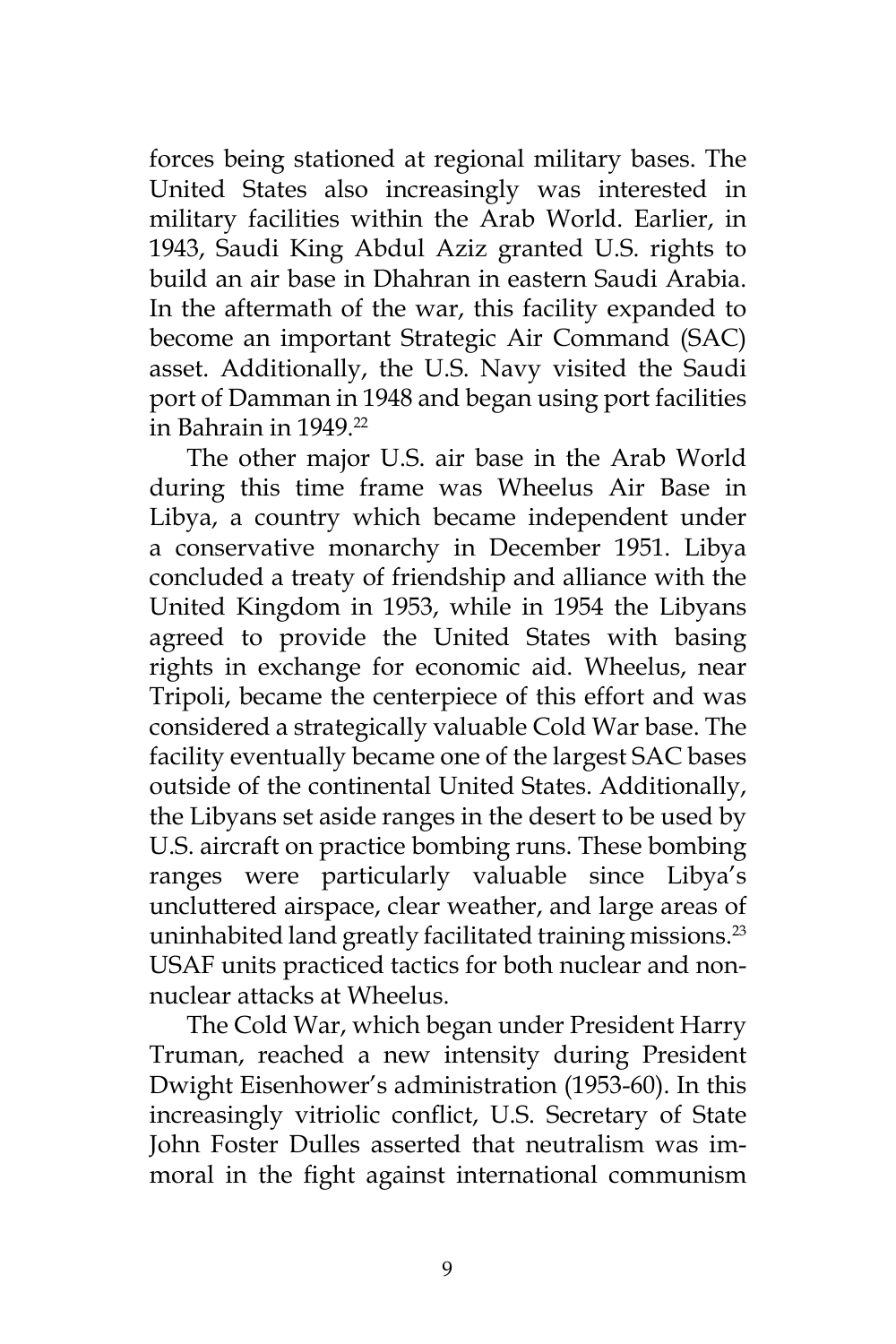and that any decent state would follow the U.S. lead in its efforts to fight this menace.<sup>24</sup> This outlook is seen to echo in contemporary American arguments on international terrorism that "you are either with us or against us."25 Nevertheless, even during the Cold War, such arguments often were received poorly by various Arab publics more concerned about ending the vestiges of colonialism rather than becoming part of an international confrontation between the United States and the communist powers. Many Arabs believed that Arab and Western interests diverged significantly on issues involving Israel, oil, arms sales to the region, and foreign relations, among other concerns. If Arab states remained under Western domination, then, according to this logic, Arab interests would be ignored in favor of often conflicting Western interests. Additionally, the 1950s often were seen as something of a heyday for an interventionist Central Intelligence Agency, with an August 1953 intervention to restore Iranian Shah Mohammed Reza Pahlavi to power as a centerpiece of this effort.26 Iran's proximity to the Arab World made this intervention a vivid example to a number of Arab states. A more overt demonstration of U.S. power came in 1958 when U.S. Marines invaded Lebanon and became briefly involved in internal Lebanese politics under the Eisenhower Doctrine.<sup>27</sup> This doctrine stated the United States had the right to intervene in any country threatened by international communism. The suggestion that Lebanon was threatened in such a way was, nevertheless, a significant stretch.<sup>28</sup>

The 1950s also saw the rise of strong Arab nationalist leaders, the most important of whom was President Gamal Abdul Nasser of Egypt (1918-70). Until Nasser, many, if not most, Arabs remained uncertain that one of their own leaders could challenge the West openly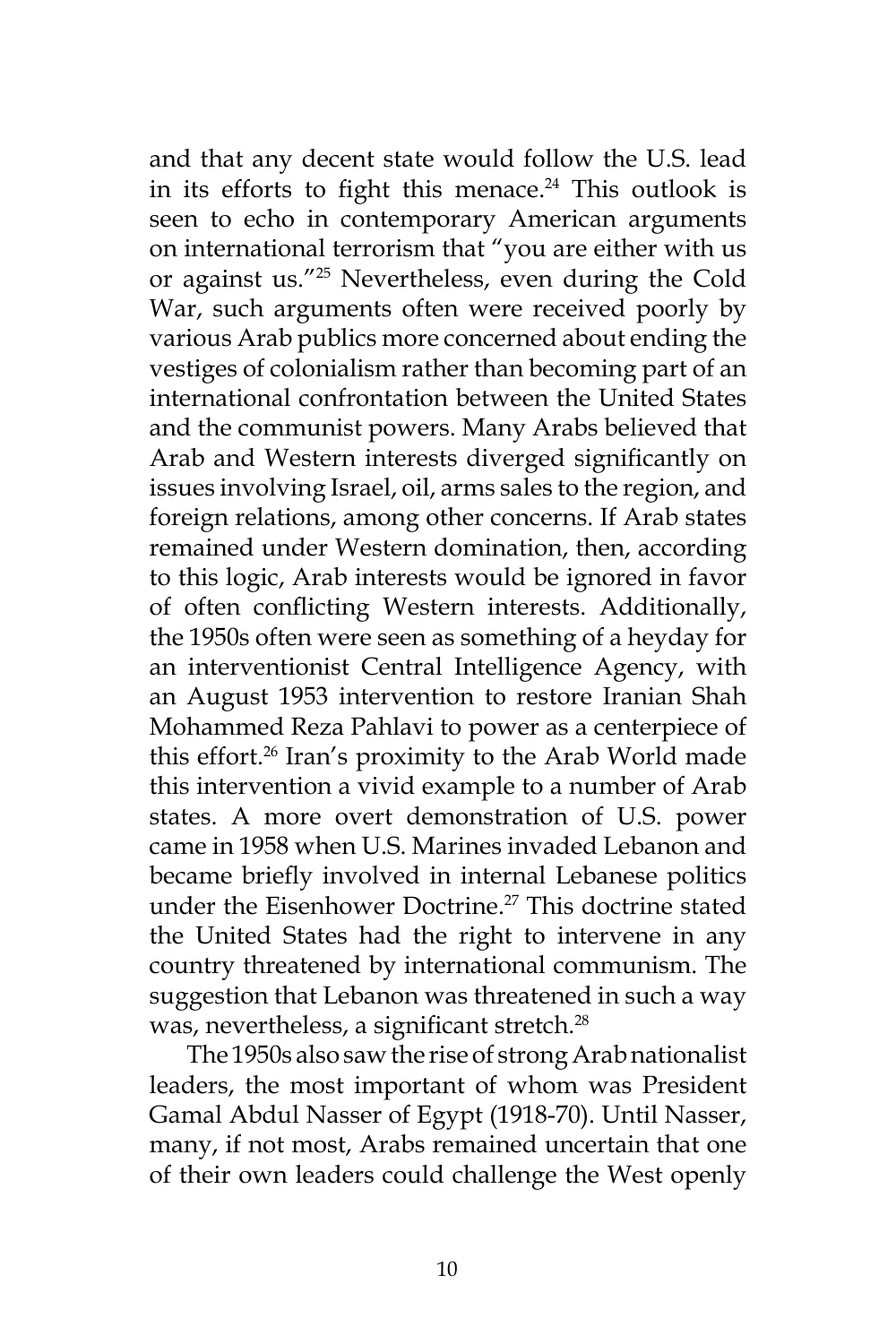on important issues and remain in power. Yet, Nasser confronted the West on a variety of levels, gaining enormous popularity in the process. He emerged as an early advocate of neutralism or nonalignment and became one of the towering figures associated with that movement.29 A central component of that ideology was to deny the former colonial powers basing rights in nonaligned countries under all but the most exceptional circumstances. Moreover, the Egyptian president moved rapidly to implement his approach by negotiating an October 1954 agreement for the evacuation of British troops from the Suez Canal zone, where such forces had been stationed since 1882.<sup>30</sup> President Nasser's daughter, Dr. Huda Abdel Nasser, later stated that her father was "opposed to alliances between strong and weak countries because they inevitably led to the strong country taking advantage of the situation and imposing its own agenda on the weak country."31

President Nasser's version of Arab neutrality had tangible implications for U.S. strategy in the Middle East. In one particularly notable dispute, the Egyptians emerged as the central Arab opponent to the U.S.-supported 1955 military alliance popularly known as the Baghdad Pact (and later referred to as the Central Treaty Organization [CENTO]). Cairo's "Voice of the Arabs" radio described the U.S.-favored Western alliance as colonialism in disguise and harshly denounced the regional countries that were willing to join the Baghdad Pact.<sup>32</sup> This alliance included the United Kingdom, Turkey, Iraq, Iran, and Pakistan, with the United States as an "associate member."33 Despite its limited status with the organization, the United States viewed the alliance as a useful vehicle for containing communism, while Arab nationalists often considered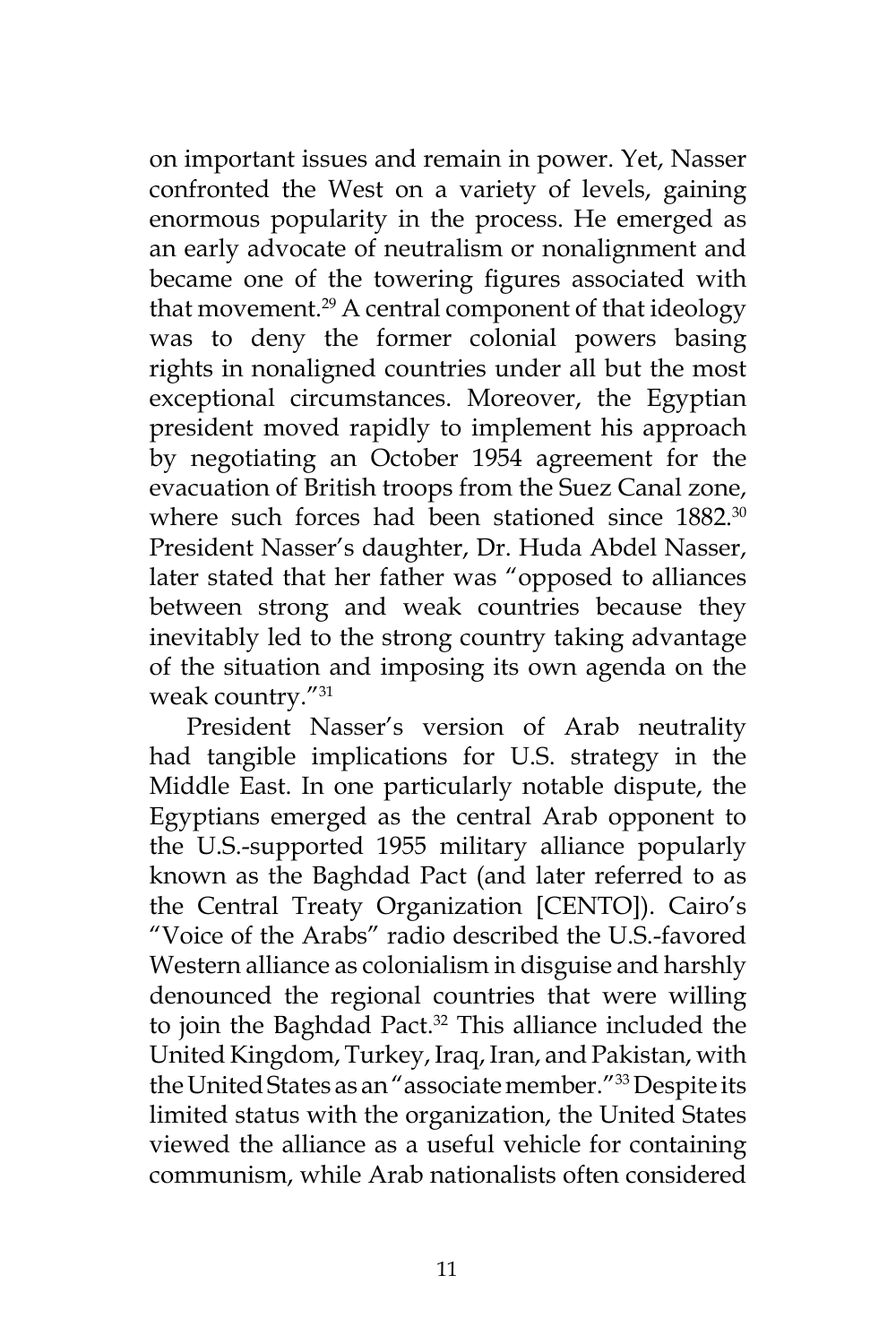it to be a way of helping to secure Western domination of the Middle East.<sup>34</sup> Jordan's King Hussein actually signed the Baghdad Pact as a way of securing additional Anglo-American military aid, but the December 1955 anti-Pact rioting was so severe in that country that efforts to actually work within the organization had to be postponed indefinitely.<sup>35</sup> Partially out of fear of Egypt, Saudi Arabia also refused to consider joining the Baghdad Pact and falsely denied the existence of U.S. military facilities in Dhahran (which was now one of the largest air bases in the world).<sup>36</sup> These reactions suggested that Cairo had now proven that it had the ability to thwart at least some Western priorities for regional basing rights.<sup>37</sup>

President Nasser's most important test and the event that helped catapult him to the position of a pan-Arab hero was the 1956 Arab-Israeli war, known in Egypt as the "Tripartite Aggression." British and French leaders, in collusion with Israel, undertook military intervention against Egypt to overthrow President Nasser, after he announced the nationalization of the Suez Canal.<sup>38</sup> The Eisenhower administration chose to oppose the Anglo-French-Israeli effort, which then floundered partially as a result of the lack of U.S. political and especially economic support, as well as strong domestic opposition within the United Kingdom.39 Nasser was able to remain in power as an Arab nationalist leader who had successfully defied both Israel and two former colonial powers. The 1956 Suez War often is seen as a key point at which the United States displaced the old colonial powers of Britain and France as the major external power influencing the region.

A second important benchmark for the decline of British power in the region is the destruction of the pro-British Hashemite monarchy of Iraq in a 1958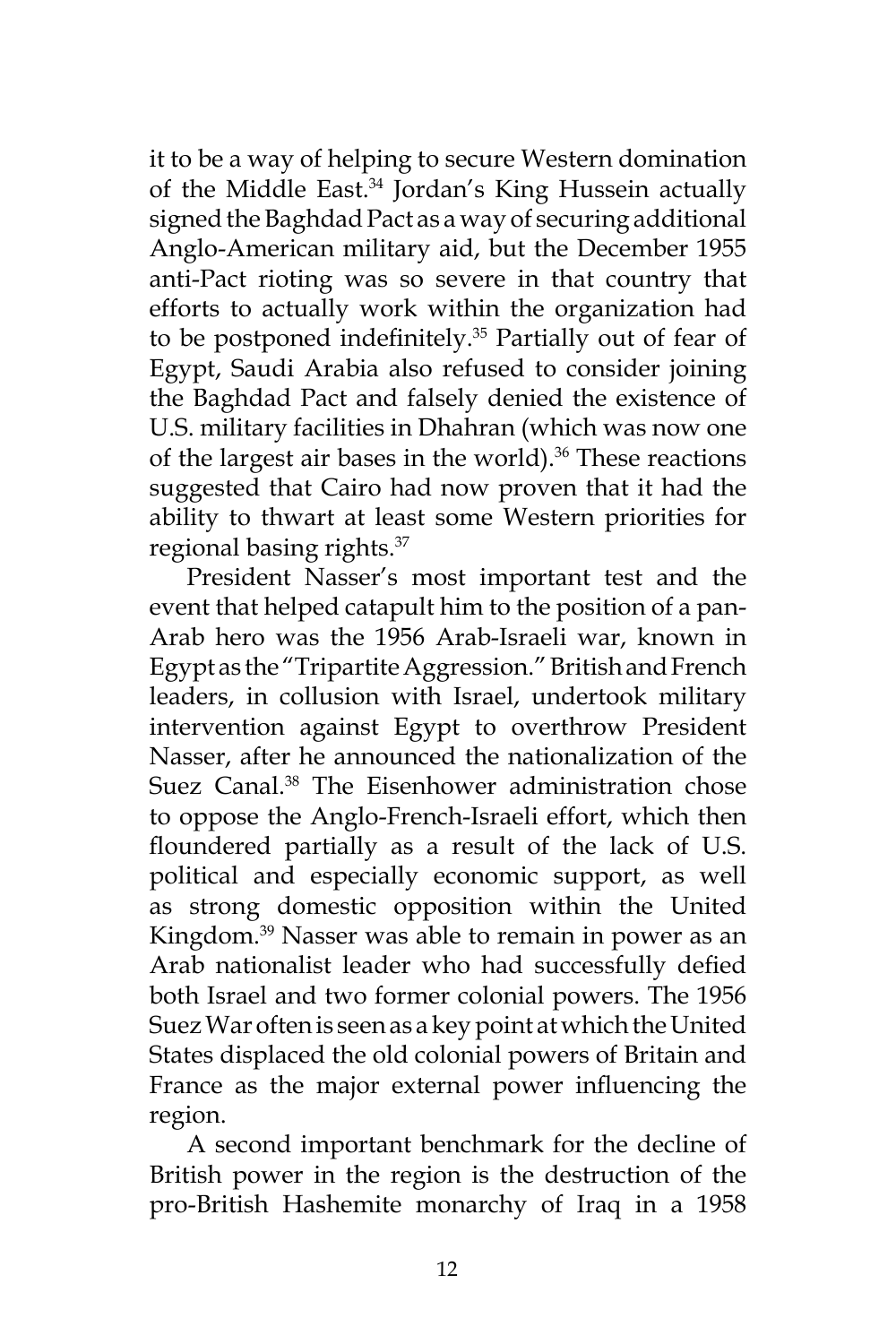military coup and its replacement by a series of often radical Arab nationalist governments. In addition to its problems with the Baghdad Pact, the Iraqi monarchy was viewed widely as corrupt, and its destruction evoked little sorrow from the Iraqi masses at the time. It also was viewed often as harshly repressive, although that government's authoritarian practices were only the most pale shadow of those to be undertaken by the totalitarian regimes to emerge later in Baghdad. Underscoring the monarchy's lack of legitimacy, no Iraqi army units rose to its defense as it faced military overthrow.40 After the 1958 military coup, the British were evicted peacefully from the Habbaniyah Air Base and its associated strategic radar installations.<sup>41</sup> Iraq also immediately stopped sending representatives to Baghdad Pact meetings and formally withdrew from the treaty in 1959. This removal of the British military presence from Iraq, 17 years after the Rashid 'Ali coup, had enormous nationalist significance and was deeply popular in Iraq. Huge crowds filled the streets, shouting enthusiastic slogans supporting the revolution, condemning the old regime, and displaying anti-British emotions that have been described by two leading Iraq scholars as "almost uncontrollable."<sup>42</sup> For a brief time, the Iraqi coup leader and later head of state, Brigadier Abdul Karim Qasim, emerged as a political rival to Nasser for Arab leadership.<sup>43</sup>

Western military bases in the Arab World continued to be an important issue throughout the 1960s and the 1970s, although such concerns often were displaced by the larger issue of U.S. differences with the Arab World over U.S. support for Israel. Such concerns also were mitigated by the ongoing process of Western withdrawal from regional bases in the face of nationalist opposition and other concerns. The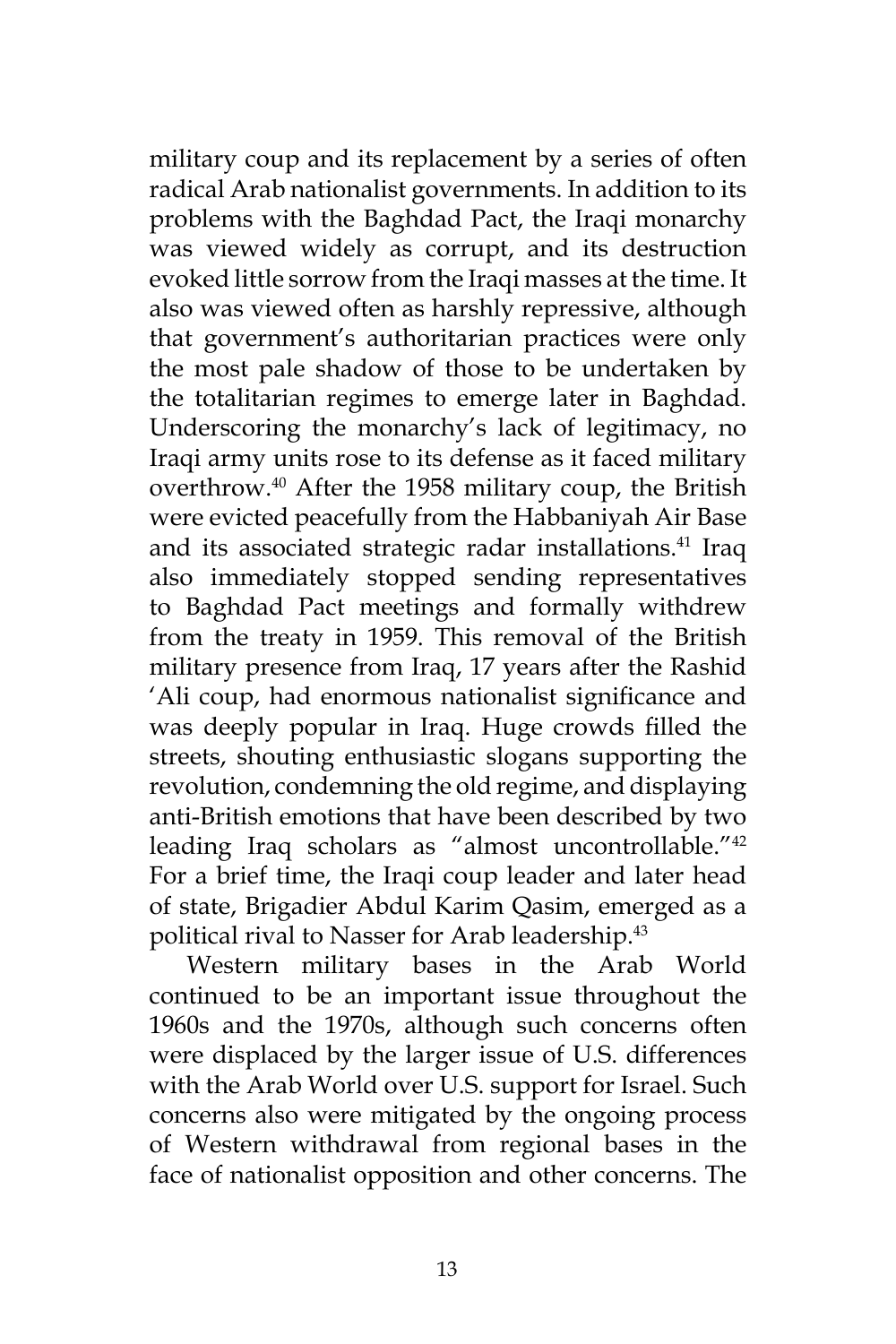Saudis continued to show exceptional sensitivity over the U.S. Air Force use of the Dhahran Air Base and made it clear that they did not wish to renew the lease when it came up in 1962. The President John Kennedy administration correspondingly evacuated U.S. forces from the facility at that time.<sup>44</sup> This change was not a major problem for U.S.-Saudi relations since the United States increasingly was interested in intercontinental ballistic missiles and bombers, rather than regional air bases, serving as the backbone of SAC. Dhahran's value as a SAC base had been declining correspondingly for years. The Saudi unease over Dhahran throughout this period nevertheless was an important indicator of the sensitivity of the issue of U.S. military forces on Arab soil.

In an interesting blend of the basing issue and the Arab-Israeli conflict, U.S. forces felt compelled to give Libyan officials a comprehensive tour of the Wheelus Air Base in June 1967 to reassure the Arab World that this facility was not being used by U.S. forces for combat missions against Egypt and in support of Israel during the Six-Day War.45 President Nasser had claimed that U.S. and British forces were flying such missions as part of the overall war effort on the Israeli side. The claim, which was later retracted, was made in the hope of justifying the unfolding Arab defeat and gaining stronger Soviet assistance for the Egyptians. This linkage of Western basing with problems with Israel seems to have illustrated the depth of ongoing suspicions that such facilities might not always be utilized to support Arab interests.

Later, in September 1969, the United States evacuated Wheelus Air Base after a then young Muhammar Qadhafi took power by ousting the elderly pro-Western King Idris. This evacuation was a key demand of the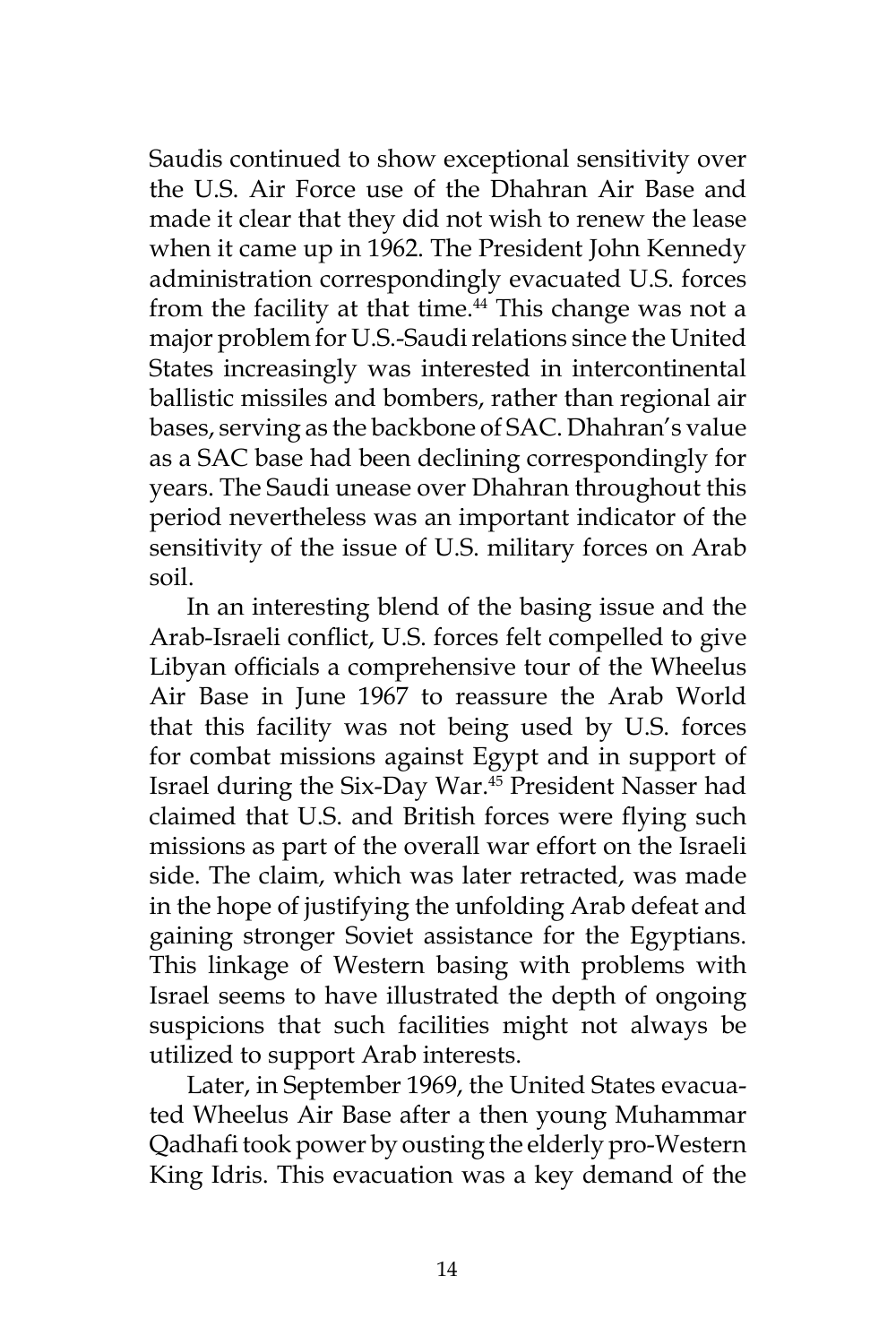new Libyan nationalist regime, which had taken its inspiration from President Nasser.<sup>46</sup> This demand was facilitated by the expiration of the U.S.-Libyan basing agreement in 1970, and the unwillingness of the new regime to even discuss the possibility of extending it. The last U.S. military forces left Wheelus on June 11, 1970, a date that was later celebrated in Libya as a national holiday.<sup>47</sup> Egypt naturally approved of the Libyan decision, but the Egyptians, nevertheless, had to make an exception to their own concerns about neutrality by improving their military ties with the Soviet Union in the aftermath of the 1967 Arab-Israeli War in order to prepare for renewed military conflict with Israel. In December 1969, the Soviets controlled six Egyptian airfields and had up to 20,000 military personnel in Egypt.48 Later, as a result of serious political difficulties and a desire for diplomatic flexibility, Soviet personnel were expelled by Nasser's successor, President Anwar Sadat, in the summer of 1972.<sup>49</sup>

The British also were engaged in a process of withdrawal from many of their Middle Eastern bases in the time frame between 1967 and 1971. The decision to withdraw British forces was based heavily on financial considerations and by the strategic implications of Indian independence in 1949. While Gulf oil remained an important consideration for the British, its protection did not seem to require a large ongoing British military commitment. Additionally, the United Kingdom expected to continue business ties with the newly independent governments of the Gulf in such states as Bahrain, Qatar, and the United Arab Emirates. All of these states became independent in 1971. Another state that became independent as a result of the British military withdrawal from areas east of Suez was the People's Republic of South Yemen. In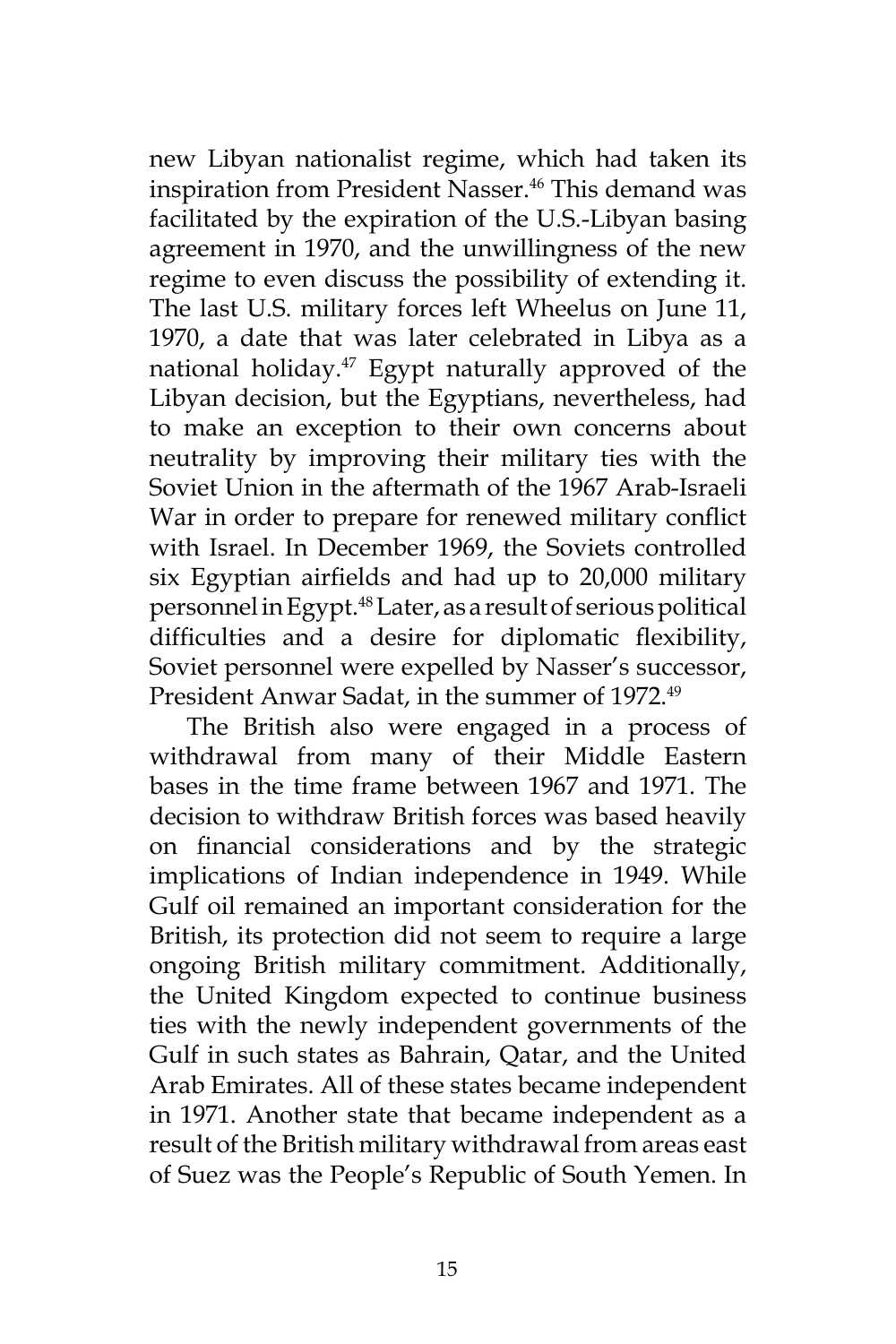1967 British troops withdrew from this former colony and protectorate and gave up the large and important British naval base at Aden.<sup>50</sup>

The 1978-79 Iranian revolution eliminated an important U.S. non-Arab ally that provided key intelligence facilities to the United States.<sup>51</sup> The ouster of the shah also replaced a friendly monarch with an angry Islamic regime whose leaders bore a special grudge with the United States due to previous U.S. support of the Iranian monarchy. This unfortunate development was complicated further by the initial Iranian interest in exporting its revolution to other states in the region.<sup>52</sup> Moreover, the Iranians tended to ridicule U.S. allies in the region as unfit for leadership and supporting what they contemptuously described as "American Islam." In response to a variety of world events, including the fall of the Iranian monarchy and especially the Soviet invasion of Afghanistan, President Jimmy Carter enunciated the "Carter Doctrine" in 1979.<sup>53</sup> In presenting this doctrine to the public, President Carter stated, "An attempt by any outside force to gain control of the Persian Gulf region will be regarded as an assault on the vital interests of the United States of America, and such an assault will be repelled by any means necessary, including military force."54 When President Carter made these statements, the United States was importing approximately 43 percent of its annual requirement for oil, and the U.S. military presence in the Persian Gulf was centered on a limited number of ships and naval personnel stationed in Bahrain.<sup>55</sup>

Surprisingly, the Carter doctrine did not lead to a sweeping expansion of U.S. forces in the Gulf region, despite the President's decision to place it under U.S. military protection. Instead, Carter sought to help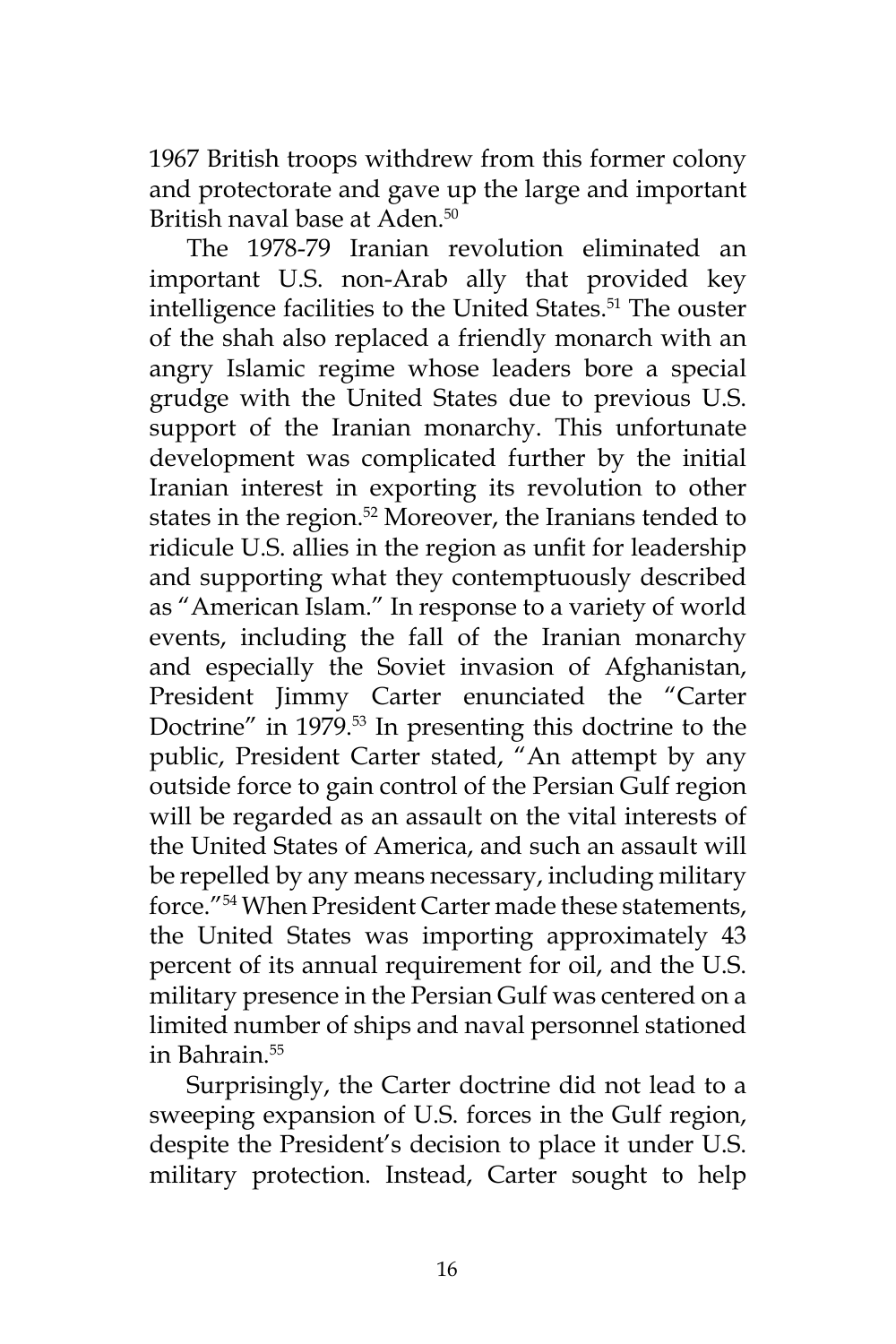defend the area in nonintrusive ways with the formation of the Rapid Deployment Joint Task Force (RDJTF) which was to become U.S. Central Command (CENTCOM) in 1983.<sup>56</sup> American diplomats also negotiated new access agreements to facilities in Kenya, Somalia, and the British-controlled island of Diego Garcia in the Indian Ocean.<sup>57</sup> The only Gulf country from which they obtained a new access agreement was Oman.58 Even by the late 1980s, the U.S. military presence in the Middle East clearly was limited. A handful of U.S. naval warships were stationed at Bahrain, with occasional port visits conducted elsewhere in the region.

The large and important Bright Star exercises, hosted by Egypt, also began in 1981, and have continued to serve as a cornerstone of U.S. regional security policy.<sup>59</sup> Elsewhere, military protection for Saudi Arabia was expected to involve primarily "over the horizon" (OTH) support due to the Kingdom's special sensitivity about Western troops and bases on its soil.<sup>60</sup> Also in the Gulf, Oman maintained discreet intelligence and security relations with the United States and United Kingdom partially due to fears about revolutionary Iran.<sup>61</sup> Most of the other Gulf militaries were small and linked to the British. The Jordanian military also provided support and training to a variety of Gulf states. $62$ Kuwait in the late 1980s was overtly neutralist, deeply pro-Palestinian, and had no interest in hosting U.S. or other foreign forces on local bases.<sup>63</sup> The Kuwaitis instead chose to negotiate a defense agreement that depended on British military assistance sent to them from elsewhere in the region should they be attacked. The British defense agreement with Kuwait expired in May 1971, leaving that country with no foreign bases on its soil and no formal external protector.<sup>64</sup> Kuwaitis eventually would pay a horrendous price for failing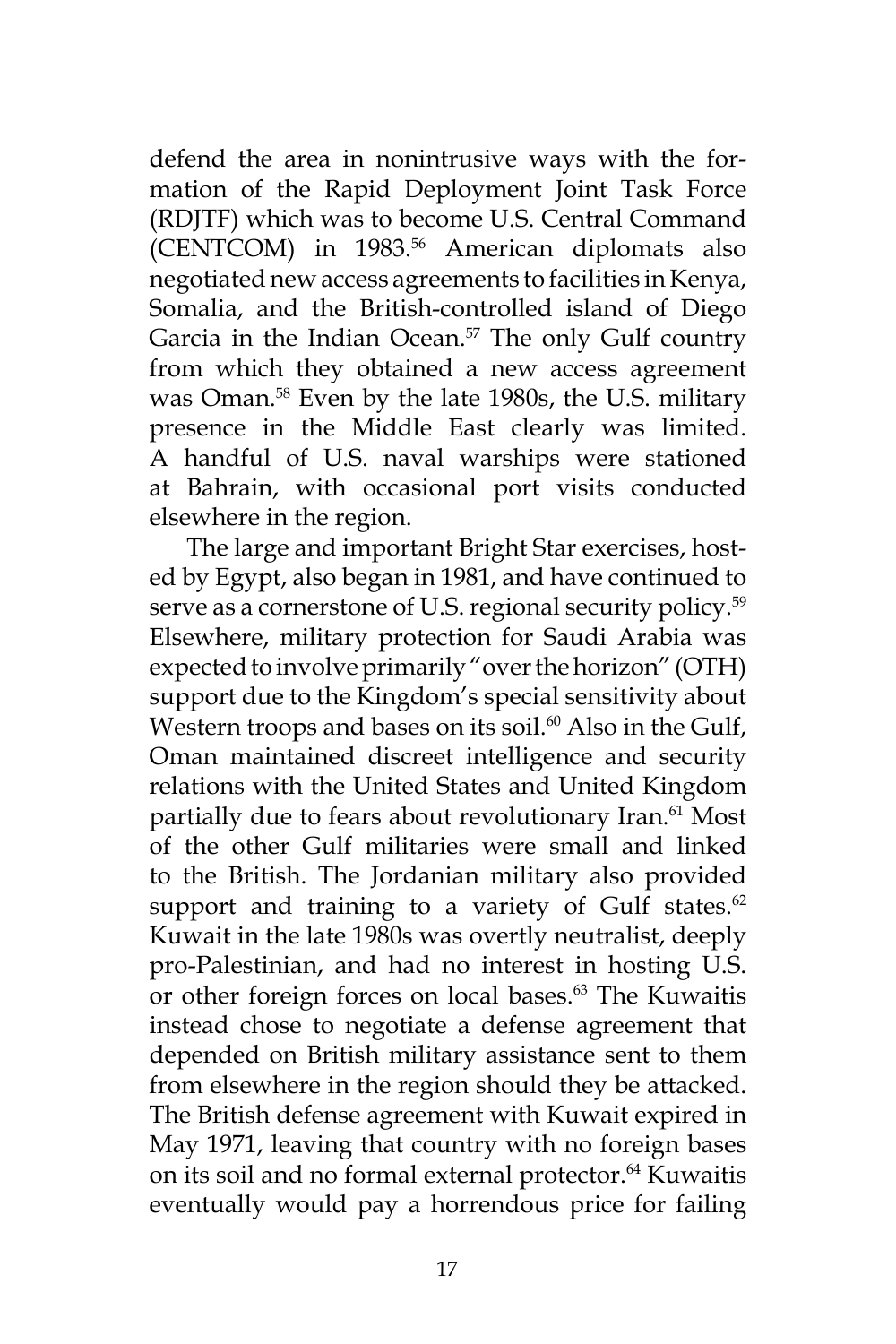to address this situation when Saddam Hussein seized the country in 1990, claiming the independent existence of that country was a vestige of imperialism.

# **THE IMPACT OF OPERATION DESERT STORM, THE FALL OF THE SOVIET UNION, AND THE CONTAINMENT OF IRAQ**

The August 1990 Iraqi invasion of Kuwait fundamentally changed the military relationship between the United States and the Arab World, and led to new types of cooperation between the United States and a variety of Saddam's Arab neighbors. According to journalist Bob Woodward, the Saudis were shown U.S. satellite imagery in the aftermath of the Kuwait invasion, indicating that Iraqi forces appeared to have been deployed for a possible military assault against the oil-rich Eastern Province of Saudi Arabia.<sup>65</sup> While Saddam's willingness to follow one reckless action with another is uncertain, the Saudis may, nevertheless, have been deeply concerned about the danger of an Iraqi-dominated Gulf region.<sup>66</sup> They also had a keen sense of their own vulnerability. The Saudi capital of Riyadh is only 275 miles from the Kuwaiti border, and this distance could have been traversed in 3 days by properly supported mechanized and armored forces. Furthermore, the only ground force between Saddam and the Saudi oil fields of the Eastern Province was a battalion of the Saudi Arabian National Guard (SANG) which was comprised of only around  $750$  troops.<sup>67</sup> Although this force would have been supported by the modern and well-equipped Royal Saudi Arabian Air Force, they had no chance of stopping a determined Iraqi attack without foreign military support. These concerns led to the Saudi decision to reverse previous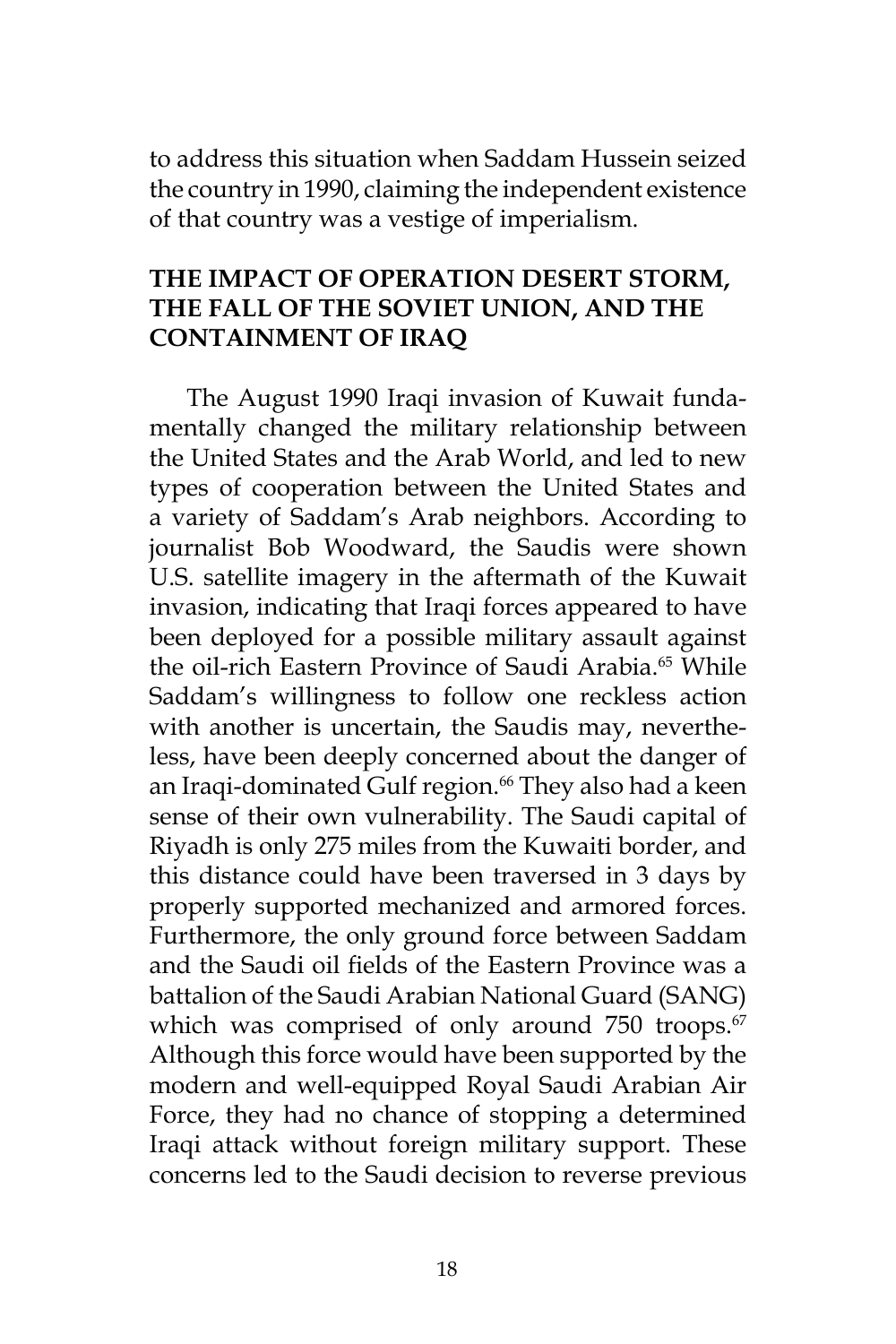policies and allow U.S. and other anti-Saddam coalition forces to be stationed in Saudi Arabia. <sup>68</sup>

The political problems associated with the deployment of Western forces in Saudi Arabia were eased by the participation of a number of Arab states in the U.S.-led anti-Iraqi coalition. Two of these states, Egypt and Syria, even sent substantial numbers of troops to participate in Operations DESERT SHIELD and DESERT STORM, although both countries played only limited roles in the subsequent liberation of Kuwait.<sup>69</sup> Other Arab states publicly offered their military and logistical facilities to support coalition operations. Sultan Qabus of Oman stated that "Friends will not stand with hands tied behind them," indicating that the United States and its partners were welcome to use Omani facilities to resist Saddam in this time of crisis.70 Support for U.S. actions, nevertheless, were not universal in the Arab World. Jordan did not participate in the anti-Iraq coalition, and the Palestinian Liberation Organization under Yassir Arafat eventually chose to support Saddam politically after ineffective efforts to find an "Arab solution" to the crisis.<sup>71</sup> Libya's Muhammar Qadhafi, who has maintained a history of poor relations with the Saudis, also opposed the deployment of U.S. troops in the region and made angry speeches criticizing the Saudi Arabian king for permitting the American military to use his territory, despite the Iraqi threat to that country.<sup>72</sup> Saddam responded to this Arab division by seeking to portray himself as an Arab nationalist leader under siege from the West and Western stooges, but he clearly was having only limited success in getting his message across.73

The United States and its allies administered an overwhelming defeat to Iraq in early 1991, which was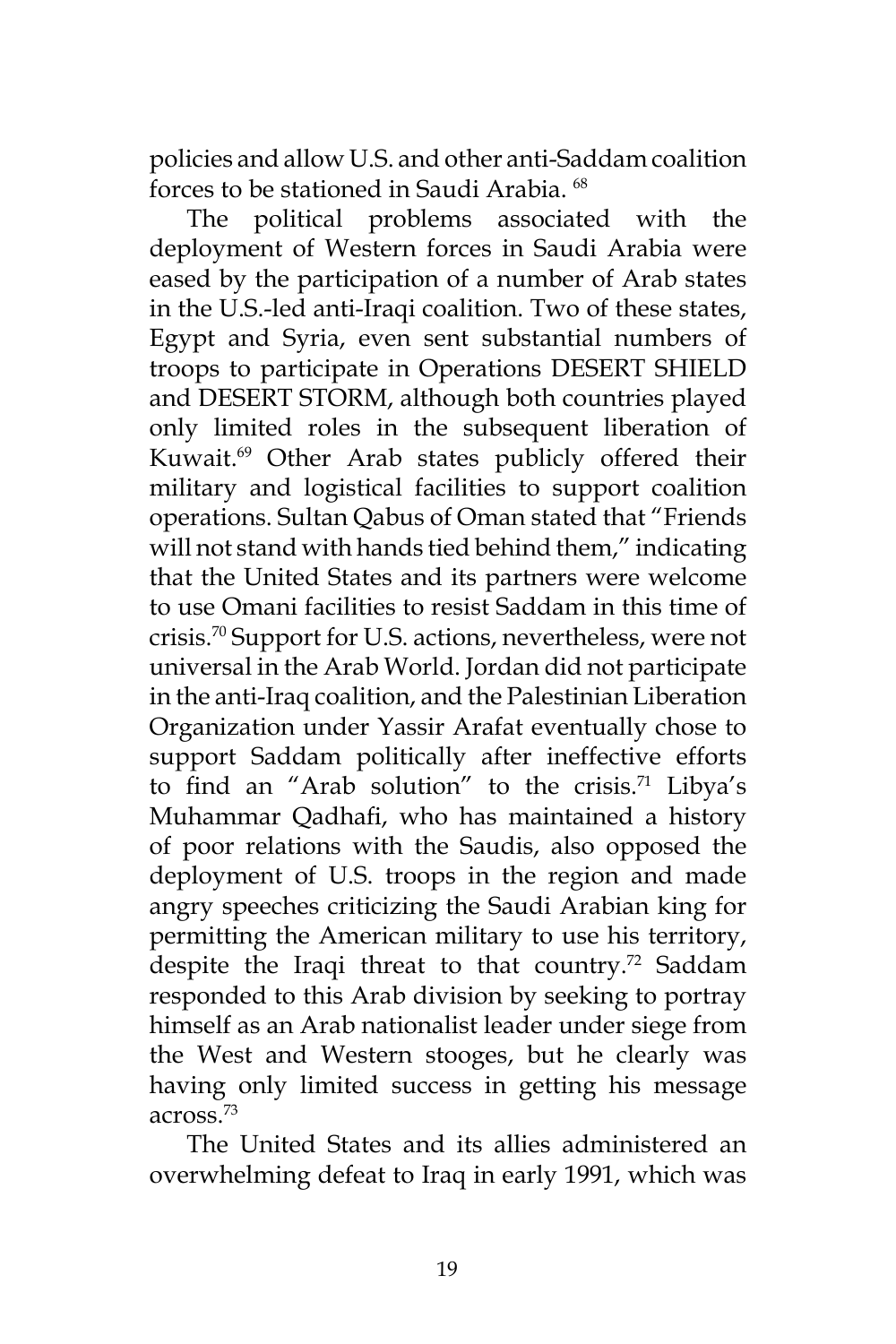so devastating that many within the U.S. administration expected it to lead to the fall of the Saddam Hussein regime. According to a variety of sources, including former National Security Advisor Brent Scowcroft and former Defense Secretary (later Vice President) Richard Cheney, the U.S. administration expected that the humiliation of such a massive defeat in a short period of time probably would lead to a military coup against Saddam.74 Moreover, any potential coup plotters were given strong indications that almost any Iraqi government resulting from such action reasonably could request much more liberal surrender terms than would have ever have been given to Saddam Hussein.75 Such terms could include Iraqi requests for the lifting of United Nations (UN) sanctions and relief or forgiveness from reparations to be paid to Kuwait. Iraqi coup leaders taking power from Saddam could, in most cases, credibly claim that they had no power to dissuade Saddam from invading Kuwait, and that therefore there was no justification for sanctions against a post-war Iraq without Saddam. With the idea of a coup in mind, President George H. W. Bush called upon the Iraqi population to overthrow the dictator.

Unexpectedly, instead of a military coup, Iraq experienced anti-regime popular uprisings originating in the Kurdish and Shi'ite areas. Furthermore, to the surprise of many American observers, the Saddam regime managed to survive the crisis presented by these attacks and by the humiliation of its massive defeat. In part, this development occurred because Saddam still managed to draw enough support from Iraq's Sunni Arab community to keep the government and the military functioning despite the serious uprisings in the northern and southern parts of the country. In particular, the Sunni-dominated military held together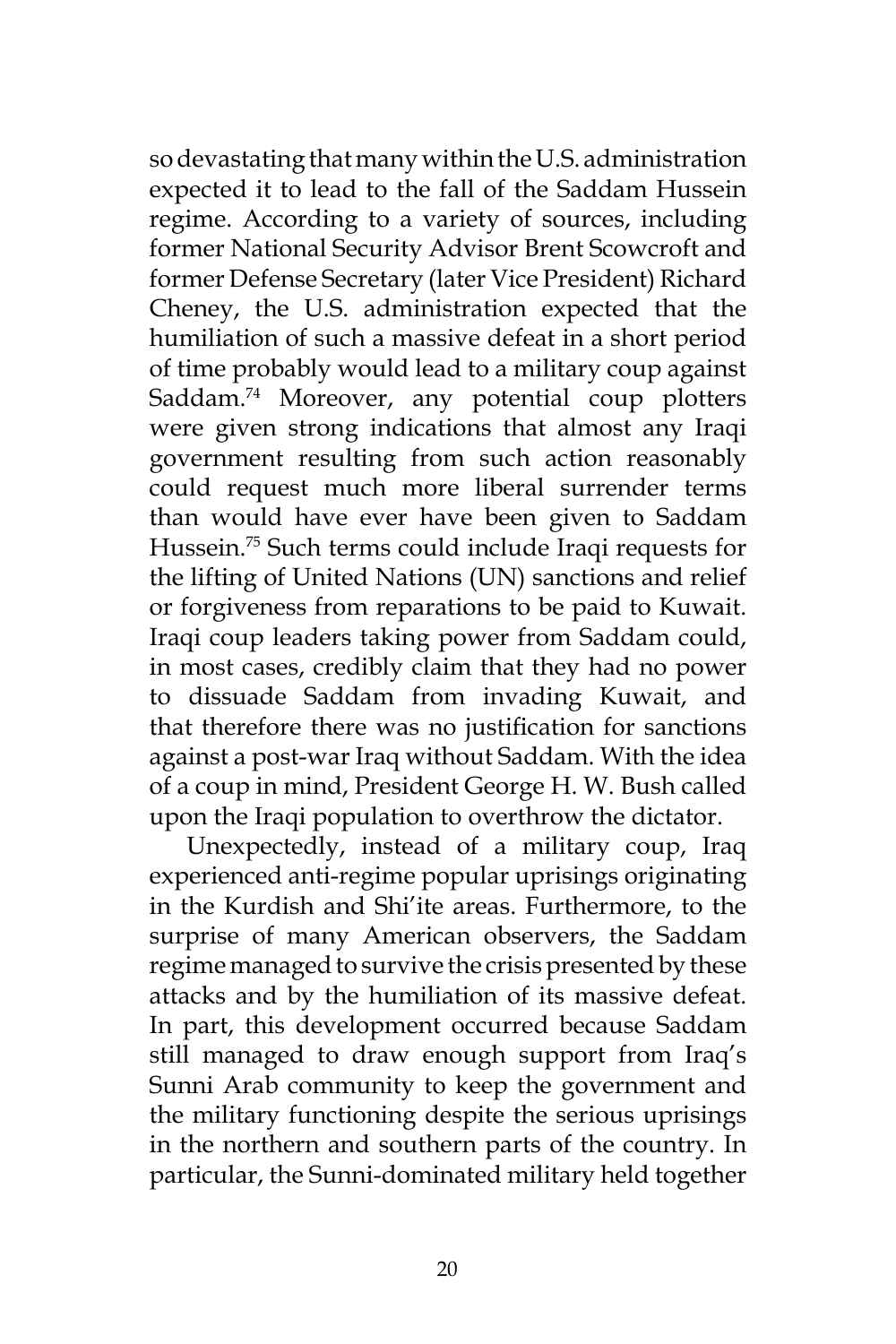with no defections of company-sized units or larger to the rebels.76 In the face of hostile Kurdish and Shi'ite Arab uprisings, Iraq's Sunni Arabs may have feared a national reckoning that would extend far beyond Saddam and his immediate circle. The decision by many Sunni Arabs to support Saddam rather than align with Shi'ites and Kurds seeking to overthrow or undermine his regime may have been an interesting harbinger of future Iraqi sectarian problems. Many Sunnis clearly were indicating in 1991 that they would rather live under Saddam than risk the possible consequences of a Shi'ite-dominated government.

Saddam's ability to remain in power for 12 more years after the 1991 war, while a tragedy for the Iraqi people, did have an unexpected side benefit for the United States. After the war, Saddam's government was viewed internationally as a criminal regime that needed to be the subject of continued international scrutiny for its military and especially weapons of mass destruction (WMD)-related activities. Intrusive UNsponsored inspections for WMD programs continued for years in an effort to find and eliminate every last vestige of Saddam's nuclear, biological, and chemical weapons programs. Such inspection efforts continued until 1998 when Saddam ordered UN inspectors to leave his country. This order was followed by Operation DESERT FOX, a 4-day U.S. and British bombing campaign against Iraq's remaining WMD suspect sites. While conflicting accounts of the effectiveness of the Operation DESERT FOX raids existed at the time they were conducted, it is now clear that Western and UN policies followed by the air strikes effectively ended the Iraqi WMD program. $77$  If an Iraqi coup had taken place in 1991 as planned, it is doubtful that a post-Saddam military government would have faced the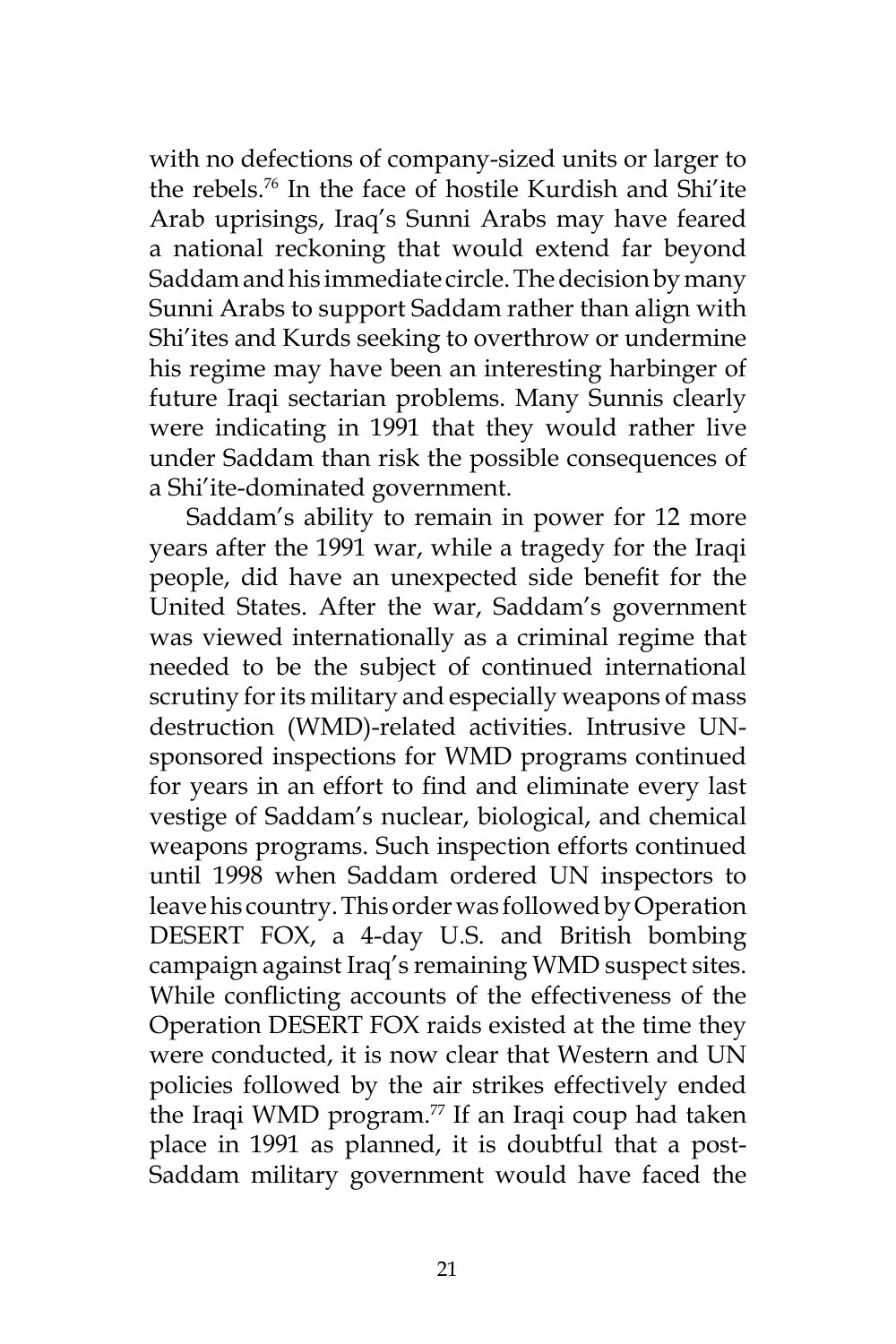same rigorous international scrutiny should it had elected to move forward on these programs.

The survival of the Saddam Hussein regime also had other implications that were more complex. The basing of U.S. troops in Saudi Arabia continued after 1991 as a result of the remaining Iraqi threat and the U.S. presence there became a significant and ongoing source of friction between the United States and Saudi Arabia in the years following Operation DESERT STORM. Some of the concerns related specifically to a Western presence in the country of Islam's two most holy mosques. The Saudi government also was criticized by some of its own citizens for being unable to provide for its own security after decades of massive arms purchases from the West.78 What had initially appeared as a short-term U.S. presence to deal with a specific threat now evolved into an increasingly controversial open-ended decision to retain at least some U.S. troops indefinitely. Kuwait, on the other hand, welcomed an ongoing U.S. military presence following the war, and the other small Gulf states of Bahrain, Qatar, and the United Arab Emirates moved to establish their own close military relations with the United States shortly thereafter. These small states were under no illusions about their own vulnerability and, unlike Saudi Arabia, felt no embarrassment about their interest in Western military protection.

Additionally, the Saudi government often was viewed throughout the region as closely associated with U.S. policy in Iraq since a no-fly zone over the southern portion of the country was maintained from Saudi and Kuwaiti air bases.79 The UN sanctions imposed on Iraq eventually were to become deeply unpopular throughout the Arab World, and sanctions and nofly zones often appeared to the Arab public as two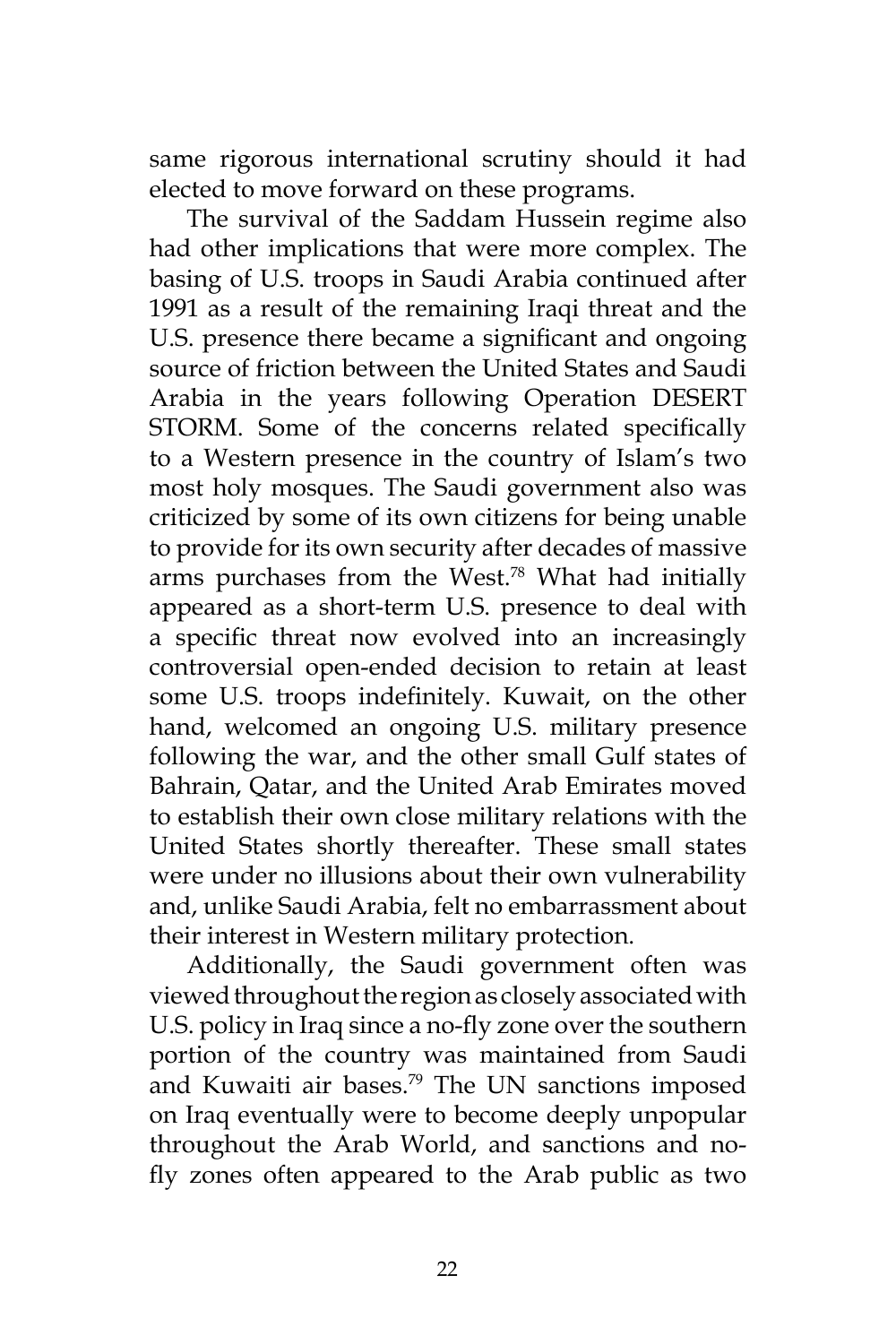sides of the same coin.<sup>80</sup> This problem was aggravated sometimes by various U.S. policy statements on sanctions, which many Arabs viewed as excessive and vindictive. When, in May 1996, for example, Secretary of State Madeleine Albright was asked if the human toll of the sanctions was an acceptable price to pay for containing Saddam, she answered, "I think this is a very hard choice. But the price--we think the price is worth it."81 This remark was viewed widely as disregarding the suffering of innocent Iraqis.<sup>82</sup>

While the Iraqi threat brought the United States and Saudi Arabia together in 1990-91, another unifying external threat, the Soviet Union, crumbled during that same time frame. This potential adversary had been viewed as a mortal danger by the both countries and correspondingly generated U.S.-Saudi cooperation throughout the Cold War years. At least some Saudis, including King Feisal (d. 1975), believed in a bizarre theory of Zionist-Communist cooperation and thereby managed to merge what they viewed as a Soviet and an Israeli threat.<sup>83</sup> Additionally, Saudi Arabia was involved deeply in the anti-Soviet jihad in Afghanistan and cooperated closely with Western security services in coordinating anti-Soviet activities.<sup>84</sup> Anti-communism was an important motivation for cooperation between Saudi Arabia and the United States and helped each country set aside some of their differences. The collapse of the Soviet Union meant that the common threats binding the United States and Saudi Arabia had faded to a crippled Iraq and an Iran with severely limited power projection capabilities for conventional warfare across the Gulf.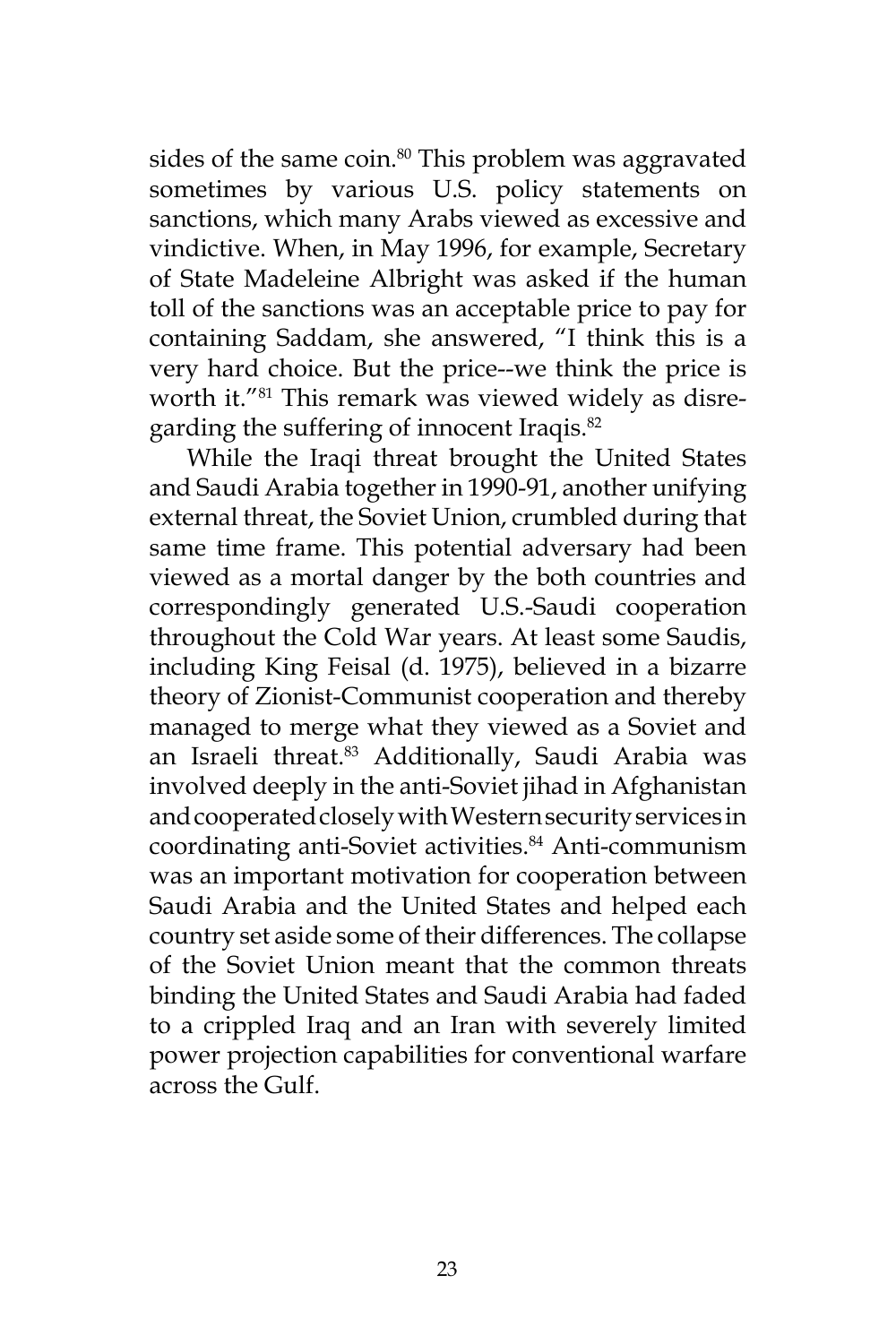# **THE AFTERMATH OF THE SEPTEMBER 11, 2001 ATTACKS**

The September 11, 2001 (9/11) terrorist attacks against U.S. targets served as another major turning point for the ways in which the United States conducted its foreign policy, especially in the Middle East. In the aftermath of the attacks, the United States emerged as an aroused and angry superpower responding to vicious and unprovoked strikes against its civilian population. American anger over 9/11 was viewed widely as justified or at least comprehensible throughout the world. Moreover, remarks by President Bush indicating that countries worldwide had to choose between the United States and the terrorists underscored the depth of the American anger. Under these circumstances, a variety of Arab and Muslim nations felt that they had to be especially attentive to U.S. requests for basing rights and other concessions since they did not wish to be viewed by the United States as insufficiently concerned about terrorism.

As the United States prepared to respond to the 9/11 strikes, it moved to reinvigorate its relationships with a number of allies and establish new military relations with a variety of other nations in strategic locations. The government of Pakistan which had helped to establish the Taliban regime in Afghanistan now abandoned its Afghan ally and moved rapidly to side with the United States as it prepared for its upcoming war in Afghanistan. Pakistani military facilities including air bases correspondingly were made available for U.S. use.<sup>85</sup> Moreover, the United States also obtained basing rights in the former Soviet republics of Uzbekistan, Kyrgyzstan, and Tajikistan. The U.S. Secretary of Defense called the Central Asian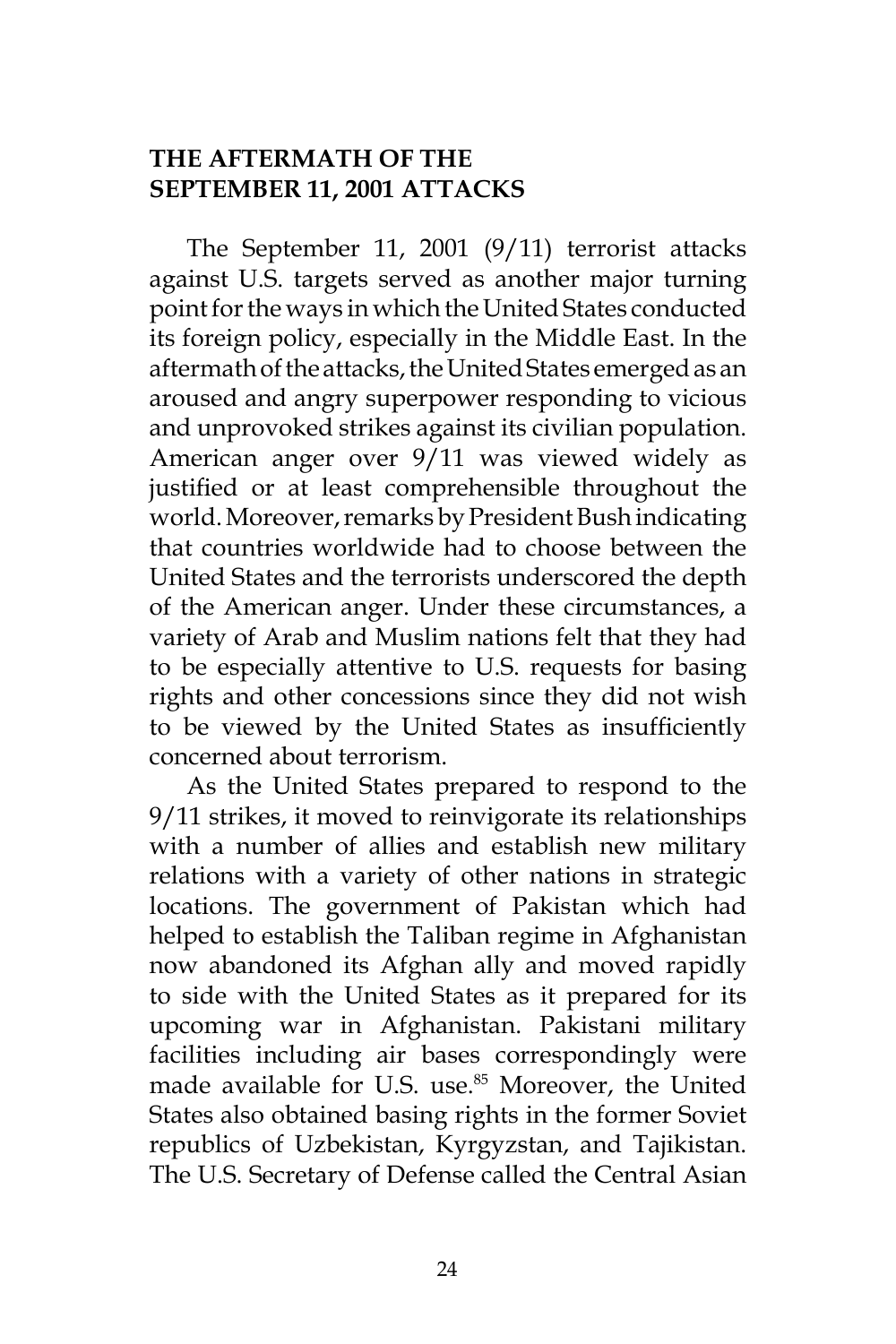facilities "operating bases," rather than permanent bases, since they were to be used to deal with a specific enemy who the U.S. leadership felt could be destroyed quickly. These bases included the large and important Karshi-Khanabad Air Base in Uzbekistan, where the United States remained until receiving a shutdown order from the Uzbek government in July 2005, following a severe souring of relations with the United States.86 In Kyrgyzstan, the United States also negotiated an agreement for the use of Ganci Air Base in late 2001.<sup>87</sup> This facility was co-located with Manas Air Field on the outskirts of the capital, Bishkek. Ganci Air Base remains in use by U.S. forces supporting ongoing operations in Afghanistan.<sup>88</sup> Kyrgyzstan later sought to raise the rent on this base dramatically, but then backed away from provoking a bilateral breech with the United States.<sup>89</sup> Throughout the Afghan war, U.S. forces have used Tajikistan bases only for emergency landings and occasional refueling.<sup>90</sup> After the war, the United States established bases in Afghanistan itself. The Afghans appear to have mixed feelings about permanent use of these facilities. President Karzai has stated that he favors a long-term "strategic relationship" with the United States and seems open to a permanent military presence in that country.<sup>91</sup> Public opinion, however, seems uncertain on the issue, with key media outlets expressing reservations on the idea. Occasional anti-American riots also underscore the potentially volatile nature of the U.S. presence in Afghanistan.<sup>92</sup>

Problems with the U.S. military presence in Saudi Arabia also became more troublesome during this time frame. Former Central Command Commander General Tommy Franks in his 2004 book, *An American Soldier*, described the relationship between the United States and Saudi Arabia as highly charged and stated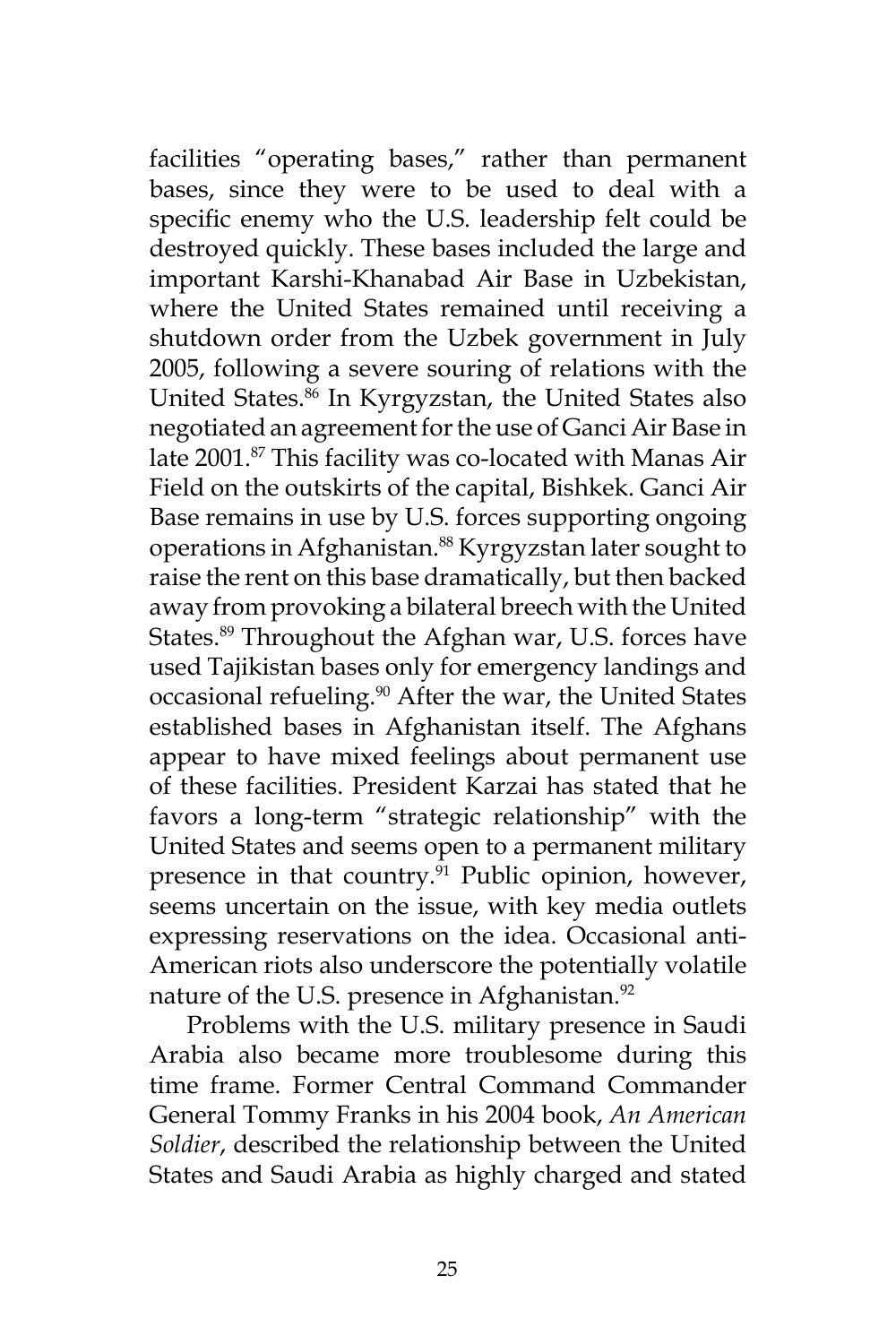that "cultural friction remained a way of life" despite the fact that most U.S. military personnel in Saudi Arabia have been stationed in remote areas such as Prince Sultan Air Base in the desert south of Riyadh. General Franks contrasted U.S. military difficulties with the Saudis with the smooth military relations that he noted between the U.S. military and the smaller Arabian Gulf states "whose friendship with the United States was based on mutual respect."93 Nevertheless, Saudi Arabia was willing to support the U.S. military operations in Afghanistan while seeking to conceal that it was doing so. During the 2001-02 Afghanistan War, the Saudis provided operational facilities for U.S. Special Operations forces at Arar, refueling facilities, cheap fuel, and overflight rights.<sup>94</sup>

# **THE 2003 INVASION OF IRAQ AND THE UNCERTAINTIES OF POST-SADDAM IRAQ**

Planning for the 2003 invasion of Iraq led to several problems related to U.S. bases in the Middle East. Both Saudi Arabia and Turkey had major facilities which Pentagon planners hoped, and perhaps expected, to be made available to help implement U.S. plans for regime change in Iraq. Additionally, Kuwait was viewed as a vital staging point for U.S. and coalition ground forces planning to attack northward. Qatar and the United Arab Emirates, as well as various Central Asian bases, also were important to support a variety of air missions against Iraq.

Turkey was key to the creation of a northern front which could be used to confuse Saddam about the direction of the main invasion effort, as well as safeguard northern Iraqi oil fields. The U.S. plan was to have ground forces from the 4th Infantry Division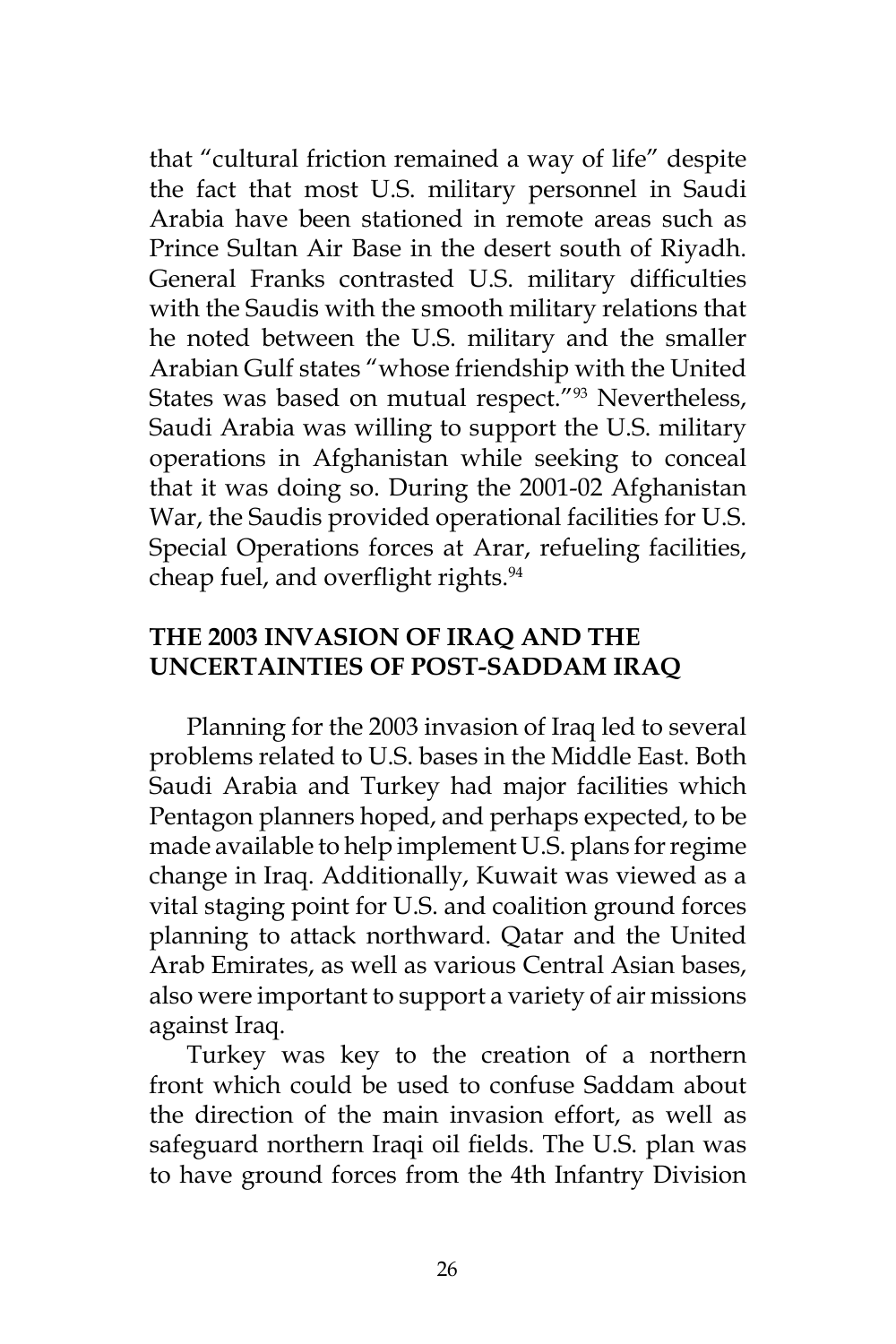strike from Turkish territory while supported by significant airpower from Turkish air bases, including the important air base at Incirlik, approximately 250 miles southeast of Ankara. Nevertheless, the prospect of a U.S.-led war against Iraq in early 2003 was deeply unpopular with the Turkish public. Many Turkish parliamentarians regarded the plan to attack Iraq as unjustified, and the Turkish Parliament narrowly refused approval of Pentagon requests to allow the 4th Infantry Division to enter Iraq from Turkey. The Turks did, however, grant U.S. Air Force jets the right to refuel in their country on their way to Iraq.<sup>95</sup> The Turkish example is interesting because U.S. policymakers strongly believed that they eventually would be able to strike a deal with the Turks for the use of their facilities in the planned ground invasion of Iraq.96 That they ultimately were unable to do so was a source of considerable frustration to many within the U.S. leadership. The incident reveals the danger that even the closest of friends may choose to withhold support in some situations, and no country should be taken for granted. One author also suggests that the Turks should never have been presented with such a sensitive request, since the possibility of a mechanized division and its attendant supply units being emplaced in Turkey and then readied to attack Iraq is something that could not be done in a low profile manner that respected Turkish public opinion.<sup>97</sup>

On the eve of the 2003 war, there was a substantial U.S. Air Force presence in Saudi Arabia, and the United States was clearly interested in using Saudi facilities in the upcoming conflict. U.S.-Saudi disagreements about the wisdom of invading Iraq were, however, serious and based on a fundamental clash of visions for the Middle East. While U.S. leadership viewed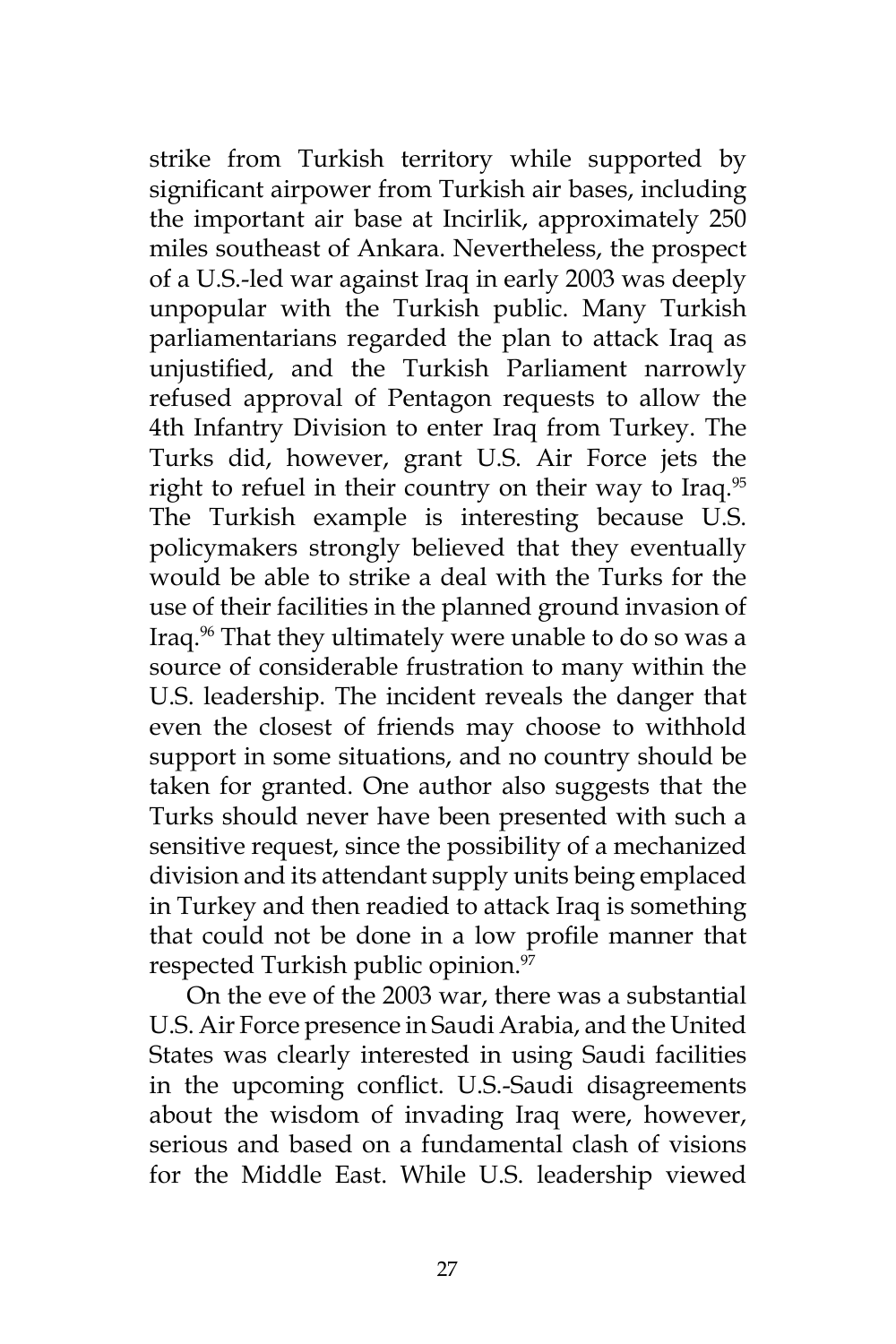Saddam Hussein as an ongoing danger, many Saudis considered him much more of a spent force that had lost most of his capacity to threaten them.<sup>98</sup> Moreover, Riyadh was never fully comfortable with the concept of regime change in Iraq. Saddam, as a politically isolated Sunni strongman, was far from the worst possible outcome for the Saudis. If U.S. plans for a new Iraq failed, Riyadh faced the possibility of a militant Shi'ite regime on their northern border, or even an Iraqi civil war with dangerous spillover potential.<sup>99</sup> Perhaps even more threatening was the prospect of an American success in Iraq that placed a democratic government in Baghdad. Such a government would serve as a rival seeking influence in Washington and perhaps even cause Saudi citizens to view their monarchy as less attractive than the democratic alternative. Nevertheless, Western press sources maintain that the Saudis eventually allowed the United States to use Prince Sultan Air Base and at least two other facilities in the war with Iraq.100 The Saudis also are reported to have made the Combined Aerospace Operations Center (CAOC) at Prince Sultan Air Base available for U.S. use in supporting the war. $101$ 

In March 2003, U.S.-led forces attacked Iraq with the intention of overthrowing the regime of Iraqi leader Saddam Hussein and replacing it with a new and democratic system. As expected, Iraq's conventional military forces were defeated rapidly by overwhelming U.S. firepower. The United States, however, was not able to implement plans for a rapid withdrawal of the majority of its forces once Saddam had been ousted. Instead, civil disorder and an emerging insurgency necessitated a continuing large-scale U.S. presence in that country. This presence was resented widely throughout the Arab World and harshly criticized in the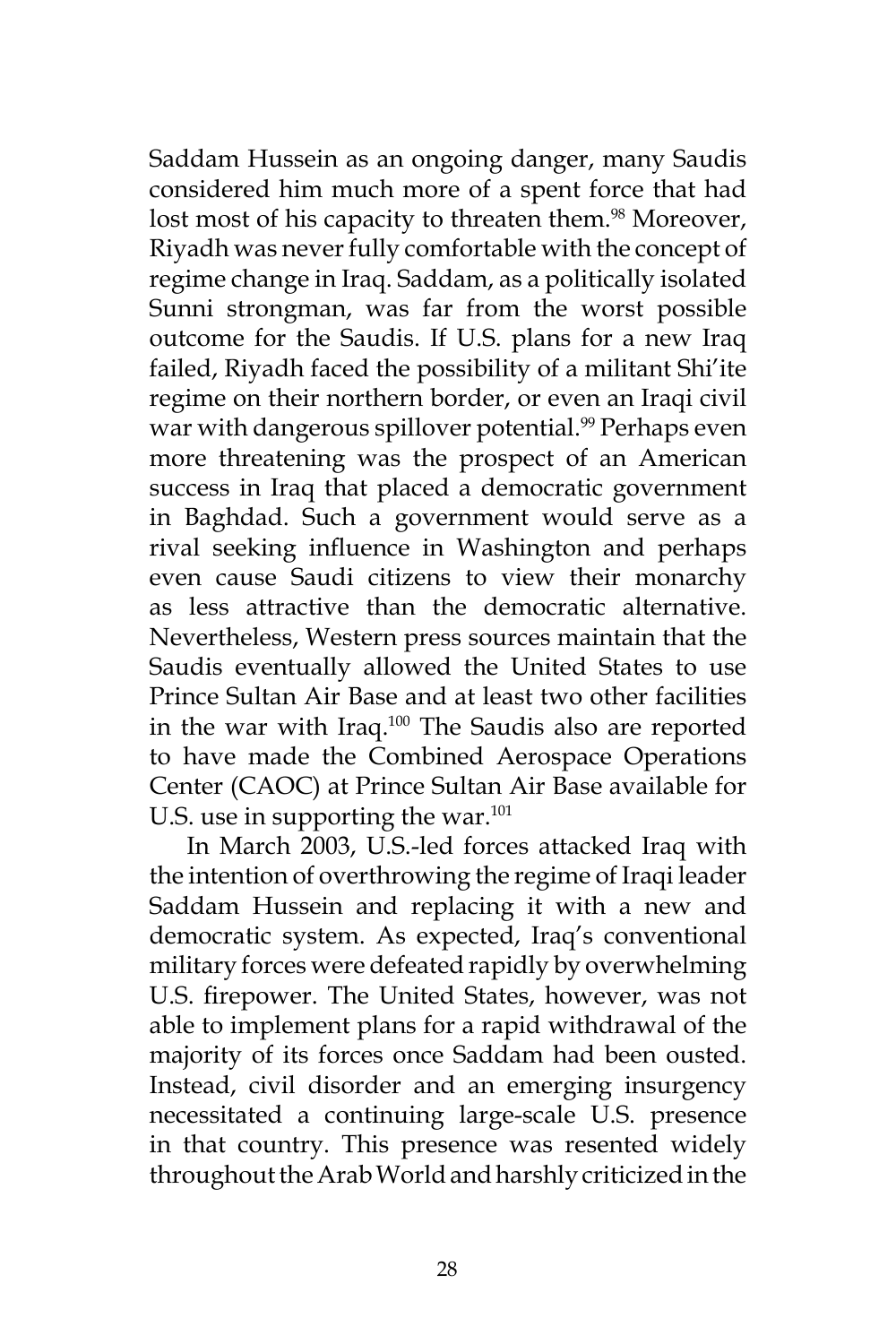Arab press in the immediate aftermath of the invasion. In this environment, it has become a cliché to suggest that virtually all Arab states passionately opposed the invasion of Iraq, but could not manage to dissuade the United States from undertaking this operation. Such statements are, nevertheless, overgeneralizations since some Arab states quietly supported the U.S. decision to invade Iraq, as will be documented later in this monograph. During the period of the Iran-Iraq War, Saddam often was seen throughout the region as a strong Arab nationalist and a defender of Arab interests, and his support of the Palestinians also was widely viewed as positive. Since his defeat in 1991, however, Saddam had lost a great deal of his previous luster as an Arab nationalist leader.<sup>102</sup>

The overwhelming hostility of the Arab masses to U.S. intervention in Iraq, despite the hatred of many of these same people for Saddam Hussein, is puzzling for many Americans.103 Yet, many Arabs believe that there are rational and indeed compelling reasons for Arab enemies of Saddam Hussein to regret the invasion of Iraq. The 2003 Iraq war initially was viewed by some in the Arab World as the beginning of a new approach to foreign policy involving U.S. preemptive strikes carried forward without broad international backing. The Iraq war was the first example of the new doctrine sometimes referred to as a "strategy of preemption." This strategy was seen as being applicable to more than a single regime, and there was widespread uncertainty about whether the United States was planning additional wars after the Iraq intervention. Elites and media professionals throughout the Arab World also expressed uncertainty that the United States would be satisfied with simply defeating the Saddam Hussein regime or was instead motivated by a larger agenda, especially when prominent neoconservatives, outside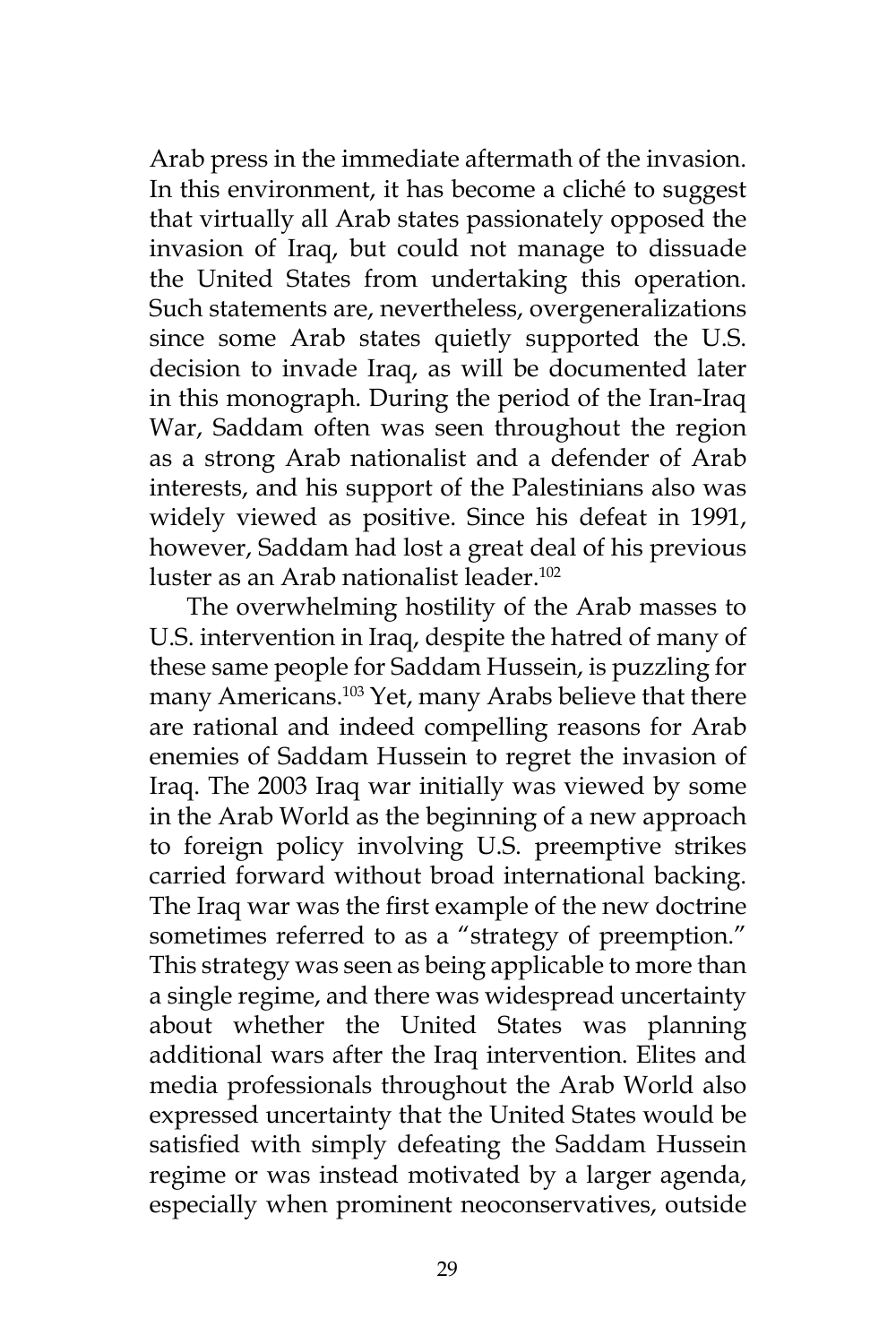of government, spoke of additional candidates for "regime change" and such things as "the establishment of some kind of American protectorate over the oil fields of Saudi Arabia."104 As time went on, however, these Arab concerns at least were assuaged partially by a belief that problems in Iraq have undercut the appeal of military intervention as a response to other problems with various regimes in the region.

In addition to concerns about the future of U.S. policy, regional states also must address the implications of U.S.-initiated changes that already have occurred. However controversial or subject to differing Western and regional analysis, the ouster of the Saddam Hussein regime fundamentally altered the nature of Gulf security requirements. The residual dangers posed by Iraqi conventional military forces to their neighbors now had evaporated for the indefinite future. The United States would no longer be required to rush troops to Kuwait in response to Iraq saberrattling such as had occurred in October 1994 when Saddam had moved a two-division force toward the Kuwaiti border with the apparent aim of undermining the sanctions regime which had been directed at Iraq.105 While this effort was unsuccessful in achieving Saddam's goals, it did illustrate that Saddam could still cause at least a limited amount of trouble, and his continued presence in power could cause periodic problems. Even so, in the aftermath of Saddam's removal from power, new dangers were quick to emerge as Iraq faced the problems of insurgency, terrorism, and escalating sectarian violence and ethnic strife. All of these problems can have potential spillover effects for neighboring states.

Adding to these problems, the citizens of post-Saddam Iraq were quick to show many of the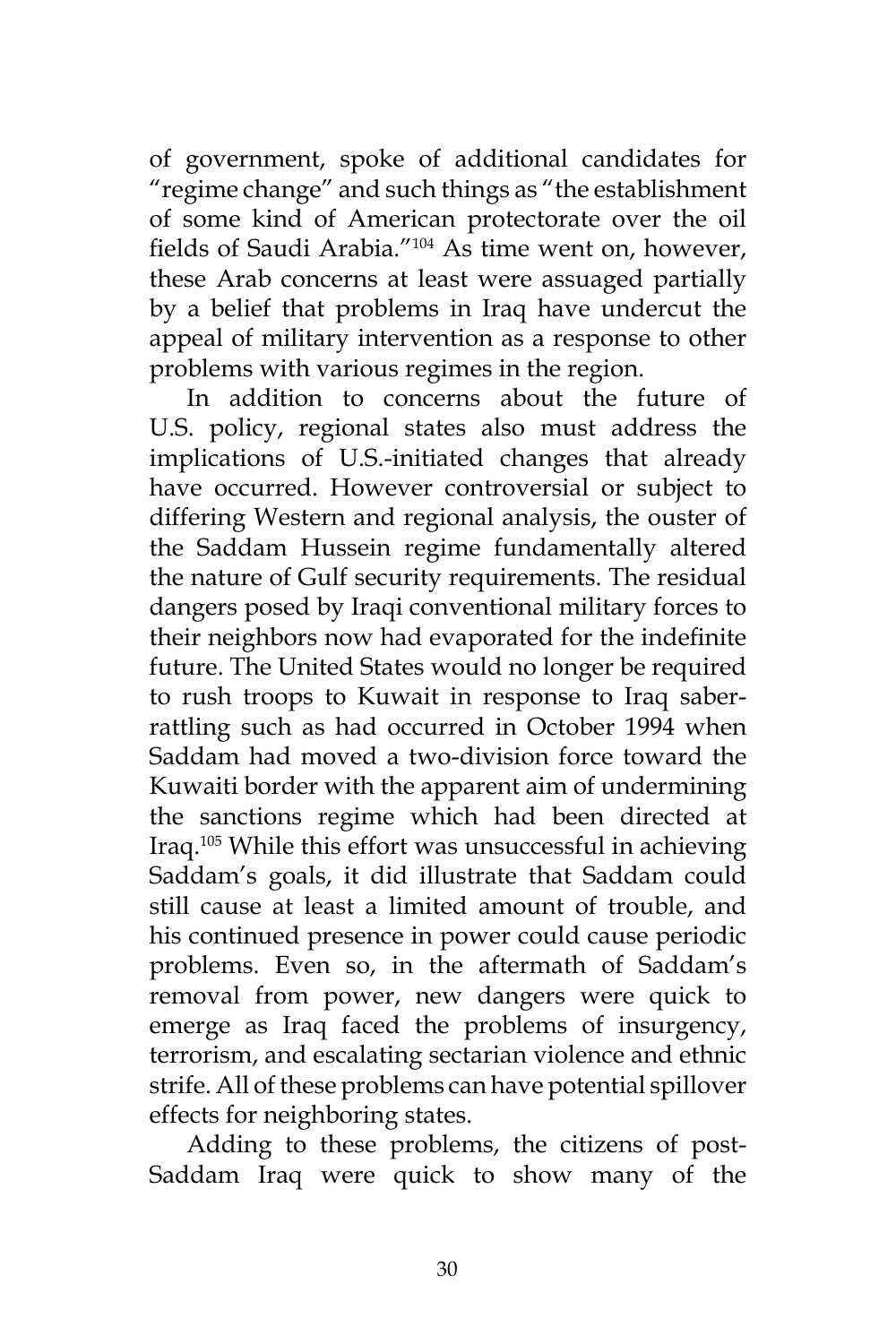sensitivities about Western domination that had characterized earlier Iraqi history. According to long time Iraq-based journalist Anthony Shadid, the rhetoric of a democratic Middle East, guided by a benevolent United States, often is "reminiscent of century-old colonialism to a Third World audience."106 No foreign power ever entered the Arab World by claiming that it had come to exploit it. All colonial powers have a rich fabric of rhetoric suggesting that they are there to support the hopes and aspirations of the indigenous people. Some Western leaders such as British General Sir Stanley Maude, who led an expeditionary force into what is now Iraq in 1917, have used the term "liberation," and contemporary Iraqis remain deeply familiar with their own history on these issues.<sup>107</sup> Moreover, anti-American political agitation sometimes has boosted the domestic approval ratings of radical Iraqi leaders such as Shi'ite cleric Muqtada al-Sadr. Sadr experienced a brief but notable rise in his popularity among Iraqis as a direct result of clashes between his forces and the U.S. military in 2004.108 These concerns about the United States appear to have declined later in the occupation when sectarianism threatened to grow to unmanageable proportions. With thousands of people dying each month in sectarian violence, many Iraqis were much more willing to support any forces of order.109 Additionally, some Sunnis appeared to be hedging their bets by supporting the insurgents while seeking a continued U.S. presence in Iraq.

The wider Arab World also evinced considerable displeasure over the U.S. presence in Iraq in the immediate aftermath of the invasion. The two major issues identified in a series of public opinion polls as dividing the United States and the Arab World are Israel/Palestine and the Iraq War. It is doubtful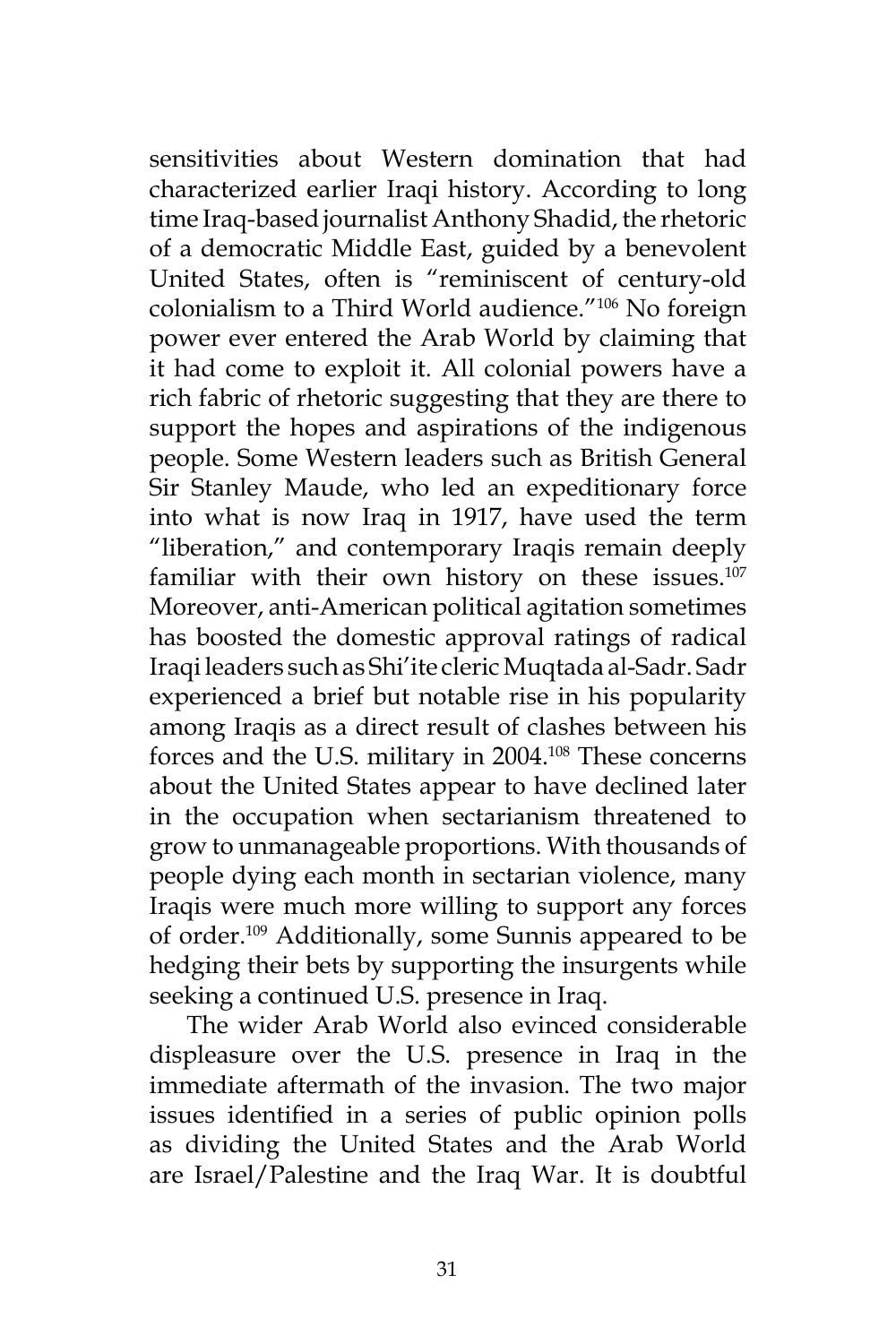that large numbers of people within the Arab World have rejected the American point of view on Iraq because it has not been explained to them enough times or provided to them in a suitably packaged presentation. In a June 2005 Pew Global Attitudes survey, it became apparent that even popular policies like tsunami relief did little to reverse the magnitude of anti-Americanism.110 Anti-American sentiment also tends to spike as a result of certain events such as the U.S./Iraq attacks on insurgents based in Fallujah or as a result of Israeli crackdowns on Palestinians, which often are assumed to be orchestrated with the approval of the United States. Yet, by 2006, many commentators within the region reluctantly had reversed themselves and maintained that a precipitous U.S. withdrawal would remove the most important obstacle to an Iraqi civil war.

### **ONGOING TENSIONS ASSOCIATED WITH THE GLOBAL WAR ON TERRORISM**

While differences over Israel/Palestine and Iraq dominated U.S.-Arab relations, other problems occasionally surfaced to aggravate the already strained set of relationships, thereby complicating U.S.-Arab military relations. Some of these concerns centered on U.S. actions outside of Iraq that have been associated with the Global War on Terrorism. The U.S. prison at Guantanamo Bay, Cuba, most notably, has been of concern to a number of Arab countries and publics. A major problem here has been the recurring one of lurid and inflammatory overseas headlines emerging from questions surrounding U.S. administration of the Guantanamo Bay-based prison facilities. These questions about U.S. activities often tend to overshadow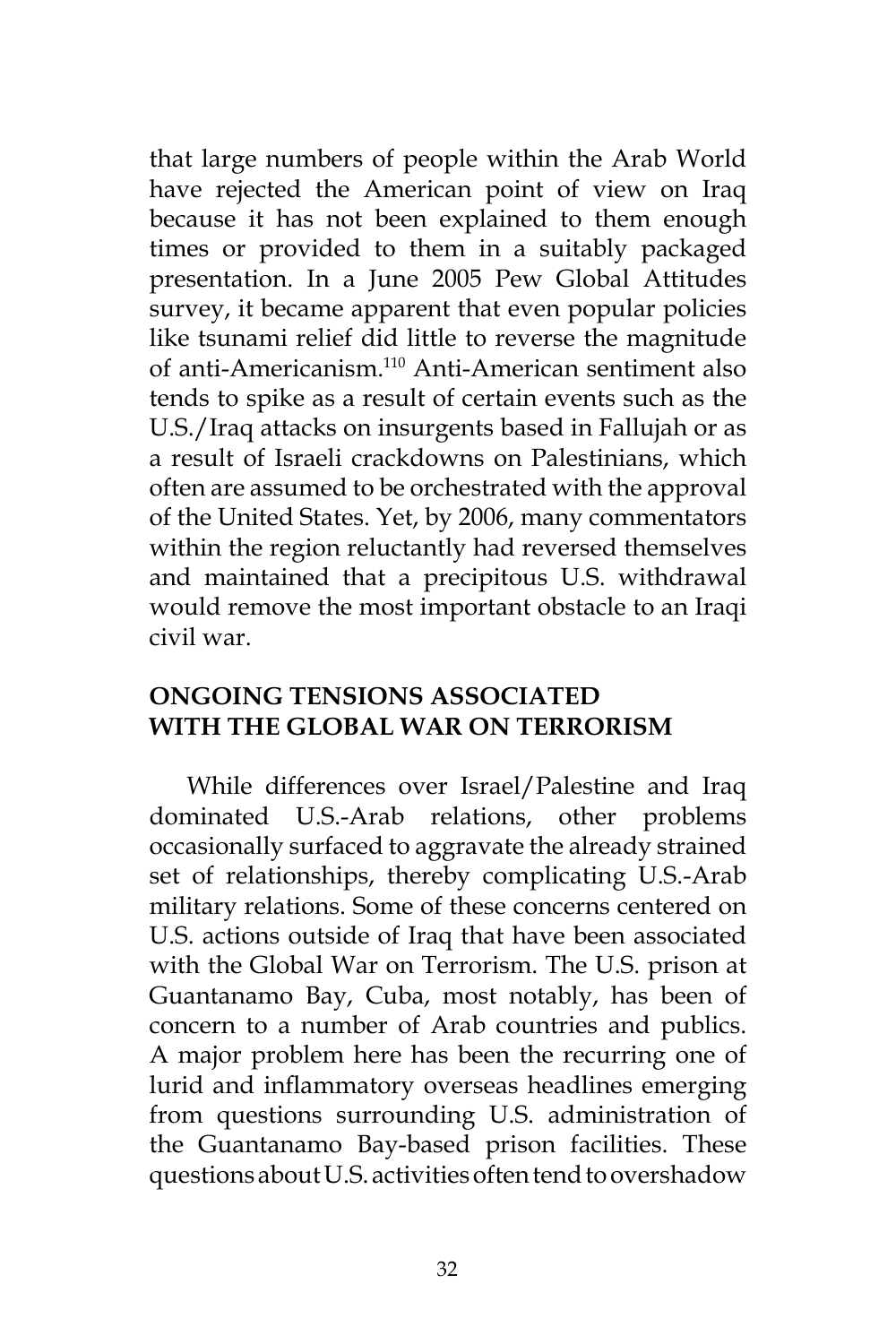the terrorist backgrounds of many of the inmates as they are reported by the world media. Additionally, some of the attorneys for various detainees grant interviews in which they relay prisoner charges of U.S. military misconduct and abuse. The shocking and repellant photos associated with the Abu Ghraib scandal in Iraq have created an atmosphere in which many of these charges are taken uncritically at face value.

Additionally, a recurring stream of damaging stories has emerged from the prison, much of it based on unsubstantiated information. The rumors of Koran desecration, reprinted by the U.S. magazine *Newsweek*, are especially inflammatory for pious Muslims. Such assertions added to a general belief that the United States did not respect Muslim values, and the Global War on Terrorism was actually a war on Islam. Moreover, *Newsweek's* decision to retract the story often was viewed, if erroneously, as the result of U.S. Government pressure on the publication rather than an accurate admission that the story was untrue.<sup>111</sup>

Another problem involves various ex-prisoners from Guantanamo who are now returning to their home countries with frightening claims of how they were treated while in custody.112 Virtually all ex-prisoners giving interviews strongly maintain that they are innocent of any terrorist or extremist ties. These claims frequently are treated sympathetically by the Arab media as well as in many European media outlets.<sup>113</sup> Moreover, extensive criticism of the Guantanamo facility by European political and human rights figures also has been noticed by the global and Arab media and publics.114 European criticism is viewed widely as less biased than that emerging from the Middle East. German Chancellor Angela Merkel, for example, called upon the United States to close Guantanamo prison,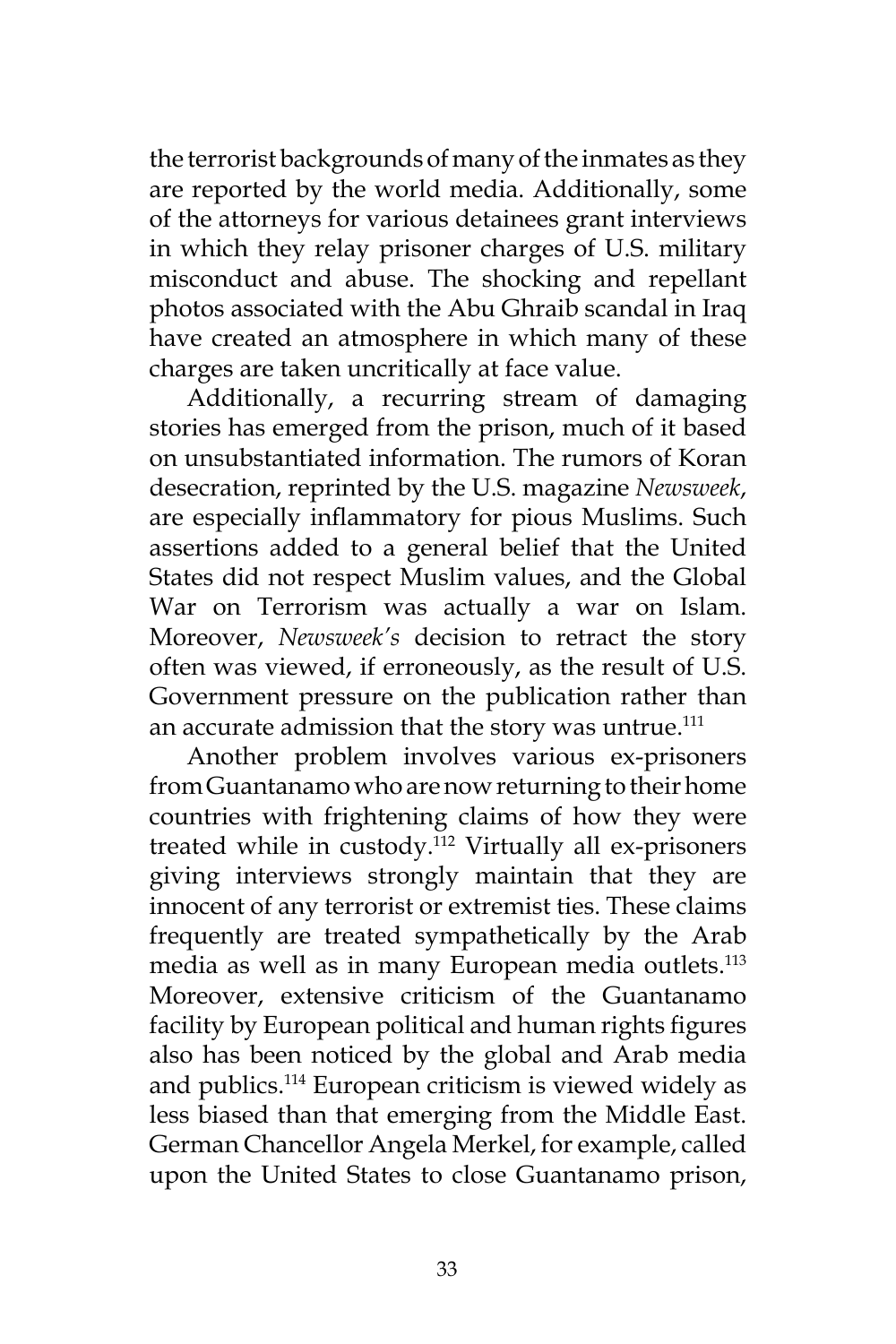although U.S. leadership responded that the prison "serves a purpose and is there for a reason."115 The human rights organization, Amnesty International, also has called upon the United States to close Guantanamo Bay. $116}$  Other reports of detainee abuse often find their way into the Western and Arab press, and nongovernmental organizations such as Human Rights Watch also have criticized the United States for its policies toward Muslim and Arab prisoners.117 Of considerably less interest to the international media is that some of the prisoners released from Guantanamo have returned to terrorist activities in Arab countries following their repatriation.<sup>118</sup>

An additional ongoing problem involves questions as to whether the U.S. image may be hurt by various high profile problems between Europe and the Arab World despite strong, continuing, public U.S.- European differences over Middle East policy. Under this logic, the United States, as the perceived leader of the Western world, sometimes is tarnished by the actions of other Western states. Severe Muslim rioting in France in late 2005 was a reminder of some of the difficulty in integrating French society.119 The Danish cartoon controversy was even more serious. Moreover, many in Europe wish to keep Turkey out of the European Union because it is large, economically unequal to Europe, and, most especially, Muslim. All of these problems can merge into an overall view of the West as intolerant and unfriendly toward Muslims.

Muslim and Arab anger about the invasion and occupation of Iraq also seems to have made it more difficult for U.S. officials to get a fair hearing for American policies in the war on terror, and at least some attempts to find common ground with Muslim reformers have been treated as efforts to change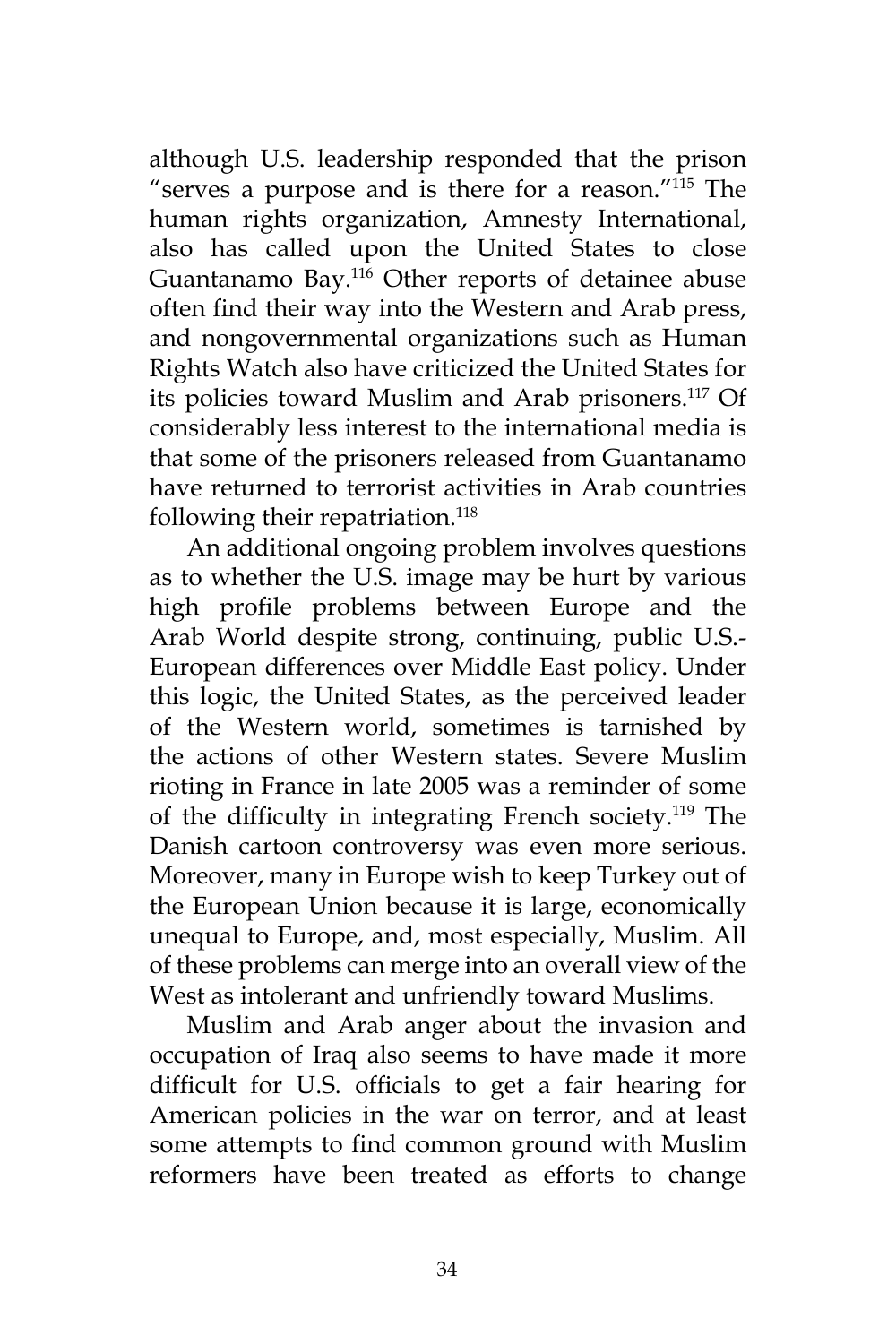the subject from Iraq.120 Conversely, U.S. and Iraqi leaders sometimes have scolded regional leaders for distancing themselves from post-Saddam Iraq rather than taking a deeper interest in supporting efforts to make the Iraqi government a success. Iraqi leaders also have expressed disappointment that most Arab states have not sent ambassadors or even in some cases lower ranking diplomats to Iraq. President Talibani has called this "an insulting issue for the country," but a variety of Arab states respond that Arab diplomats are not safe in Baghdad.<sup>121</sup> This position is extremely credible since a variety of Arab diplomats in Baghdad have been kidnapped, assassinated, or wounded in attacks by terrorists. The Jordanian Embassy itself was bombed in August 2003, with 19 dead and 65 wounded, although all remaining embassies in Iraq now appear much better protected and are thus more hardened targets against any future terrorist attacks.<sup>122</sup> The Iranians, who are striving consistently to enhance their influence in Iraq, appointed an ambassador to that country in May 2006.<sup>123</sup>

No major polls of Arab and Muslim publics suggest that the United States is unpopular primarily because of its culture as often is claimed. Rather, most polls suggest that U.S. policies, particularly toward the Israeli-Palestinian conflict and Iraq, are unpopular. Anecdotal evidence, nevertheless, does exist that many Arabs are worried about the excesses of Western culture and the omnipresence of this culture through globalization. Describing conditions in their country prior to the 1979 revolution, Iranians referred to these troubles as "Westoxification." In response to concerns about Western cultural penetration, President Bush has stated that, "Some people in Muslim cultures identify democracy with the worst of Western popular culture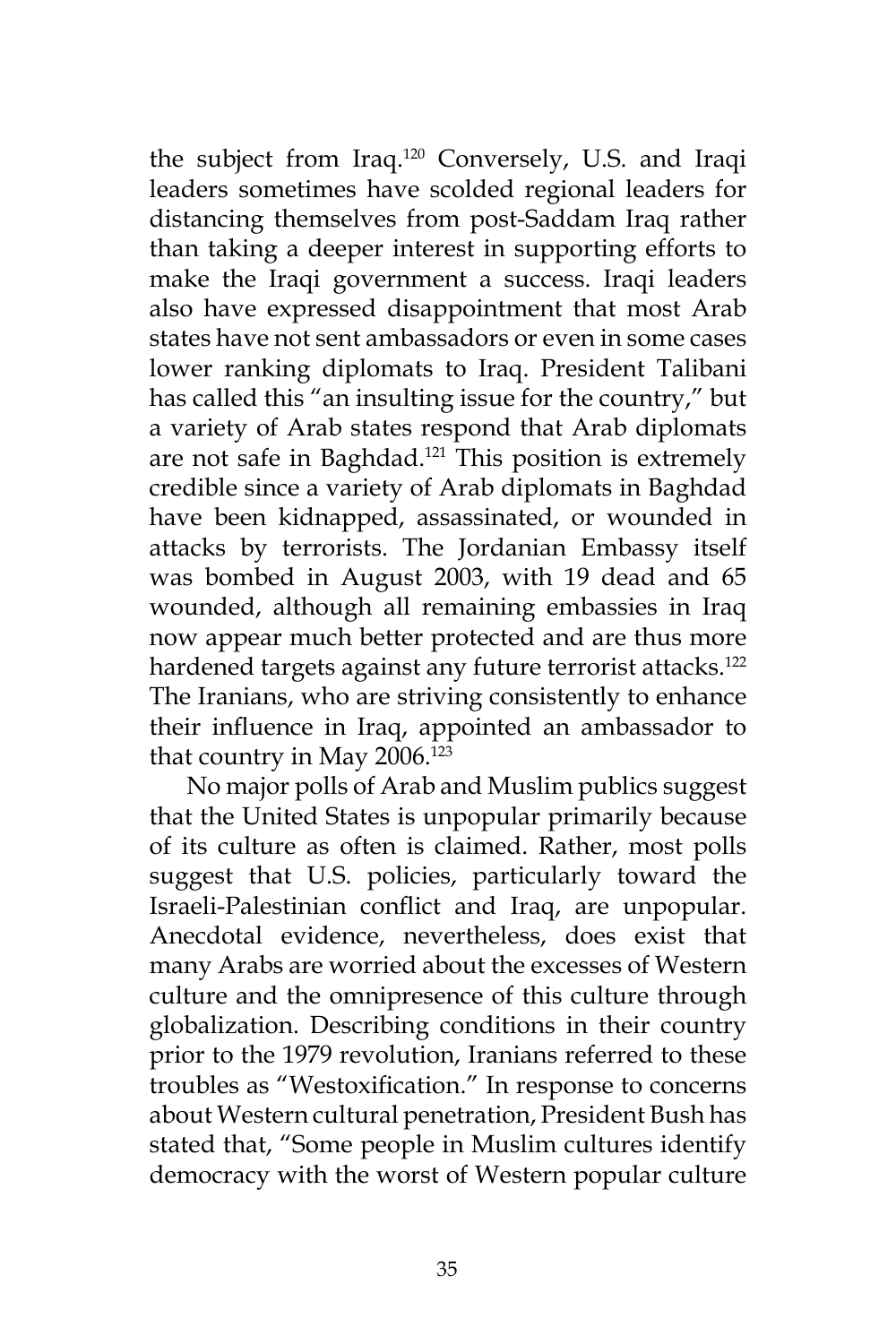and want no part of it. And I assure them, when I speak about the blessings of liberty, coarse videos and crass commercialism are not what I have in mind."124 Other Western countries with even more liberal social policies are nevertheless popular with the Arab World, and claims that the United States is disliked for its policies (as well as its overwhelming power to implement them) appear credible. France and Germany both are viewed positively over foreign policy issues, although this may change with France due to the occasional spikes in high profile problems that Paris seems to have with its Muslim population.<sup>125</sup>

## **POST-SADDAM BASING POLICIES IN IRAQ AND THE U.S. WITHDRAWAL FROM SAUDI ARABIA**

One of the most immediate results of the 2003 Iraq war has been the evacuation of almost all U.S. military forces from Saudi Arabia. The decision to withdraw U.S. combat forces was announced in April 2003 with the apparent hope of obtaining an immediate foreign policy benefit from Saddam's ouster.126 As a result of this policy, the United States removed around 200 military aircraft from Prince Sultan Air Base, along with their supporting troops. Less than 500 U.S. military personnel remained in the Kingdom with most of these associated with military training missions for the Saudi armed forces.127 This move came after a long series of military policy problems taking place between the U.S. armed forces and their Saudi hosts, including a Saudi interest in diversifying their weapons purchases away from the United States and concerns that Saudi Arabia was being asked to fund too many of the costs associated with the U.S.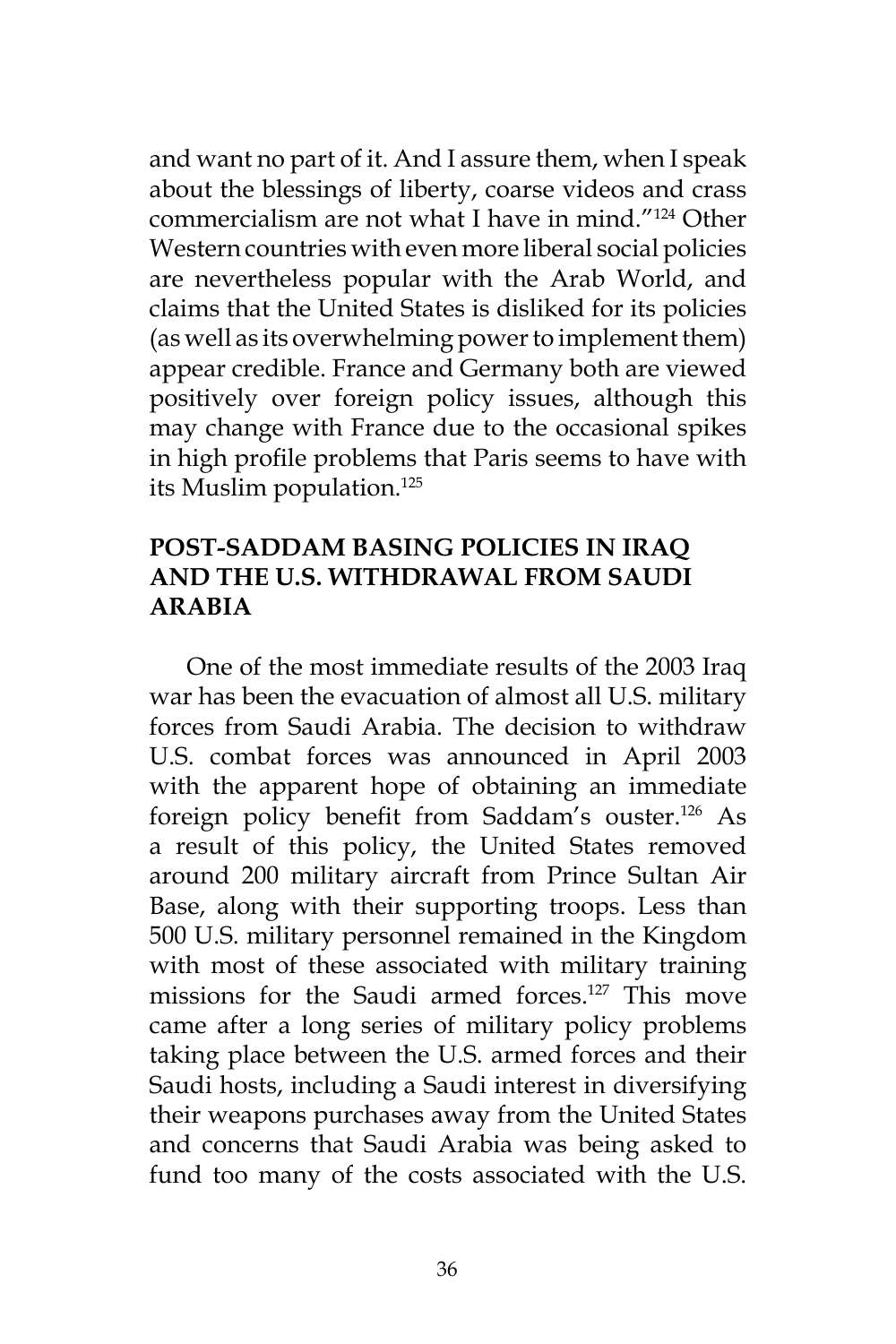presence**.** These defense specific concerns aggravated the more political problems involving disagreements over issues of Iraq, Afghanistan, and terrorism.<sup>128</sup> The removal of U.S. forces from Saudi Arabia also was seen as depriving Osama Bin Laden and other radicals of a critical issue upon which to base their propaganda campaign against the House of Saud. On the eve of the invasion, Saudi Arabia was hosting around 5,000 mostly Air Force U.S. military personnel operating primarily from the Prince Sultan Air Base.<sup>129</sup> The Saudi Arabian government may have felt considerable relief at the departure of these U.S. forces from their country, although this did not prevent the outbreak of antiregime violence.130 Additionally, a new joint U.S.-Saudi interest emerged in May 2003 when terrorists from al Qa'ida of the Arabian Peninsula began attacking U.S. and Saudi government targets within the country. Al-Qaeda claimed in making such attacks, they were "attack[ing] the rear of the American Army."131 This is a somewhat unusual claim since major elements of the U.S. Army were not in Saudi Arabia, and the U.S. Air Force was leaving. The attacks continued sporadically throughout 2003 and 2004, but the worst of them appeared to be over by the beginning of 2005, at which time the government was clearly on the offensive against the militants.132

It is possible that the Saudis would have sought a U.S. withdrawal from their country even in the absence of the 2003 invasion of Iraq.133 Over the years, Riyadh became increasingly disinterested in large-scale, routine, and conspicuous military cooperation with the United States while being reassured with regional developments that seemed to opt well for Saudi national security. In particular, Riyadh managed to improve its relationship with Iran, while believing that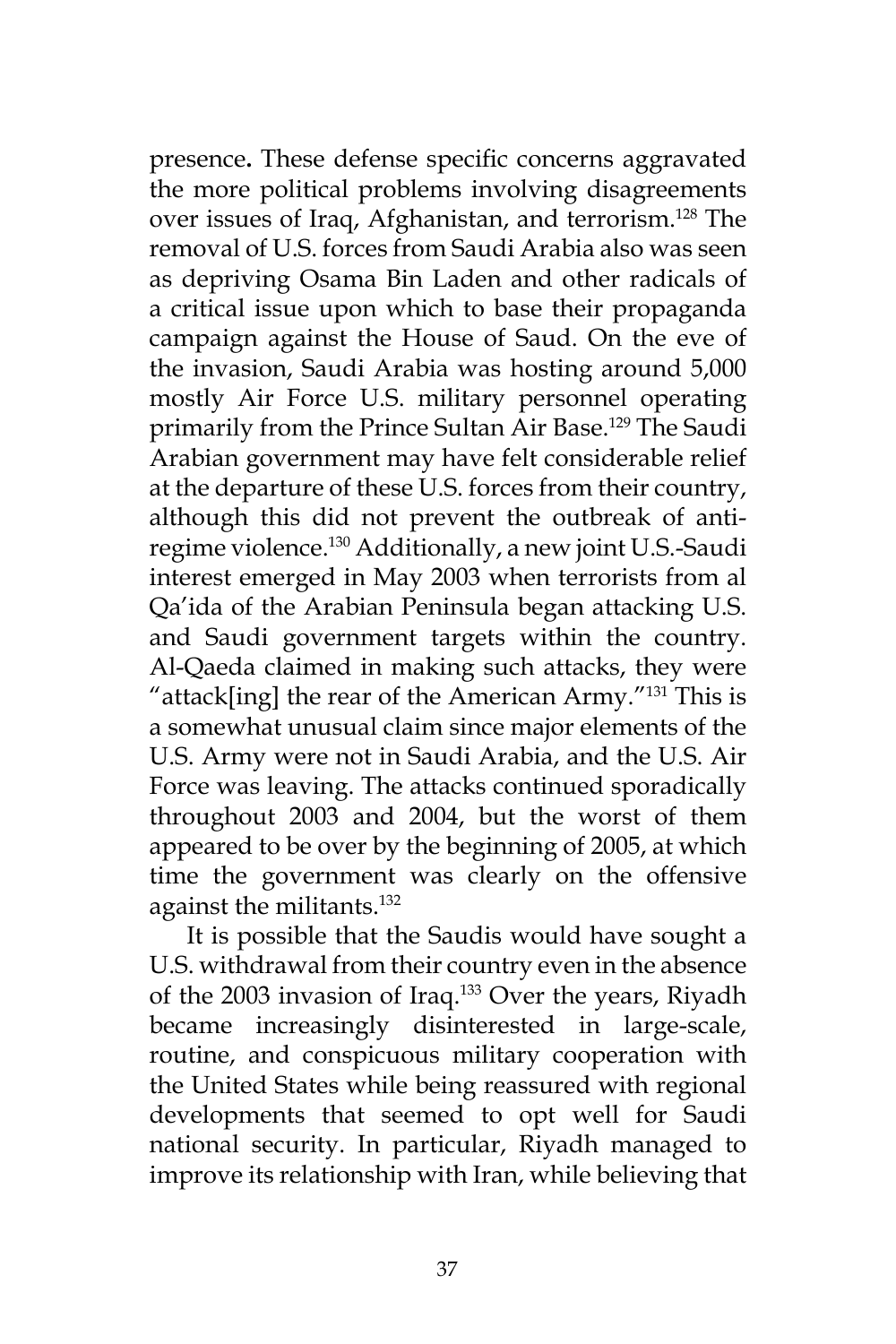Saddam's Iraq no longer constituted a grave offensive threat. The Saudis also objected to U.S. "pinprick raids" on Iraq, which they viewed as creating support for Saddam without doing anything to undermine his rule.134 Nevertheless, there was an ironic side to the 2003 withdrawal of U.S. forces from Saudi Arabia. While the Saudi leadership was concerned with hostile propaganda resulting from a large U.S. military presence in their country, they also became apprehensive when the United States developed a special military relationship with Qatar, including a massive U.S. military presence in that country.135 While the Saudi relationship with the United States is based fundamentally on oil and not bases, Riyadh may have worried that its influence in Washington was being diluted by U.S.-Qatari military ties. In the aftermath of the U.S. military withdrawal from Saudi Arabia, the smaller Gulf Cooperation Council (GCC) states were therefore to become especially important as part of U.S. regional strategy and thus more able to resist Saudi advice and pressure. The Saudis, for their part, continue to purchase large amounts of U.S. and other Western arms and emphasize the continuing importance of a U.S.-Saudi dialogue on strategic issues.

The departure of U.S. military forces from Saudi Arabia has raised questions about the possibility of a future U.S. military presence at bases within Iraq for reasons beyond those of crushing the current insurgency and empowering a viable and survivable Iraqi government.136 These proposals, which seem to originate with neoconservative writers, appear misplaced, given Iraq's long history of concern about Western domination and the possibility that a friendly Iraqi government could harm its own legitimacy by allowing U.S. bases to remain in that country for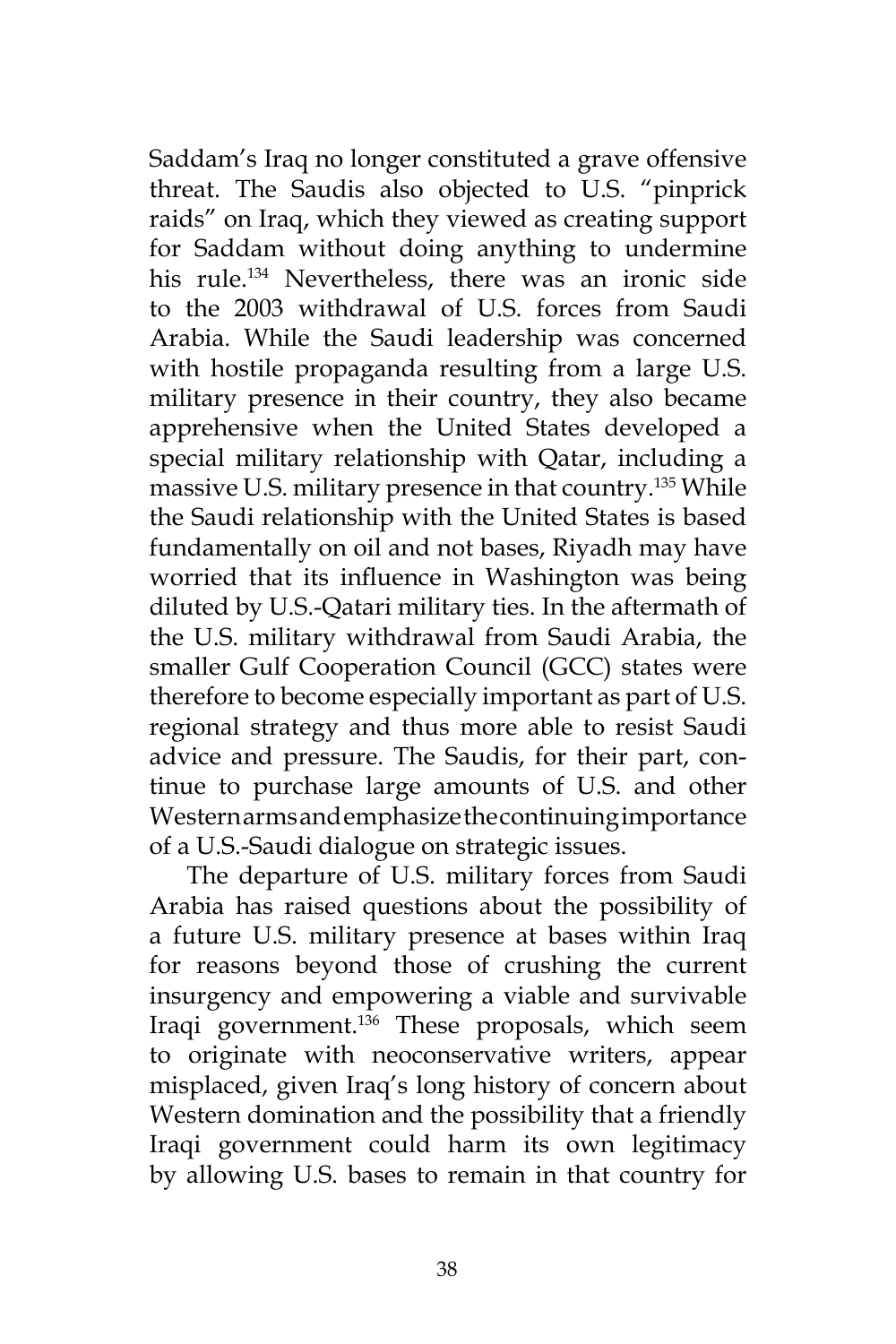other than the specific need to quell current disorders. Moreover, this study already has suggested that large and important Arab countries, including but not confined to Iraq, consistently have displayed unease with Western bases. Western bases hurt the credibility of states seeking Arab leadership or even an important voice within regional politics by making those states appear too responsive to foreign priorities.

Key U.S. policymakers understand the delicacy of this situation. Secretary of Defense Donald Rumsfeld, in answer to a question at a press conference, stated that it was "inaccurate and unfortunate" to suggest that the United States was seeking permanent bases in Iraq.137 Other senior officials such as U.S. Ambassador Zalmay Khalilzad continue to insist that the United States does not wish to obtain permanent bases.<sup>138</sup> As valuable as these statements are, current U.S. officials may not be the individuals who are most likely to make a final decision on whether or not to seek permanent bases, since the insurgency and civil unrest are likely to continue until at least the end of the current administration. It is hoped that the next administration will reiterate such statements upon taking office if the United States continues to have troops in Iraq at that time and should the possibility of permanent bases appear sufficiently unresolved as to require clarification.

Additionally, the vast majority of Iraqi leaders have indicated that they do not support U.S. basing in their country beyond the time frame needed to quell the insurgency.139 Many Iraqi leaders call for a rapid withdrawal of U.S. forces, but do not give more than a vague time frame (if that), as a way of playing to public opinion without compromising their country's national security.140 A few Iraqis, such as radical leader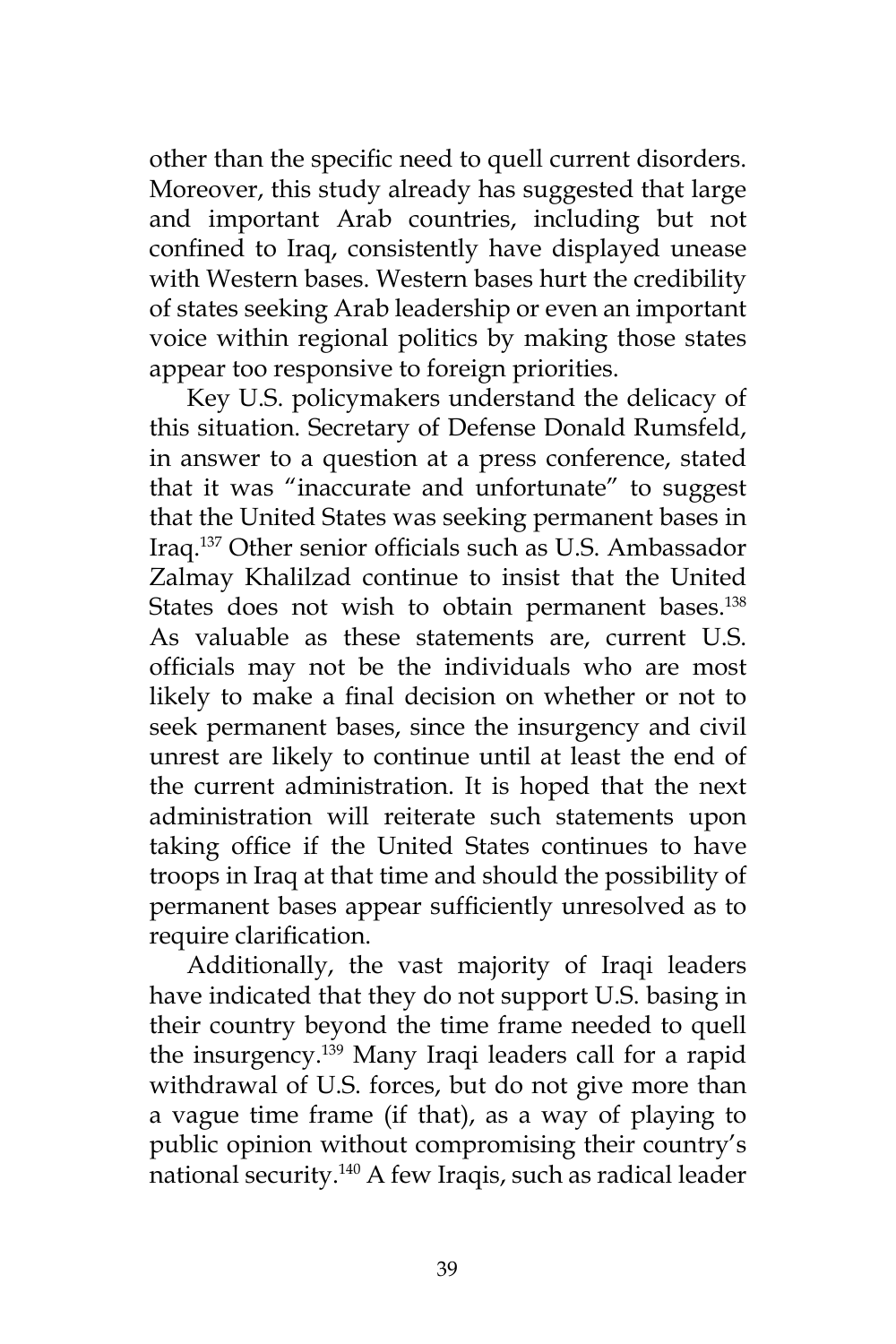Muqtada al Sadr of the Sadr II Movement and Harith al Dari of the Association of Muslim Scholars, have indicated that they favor an immediate withdrawal of all U.S. forces.<sup>141</sup> Virtually no serious U.S. policy experts or political leaders currently suggest that the United States should remain in Iraq if asked to leave by an elected government. Such a request seems to be a strong possibility should U.S. hopes for a selfconfident Iraq to emerge from the current difficulties be realized.

Despite these problems, basing arrangements are necessary for those troops currently deployed in Iraq. Consequently, construction of acceptable facilities is continuing on the assumption that these bases will be of service so long as the United States remains in Iraq and can be turned over to Iraqi forces upon the U.S. departure. Currently, four of the most important basing locations in Iraq are Talil in the southern part of the country, Bilad Air Base (or Camp Anaconda) in central Iraq, al Asad airbase in Western Anbar province, and al Qayyarah in northern Iraq. All of these bases are some distance from major population centers and have vast infrastructures, and sometimes are referred to colloquially as "superbases."142

The new large superbases being built by the United States currently have functions that are directly related to the suppression of the insurgency, and under some scenarios may remain in Iraq after the bulk of U.S. combat troops have departed to provide logistical support for the Iraqi military in assuming responsibility for fighting the insurgency.143 Another scenario described by author Fred Kaplan involves the possibility that U.S. troops would remain locked down in these bases should full scale civil war break out in Iraq. This policy, according to Kaplan, would give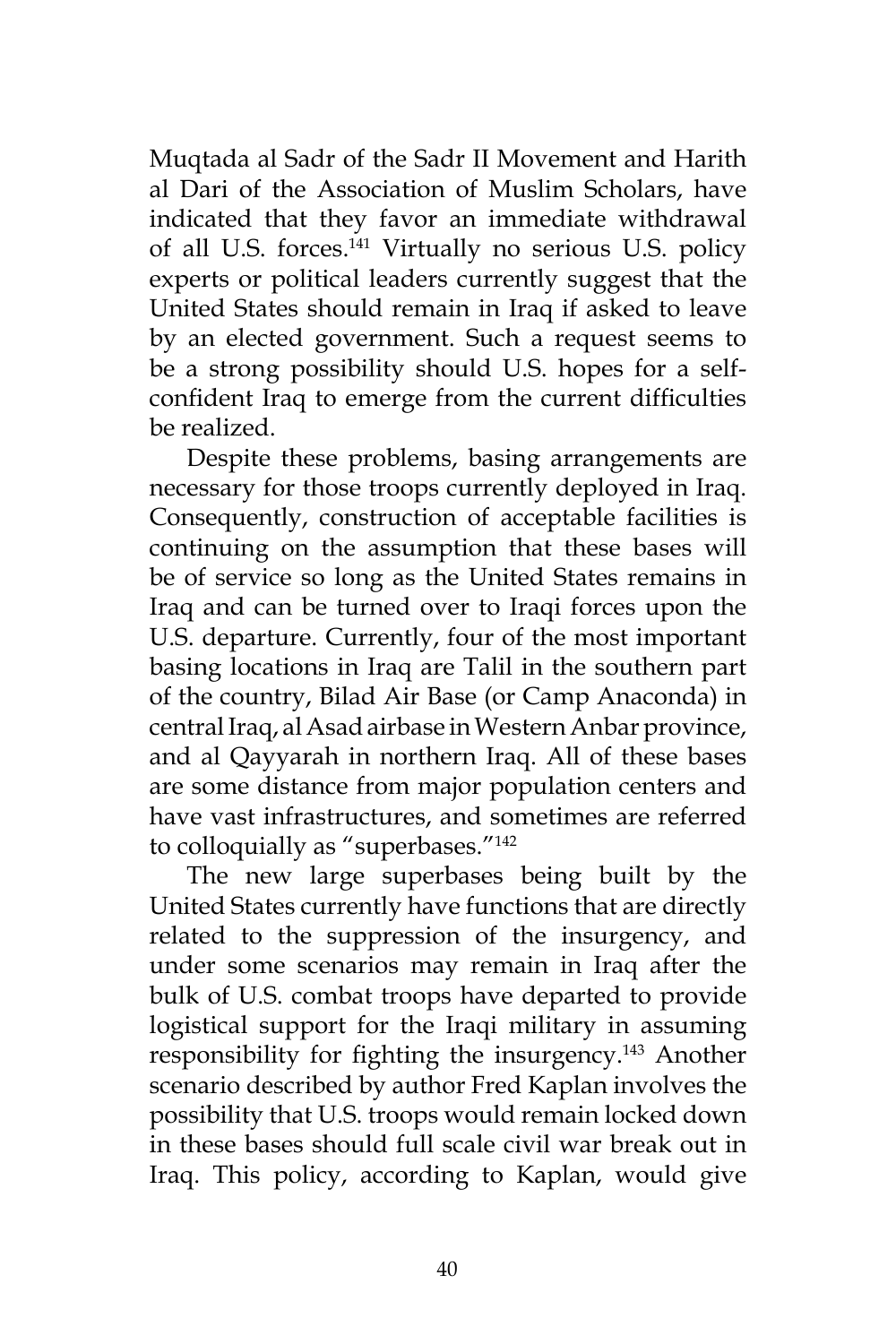the United States "diplomatic leverage" and help to discourage foreign intervention by Iraq's neighbors.<sup>144</sup> Unfortunately, no basing scheme provides total security for its personnel, and wide-ranging terrorist activities could be expected to claim a number of Americans lives under such circumstances. Such a scenario correspondingly would require a remarkable level of patience and understanding from the American public, since the idea of leaving troops in Iraq during a large-scale civil war may seem utterly appalling even if they are locked-down in large bases that limit the number of casualties.

## **U.S. MILITARY RELATIONS WITH EGYPT AND JORDAN**

## **Egypt**.

Two of the most important U.S. Arab allies, Egypt and Jordan, do not host U.S. permanent bases but are, nevertheless, important defense partners. Ideally, these nations will continue their highly-supportive role as U.S. partners, and it is possible that either of these states could serve as a model for a stable and friendly post-Saddam Iraq should such an entity emerge from the current struggle.

Cairo has continued to show sensitivity about any Western military presence on Egyptian soil except under crisis conditions or for joint training exercises. In 1981, for example, negotiations were conducted to allow U.S. use of the Egyptian port of Ras Banas if an Arab state were threatened.<sup>145</sup> Ultimately, these negotiations failed because the Egyptians viewed the United States as demanding too large a role in managing the facility, which was regarded as a matter of extreme sensitivity.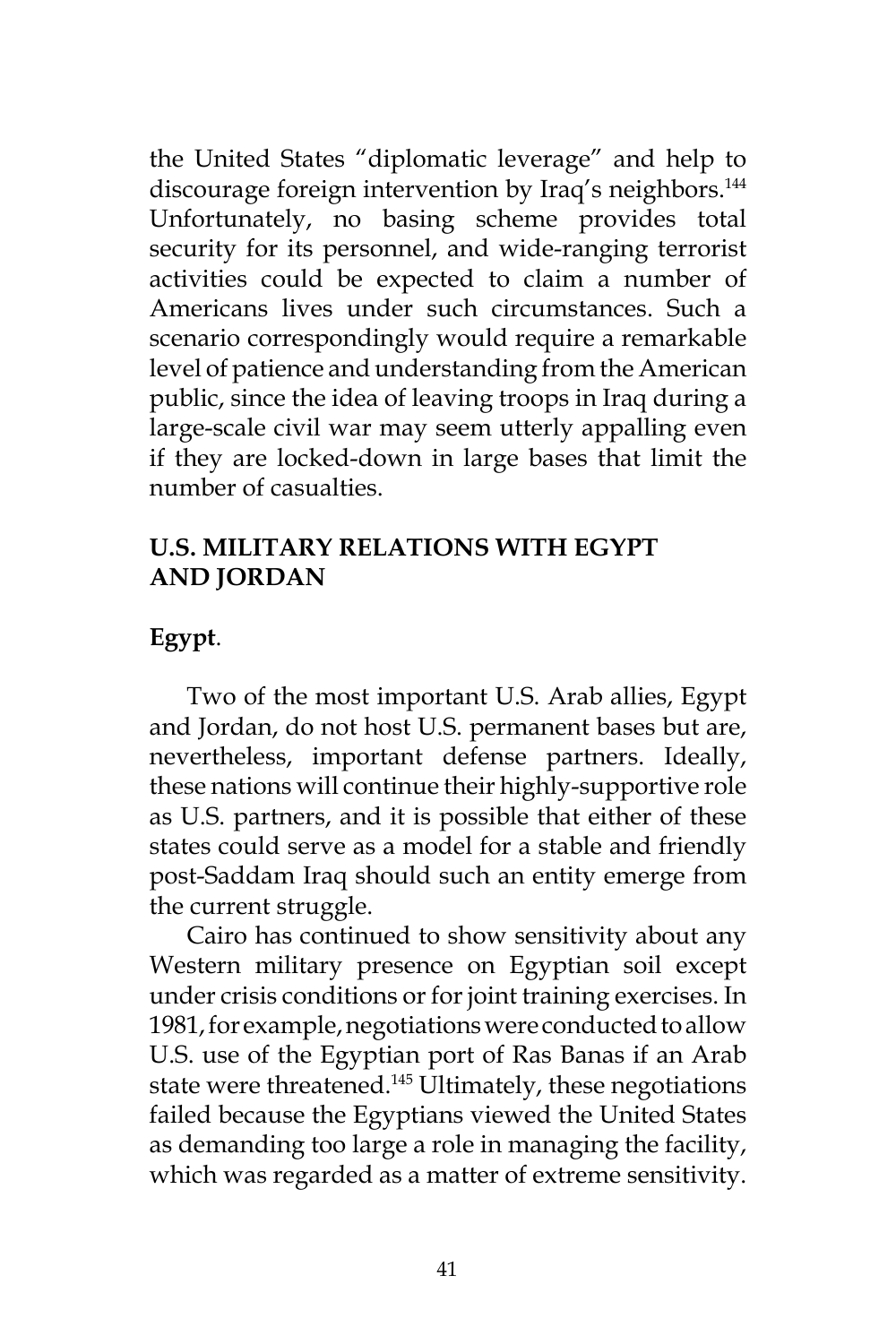Nevertheless, around the same time, the United States and Egypt began their collaboration on regional security through the large and important "Bright Star" military exercises. These exercises were first conducted in the early 1980s and have continued to be held periodically (usually once every 2 years) ever since. In addition to the United States and Egypt, the exercises often involve contingents from other Arab and European North Atlantic Treaty Organization (NATO) countries. Around 70,000 troops from 11 nations participated in Bright Star 2001, while Bright Star 2003 was cancelled due to troop requirements for the Iraq war.<sup>146</sup> Around 30,000 troops from 12 countries participated in Bright Star 2005.147 The U.S. and international contributions to this exercise were more limited than usual due to continuing commitments in Iraq and elsewhere.

The U.S.-Egyptian security relationship probably reached its height in 1991 when Egyptian troops formed a highly visible part of the anti-Saddam coalition to liberate Kuwait. This relationship has remained steady through a series of significant political disagreements. Egypt publicly opposed the U.S.-led invasion of Afghanistan and especially the war in Iraq, but allowed the United States to use the Suez Canal and Egyptian airspace to support operations in these theaters. In addition, Cairo also accepted that cruise missiles would be fired from the Red Sea.148 Egypt also has been reported to have been involved in intelligence cooperation and other forms of cooperation with the United States to support the struggle against international terrorism.<sup>149</sup> This close relationship with the United States over terrorism often is reinforced by Egyptian concerns about its own radical Islamists.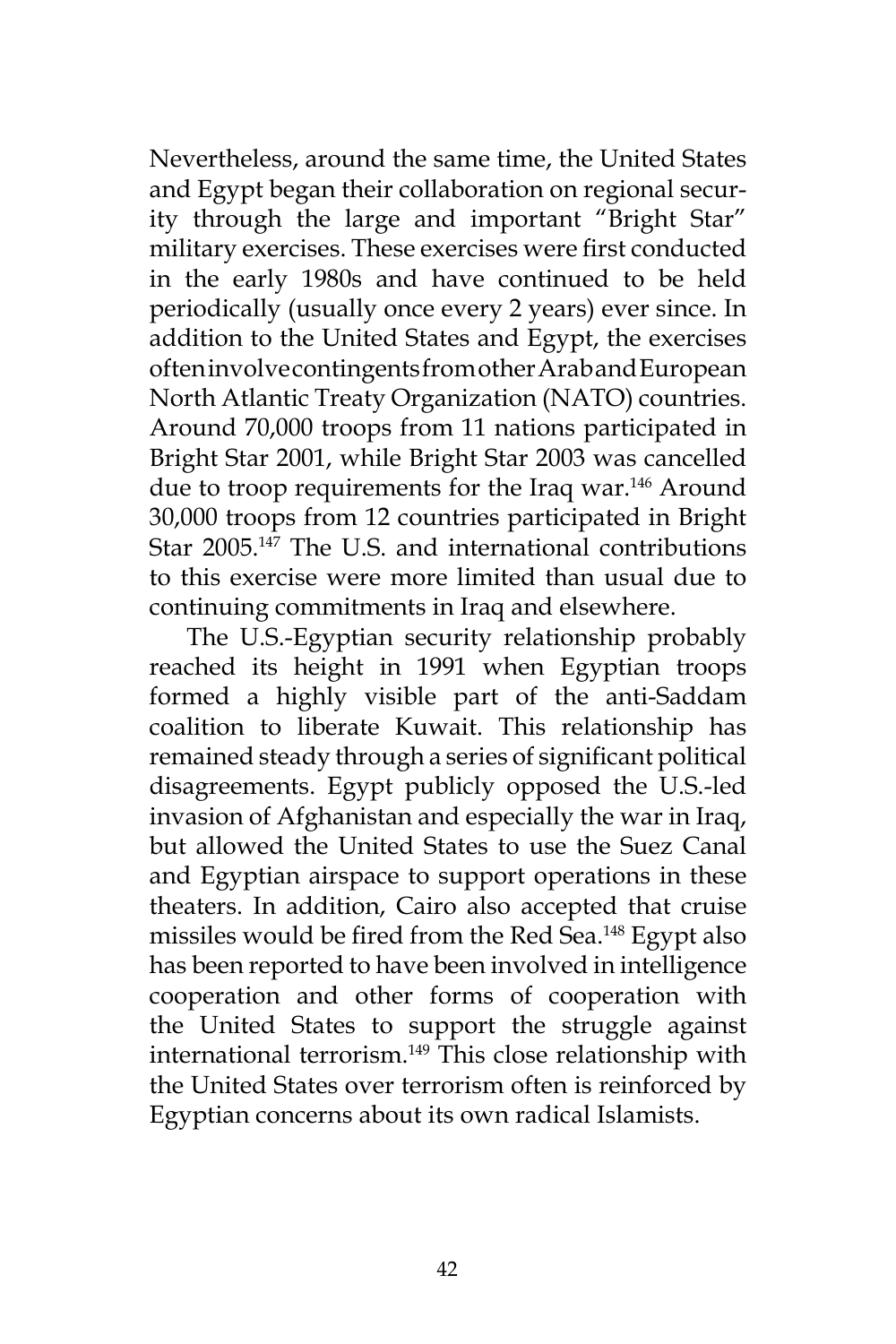#### **Jordan**.

Jordan is also an important Arab ally of the United States, although it does not allow the United States to maintain permanent bases on its soil. Amman does, however, participate in a variety of joint exercises with the United States, and extensive military cooperation exists between the two countries. Like Egypt, Jordan publicly opposed the war in Iraq, but it has chosen to work with the United States despite the disagreement. To this end, Jordan even allowed a limited and temporary U.S. military presence on its soil in 2003 for participation in the war itself. This presence has been confirmed by Ambassador L. Paul Bremer in his memoirs, *My Year in Iraq*. In describing the relationship, Bremer stated that Jordan "had helped us considerably during the invasion, allowing Coalition Special Operations forces to operate from its territory," although he does not mention numbers.150 In *Cobra II*, by Michael Gordon and retired U.S. Marine Corps Lieutenant General Bernard Trainor, the authors state that the United States and Jordan engaged in lengthy negotiations over the size and type of U.S. force to be stationed in Jordan to support the hostilities. Gordon and Trainor suggest the eventual agreed-upon troop strength was 5,000 U.S. soldiers, down from a U.S. request to put 14,000 troops in the kingdom. $151$  During the war, the presence of a large number of combat soldiers in the kingdom remained a closely guarded secret, although the Jordanian government did admit that U.S. troops had been stationed in Jordan for potential searchand-rescue missions from its airfields and to install Patriot anti-missile systems.152 Nevertheless, Jordanian complicity with the United States was widely suspected at the time, and this collaboration may have been one of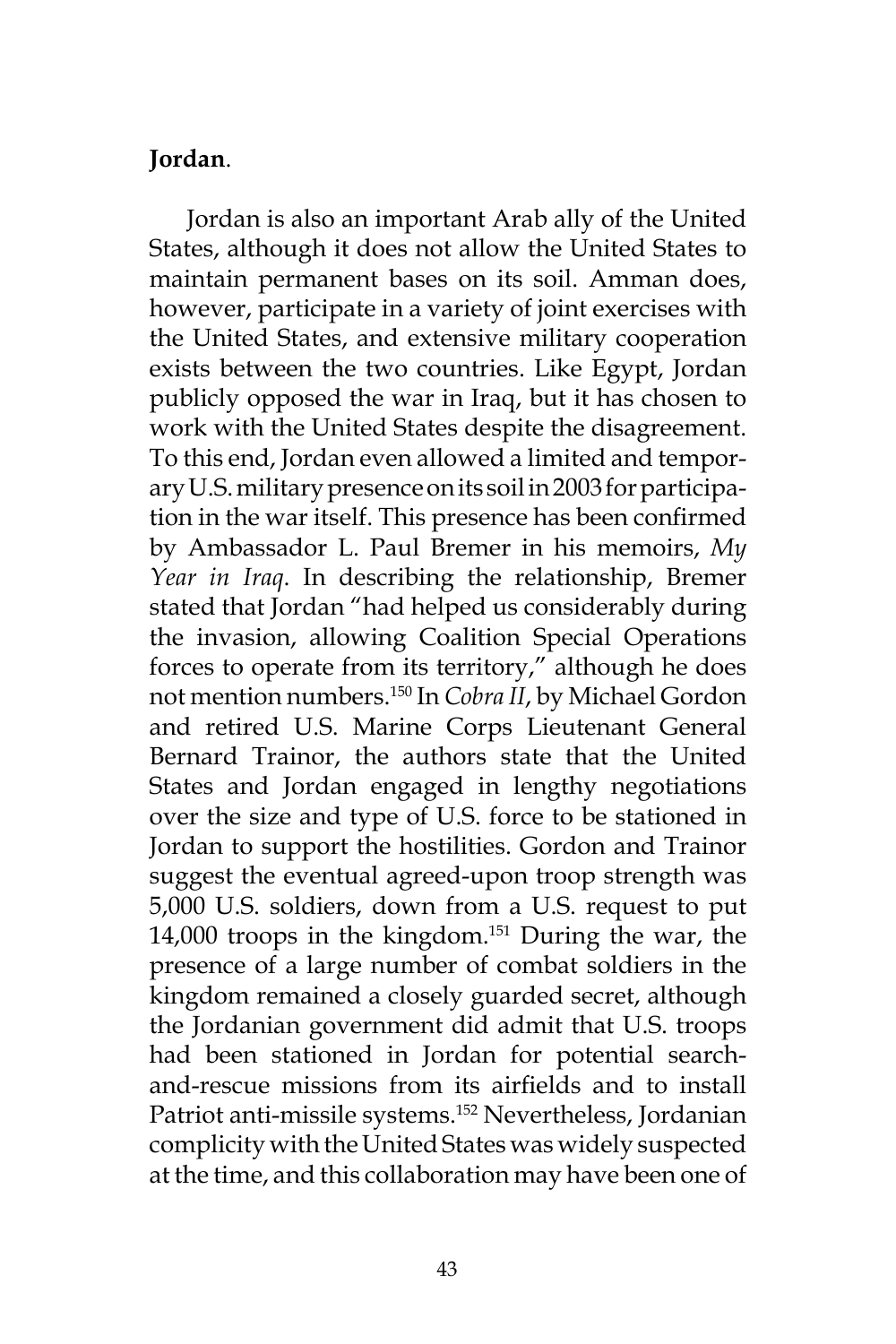the reasons terrorists bombed the Jordanian Embassy in Iraq in 2003.

Following Saddam's ouster, Jordan undertook an ambitious U.S.-supported program to train selected Iraqi officers, soldiers, and policemen.153 Bremer called this effort "the world's largest police training program.154 While the program was valuable in providing training and instilling professionalism, this effort was not enough to reform and re-build the Iraqi police in the short term. The election of highly sectarian leaders in Iraq complicated police professionalization, since various internal security figures sought to bring their favored militiamen into the interior ministry. Militiamen associated with the most important Shi'ite political parties consequently were favored for admission into the Interior Ministry police forces in a number of instances.155 Efforts at reform may have rolled back this practice to some extent, although the ultimate value of the Jordanian training program remains uncertain. If the program does fail, it will apparently do so because of the divisive nature of Iraqi politics rather than for any shortcomings attributable to the Jordanians.

# **THE POST-SADDAM THREAT ENVIRONMENT AND THE GULF COOPERATION COUNCIL**

As noted earlier, a number of the smaller Gulf Arab states established formal bilateral security relations with the United States in the aftermath of the 1991 Iraq War. These relationships were treated publicly as a supplement to the GCC defense framework, but in practice they were developed in the certain knowledge that the GCC could not deter aggression on its own. Before examining those bilateral ties, it is worth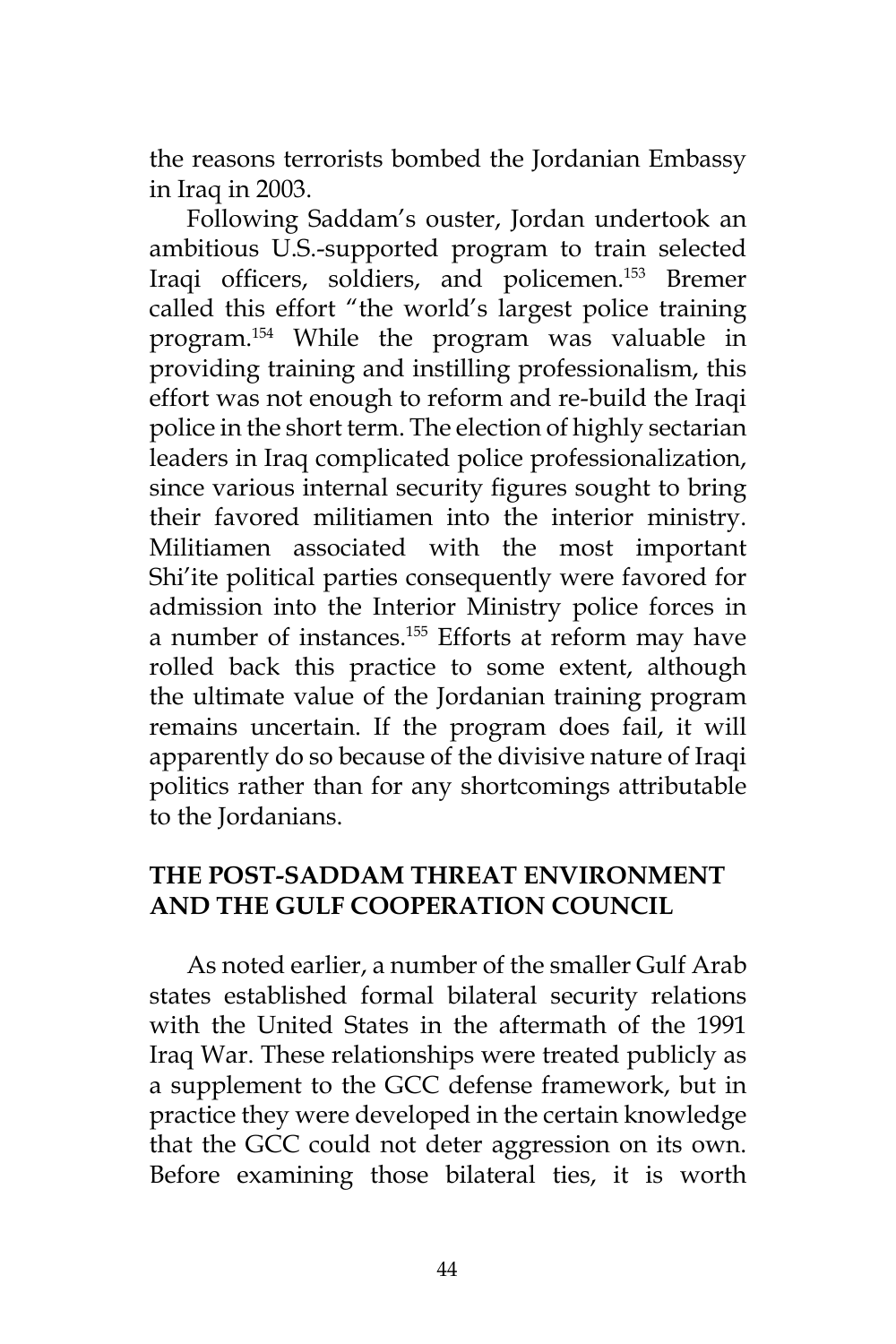considering the nature of the GCC itself, including its problems with collective defense. The GCC was formed in May 1981 in the aftermath of the emergence of the Islamic Republic of Iran (1979) and the outbreak of the Iran-Iraq War (1980-88). The organization's purpose was to help coordinate the foreign, defense, and internal security policies of the member states. The states that comprise the GCC are Bahrain, Kuwait, Oman, Qatar, Saudi Arabia, and the United Arab Emirates (UAE). Each of these states maintains a similar type of political system, and all have a general interest in containing revolutionary ideologies, terrorists, and hostile states that may threaten their futures.

Despite common concerns, serious military cooperation among the GCC states has remained an elusive goal, and there is little likelihood that the GCC will act in a united way in any future crisis. Kuwait's GCC membership was not even the shadow of a deterrent against an Iraqi invasion of that country in 1990, and the other GCC states were unable to help Kuwait without massive reliance on U.S. and other military intervention. Nor does it appear that the GCC's military capabilities have improved dramatically since that time. In a recent authoritative study, GCC military cooperation was described as largely a "hollow shell."156 The same study stated that the GCC collective defense program is characterized by token forces and exercises, along with numerous meetings, speeches, reports, and other paperwork that has led to almost no meaningful progress.157 The vast majority of serious decisions about Gulf security issues continue to be made at a unilateral (or bilateral) rather than a multilateral level. Former CENTCOM Commander General Anthony Zinni has stated bilateral cooperation with the United States often was less difficult for these countries than multilateral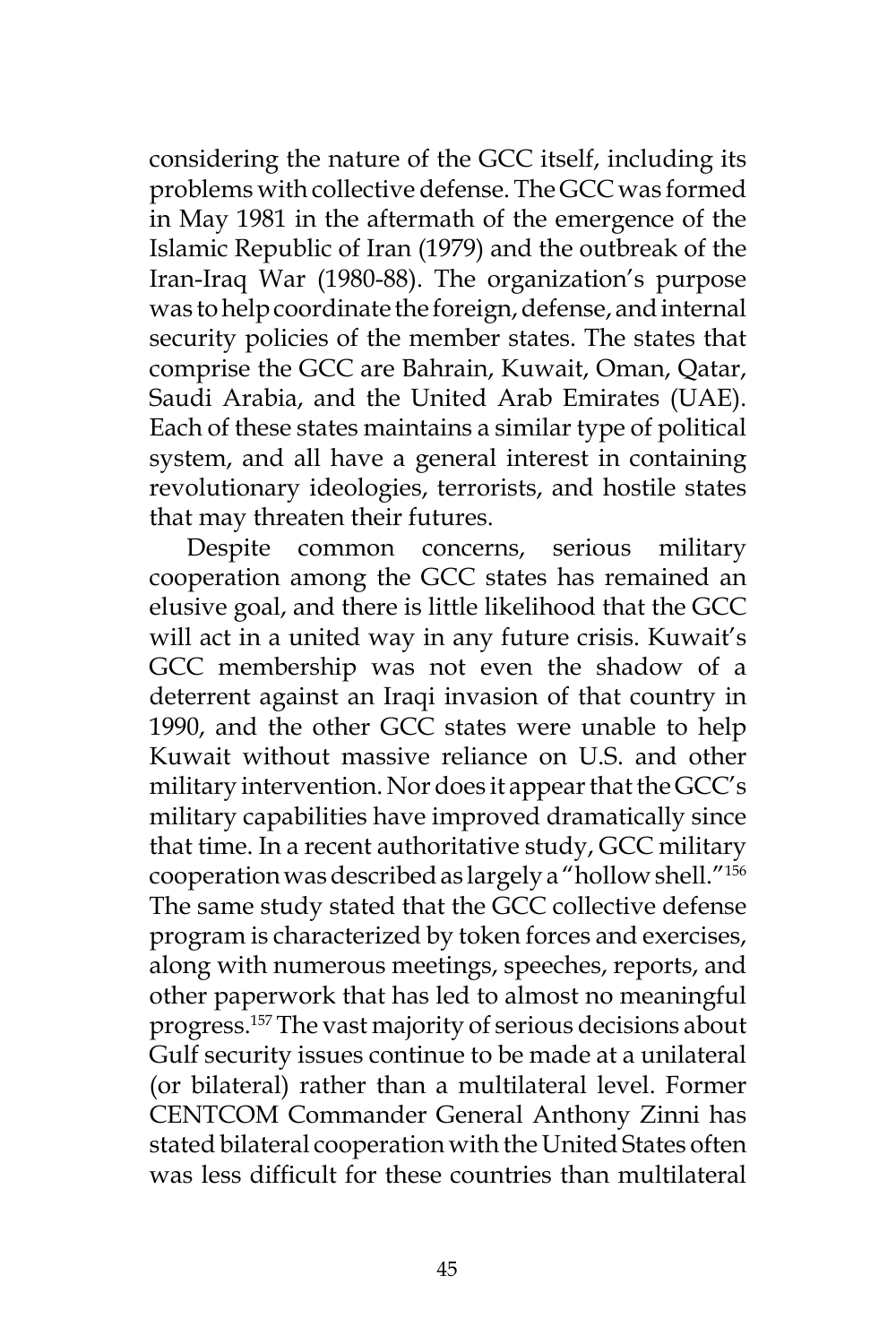cooperation with each other.158 Consequently, the difficulties that the Gulf Arab states have in cooperating with each other on any meaningful military level helps to ensure that each of these states will continue to need support from outside powers and will be particularly interested in maintaining strong relations with the United States. Furthermore, even a united GCC would be an unequal match for an assertive Iran or a hostile and mobilized Iraq, should such an entity emerge from the current effort to define and develop a post-Saddam political system.

Yet, strong Gulf Arab ties with the United States also may obfuscate the fact that these links remain subject to disruption, downgrading, and serious domestic criticism within the Gulf countries. According to one informed observer, Gulf Arabs have the potential to become more anti-American than any other Arab group because of their strong dependence on the West.<sup>159</sup> A dependency relationship with a country which they may see as a demanding and often unfair benefactor can be a serious problem for smooth relations between the United States and the GCC states. According to General Zinni, these problems also can be aggravated by "the usual American know it all arrogance that tells [the Gulf Arabs] what they ought to be doing."160 Moreover, it would be a mistake to conclude that the Gulf Arabs will tolerate public disrespect indefinitely because of their present dependence. While the current leaderships of the Gulf Arab states are willing to work with the United States to overcome bilateral problems, significant portions of the populations of these countries may become more open to anti-American polemics and propaganda if the United States visibly treats their countries in disrespectful ways (as occurred during to Dubai Ports World controversy, to be discussed later).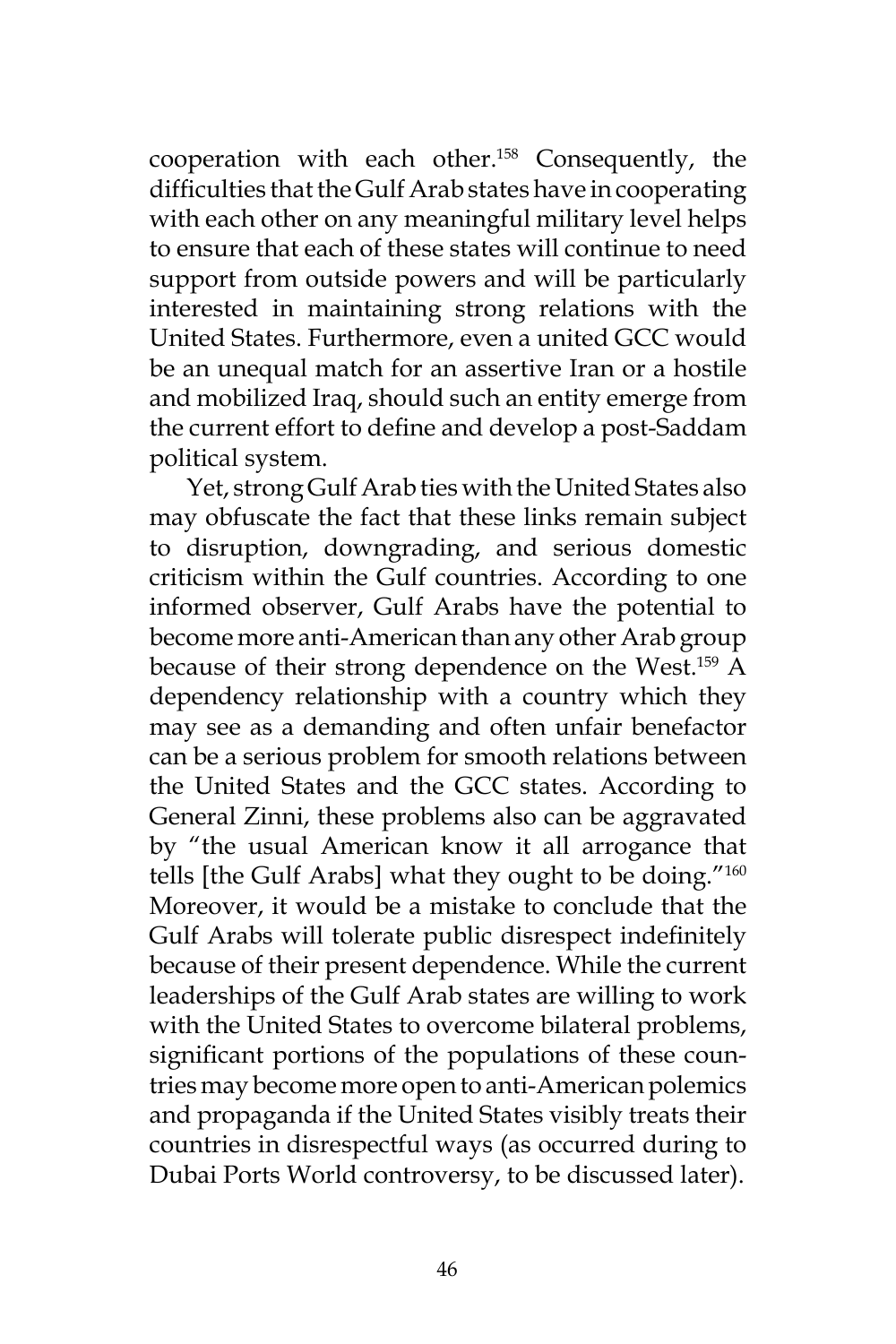The Gulf Arab states also have some extremely serious security concerns including a militant Iran, an uncertain future for Iraq, and a variety of other problems. These states thus maintain normal diplomatic and economic relations with Iran, while often worrying about Tehran's intentions. Current Iranian president Mahmoud Amadinajad, in addition to being a hardliner on the United States and Israel, is known to be an extreme nationalist, who is at home with the idea that Iran should dominate the Gulf.<sup>161</sup> The Gulf Arab states also are significantly more concerned about Iranian nuclear weapons ambitions than most other Arab countries, and Gulf Arabs are far less likely to dismiss the issue by expressing countervailing concerns about the Israeli nuclear program.162 The destruction of the Saddam Hussein regime and the uncertainty of its successor suggest that the Gulf states can no longer depend on strategic balance between Baghdad and Tehran. Additionally, the 1991 invasion of Kuwait suggests that a policy of trying to balance these two states needs to break down only once in a while to have catastrophic results.

The tension between Iran and the GCC states sometimes bubbles to the surface, and some Iranian officials still seem to hold a grudge for Gulf Arab support to Saddam during the Iran-Iraq war. Ali Larijani, the Secretary of Iran's Supreme National Security Council (SNSC), for example, has stated, "When have we ever attacked a neighbouring country in the last 150 years? We were the ones attacked by Saddam and then [the Gulf Arab states] backed him."163 As harsh as this comment appears, it is true that most Gulf Arab states, and especially Kuwait, strongly backed Saddam Hussein in the war with Iran.<sup>164</sup> Kuwait, to the leadership's later regret, was an exceptionally strong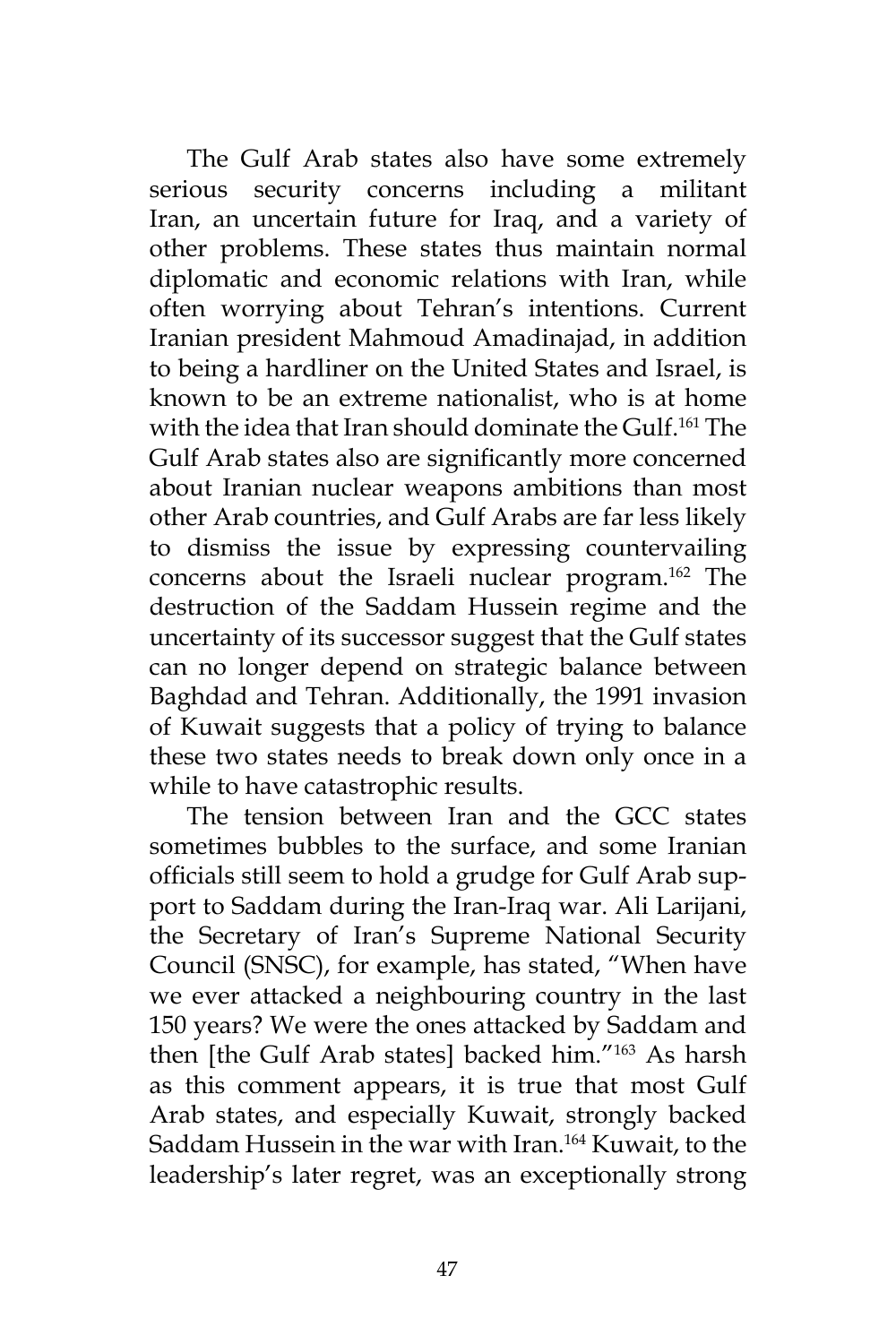financial and diplomatic supporter of the Iraqis during the war with Iran.

Some of the smaller Gulf states also may be worried about the stability and future of Saudi Arabia, although the officials of these countries would be among the last to admit this concern publicly. A long and bloody series of terrorist events in Saudi Arabia during 2004 was viewed by some Gulf Arabs as at least suggesting that a radical anti-monarchist regime could emerge on the ashes of the House of Saud in the aftermath of a successful revolution. The fall of the Saudi monarchy would have seismic effects on the small countries surrounding that country, and any successor government would probably look with distain on the remaining monarchies of the Gulf.

Despite these common concerns, the smaller Gulf states must be considered individually since they maintain discrete as well as collective defense concerns that have led them to seek defense partnerships with the United States. The states, considered below, are now among the most important U.S. security partners.

## **Qatar.**

Qatar is a small and wealthy GCC monarchy with a long history of political and military cooperation with the United States and other Western states. Like its neighbors, Bahrain and the UAE, Qatar became independent from Great Britain in 1971. At the time of its independence, Qatar already had moved forward dramatically in the transition from the deeply impoverished state of the 1930s to one of the wealthiest per capita countries in the world. Currently, the Qatari population is almost 900,000, but less than 30 percent of these people are Qatari citizens. The rest are guest workers.165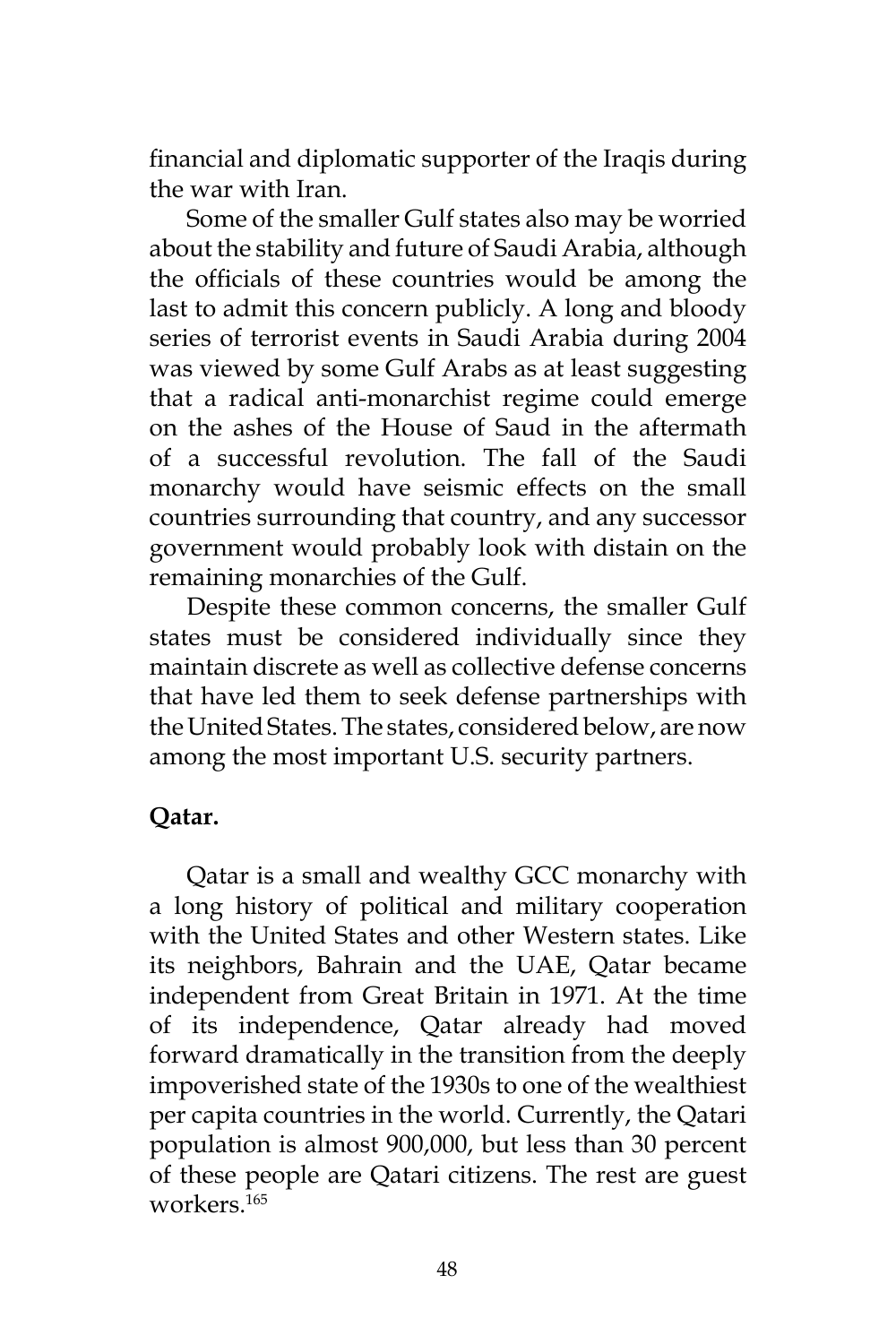Oil was discovered in Qatar in 1939, although exploitation was delayed by World War II. After the war, oil revenues began funding the radical expansion and modernization of the Qatari infrastructure. Eventually Qatar's petroleum resources were seriously depleted, but these problems were rendered insignificant by Qatari exploitation of natural gas. Qatar is now known to possess the world's third largest independent natural gas deposits.166 By the 1990s, Qatar's modernization fed by this wealth was such that it had emerged as one of the world's most lavish welfare states. Yet, because of limited human resources, Qatar has only a cosmetic capacity for self-defense. Qatar, correspondingly, became a rich potential prize for any aggressive regional power and thus has a clear need for the support of an external protector. It is inconceivable that this country could ever develop its own military resources to the point that they could defend the country in a military conflict with one of its larger neighbors.

A key set of defining events for Qatari foreign policy was the 1990 Iraqi invasion of Kuwait and the subsequent 1991 war to liberate Kuwait. Following the 1990 Iraqi invasion of Kuwait, Doha sided decisively with the U.S.-led coalition. Qatar announced that it would allow coalition troops on its soil, and Qatari military forces were sent to participate in the military campaign to the extent that their limited numbers allowed. Perhaps surprisingly, given their small numbers, these troops found themselves involved in the Battle of Khafji, Saddam's only major effort at offensive ground action against coalition forces during the war (involving the elements of two Iraqi divisions).167 The Qataris fought bravely during the battle, and at one point a force of 22 Qatari tanks and a battalion of Saudi infantry led two separate but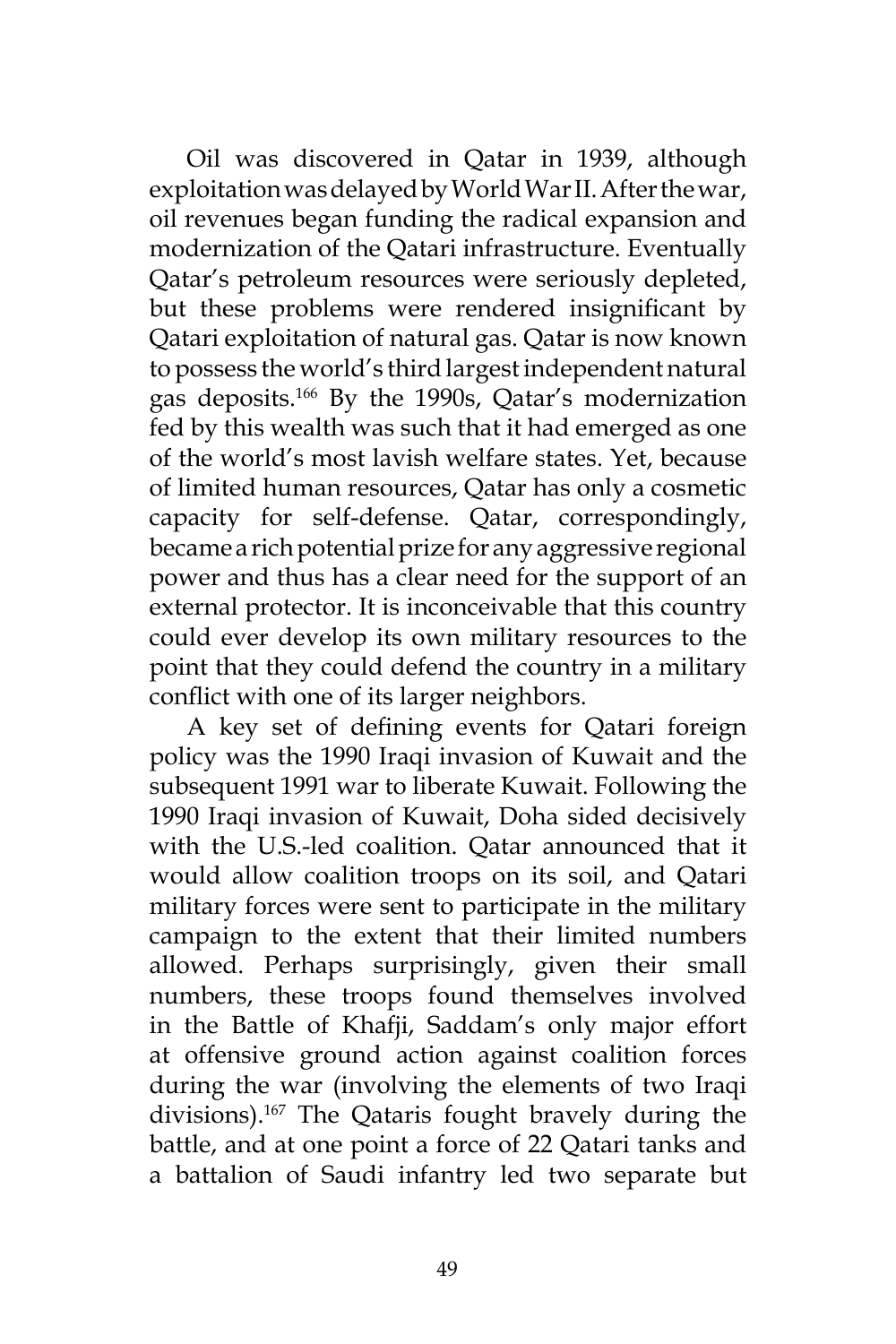unsuccessful attacks to retake the town of Khafji from the Iraqi force. Unfortunately, Qatari forces also made a number of serious tactical mistakes throughout the battle, including firing on Saudi armored vehicles that were misidentified as Iraqi.<sup>168</sup> Khafji was not retaken until U.S. airpower and artillery strikes had pulverized the Iraqi defense thoroughly, thereby allowing Qatari and Saudi forces to return there on the third effort to take the city.169

Perhaps somewhat surprisingly for a wealthy state, there has been relatively little military modernization and expansion in the Qatari armed forces since the 1991 war, and there has been no serious movement to begin purchasing militarily significant quantities of U.S. weapons. The size of the military also has remained small, with about 12,000 personnel, of which 8,500 are in the army. The Qataris did, however, sign a bilateral defense cooperation agreement with the United States in 1995. This agreement reverses the previous Qatari policy of remaining distant from the major powers, such as Kuwait had done prior to 1990. Moreover, Doha has made serious efforts to develop and consolidate strong U.S. military ties since 1995, and this effort is clearly the most important pillar of Qatar's national security policy. According to the Qatari Foreign Minister, "We need the United States here in Qatar, and the United States needs us."170 The Qataris also have sought to expand friendly relations and, in some cases, security ties with numerous Arab, European, and other states as a hedge against international isolation in a crisis. Interestingly, Qatar also maintains an overt and strong trading relationship with Israel, although Doha is careful to direct sympathy and support to the Palestinians as well.<sup>171</sup>

Although Qatar was publicly opposed to the initiation of U.S. hostilities with Iraq in 2003, this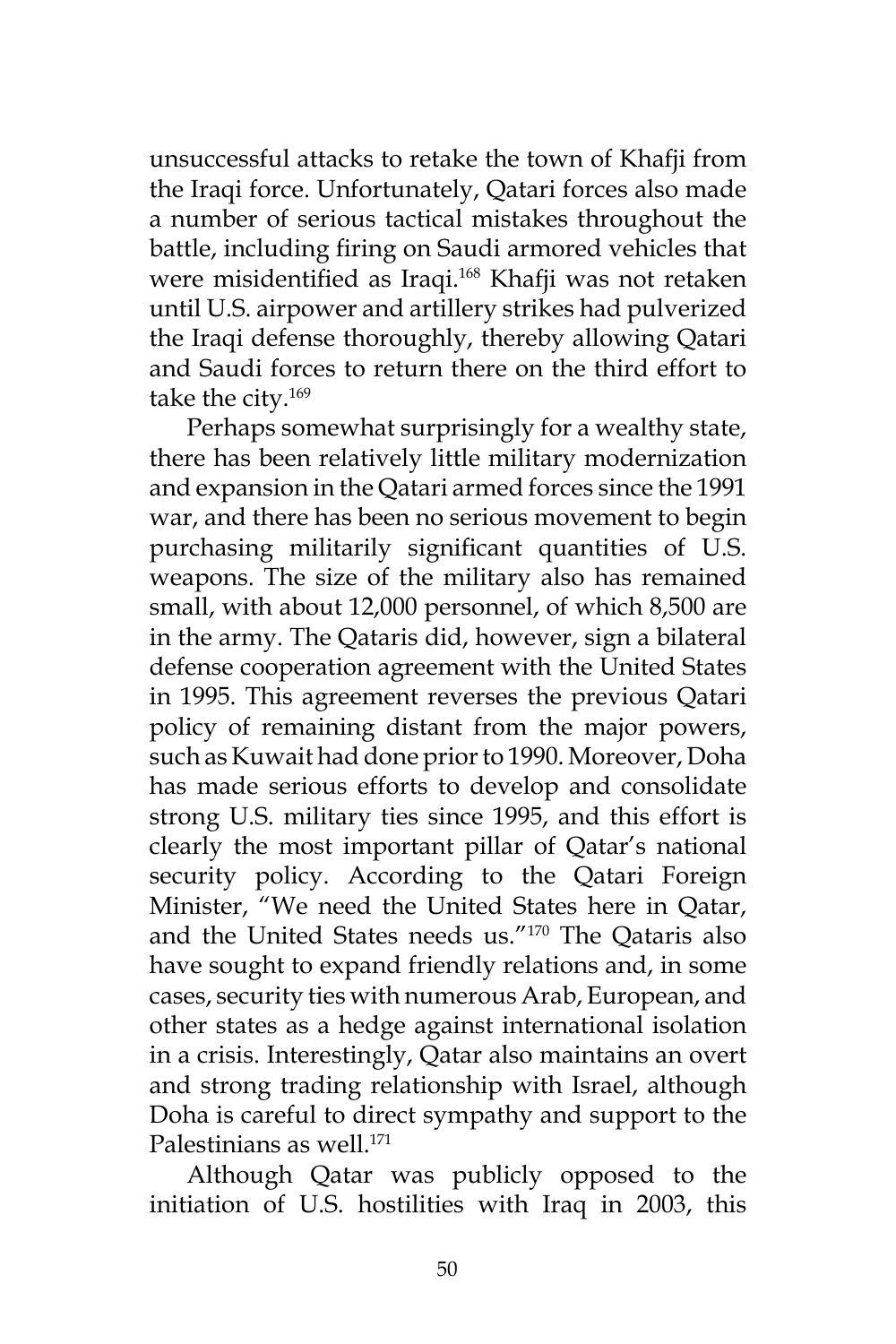opposition never seemed all that serious and may have been confined to occasional vacuous rhetoric in public forums. Prior to the war, former Qatari Justice Minister Najeeb al Nauimi stated, "Anything is better than that man [Saddam] . . . For now, the interests of the Iraqis coincide with those of the Americans, and the Iraqi people should take advantage of this before the Americans change their minds."172 Even more authoritatively, the emir of Qatar privately told the former Commander of U.S. Central Command, "General Franks, you have the opportunity to save the Iraqi people."173 The contradiction between these statements and some public statements about avoiding war is comprehensible when considering that Qatar wants a special relationship with the United States, but does not wish to take public stands that unnecessarily antagonize its neighbors. Additionally, Qatari leaders did not wish to make belligerent statements in public so long as they believed that a chance remained for a last minute U.S.-Iraqi deal that left Saddam in power.

In an especially important display of pre-war U.S.- Qatari cooperation, the CENTCOM forward command headquarters was moved to Camp as Saliya, Qatar, in late 2002.174 Prior to this move, Camp as Saliyah had served primarily as a military depot for U.S. forces operating in the Gulf, and it also was used as a staging area for U.S. forces fighting in Afghanistan.175 The Qataris made serious overtures to the United States to encourage this move despite the likely possibility of a new U.S.-Iraqi war. The arrangement has continued since that time and seems to work well. Camp as Saliyah on the edge of Doha, nevertheless, was not envisioned by either country as a permanent base. It is the smaller of the two major U.S. bases in Qatar and is expected to close over the next several years due to its position on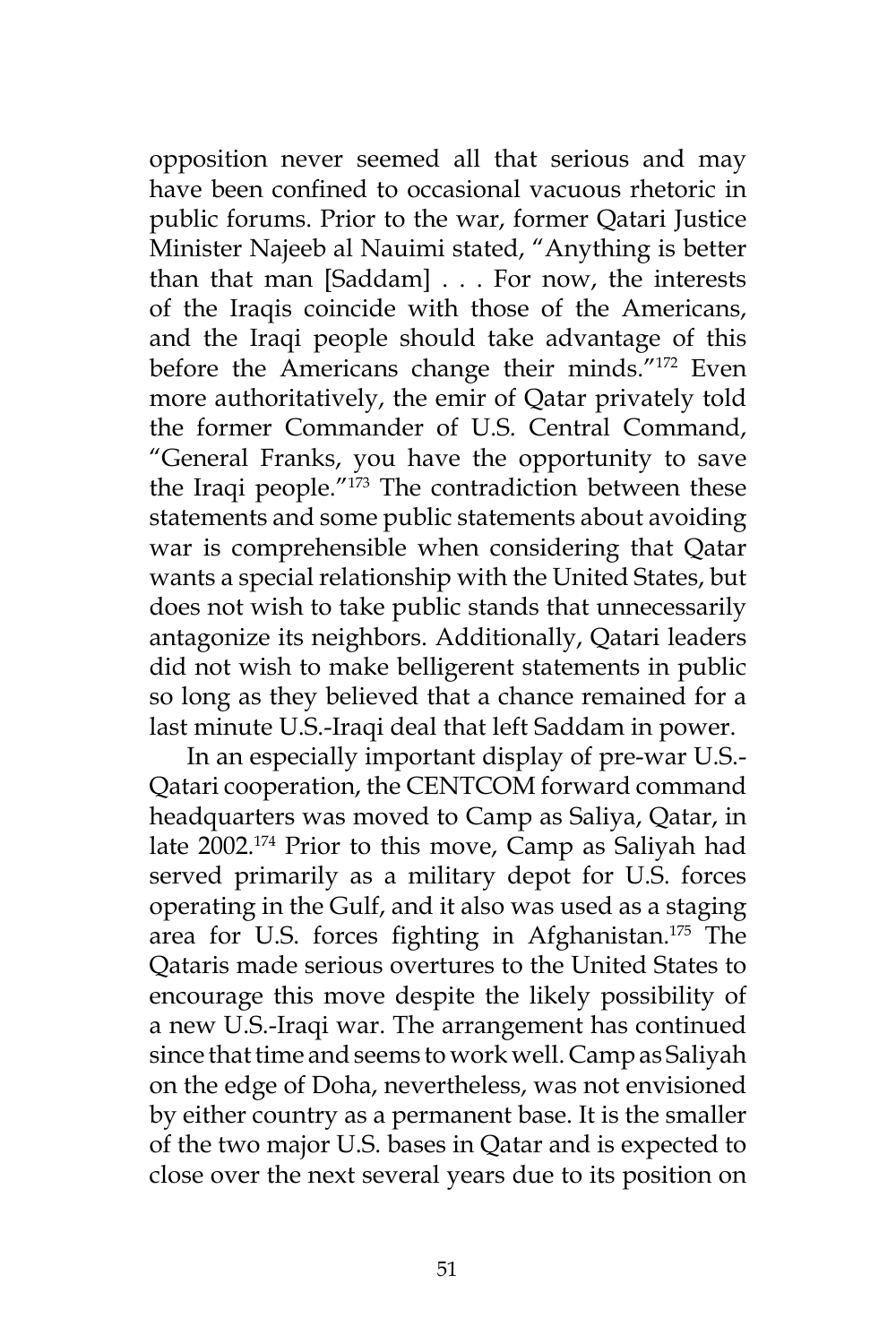valuable real estate and the temporary nature of many of its structures and facilities. U.S. forces at Camp as Saliyah will be stationed elsewhere in Qatar without any planned reduction in the total size of U.S. forces in that country.

Qatar's al Udeid Air Base is a much more important asset for supporting U.S. strategy in the region. Al Udeid has the longest runway in the Middle East (15,000 feet) and was built by the Qataris at a cost of \$1 billion.176 Since Qatar has an exceptionally small air force, it seems safe to assume that Doha built this facility as a way to improve its military relations with the United States and safeguard its own security by serving as a host country to a large and powerful U.S. military presence. Al Udeid played an important role in supporting U.S. air operations during the U.S.-led war to oust the Taliban regime in Afghanistan, although this was not well-known at the time. Additionally, the base proved exceptionally valuable during the conventional stage of the Iraq war. As the insurgency in Iraq intensified, the al Udeid Air base also has remained important to the United States to support ongoing operations in that country. Increased airlifts of supplies from Qatar to Iraq were initiated to reduce the number of more vulnerable supply convoys.<sup>177</sup> The U.S. Navy also cooperates with Qatari authorities, who support a number of port visits. Currently, Qatar does not have an aircraft carrier capable port, although it is expanding its current port facilities in Doha and is expected to be able to accommodate a U.S. attack carrier within a few years, if both states find this advantageous.

The U.S.-Qatari relationship seems to be moving forward despite the potential problems with U.S.- Arab relations over the continuation of the Iraq war. President Bush visited Qatar in June 2003 as part of a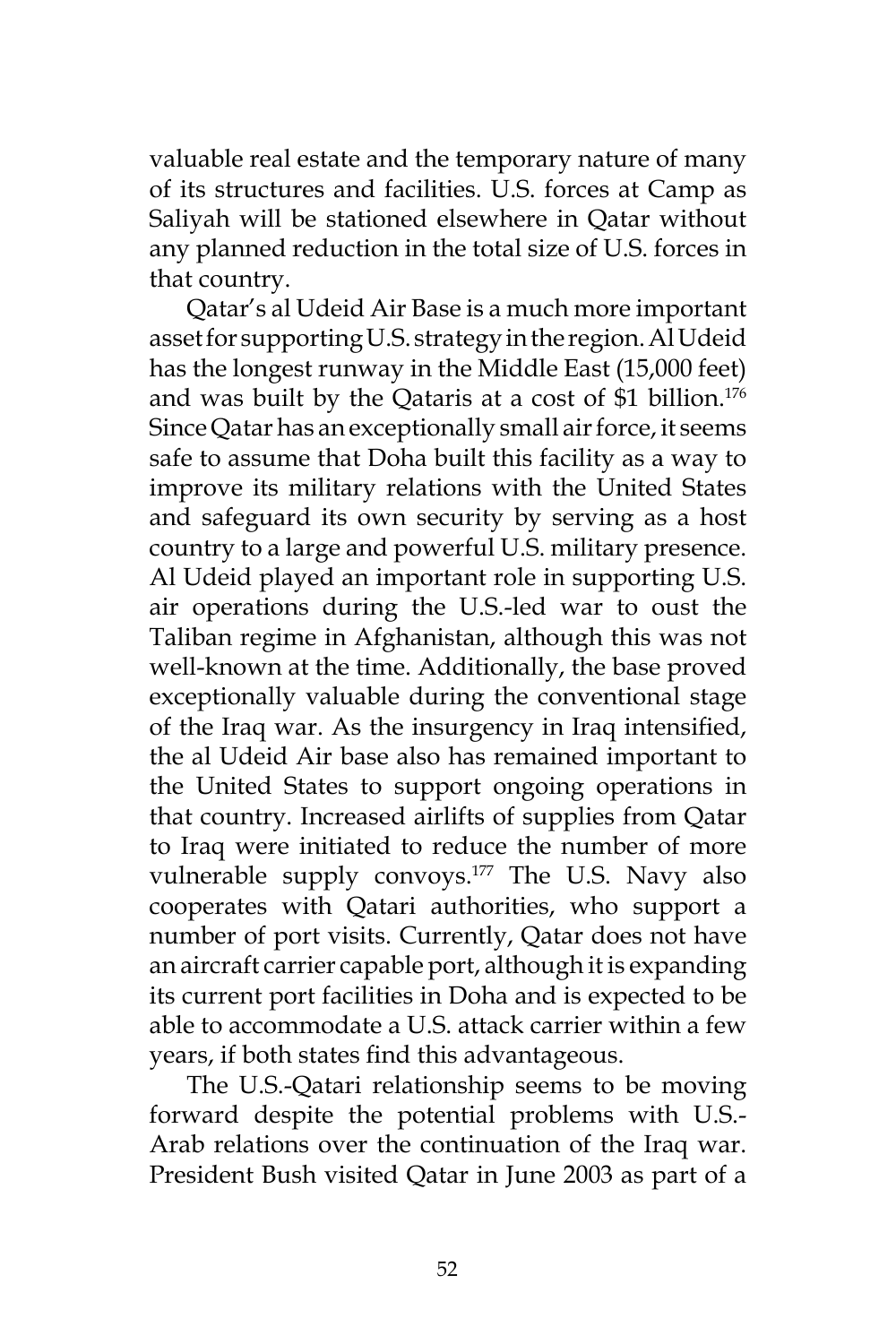wider Middle Eastern tour. He was the first serving U.S. president to do so.<sup>178</sup> In another example of good bilateral relations, the emir of Qatar gave \$100 million to the U.S. victims of Hurricane Katrina in the aftermath of the disaster in August 2005.179 The United States also appears satisfied that Qatar is stable and making satisfactory progress toward democratic government. Although the current emir came to power in a coup d'etat against his father on June 27, 1995, he appears to have made considerable progress in uniting the population behind him.180 Qatar also is engaging in some efforts at political reform. In April 2003, voters approved a new constitution which creates a 45 member parliament, with 30 elected members and the rest selected by the emir. Additionally, Qatar formally lifted censorship of the media in 1995 and has abolished its Ministry of Information, which previously had performed that function.<sup>181</sup> Although informal censorship still exists on subjects related to Qatari governance, Qatar nevertheless has one of the least censored medias in the Middle East.182 This situation sometimes has angered the United States because of the freewheeling aspects of the al Jazeera satellite television network, but this highly controversial station may provide Qatar with the political cover to maintain its expanded military relationship with the United States. It also serves as a vehicle—really a weapon—for Qatar to defend itself against hostile regional criticism of its friendly relations with the United States and its trade relationship with Israel.

Serious post-Saddam threats also bind the United States and Qatar together. These concerns center on the danger of a more assertive Iran and an insufficiently stabilized Iraq or a new Iraqi dictatorship. Of these threats, Iran is the most serious Qatari concern due to its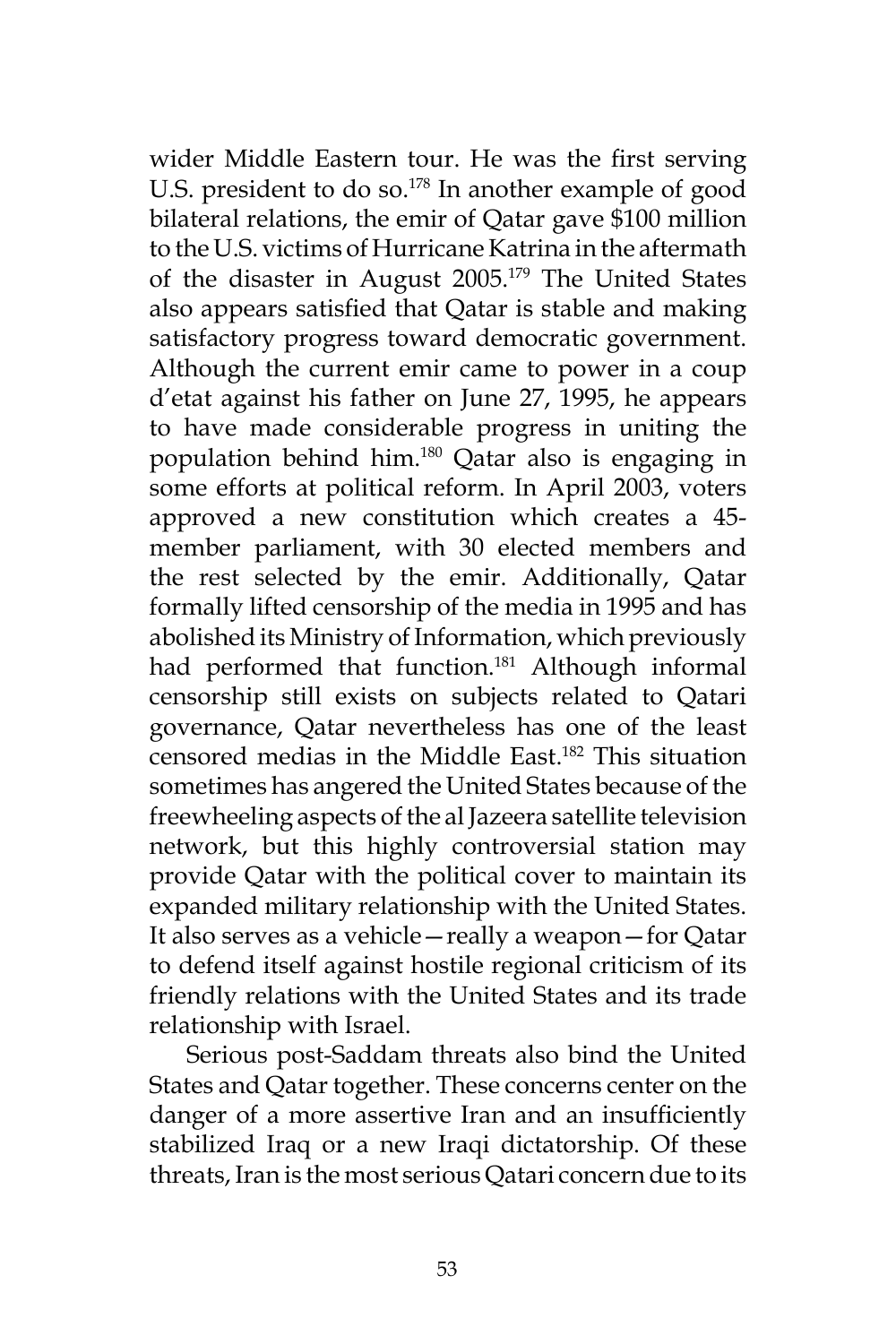location directly across the Gulf. The Qatari leadership, while distrustful of Iran, also has attempted to manage relations with Tehran in ways that minimize friction between the two nations.<sup>183</sup> These efforts appear to have been largely successful, and no recent serious tensions have occurred in the relationship between the two countries. Nevertheless, Qatar is aware of its own vulnerability to Iranian military operations should the Iranians feel that such attacks would be in their interests.

While not a threat in the same sense as Iran, Qatar also has a series of ongoing problems with Saudi Arabia. Strong ties with the United States and a variety of other nations may be deemed useful in giving the Qataris the leverage and self-confidence to argue their cases more forcefully in their interactions with Riyadh. The Saudis at various times have become especially angry with Doha over such issues as the occasionally unfavorable portrayal of Saudi Arabia by Qatar's al Jazeera satellite television.184 Relations also have been reported to have been strained by Saudi disapproval of Qatar's economic relations with Israel.185 The Qataris, for their part, are unhappy with Saudi backing for a 1996 attempted countercoup designed to reinstall the father of the current emir.<sup>186</sup> Many Qatari officials also have expressed exasperation with the "big brother/ little brother" relationship they sometimes suggest characterizes Saudi Arabian attitudes toward their country.187

On the domestic front, Qatar has had only limited problems with terrorism, but it does have some.<sup>188</sup> In June 2005, Jonathan Adams, a British drama teacher, was killed in Doha, and 12 other people were wounded in a suicide car bombing by an Egyptian expatriate working for Qatar Petroleum.189 The Qatari government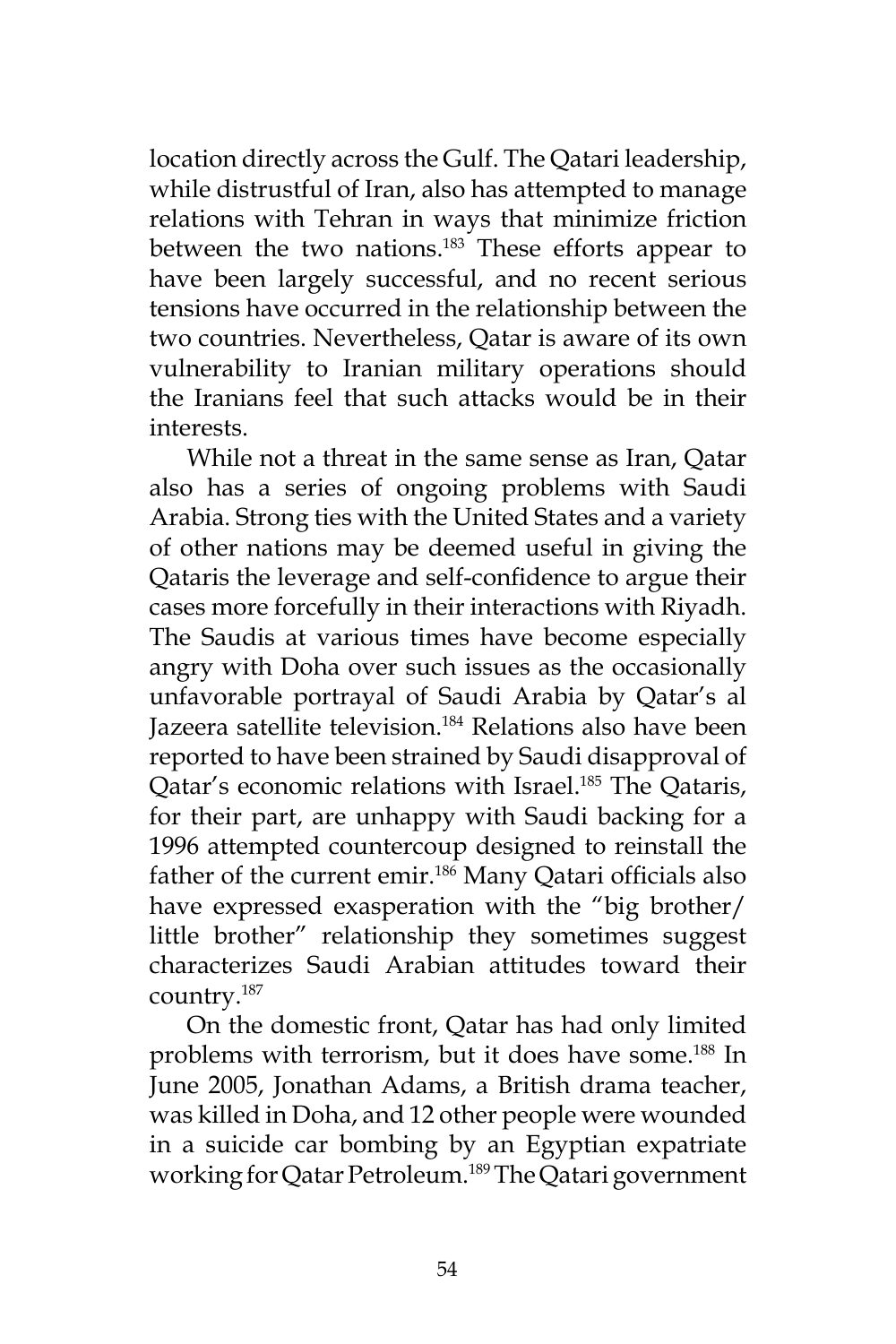responded to the attack by urging its citizens and expatriates to join a "Rally of Indignation" protesting the murder of a British citizen.<sup>190</sup> Pro-Western posters were put up, and full-page ads in Qatari newspapers offered condolences to Adams' widow and children. U.S. military leaders, including CENTCOM's Major General John Castellaw, have stated in 2005 that Qatar is working well with the United States to fight terrorism<sup>191</sup>

Qatari citizens consistently seem much more willing to accept a U.S. military presence than a variety of other Arabs, and no serious Qatari opposition to the U.S. presence appears to have developed despite ongoing U.S.-Arab differences over a variety of political and policy issues. U.S. policy in Qatar also seeks to avoid antagonizing the local culture to the greatest extent possible. Qataris call themselves Wahhabi Muslims, but their behavior and approach to Islam is nevertheless much less puritanical than the type of Wahhabi Islam found in Saudi Arabia. Women can drive cars, and some have chosen to wear Western-style dress. The current emir has stated that his two daughters are free to choose their own style of dress, and that one has chosen Western-style dress, while the other favors traditional clothing. The difference between the Qatari and Saudi outlook is sometimes ascribed to a Qatari history of seaborne trade which has caused them to have a much wider set of interactions with foreign values and ideas than the more insular Saudis.<sup>192</sup>

#### **United Arab Emirates.**

The United Arab Emirates (UAE) is a collection of seven emirates which have formed a federal government and functioned as a single state since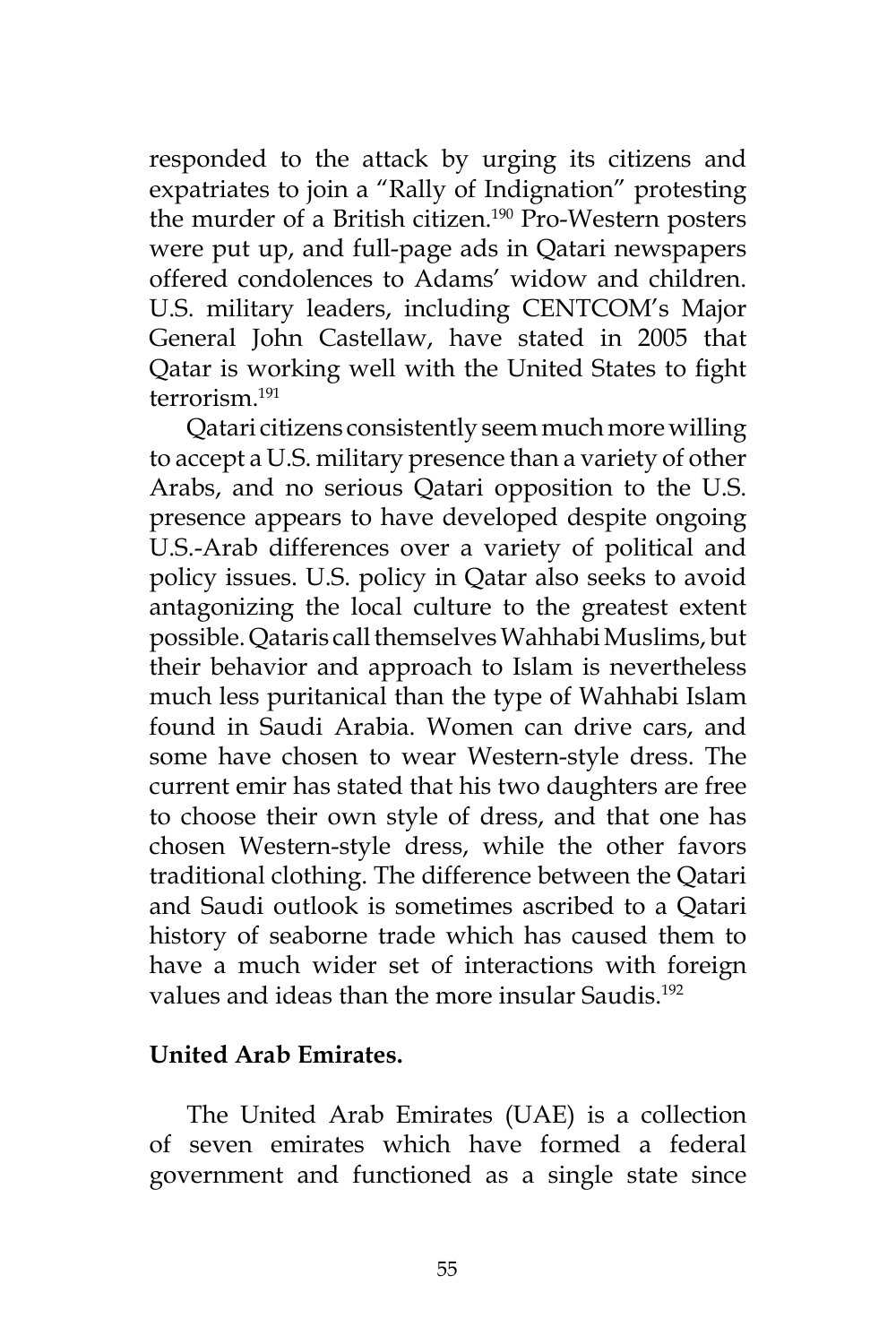December 1971. Prior to 1971, the UAE sheikhdoms were known as the Trucial States and had separate treaty relations with the United Kingdom (UK). The UK military presence in the Trucial States (except for a small number of military advisors) had been phased out over the years following the United Kingdom's 1967 announcement to withdraw major military units stationed east of Suez by 1971.<sup>193</sup> The country itself currently has a population of only around three million people, of which up to 80 percent are resident foreigners. The UAE is one of the wealthiest countries in the world, and has been careful to structure its international relations to facilitate widespread international and particularly Western concern about any national security threat to the UAE. To this end, the UAE has invited massive Western investment and building, made large purchases including military purchases from Western countries, engaged in symbolic acts of friendship, and sought other forms of cooperation.<sup>194</sup> Moreover, the UAE, and especially its constituent emirate of Dubai, has hosted a variety of international conferences, events, and festivals designed to raise the international profile of the state and perhaps increase the ranks of its international supporters.195

These precautions seem wise since serious national security concerns do exist. In particular, the UAE leadership is uneasy about Iranian intentions, and the Emirati leadership also is concerned that problems arising from Iraqi insecurity might affect the country. The Iranian claim to three Gulf islands which it took from the UAE emirates of Ras al-Khayma and Sharja in 1971 is a continuing problem in UAE-Iranian relations.196 At least some elements within the UAE appear to remain angry and distrustful of Iran over the islands issue, with both sides asserting strong claims of sovereignty to the area. The UAE has attempted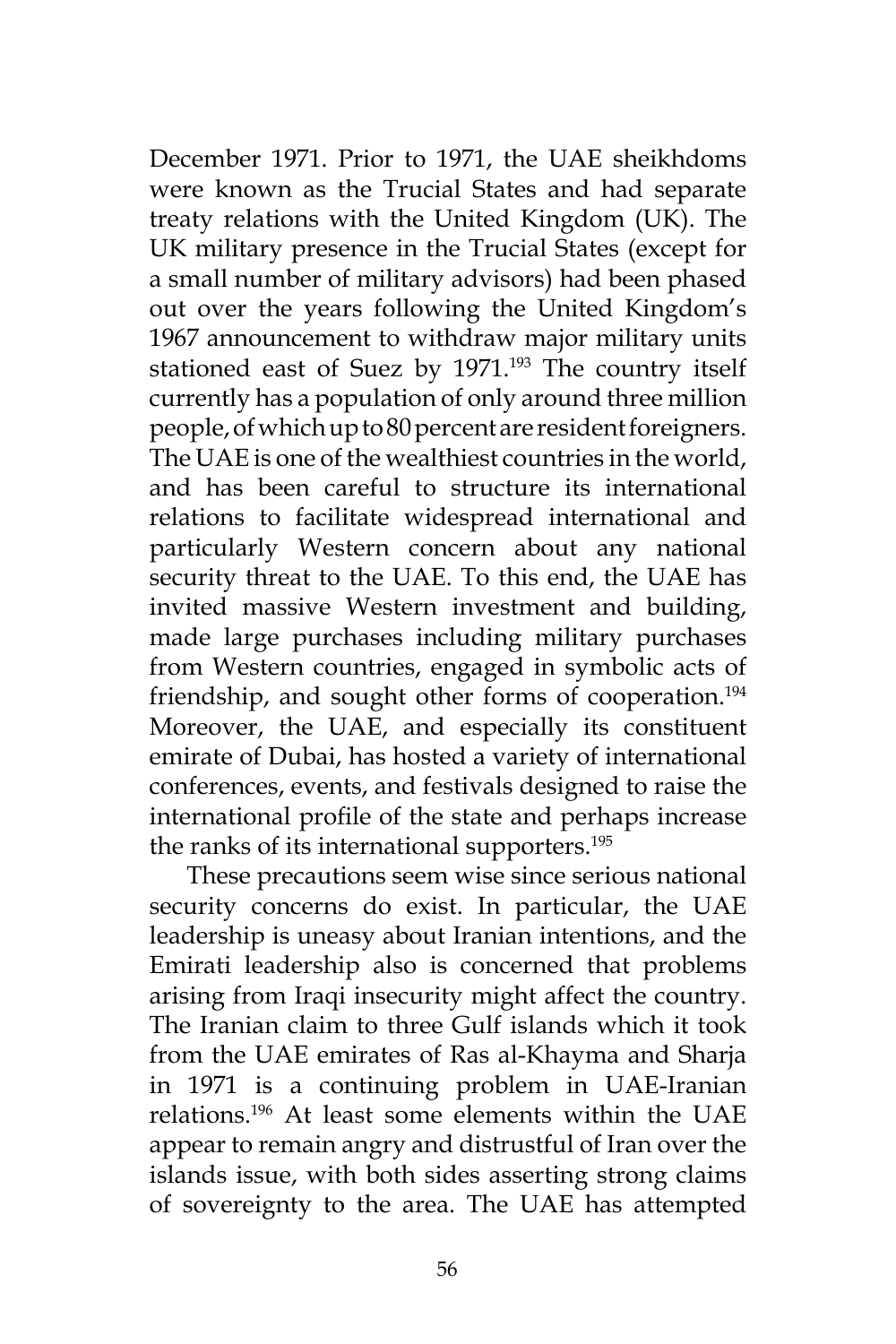to pursue this issue through the International Court of Justice, but no real progress has been made. Like some of the other Gulf states, the UAE has displayed a superficial willingness to work with the Iranians, and the UAE emirate of Dubai has a large ethnic Iranian minority. Nevertheless, Emirati pragmatism about Iran does not equal trust.

In 1994 the UAE signed a military cooperation agreement with the United States, and it has similar agreements with the UK and France.<sup>197</sup> The UAE also has a significantly larger and more modern military than most of the other small Gulf states.198 Unlike Qatar, UAE clearly is willing to spend significant resources on military modernization. To this end, the Emirati Ministry of Defense recently has purchased 80 F-16 fighter aircraft from the United States, the first of which were delivered in May 2005. These "Desert Falcons" were developed with the UAE contributing \$2 billion to the cost of new technologies associated with their components and systems.<sup>199</sup> Nevertheless, the UAE appears to be plagued by what Middle East security expert Anthony Cordesman refers to as the "glitter factor." Elaborating on this problem, Cordesman suggests that the UAE seems more determined to make expensive showcase purchases than to develop serious military capabilities.<sup>200</sup> Such concerns are serious, particularly since the UAE has only limited human resources to apply to the needs of national defense. The military itself draws its manpower heavily from its five less wealthy northern and eastern emirates but also must include foreign expatriate soldiers at the lower enlisted ranks.<sup>201</sup>

The crisis in the international system created by the 9/11 attacks against the United States caused the UAE to seek new ways to strengthen relations with the United States and the West. The U.S.-UAE relationship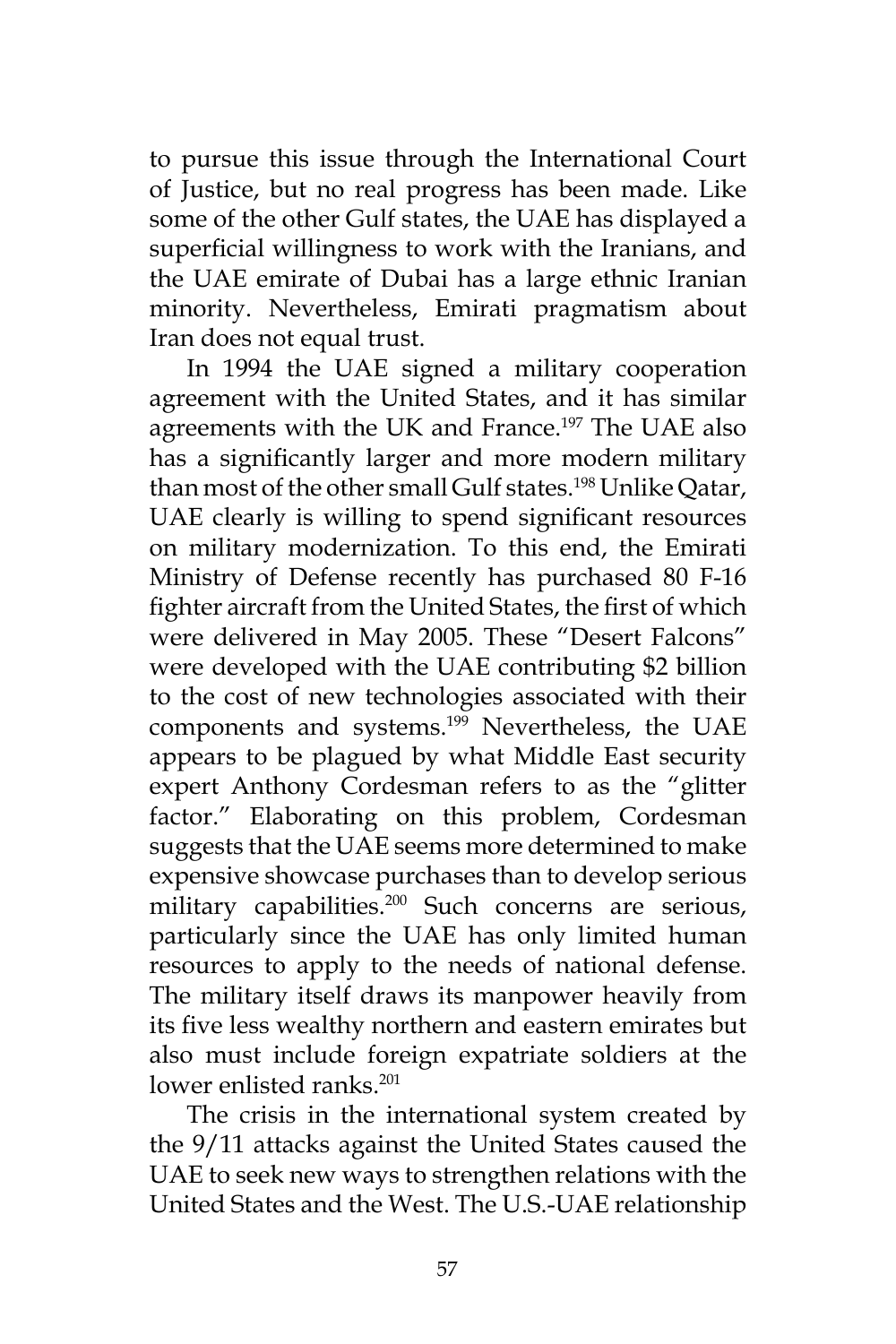is a core element of UAE foreign policy, and in the aftermath of the strikes appeared to be threatened because the UAE had maintained normal ties with the Taliban regime in Afghanistan and because two of the  $9/11$  highjackers were Emiratis.<sup>202</sup> The ties with the Taliban particularly were embarrassing to the UAE since they resulted from an act of official policy, and UAE-Afghan diplomatic relations were severed quickly. These ties originally had been established at the urgings of Pakistan in 1997 before Bin Laden appeared to be a serious threat to the United States.<sup>203</sup> The UAE later complied with UN sanctions initiated in late 2000 against the Taliban government for continuing to harbor Osama Bin Laden.<sup>204</sup>

A variety of U.S. commentators have raised concerns about pre-9/11 UAE ties with the Taliban, but these concerns must be placed in the context of the regional situation. The high point of UAE-Taliban ties came at the time when the upheaval in Afghanistan appeared to be a major distraction for Iranian foreign policy away from the Gulf. In August 1998, Iran appeared close to war with the Taliban regime after a Taliban unit entered the Iranian Consulate in Mazare-Sharif and murdered 11 Iranian citizens including diplomats, intelligence officers, and a journalist. These murders occurred as part of much wider massacre of Afghan Shi'ites (Hazaras) throughout the city in direct retaliation for similar treatment directed at the Taliban in 1997. While the crisis eventually subsided after the temporary massing of around 200,000 Iranian troops on the Afghan border, serious Iranian problems with their eastern flank must have been viewed with some favor by the UAE leadership.<sup>205</sup>

The UAE's geopolitical reasons for flirting with Iran's Taliban enemies collapsed after 9/11, and the UAE, as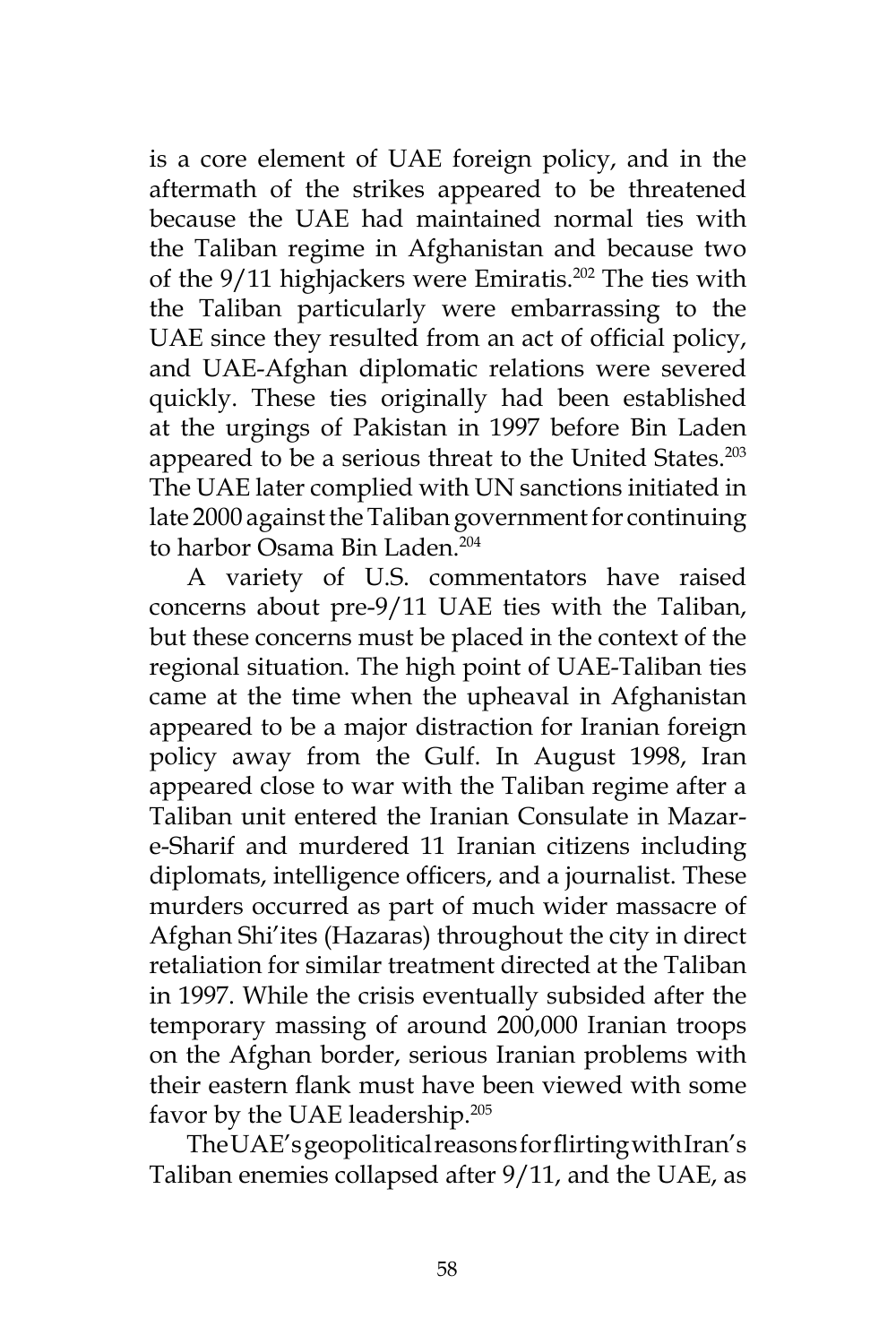noted, severed diplomatic relations with Afghanistan within 2 weeks of the attacks. Additionally, UAE military facilities quickly were made available to the United States for use in Operation ENDURING FREEDOM, the U.S. bombing and invasion of Afghanistan. The UAE also moved rapidly in ordering its financial institutions to freeze the assets of 63 organizations and individuals suspected by the United States of financing terrorist movements.206 The UAE also was quick to welcome the post-Taliban transformation of Afghanistan. UAE-Afghan diplomatic relations were reestablished by then interim Afghan leader Hamid Karzai in February 2002, with the UAE pledging to provide economic assistance to the new Afghan government.<sup>207</sup> In another act of solidarity, the UAE pledged \$100 million in aid to the U.S. victims of Hurricane Katrina.<sup>208</sup>

As with some of the other Gulf states, the UAE was prepared to help the United States with the 2003 invasion of Iraq, but the Emirati leadership also preferred not to emphasize that role as a hedge to avoid antagonizing other Arab states and perhaps some elements of their own indigenous and resident foreign population. U.S. officials have stated that the UAE gave valuable support to the war effort against Iraq by expanding the Dhafra Air Base near Abu Dhabi and making it available to coalition aircraft.<sup>209</sup> This contribution became much more widely known during the controversy that followed the announcement of what was to be called the Dubai Ports World controversy when incidents of support to U.S. security operations in the Gulf were posted on the White House web site.<sup>210</sup>

Currently, the UAE is one of the most reliable allies that the United States has for providing military facilities and logistical bases for U.S. forces in the region. One of the most important of these facilities is the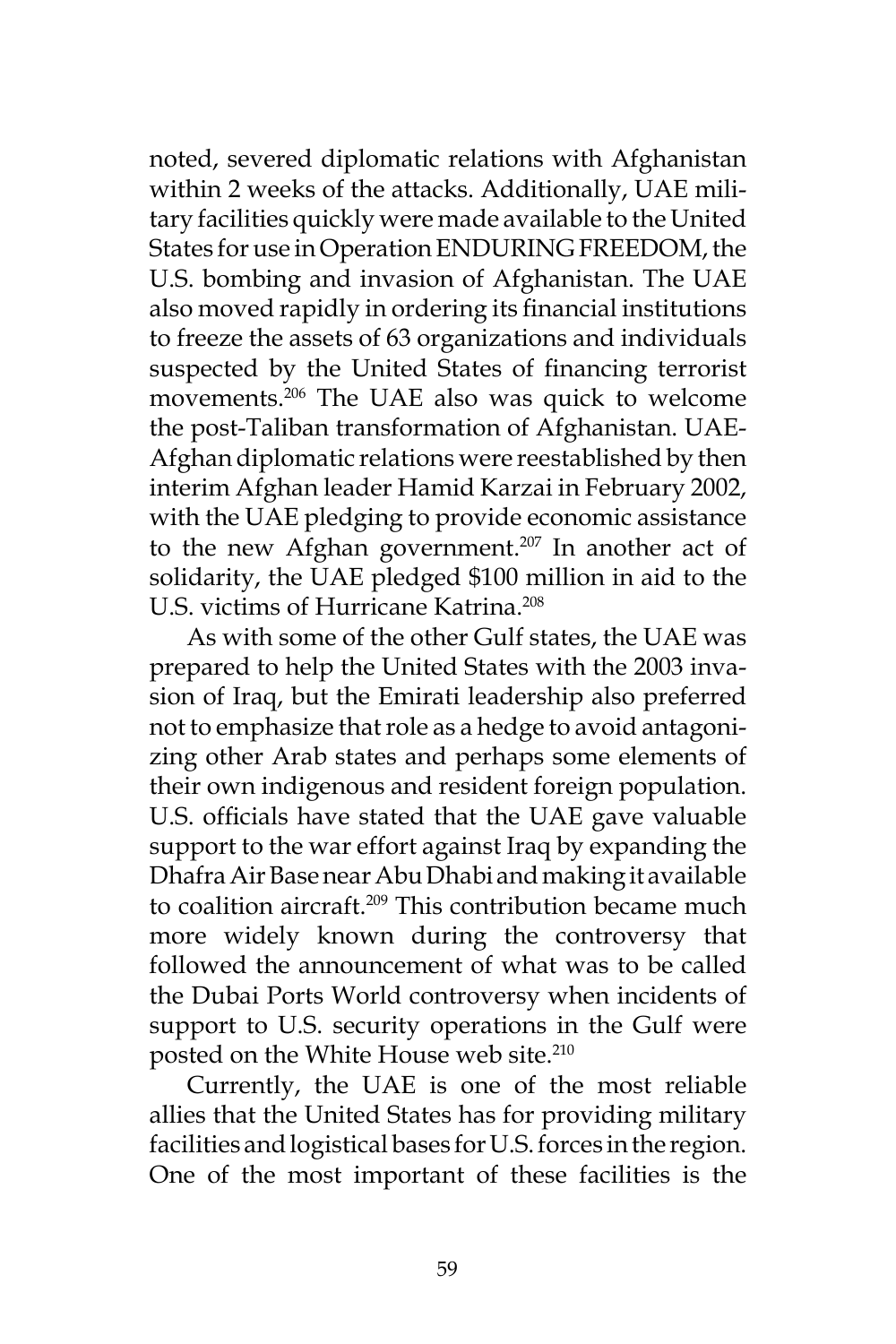above-noted Dhafra Air Base. Around 1,500 American military personnel live and work at this airbase, which supports a variety of missions of considerable national security value to the United States.<sup>211</sup> Additionally, the Dhafra Air Base is home to the Gulf Air Warfare Center, a major training facility for a variety of allied pilots.<sup>212</sup> According to British Broadcasting Corporation (BBC) reporting, the UAE also allows U-2 (TR-1) high altitude reconnaissance flights from this air base. This role was highlighted tragically by the BBC in June 2005 when they reported that one of these planes crashed after having completed a mission in support of U.S. troops in Afghanistan. According to the BBC, this aircraft seems to have been lost for reasons other than enemy  $fire<sub>213</sub>$ 

The UAE further provides important support to the U.S. Navy. According to the White House, the UAE's Dubai port of Jebel Ali hosts hundreds of U.S. Navy ships and, in total, supports more U.S. Navy ship visits than conducted at any other non-U.S. port.<sup>214</sup> Moreover, Jebel Ali is considered one of the best equipped ports to support U.S. Navy operations and the provisioning of U.S. Navy ships.215 This provisioning involves everything from fresh vegetables to fuel to spare parts. This is the only facility among the smaller Arab Gulf states which is able to accommodate a large U.S. attack aircraft carrier, although these ships also are moored off the coast of Bahrain, with members of the crew going ashore ferried back and forth by small boat.<sup>216</sup> Jebel Ali also is well-protected by a variety of antiterrorism measures.<sup>217</sup>

The UAE does not seem to have major problems with terrorism, although there have been occasional difficulties. These problems may increase as a result of the UAE decision to side decisively with the United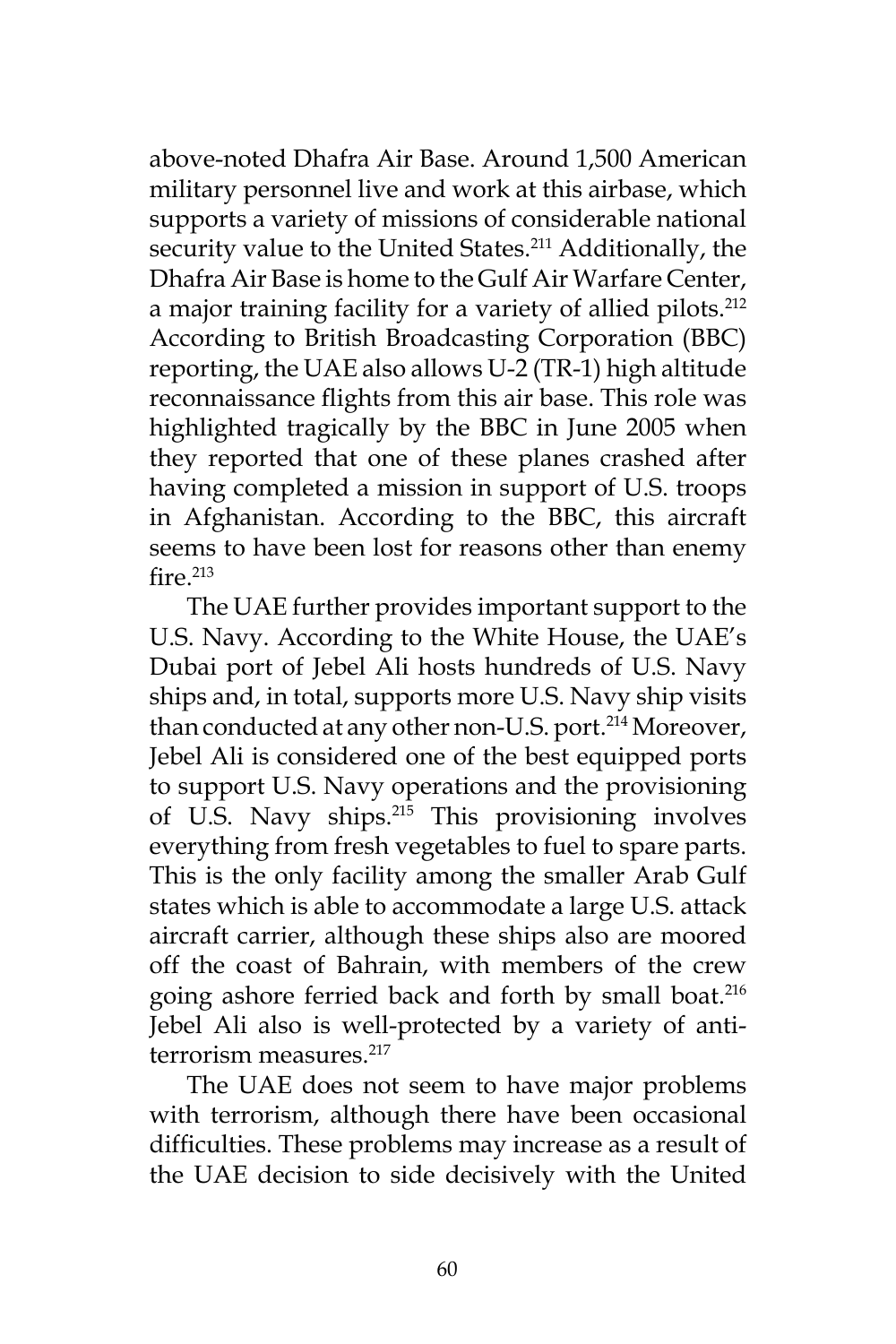States in the war on terrorism. In March 2004, the embassy in Abu Dhabi and the Consulate General in Dubai suspended operations due to a "specific threat to the embassy in Abu Dhabi."218 Moreover, the UAE has been directly threatened by al Qa'ida because of its close relations with the West and particularly the United States.<sup>219</sup> It is easy to suspect that al Qa'ida has become progressively angrier with the UAE in period after 9/11 when it, as noted above, renounced ties to the Taliban and began to crack down on questionable money transactions in Dubai and other UAE banks. The crackdown on money laundering seems particularly problematic to al Qa'ida and involves the enforcement of major new UAE banking and financial laws.<sup>220</sup> The UAE has been reported to be highly cooperative with U.S. security officials on financial issues, and one account by author Ron Suskind suggests that UAE officials became perhaps even somewhat overzealous in freezing suspect accounts.<sup>221</sup>

U.S.-UAE relations are subject to problems and were disrupted over the controversy that followed the announcement of the Dubai Ports World agreement, but this damage will probably not be permanent. The set of problems that became known as the Dubai Ports World controversy involved a UAE company that sought to acquire Britain's Peninsular and Oriental Steam Navigation (P&O) Corporation in a \$6.8 billion purchase. This purchase, by the third largest ports company in the world, would allow Dubai Ports World to take over the management of six major U.S. ports—Newark, New York, Baltimore, New Orleans, Miami, and Philadelphia. There was very little reason to suspect that the deal would become controversial since other U.S. port terminals have been managed by companies from the United Kingdom, China, Japan,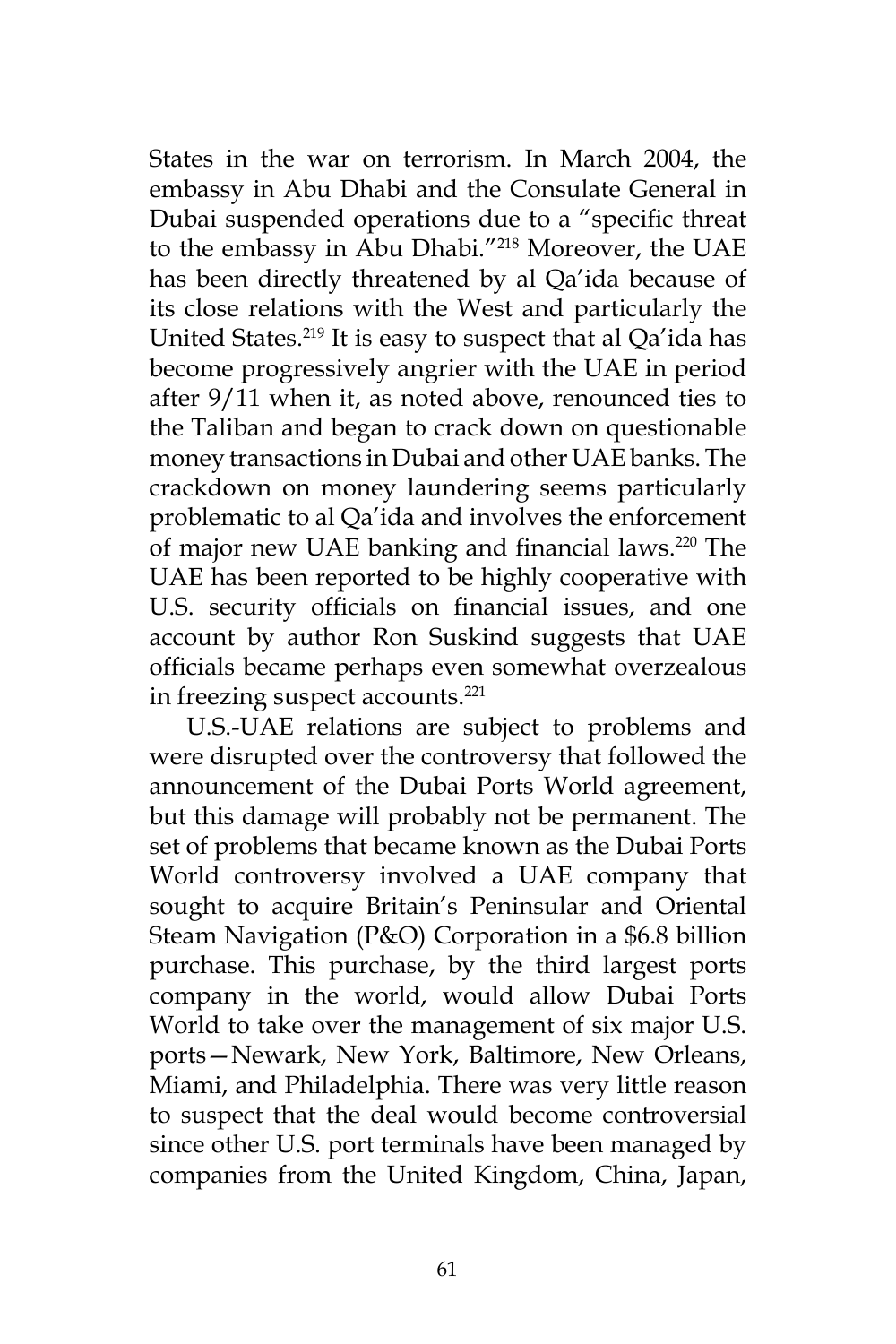Singapore, and Taiwan.<sup>222</sup> Additionally, the U.S. Coast Guard, harbor police, U.S. Department of Customs, port authorities, and other U.S. security organizations would continue to control the physical security of the ports, regardless of who operated them.<sup>223</sup> The UAE would not determine the workers to be hired at the U.S. ports, who would instead be supplied by the longshoreman's union.<sup>224</sup>

Unfortunately, the agreement was controversial despite the safeguards that it included. According to U.S. reporters and public opinion specialists, objections over the agreement were first seized upon by incendiary "talk" radio commentators and soon spread to influence U.S. public opinion.<sup>225</sup> This is not the place to examine the domestic politics of the deal except to note that they were severe and presented a difficult challenge to an administration attempting to treat an Arab ally with friendship and respect. In considering the acceptability of the deal, some critics maintained that the UAE was enforcing the Arab League boycott of Israel, and that this made them an unacceptable political partner for the United States.<sup>226</sup> Such charges accurately reflected the formal UAE position on trade and other economic interactions with Israel, but they did not reflect the more subtle ways in which the UAE can do business. Nor was the UAE prepared to let the criticism stand. Shortly after the charges were leveled, the head of Zim, Israel's largest shipping company, sent a letter supporting Dubai Ports World to a leading U.S. Senator.<sup>227</sup> The letter, which was quickly made public, stated that the Board of Directors at Zim strongly supported the deal, had done extensive business with Dubai Ports World, and felt the Dubai Ports World was an exceptionally solid partner. The letter almost certainly was sent as the result of a UAE request.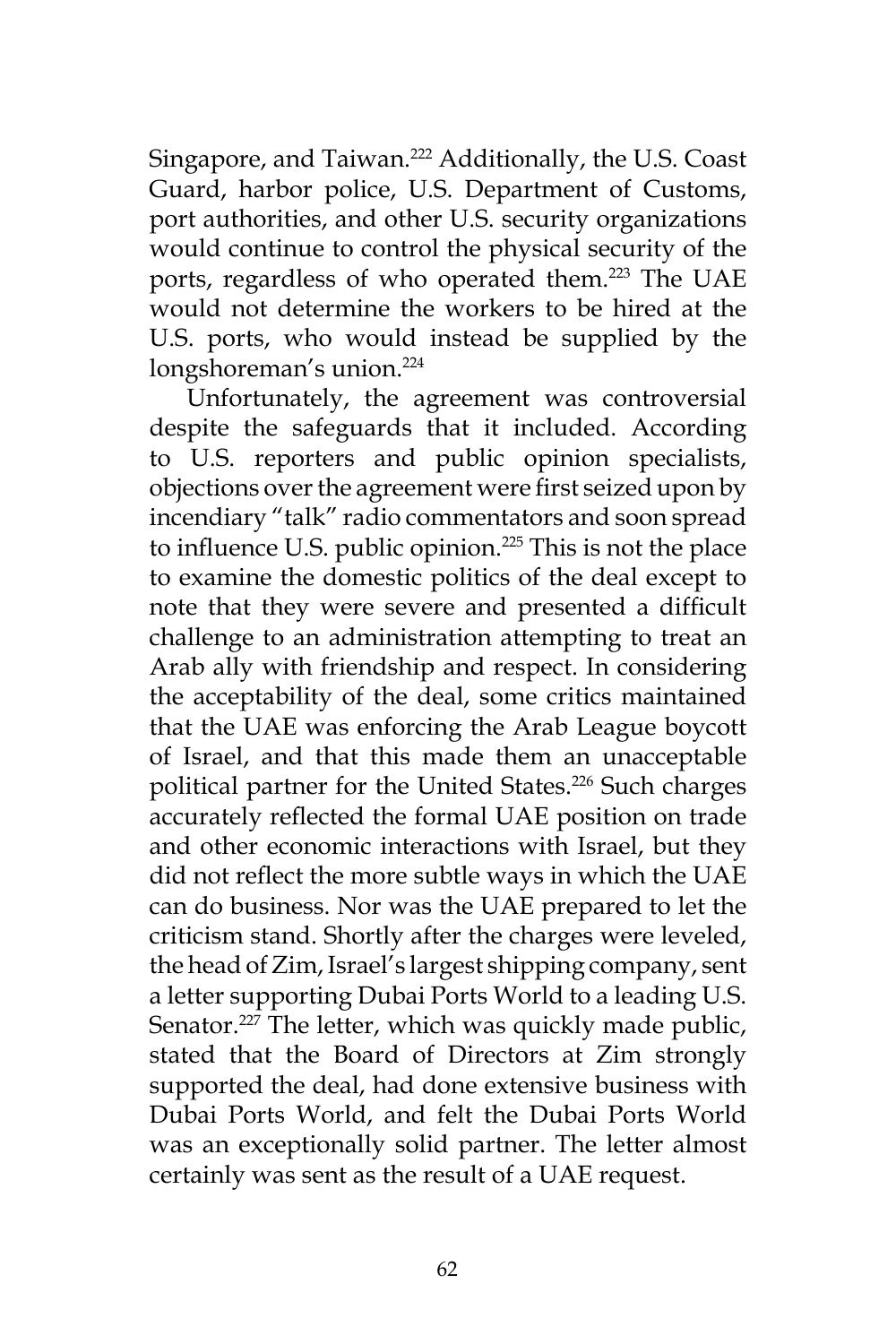In response to the firestorm of criticism, Dubai Ports World announced in March 2006 that it would sell the rights to operate the six U.S. terminals to a U.S. company within 6 months.<sup>228</sup> The message sent to the Arab World over this issue was abominable. Arab allies would be treated with suspicion solely because they were Arab. Nevertheless, in a valuable effort to limit the damage of the DP controversy, the U.S. Government approved a \$1.24 billion UAE takeover of Doncasters, a British engineering company with U.S. plants that supply the Department of Defense.<sup>229</sup> President Bush also declared his personal commitment to improved relations with the UAE, stating, "In order to win the war on terror, we've got to strengthen our relationships and friendships with moderate Arab countries in the Middle East. The UAE is a committed ally in the war on terror. They are a key partner for our military in a critical region."<sup>230</sup>

## **Kuwait.**

Kuwait has a native population of just fewer than one million citizens and perhaps as many as two million foreigners within the country. It also has 10 percent of the world's known oil reserves. The first of these large oil reserves was discovered in 1937, and massive infrastructure development based on oil revenues began after the end of World War II. Like several other small states in the region, Kuwait is both rich and vulnerable, and this vulnerability was underscored in the most tangible way when the country was invaded and brutally occupied in 1990. Kuwait has been one of the most important Arab allies of the United States since the liberation of that country in 1991. The 1990 invasion and the subsequent Iraqi occupation were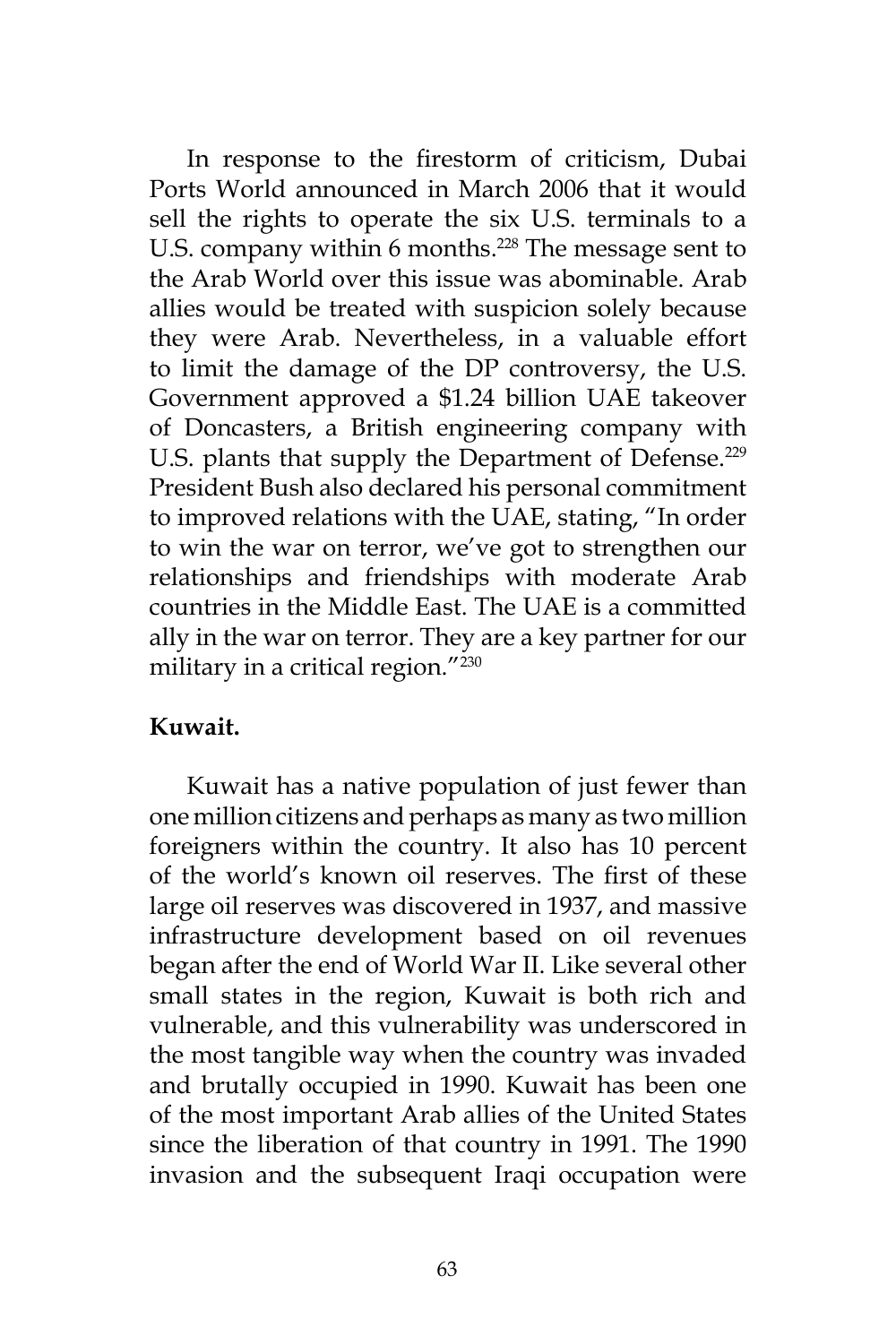defining national traumas for Kuwait. The Kuwaitis, correspondingly, have made great efforts to ensure that such an event will never be repeated.

In the immediate aftermath of the 1991 liberation, the U.S.-Kuwaiti relationship often was viewed by both sides as a "special relationship," with the two countries drawn together by, among other things, shared concern about Gulf security and residual Iraqi troublemaking. In making the decision to consolidate its military and political ties to the West, Kuwait quietly discarded security agreements based on the March 1991 "Damascus Declaration," which called for the protection of Kuwait by the indefinite stationing of Egyptian and Syrian troops on its soil.<sup>231</sup> This "Arab forces" security option was disregarded by the Kuwaitis as unreliable, expensive, and subject to possible politicization within the context of inter-Arab politics. Kuwait's basic guarantee of security therefore remained dependent on its relationship with the United States, which it continually has sought to maintain and improve. On April 1, 2004, Kuwait was made a "major non-NATO ally," a distinction it shares with about a dozen other countries, which in the Middle East include Bahrain, Egypt, Jordan, and Israel.<sup>232</sup> In another recent act of relationship maintenance, Kuwait, like many of the other Gulf Arab states, pledged financial assistance to the victims of Hurricane Katrina. The Kuwaitis promised \$100 million and an additional \$400 million in oil products.233

The Kuwaiti leadership also attempted to modernize the armed forces following the 1991 war when that force's military shortcomings rapidly became clear. Kuwaiti forces at the time of the invasion were too small and unprepared to serve as much of an obstacle when the Iraqis struck. Kuwaiti units therefore were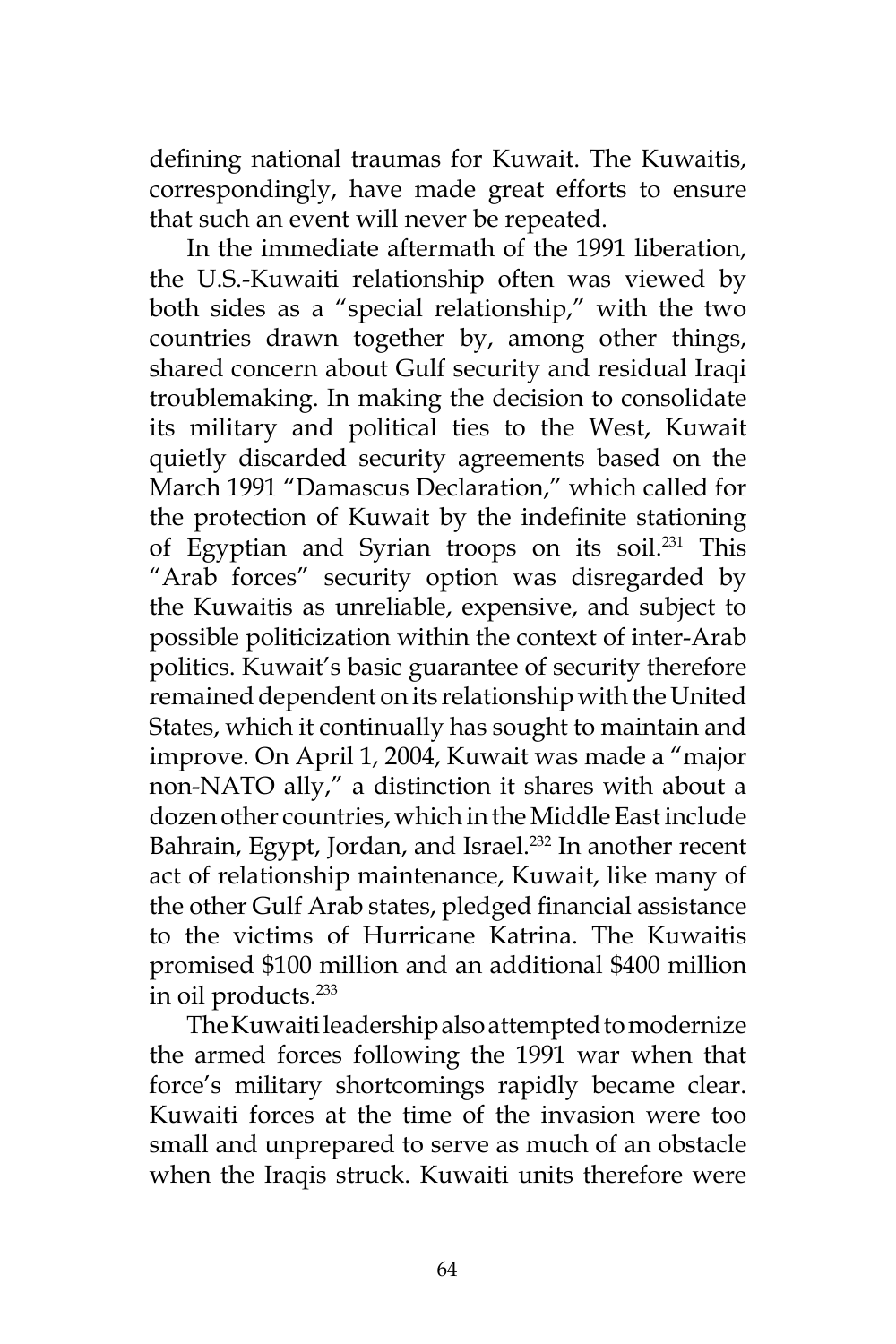unable to cause the Iraqis more than minor delays, and most of the ground forces rapidly fell apart.<sup>234</sup> Many of Kuwait's 20,000 ground troops were killed or captured, although up to 7,000 soldiers escaped across the Saudi border. Some units of the Kuwaiti Air Force operating from the southern part of their country attacked advancing Iraqi armored and mechanized units before their air base was overrun and they were forced to flee to Saudi Arabia.<sup>235</sup> Later, during the U.S.-led offensive to retake that country, remaining Kuwaiti military units were attached to other Arab forces in supporting this effort.236

In the aftermath of the 1991 war, the Kuwaitis moved to improve their military forces as well as their relations with Western and other global powers, although Kuwait also had difficulties meeting its own self-defense goals. Kuwait purchased U.S.-made F-18 *Hornet* aircraft and expanded its military to include a number of U.S.-equipped ground force brigades, but it also faced difficulty manning them and providing them with appropriate levels of maintenance and support. Anthony Cordesman has noted that with an active duty force of 11,500 soldiers, Kuwait has only enough troops to stand up two maneuver combat brigades and that Kuwaiti brigades actually resemble large battalions. Nevertheless, the Kuwaitis have made a serious effort to work through these problems. Cordesman also notes that Kuwaiti training as of 2003 had been effective at the brigade and squadron level, and the ability of these units to deploy and fight had risen significantly.<sup>237</sup>

Kuwaiti concern about Iraq after 1991 also was reinforced periodically by threatening gestures toward that country by the Saddam regime. One particularly notable confrontation occurred in October 1994 when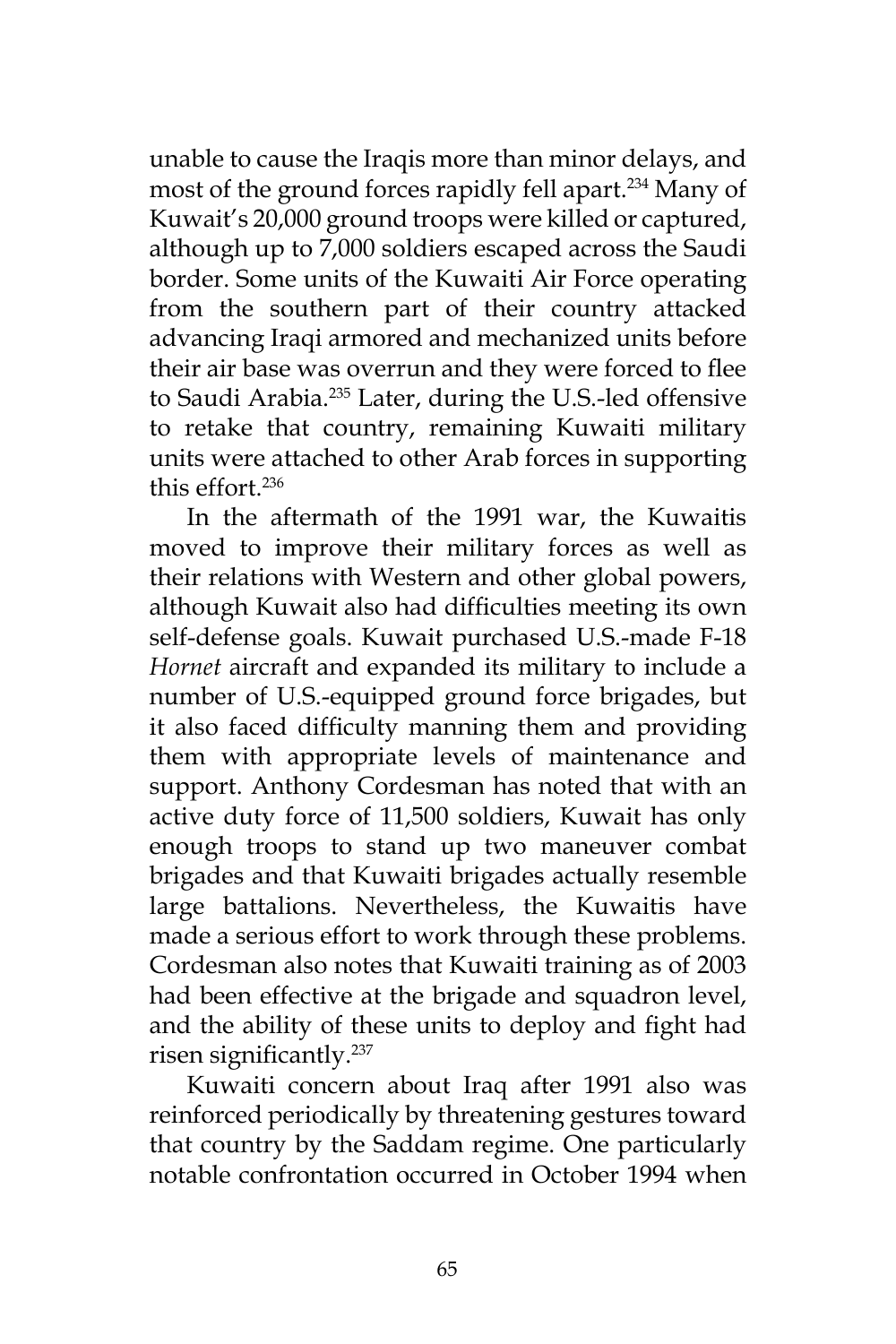the Iraqis moved two Republican Guard divisions from areas around Baghdad to positions about 12 miles from the Kuwaiti border.<sup>238</sup> The United States, as noted earlier, responded to the crisis by rushing troops to the area to serve as a deterrent against Iraqi aggression. Another crisis occurred in February 1998, when U.S. troop strength in Kuwait was increased in preparation to any Iraqi counterstrike after the beginning of Operation DESERT FOX. The U.S. decision to punish Saddam for his noncooperation with UN weapons inspectors also carried the risk that he would lash out at pro-American states such as Kuwait. In both cases, Iraq prudently chose not to strike at Kuwait, apparently understanding that it would not benefit from a process of military escalation with the United States.

Due to their hatred and fear of Saddam, the Kuwaitis were the most supportive of any Arab country in backing the planned invasion of Iraq in 2003. In the preparation phase for the coming war, Kuwaiti bases hosting U.S. and other coalition troops occupied over one-quarter of the country by providing space for military encampments, training facilities, and artillery ranges.<sup>239</sup> Kuwait also supplied U.S. military forces entering into Iraq with fuel for their vehicles and equipment at no cost. Later, the Kuwaitis sought nominal payment for fuel supplied to U.S. forces remaining in Iraq after Saddam's ouster.<sup>240</sup> Kuwaitis still refer to the 2003 invasion as the "liberation of Iraq," terminology almost never found elsewhere in the Arab World. Nor were they hesitant about asserting the importance of this phrase in March 2003 when the UAE-based pan Arab television station, al Arabiya, described the conflict only as the "third gulf war." Angry that the conflict was not referred to as "the liberation of Iraq," Kuwaiti backers of the station pulled a quarter of its funding.<sup>241</sup>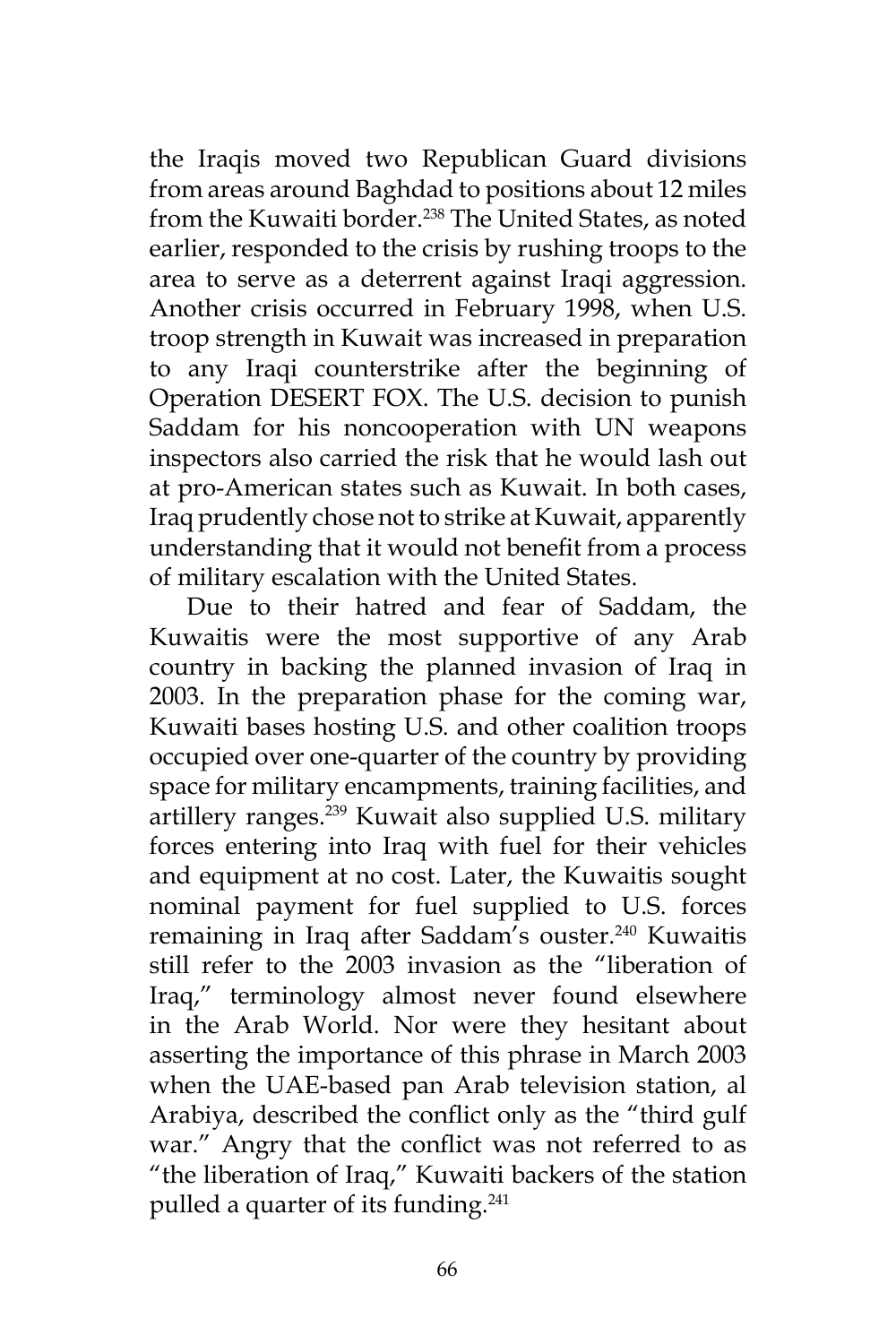Despite their enthusiasm for Operation IRAQI FREEDOM, many Kuwaitis are deeply uncertain about the future of Iraq and how still unfolding events there ultimately will affect them. While virtually all Kuwaitis were delighted to see Saddam removed from power, they also recognize that problems with Iraq could continue to grow and develop in the aftermath of Saddam's ouster. While Kuwait strongly and openly supported the U.S. decision to oust Saddam, some Kuwaitis are angry with what they see as a botched occupation that was based on minimal planning and coordination with allies in the region.<sup>242</sup> They also worry about the possibility of another Iraqi strongman emerging from a divided and unstable Iraq. Two Iraqi heads of state prior to Saddam (King Ghazi and Brigadier Abdul Karim Qassim) claimed that Kuwait was a part of Iraq which needed to be restored to the homeland.<sup>243</sup> King Ghazi, who ruled Iraq as a restless British client in the late 1930s, demanded Kuwait's annexation in public statements and attempted to incite Kuwaitis against their local leaders while the country was still a British protectorate.244 Even more seriously, Brigadier Qassim publicly threatened to invade Kuwait and restore it to the Iraqi homeland by military force after the British granted the country independence in 1961. Qassim's threats prompted British and later Arab League forces to be stationed in Kuwait to deter an Iraqi invasion.<sup>245</sup> The belief that Iraqi designs on Kuwait will not end with Saddam is therefore not surprising and may well be correct.

In the past, Kuwait at times has viewed a rough balance of power between Iraq and Iran as having some positive aspects, although this view changed in 1991. Iraq invaded Kuwait at a time when Iran had been weakened severely by the Iran-Iraq war and was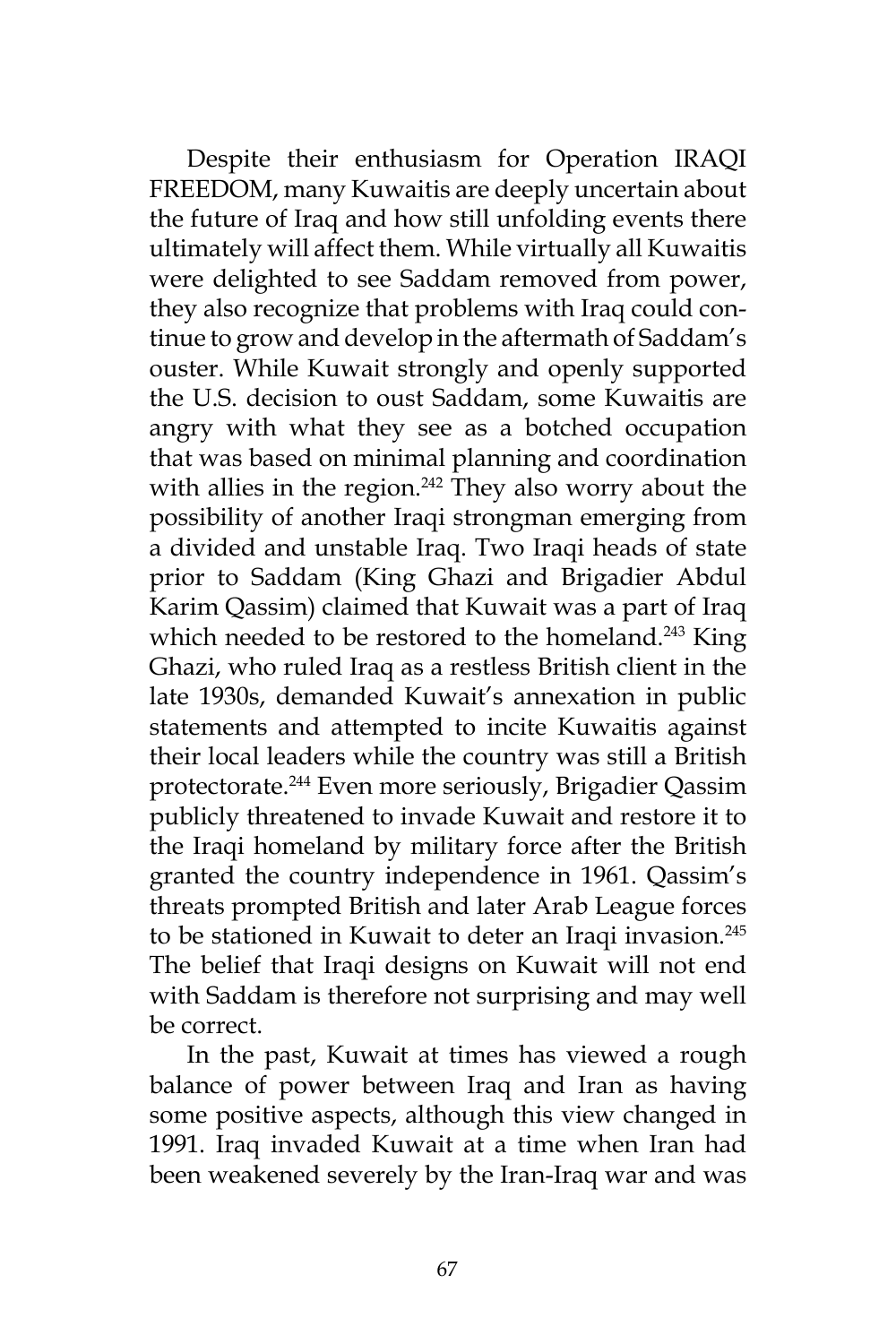not in a position to respond to the crisis. A weakened Iran thus helped to empower a strong and aggressive Iraq. Nevertheless, when Iraq received an unexpectedly strong response from the United States, Baghdad quickly renegotiated its relationship with Iran, making a variety of territorial and other concessions to Tehran in order to redeploy its troops to face potential combat against the United States and its allies. The 1991 war left Saddam severely crippled, but he was still considered Kuwait's deadliest enemy until his ouster in 2003.

In the aftermath of Saddam's ouster, Iran has emerged as the strongest of the Gulf regional powers. Unfortunately, the political leadership in Tehran has become more extreme over the last few years with the marginalization of the Iranian reform movement and the elevation of additional hardliners such as Iranian President Amadinejad. Additionally, Kuwait has a troubling history with Iran that was set aside in recent years due to the more serious threat of Saddam Hussein. During the Iran-Iraq war, Kuwait was threatened repeatedly by the Tehran government for its support of Iraq, and Iranian-supported terrorist activities in Kuwait emerged as a serious problem. On one occasion, the Kuwaiti emir was targeted in an unsuccessful assassination attempt that the Kuwaitis believe was Iranian supported. $246$  In some instances, the Iranian Air Force "mistakenly" bombed targets in Kuwait.<sup>247</sup> Kuwaiti problems with Iraq, therefore, have not made them comfortable with a resurgent Iran, and this concern provides additional support for the policy of U.S. troops remaining with the country.

The U.S. military currently maintains troops scattered throughout around 10 bases in Kuwait, the most important of which are Camp Buehring and Camp Arifjan. Previously the centerpiece of the U.S.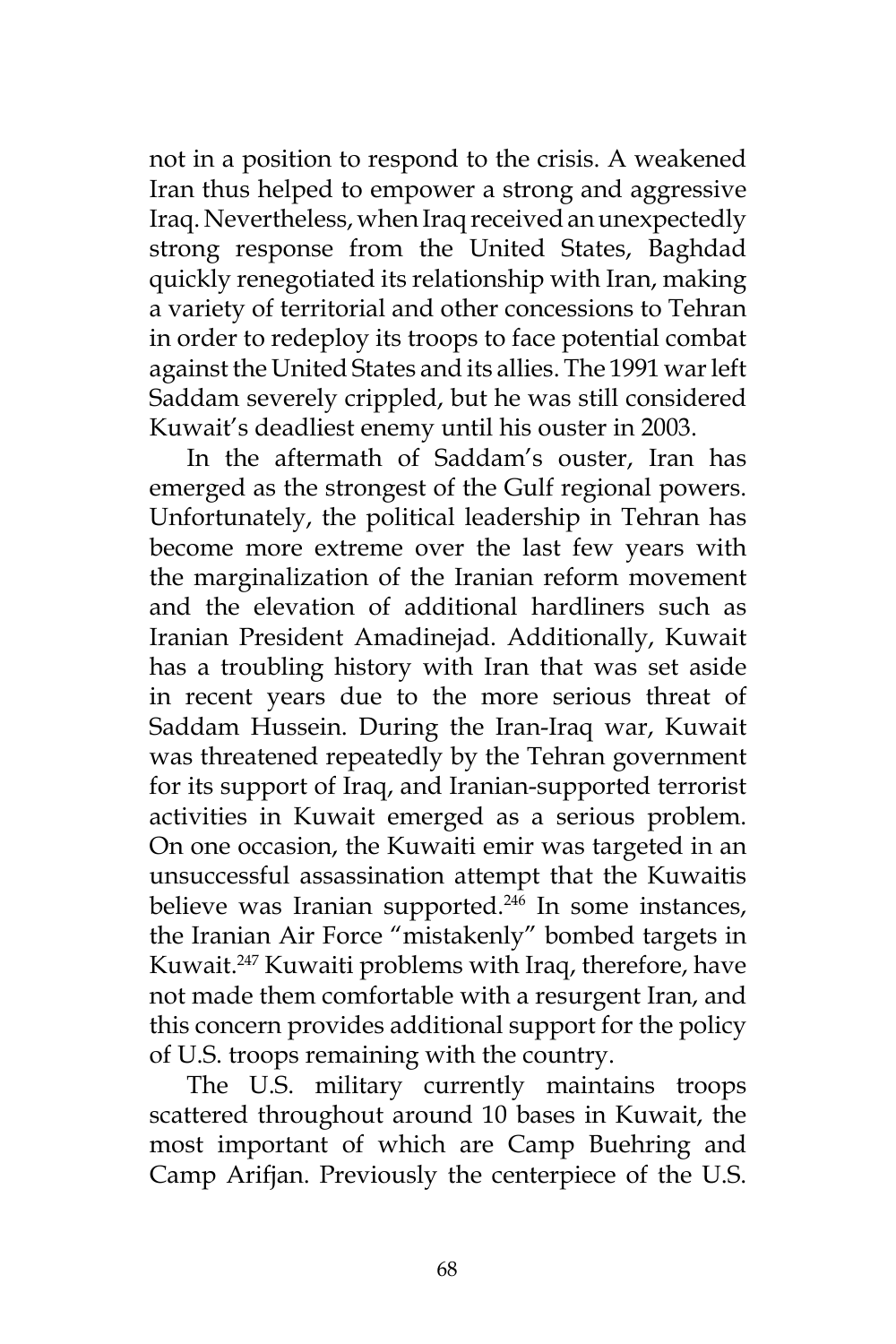presence in Kuwait was Camp Doha, but this facility had been closed almost completely by early 2006, with the Camp Doha operations transferred to other bases in Kuwait that are farther away from civilian population centers.248 Camp Doha was never envisioned to be a permanent base, and the movement to Camp Arifjan constitutes an effort to further lower the profile of U.S. troops in Kuwait. Some Kuwaitis have previously expressed concern that the U.S. military presence is exceptionally visible to the local citizenry, unlike during the early 1960s when British troops in Kuwait appeared virtually invisible. Both the U.S. and Kuwaiti governments seek to limit the U.S. public profile in the country as a way of minimizing any strengthening of the political opposition to their presence.

On the domestic front, Kuwait is a stable country which handled a contentious succession crisis in 2006 with dignity and consensus.<sup>249</sup> Varying degrees of political freedom also have existed throughout Kuwaiti post-independence history. The Kuwaiti parliament was created by the 1962 Constitution, and the Parliament operated sporadically from 1963 to 1990 and almost continuously from 1992 on. Kuwait also has a strong reformist movement which is well-represented in the Parliament. Upon occasion, the Parliament can be quite assertive in confronting the monarchy.250 Kuwait also has an ongoing reform movement and granted women the right to vote in 2005.

The Kuwaiti population is about 25-30 percent Shi'ite, and this group traditionally has been outside of the governmental power structure. In recent years, Kuwaiti Shi'ites have suffered discrimination and remain outside of the inner circles of power, but the Kuwaiti government also has taken a number of steps to integrate them more fully into the political life of the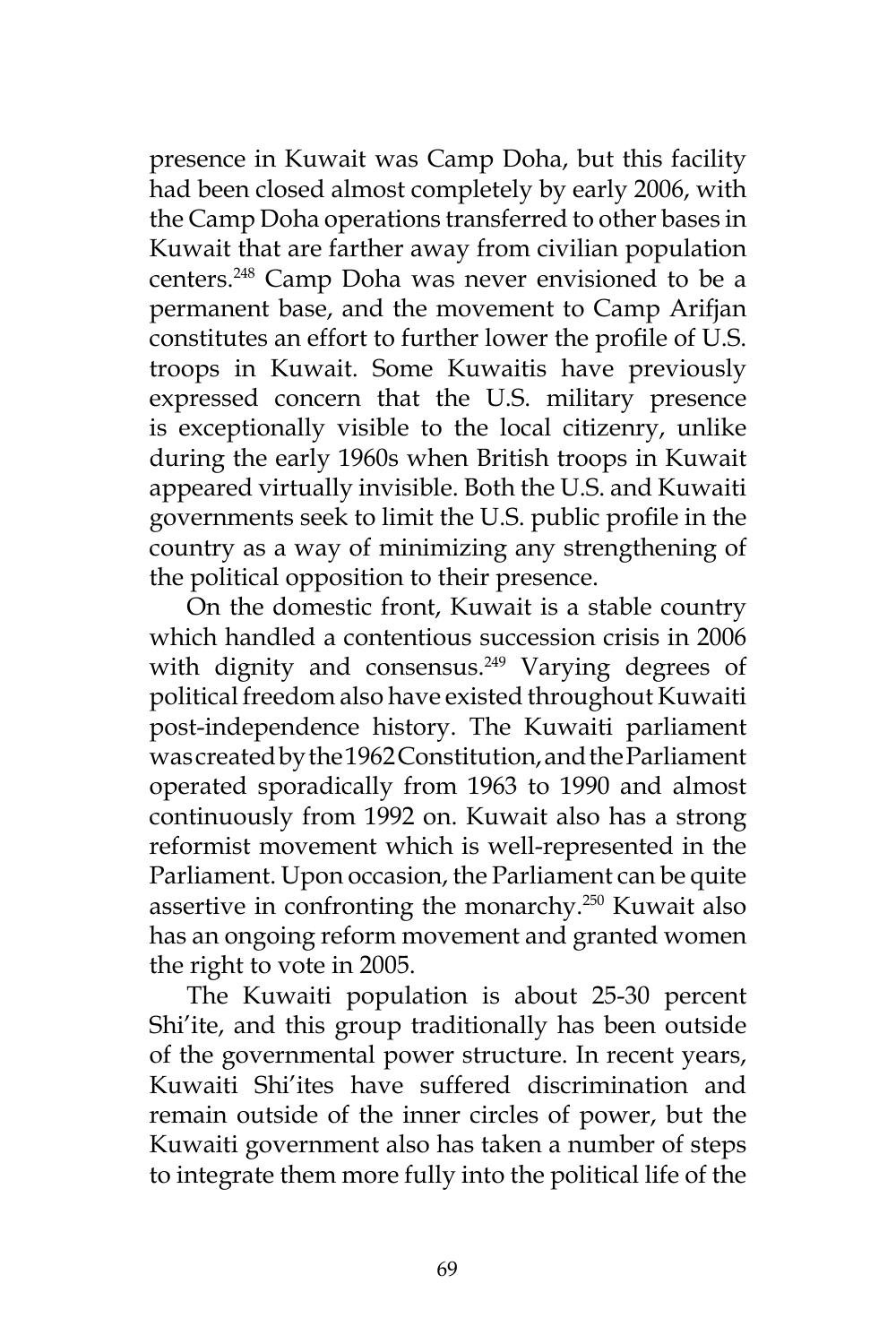state and to give them a stake in the future of the Kuwaiti political entity.251 Kuwaiti policies toward their Shi'ites often appear particularly enlightened when compared to those of Saudi Arabia and, to some extent, Bahrain.<sup>252</sup> A key moment of Shi'ite choice was the aftermath of the 1990 Iraqi invasion when Kuwaiti Shi'ites formed an important part of the underground resistance to the Iraqi occupation, establishing themselves among the foremost Kuwaiti nationalists.253

A small number of Kuwaitis and noncitizen residents of Kuwait disapprove of that country's role as a springboard for the 2003 invasion and object to the continuing presence of 25,000 U.S. troops in Kuwait.<sup>254</sup> Most of these oppositionists appear to be Islamists, and there is a fringe of violent radicals. Al Qa'ida has a few Kuwaitis, and a former al Qa'ida spokesman, Suleiman Abu al Ghaith, was a Kuwaiti who lost his citizenship in 2001.<sup>255</sup> Other members of al Qa'ida appear to have grown up in Kuwait as the children of foreign workers, including the operational mastermind of the 9/11 attacks, Khaled Sheikh Mohammad, and his nephew, Ramzi Yousef, one of the planners of the first World Trade Center attack in 1993.256 Both of these individuals are Pakistani citizens. There also have been shoot-outs between the police and the armed Islamic extremists within Kuwait.<sup>257</sup> One of the most important of these confrontations was the "Peninsula Lions" incident of January 2005. This episode involved a 3-day gun battle between Kuwaiti police and antigovernment radicals, often identified as associates of al-Qa'ida. Four policemen and two civilian bystanders were killed in this battle, along with eight of the terrorists. Ten policemen also were wounded in the clash which was unprecedented in Kuwaiti history. Six of the terrorists captured in this attack were sentenced to death by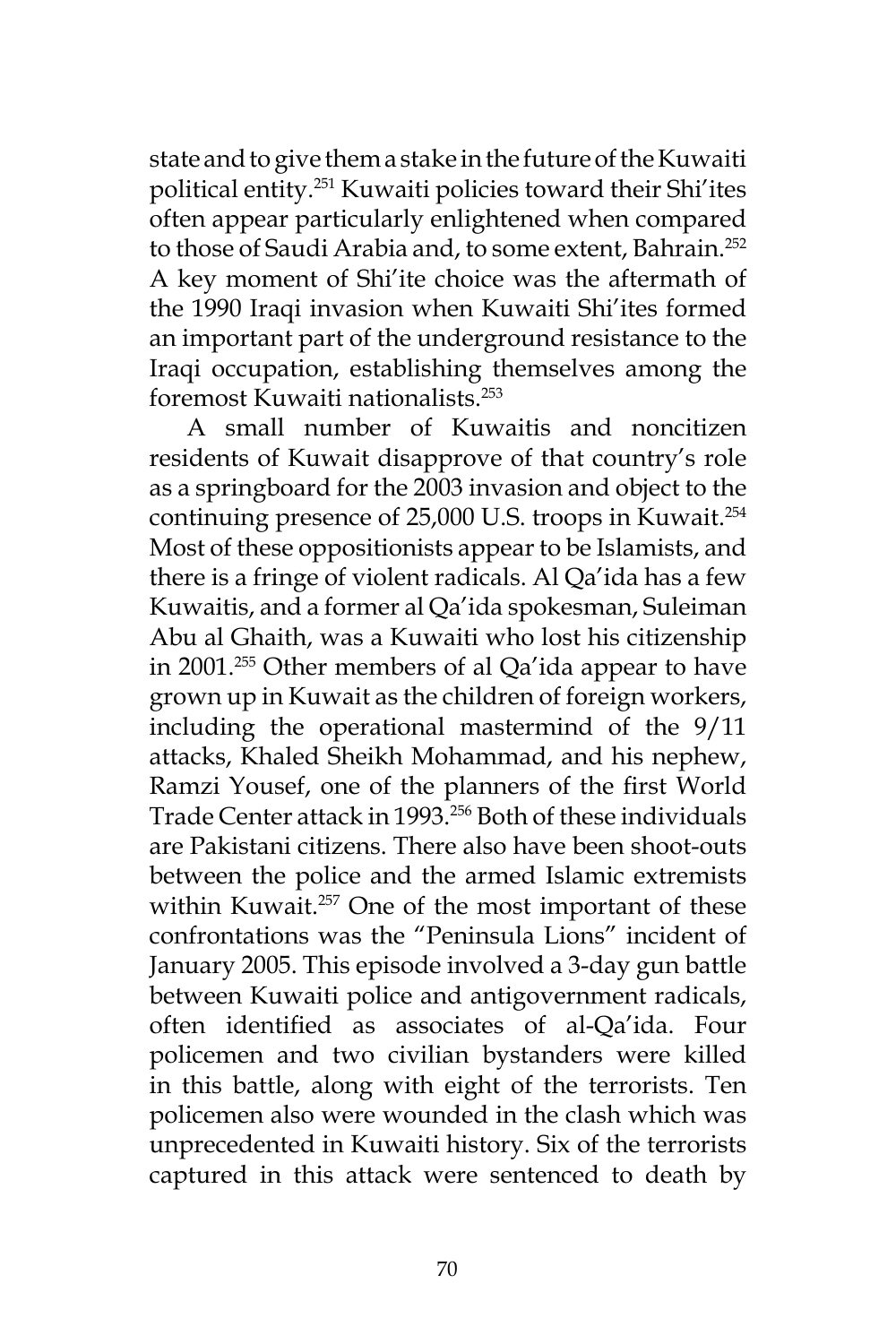hanging in December 2005. Twenty-two others were given prison sentences ranging from 4 months to 15 years.258 Thus while terrorist problems within Kuwait currently are manageable, the Kuwaiti government also clearly needs continuing U.S. counterterrorism support.

## **Bahrain.**

Bahrain is a small nation composed of a 36-island archipelago, with around 700,000 citizens and residents. The four main islands are joined by causeways, and include about 95 percent of Bahrain's total land area. Like a variety of other Gulf Arab states, Bahrain did not become independent from Great Britain until 1971. The Khalifa ruling family which assumed power upon the departure of British forces has been in place as Bahrain's national leadership for 2 centuries.<sup>259</sup> Although the ruling family is Sunni Muslim, around 70 percent of the citizens of Bahrain are Shi'ites. There are around 235,000 foreign workers, many of whom come from South Asia. Bahrain is not a wealthy state, and most of its oil reserves already have been depleted.

While none of the Gulf Arab states have a serious capacity for self-defense, Bahrain is the smallest of the GCC countries and almost certainly the most helpless. Manama's limited financial resources also make largescale military purchases impossible, and the Bahraini government may have concerns about expanding the military in ways which significantly increase the representation of Shi'ites in the army. Currently, the army includes a number of foreign nationals including Pakistanis, Jordanians, Syrians, and Yemenis.<sup>260</sup> This situation seems to leave foreign alliances as the only serious way of approaching external defense. Thus, as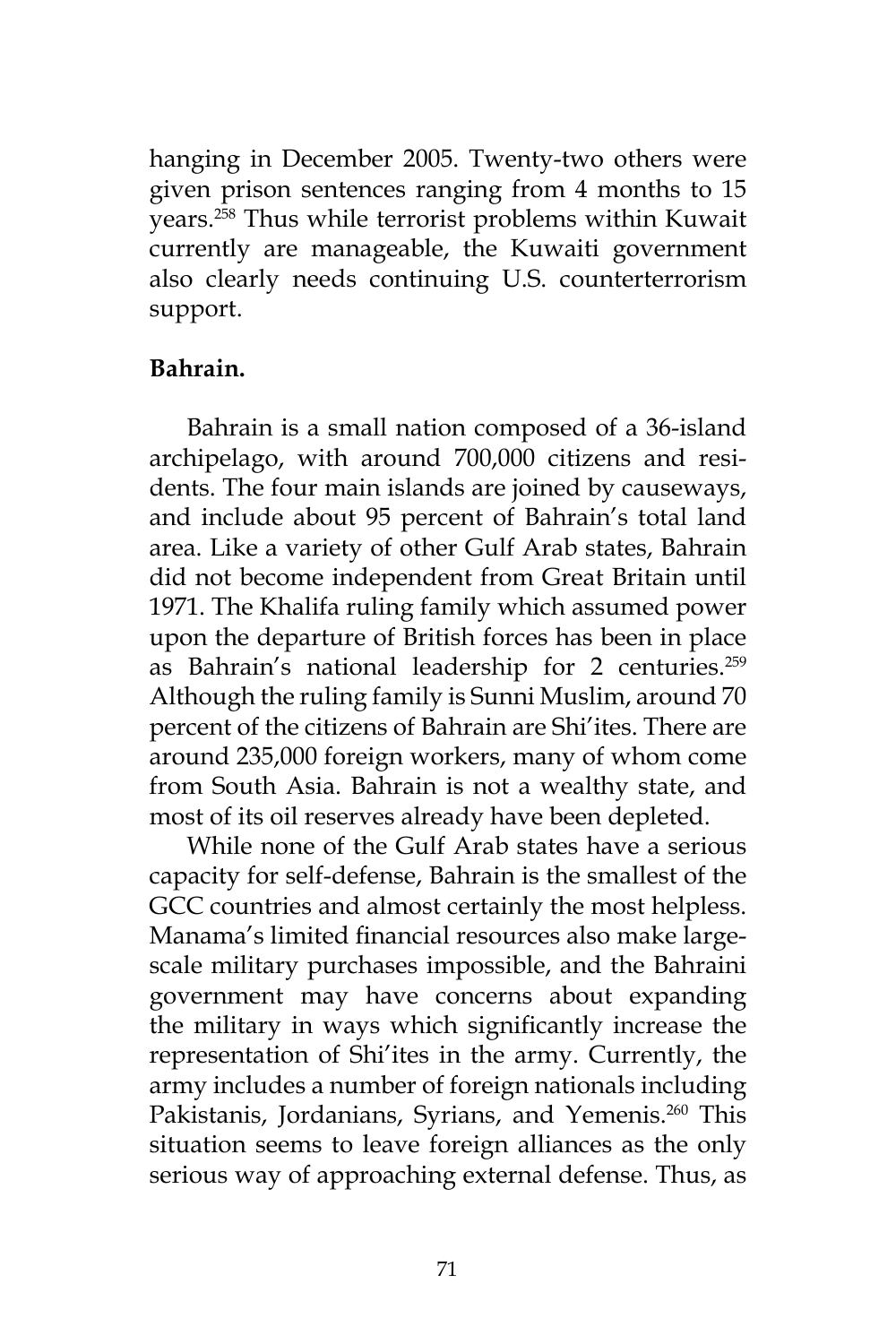Bahrain began to loosen its relationship with London, the need for friendly relations with the United States became increasingly important.

The U.S. Naval presence in Bahrain has existed continuously since 1949 and thus pre-dates Bahraini independence.261 On October 27, 1991, the U.S.- Bahraini relationship was strengthened and given greater depth with the signing of a new military cooperation agreement providing for port facilities and joint military exercises.<sup>262</sup> Bahrain is the headquarters for the U.S. Fifth Fleet (also known as the Naval Support Activity, Bahrain) and NAVCENT, the naval component of the U.S. Central Command. Bahrain provided major basing and support facilities on a number of occasions, including the "tanker war" with Iran in the late 1980s, the 1991 Gulf War, and the 2003 invasion of Iraq.<sup>263</sup> Bahrain also sent a small symbolic force to participate in Operation DESERT SHIELD and Operation DESERT STORM in 1990-91.<sup>264</sup> Dredging is taking place in Manama Harbor to allow it to more easily accommodate warships. On March 25, 2002, President Bush designated Bahrain as a "major non-NATO U.S. ally."<sup>265</sup>

Bahrain is within 8 minutes flying time from Iran, and concerns about Iran are central to Manama's assessments of possible dangers to its independence and security. Iran, under the rule of the last shah, raised claims to sovereignty over Bahrain as the UK moved increasingly close to granting its independence.<sup>266</sup> The shah eventually recognized Bahrain's forthcoming independence in 1970, but considerable residual fear existed that Tehran would reassert itself if it could do so without a substantial regional or international uproar.267 Bahrain was an Iranian possession between 1602 and 1783.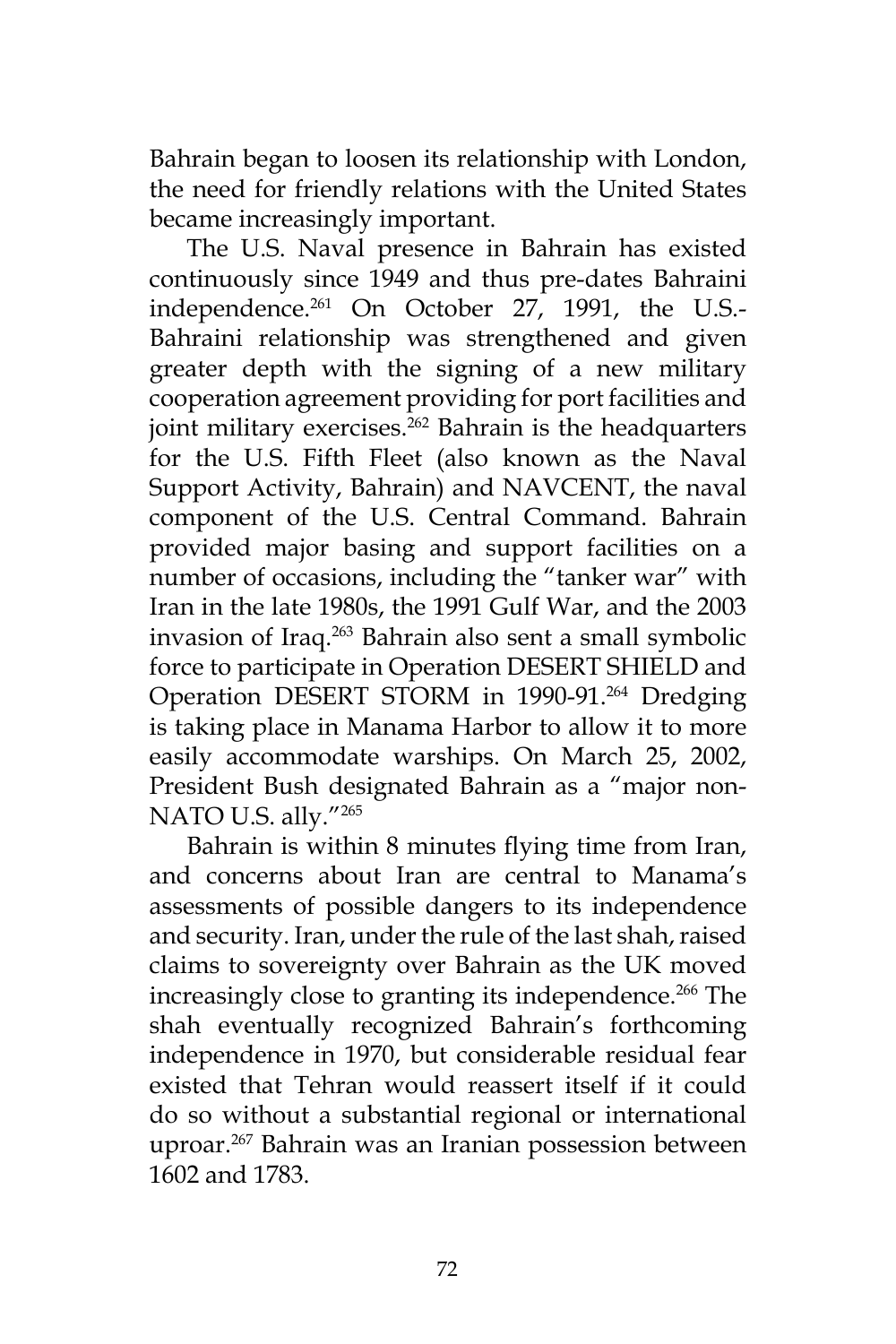The overthrow of Iran's last shah in 1979 did not lead to better Bahraini-Iranian relations, and instead caused Manama's relations with Tehran to fall to a new low due to the assertiveness of the Iranian revolutionaries. In the exuberance of the young revolution, leading spokesmen of the Islamic Republic briefly reasserted claim to Bahrain, although these claims received little rhetorical follow-up and seemed to fade relatively quickly.268 More seriously, in December 1981, 73 Bahrainis were arrested and accused of planning a coup against the Bahraini government. They also were charged with being members of the Tehranbased Islamic Front for the Liberation of Bahrain and coordinating their subversive actions with Tehran.<sup>269</sup> Iran vehemently denied involvement in the effort to overthrow the government.<sup>270</sup> While Iran and Bahrain were later able to normalize their relations, this is a troubling history.

Some journalistic reports suggest that Iran directed strong pressure at Bahrain to oppose publicly the 2003 U.S. intervention in Iraq.<sup>271</sup> Thus, it is hardly surprising that in August 2002, the king of Bahrain issued a joint statement with Iran's leadership opposing any "unilateral" military strike against Iraq.<sup>272</sup> While Tehran had little use for the Saddam Hussein regime, its leaders were concerned that the United States, by defeating Saddam, could encircle Iran with pro-American regimes from Afghanistan to Iraq, thus threatening the Islamic Republic. Bahraini leaders apparently felt the need to show at least cosmetic solidarity with Iran over this issue. In a related effort, Manama subsequently made a last-minute asylum offer to Saddam Hussein in what it presented as an effort to avoid war while also ending the Saddam regime. This offer may not have been particularly serious and was only made after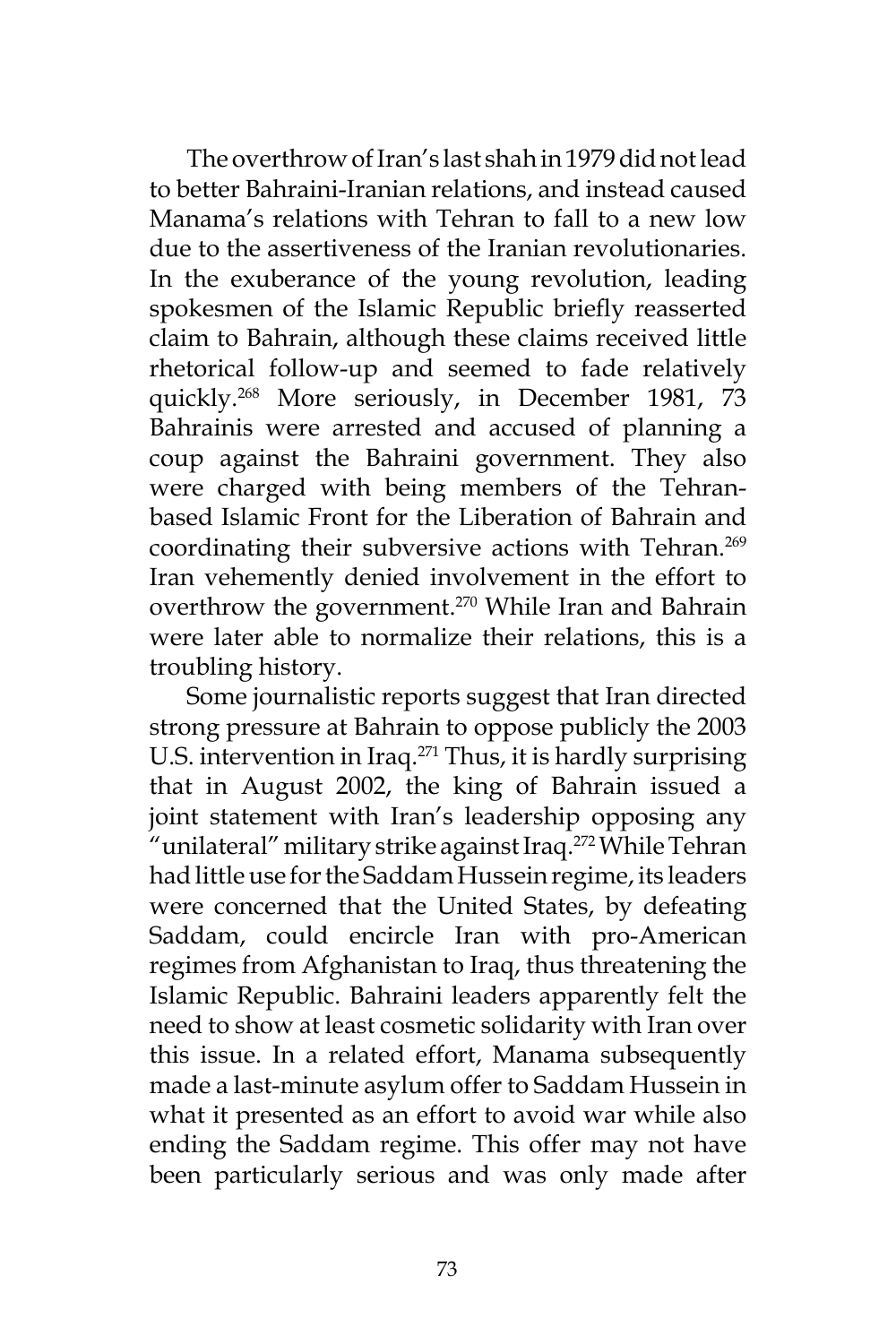Saddam has stated unequivocally that he would rather die than go into exile.<sup>273</sup> While the Bahrainis remain willing to make these sorts of gestures, they almost certainly would never trust Iran to the extent of failing to maintain strong security ties with the United States or another outside power.

The caution noted above can be seen in at least one of Bahrain's other regional relationships, the one with Saudi Arabia. Bahrain, unlike Qatar, does not have the luxury of asserting a great deal of independence from Saudi Arabia, when the larger nation wishes to assert its regional clout. Despite their geographical proximity, Bahrain and Qatar have overwhelming differences in their political and economic situations. While Qatar is a wealthy country that is getting wealthier, Bahrain, as noted, has much more limited resources. Moreover, Bahrain's economic problems have made it somewhat dependent upon Saudi Arabia, which provides support to Manama in several important ways. One of these involves the King Fahd causeway (opened in 1986) which connects Bahrain to Saudi Arabia and is used for over  $2,300,000$  car trips per year.<sup>274</sup> A variety of Saudi tourists come to Bahrain via the causeway, and they often spend significant amounts of money there. Additionally, Saudi Arabia has granted Bahrain the right to exploit the Abu Safa offshore oil field. Previously the two countries shared the revenues of this resource.275 While Bahrain clearly is grateful for Saudi support, a relationship with the United States is a valuable counterweight to complete Saudi domination of its much smaller neighbor.

Bahrain is a moderately stable nation which, at times, displays some pluralistic tendencies, although substantial problems exist over issues such as Shi'ite representation in parliament. Reform also is an up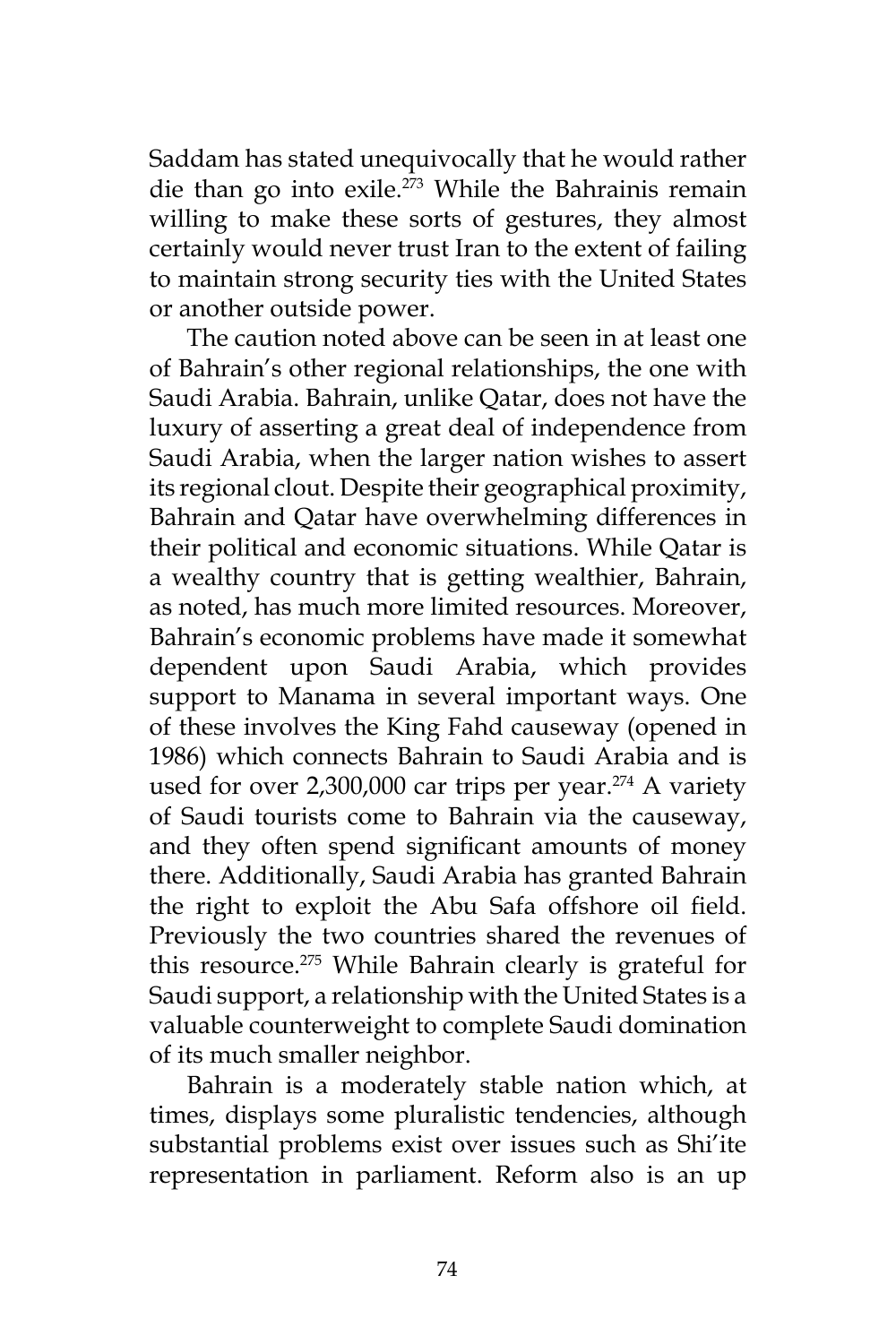and down process in Bahrain, with some observers suggesting Manama is unable to make more than cosmetic efforts to more fully enfranchise Shi'ites.<sup>276</sup> Bahrain, unlike the other small Gulf Arab states, has a substantial Shi'ite majority (around 70 percent of the population), and granting them true equality could lead to a divided government with a Sunni monarchy and Shi'ite-controlled parliament. Such a prospect also is of concern to Bahrain's privileged Sunni Arabs, most of whom have grown comfortable with a system that allows them to dominate the majority Shi'ites. The government further is concerned about deepening sectarian violence in Iraq aggravating sectarian problems in Bahrain. During the 1990s, there was considerable sectarian strife in Bahrain after Shi'ites began a protest campaign for greater political rights in late 1994. This campaign led to disturbances and a tough government crackdown.<sup>277</sup> By 1999, the cycle of anti-regime unrest and massive government repression seemed to have concluded, and some hopes existed for the peaceful expansion of Shi'ite rights.

Bahrain's political culture also allows demonstrations which are usually small and sometimes at odds with each other. Anti-Israeli demonstrations occur that occasionally involve speeches and slogans opposing the continued U.S. military presence in Bahrain.<sup>278</sup> This is probably an effort to express anger over various Israeli actions rather than a serious call to change the U.S.-Bahraini relationship in any fundamental way. Bahraini officials have urged people to limit their criticism and not to burn the U.S. flag during protests because they fear that such actions would harm their relations with the United States.<sup>279</sup> Some Bahraini protestors even have considered waving the U.S. flag at their demonstrations as part of a call for democracy,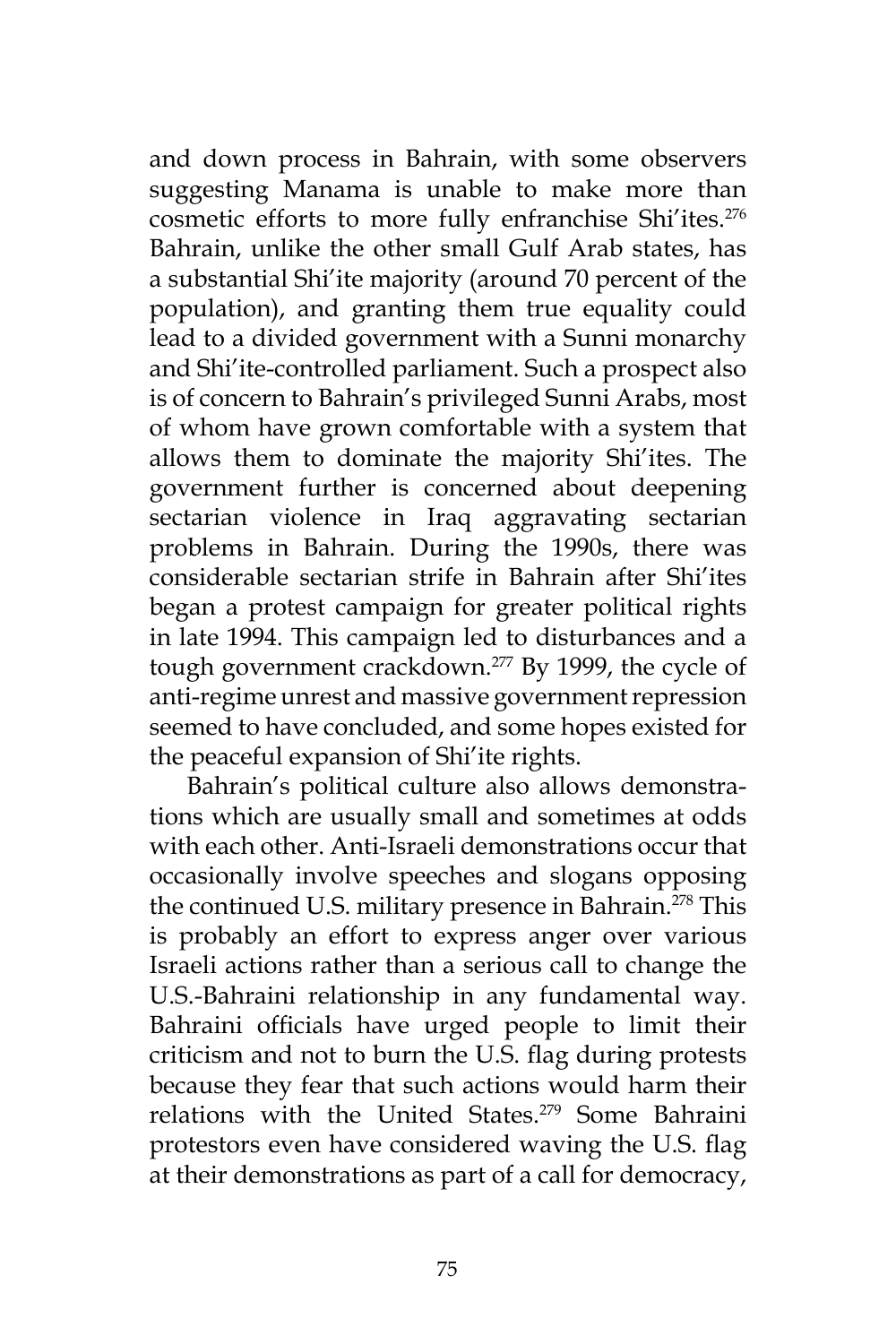but they ultimately rejected doing so because this appeared to invite foreign intervention in a domestic dispute.280 Additionally, since Bahrain is not a rich country, issues of the equitable sharing of U.S. rental fees for the use of Bahraini port and basing facilities is an ongoing political issue.

Bahrain's political turmoil has on occasion affected U.S. military operations there. In July 2004, the U.S. Department of Defense approved the temporary relocation of family members and nonemergency personnel from Bahrain.<sup>281</sup> This decision was made because of concerns about Sunni Muslim terrorists rather than Shi'ite unrest. The 2004 decision to evacuate U.S. dependents nevertheless mortified the Bahraini leadership. Bahraini Defense Minister Bin Hamad, after careful consultation with U.S. officials, stated that the withdrawal was limited to families and purely a "precautionary measure" in response to al Qa'ida threats. He maintained that "Bahrain is safe. We are not lax and will not be lax with terror. Our forces are capable of deterring every danger."<sup>282</sup> In October 2005 outgoing Fifth Fleet commander Rear Admiral David Nichols stated that Bahrain would remain a permanent home for the Fifth Fleet, and that reports it would be moved to Qatar were baseless.<sup>283</sup> The nonviolent Bahraini opposition usually does not raise the basing issue as a point of disagreement with the government, and the presence of U.S. military forces also may help the two sides remain peaceful in their disagreement, since unrest and bloodshed could provoke another temporary relocation order or, in extreme circumstances, could cause NAVCENT to consider relocating its headquarters.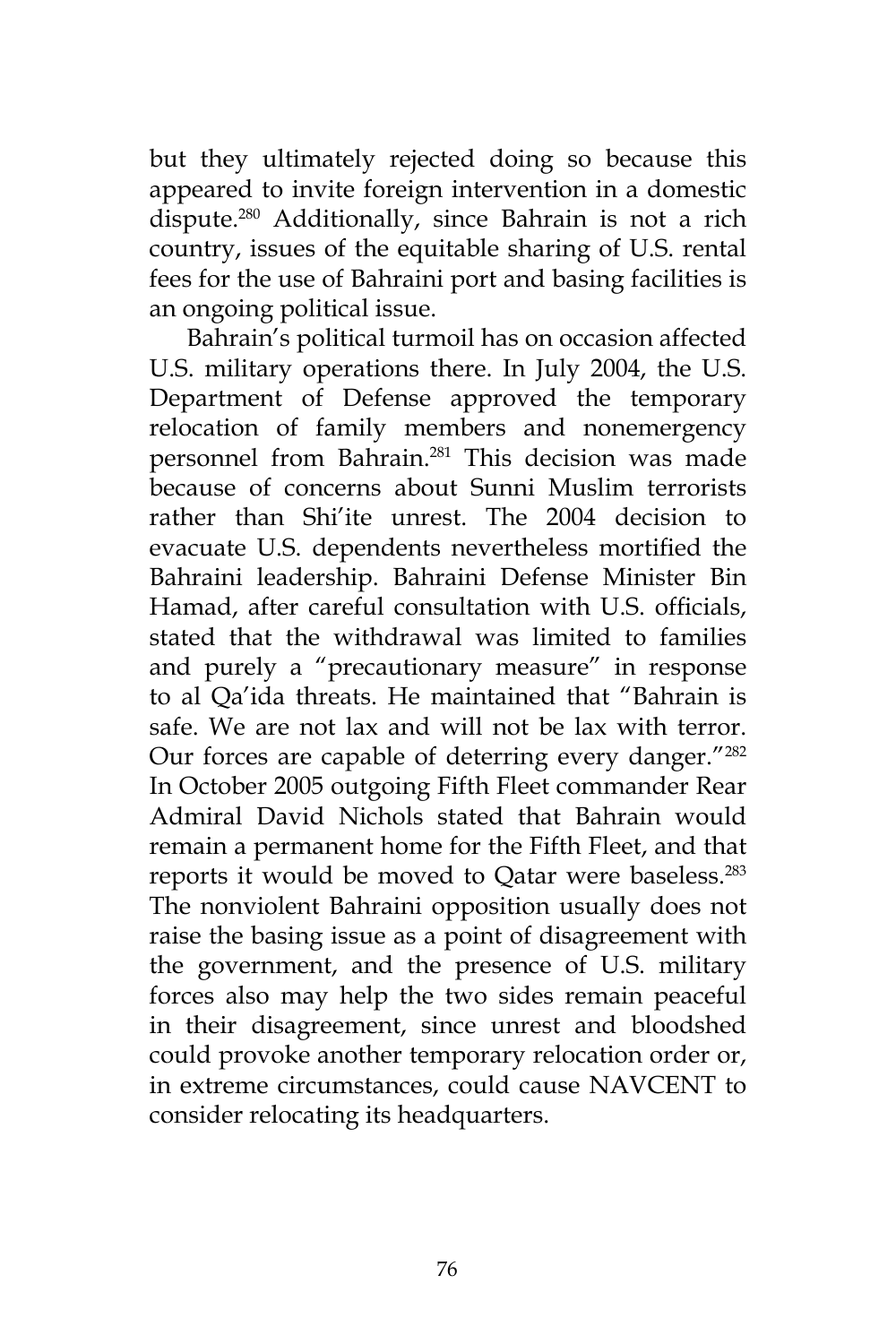# **Oman.**

Oman maintains a highly strategic position in the Gulf region. The country has a long history of cooperation with the United States and United Kingdom, although it seeks to maintain these ties in an inconspicuous way. Additionally, Oman, with a territory the size of Kansas and around 3 million residents, is somewhat larger than some of the other Gulf states. Around 600,000 of its residents are noncitizen foreign nationals. 284 Oman produces limited amounts of oil, but it also is one of the less prosperous members of the GCC. Oman also has a bit more military muscle than most of the Arab Gulf states (at least regarding size), with 41,000 active duty personal in its armed forces, including 25,000 in the army.

Oman is a moderate Arab country with long history of concern about revolutionary Iran. Muscat previously had maintained extremely close relations with the Shah of Iran, who provided some military forces to assist the Omanis in putting down a long and difficult rebellion in their province of Dhofar.285 This rebellion began in 1962 and ended in 1975 after years of difficult fighting. In the aftermath of the Iranian revolution, the Iranian and Omani navies shadowed each other, and the Iranians violated Omani territorial waters.286 Oman has been discretely supportive of the Arab-Israeli peace process and was one of the few Arab nations to support Egyptian President Sadat's 1977 trip to Jerusalem to address the Israeli Knesset.

In 2000, Oman renewed its 10-year defense agreement with the United States, which it initially accepted in 1979. This agreement allows the U.S. military to base aircraft at three Omani air bases, Seeb, Masirah Island, and Thumrait. The agreement also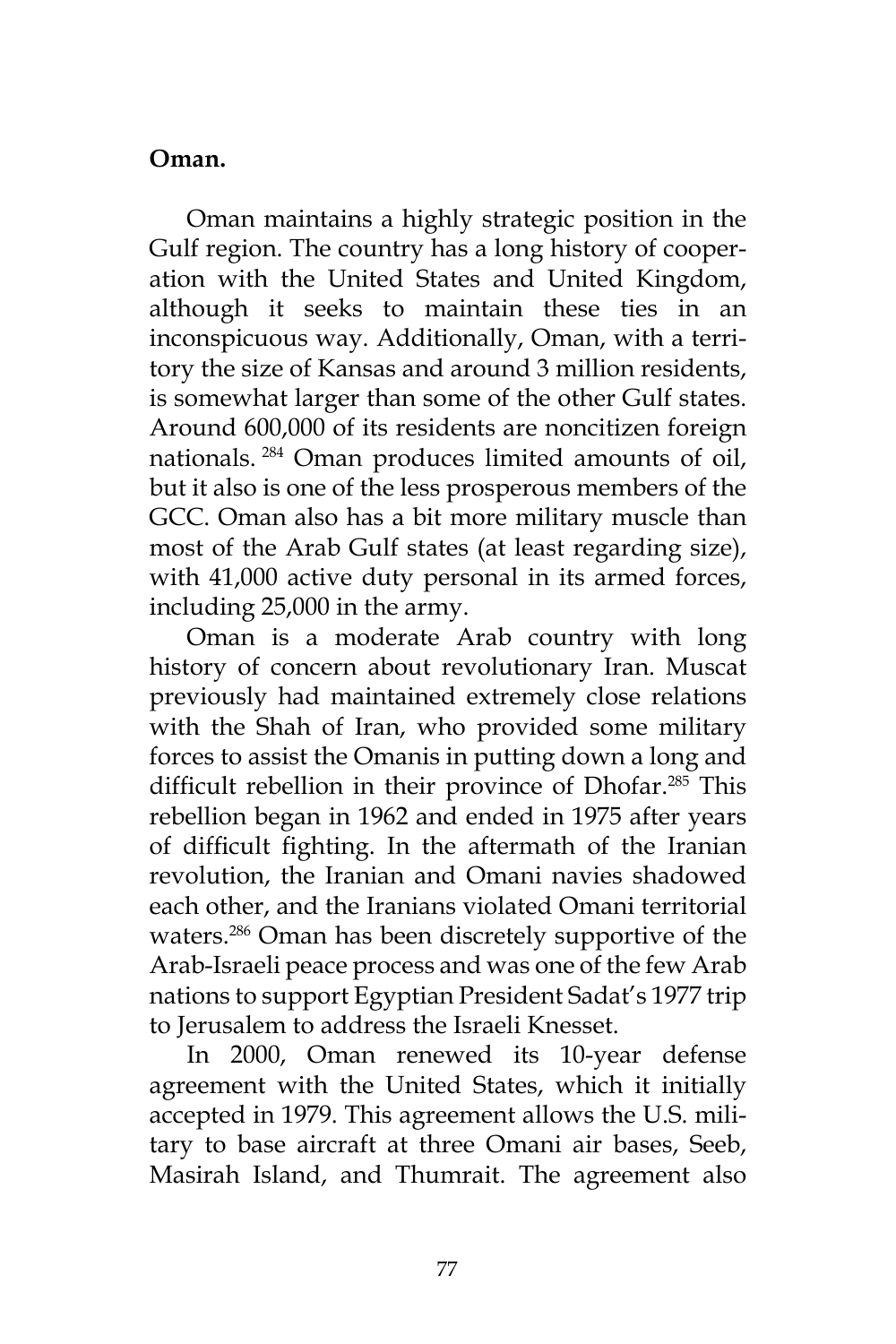allows the United States to preposition military equipment.287 In 2003 the U.S. presence in Oman fell to around 3,750 from about 4,300 during Operation ENDURING FREEDOM in 2002. By 2006, there were only around 26 U.S. personnel stationed in Oman, indicating that Omani facilities are no longer being used to support operations in Afghanistan or Iraq. Most of the U.S. military personnel stationed in Oman were members of the Air Force.<sup>288</sup> U.S. aircraft stationed there during the high point of hostilities included B-1 bombers and C-130 transport aircraft. There has been little apparent public opposition to the U.S. presence in Oman during 2002-03 when military operations from that country were at their high point.

The United States has continued to maintain extensive prepositioning facilities on the Omani island of Masirah.289 Oman also appears stable, and the current sultan has been in power since 1970. There is no designated successor to the sultan in Oman, although Sultan Qaboos has written his preference in a letter to be opened after his death if the sultanate's notables cannot agree on a successor.

## **CONCLUSIONS**

Relations between the United States and the Arab World were at a particularly low level at the time this report was written due to ongoing differences over the Iraq war, the war on terrorism, the Israeli/Palestinian conflict, and the aftermath of a crisis in Lebanon. Yet, the United States has highly significant interests and important allies in the region which cannot be neglected. The challenge for the United States remains to support its allies and its national interests without adding to its already serious difficulties in the region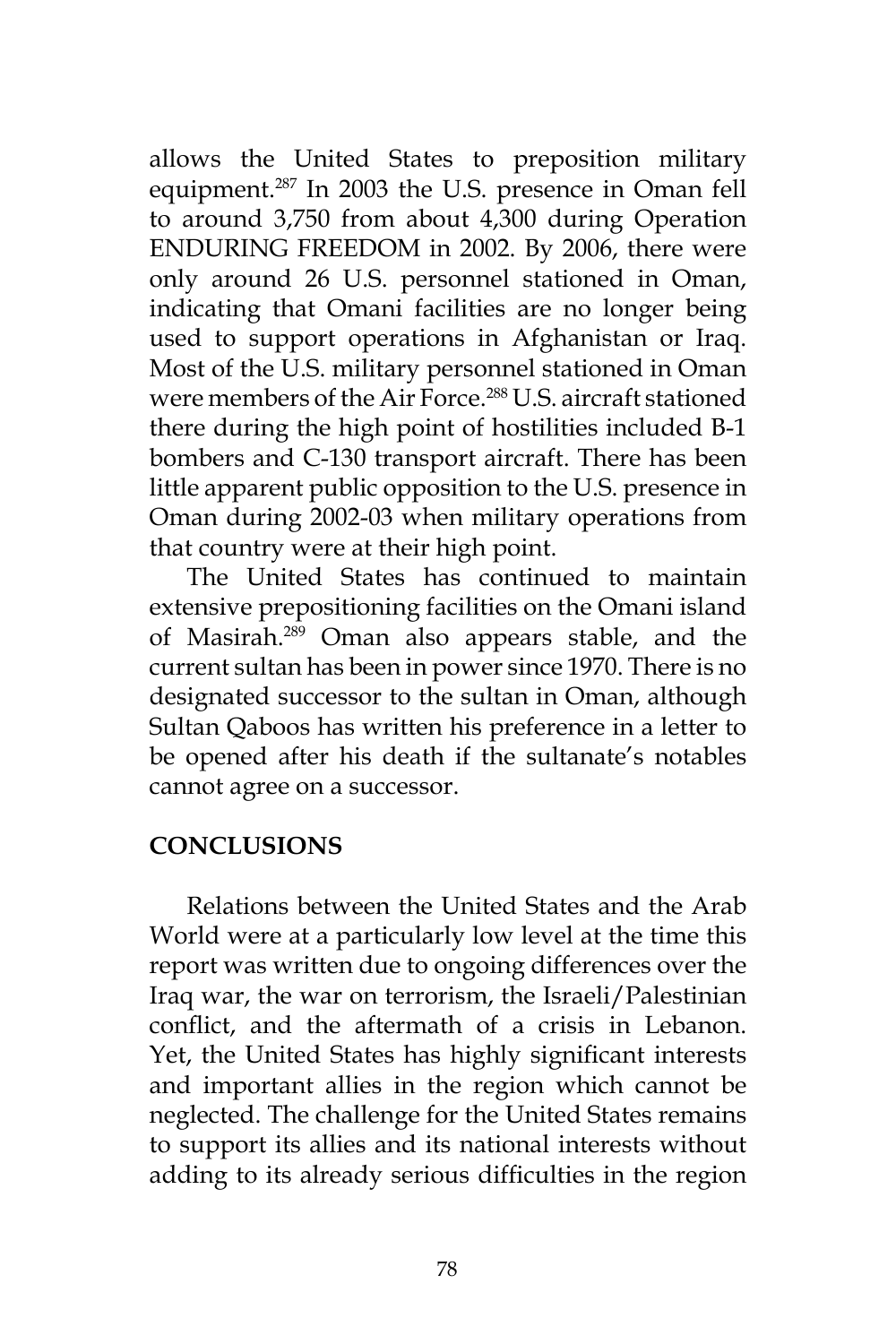through actions which inadvertently support the growth of radicalism in the area. The following policy recommendations are offered with these concerns in mind.

**1. The United States should treat basing rights and democratization as issues that must be balanced and rationalized**. This will not be easy in all cases. Sometimes incomplete and distorted democracy may have to be acknowledged as better than instability and violence. New and more virulent forms of repressive regimes sometimes result from the overthrow of paternalist monarchies. There is no way for the United States to maintain bases in the Arab world while totally insulating itself from the political dynamics of the region. Moreover, the United States does itself and its allies no favors by allowing the issue of basing rights to silence it on human rights and democratization.

**2. The United States should not seek long-term military facilities in Iraq, unless strongly implored by a wide spectrum of the Iraqi leadership to do so. The United States should conduct future strategic planning on the assumption that U.S. bases in Iraq will be turned over to the Iraqis in the mediumterm future.** Large and important Arab states seeking prestige and political leadership in the Arab World find these bases to be a political burden. The United States should seek military cooperation with any future Iraqi government that is stable, inclusive of its citizenry, and friendly in ways that do not involve permanent bases. Nor is it clear what tactical advantage they would provide, given the large number of other Gulf states willing to allow U.S. basing rights currently. The Egyptian, Jordanian, and now Saudi Arabian examples of close security cooperation with the United States without permanent basing rights could be particularly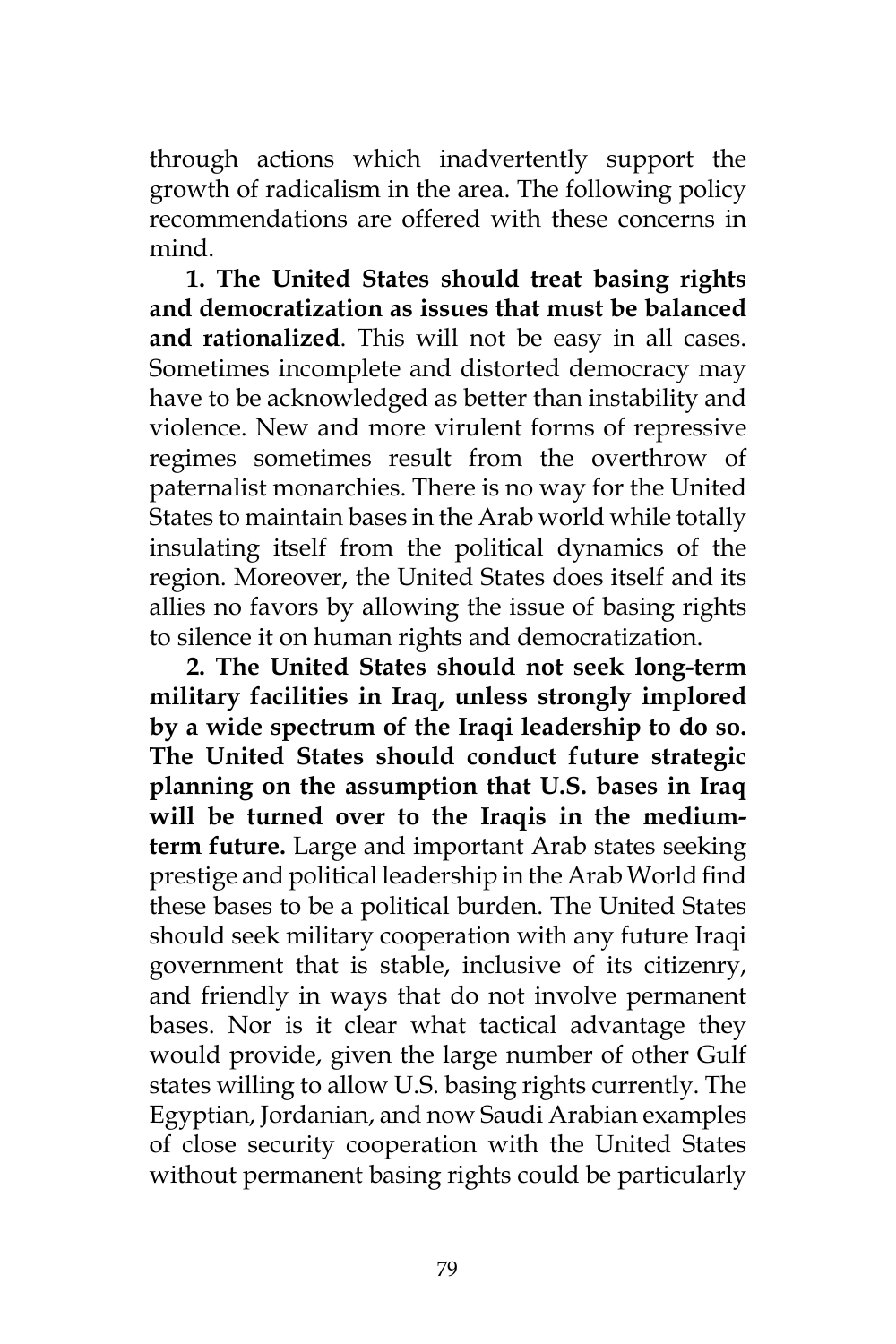useful to draw upon should Iraq emerge as a U.S. security partner. Additionally, in either a worst or best case scenario, U.S. forces will have to evacuate Iraqi bases. In a best case scenario, a self-confident and united Iraq is expected to emerge, but this type of nation will almost certainly return to its historic patterns of seeking Arab leadership and displaying independence from all foreign states. In a worst case scenario, civil unrest in Iraq will spin out of control, leaving an environment in which the United States can no longer contain unrestrained Iraqi violence and will almost certainly choose to withdraw. In a case of low level civil unrest or ongoing insurgency, the Iraqis would have difficulty explaining a semi-permanent U.S. presence to their public or the wider Arab World unless the alternative was seen as anarchy.

**3. The United States must make a serious effort to heal the rift between itself and the Arab World by privately and publicly treating friendly Arab states as our security partners and not our clients.** That will involve consulting them on a wide array of military and nonmilitary issues throughout the region. There also is a need to treat states with respect and courtesy, which is important in the Arab World. U.S. officials traveling to Iraq, for example, could help U.S.-Kuwaiti relations if they used Kuwait as something more than a site to refuel their aircraft. Stopping even for a few hours to consult with Kuwaiti allies could avoid the stigma of a great power that refuses to take smaller nations seriously.

**4. The United States now has what amounts to a special relationship with Qatar that needs to be continuously nurtured despite differences over Al Jazeera satellite television.** Qatar was willing to expand its military relationship with the United States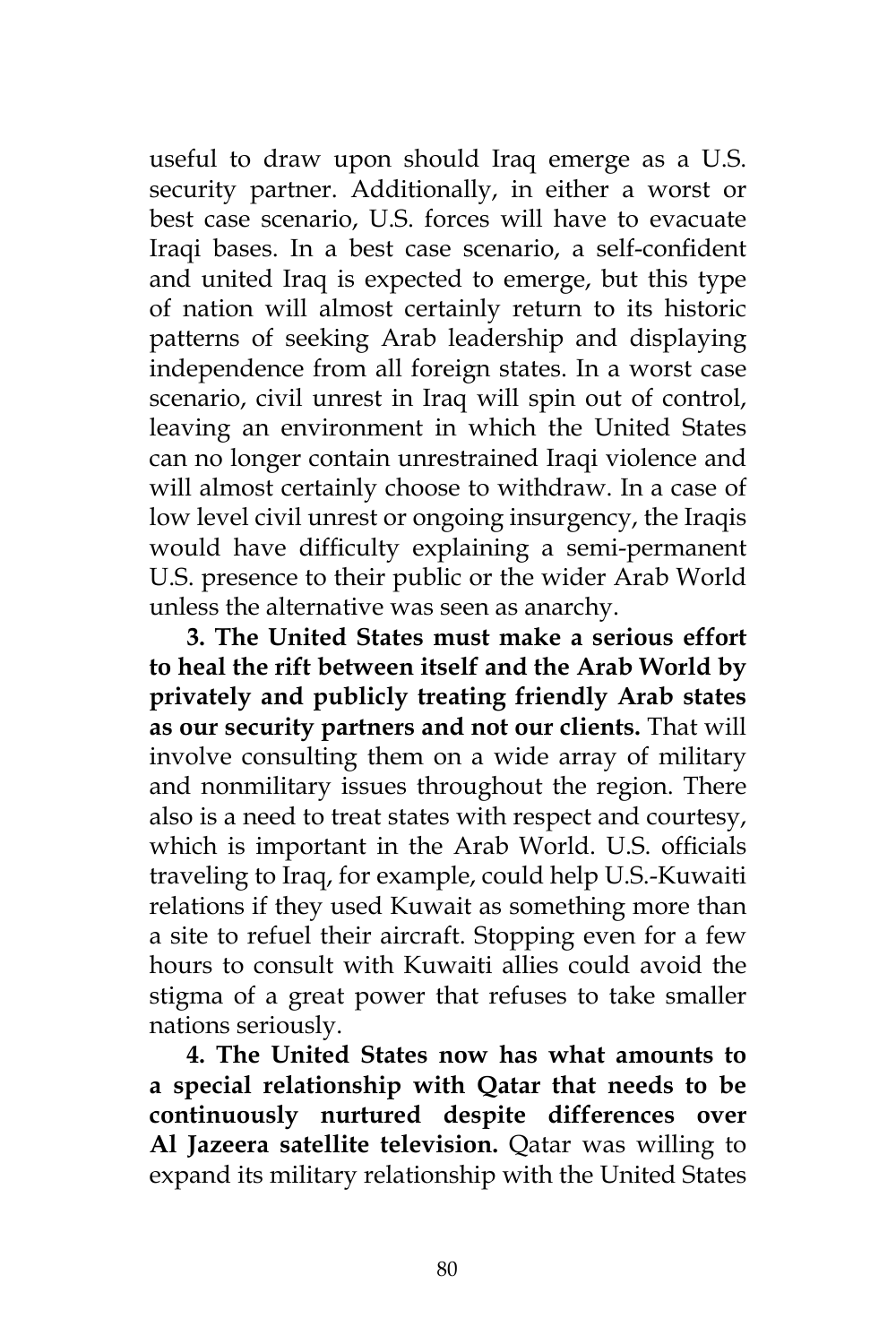at a point when doing so was and remains enormously unpopular in the wider Arab World. It also has relatively friendly relations with Israel, and this situation, at least, suggests that it will be circumspect about allowing the Israeli-Palestinian problem to overwhelm other interests. Moreover, the Qatari emphasis on addressing Palestinian problems through engagement with Israel ultimately may help the Peace Process and the Palestinians. The factors that unite the United States and Qatar therefore seem fundamental, and the issues dividing them seem weak. The military value each side has to the other is enormous. Differences over al Jazeera can continue to be discussed usefully but must not be allowed to poison the relationship.

**5. The leadership of the United States must make a strong effort to understand how its actions may be placed into the context of Middle Eastern history.**  The nations of the Arab World can not be dealt with effectively without understanding the long history of interaction between the Arab World and the West, including periods of substantial Western domination. This means that our good intentions will not always be taken for granted, and any sign of Western hypocrisy will be identified rapidly. The United States must take differences between itself and the Arab World over policy as serious matters for discussion. It must not view policy differences as emerging as a result of a failure of public relations. The United States needs to remain aware that Gulf politics cannot be isolated from the politics of the larger Arab World and Middle East.

**6. To the extent that both parties desire it, the United States needs to strengthen its military and counterterrorism relations with friendly Arab governments**. Terrorism will become either an increasing or decreasing problem, depending on a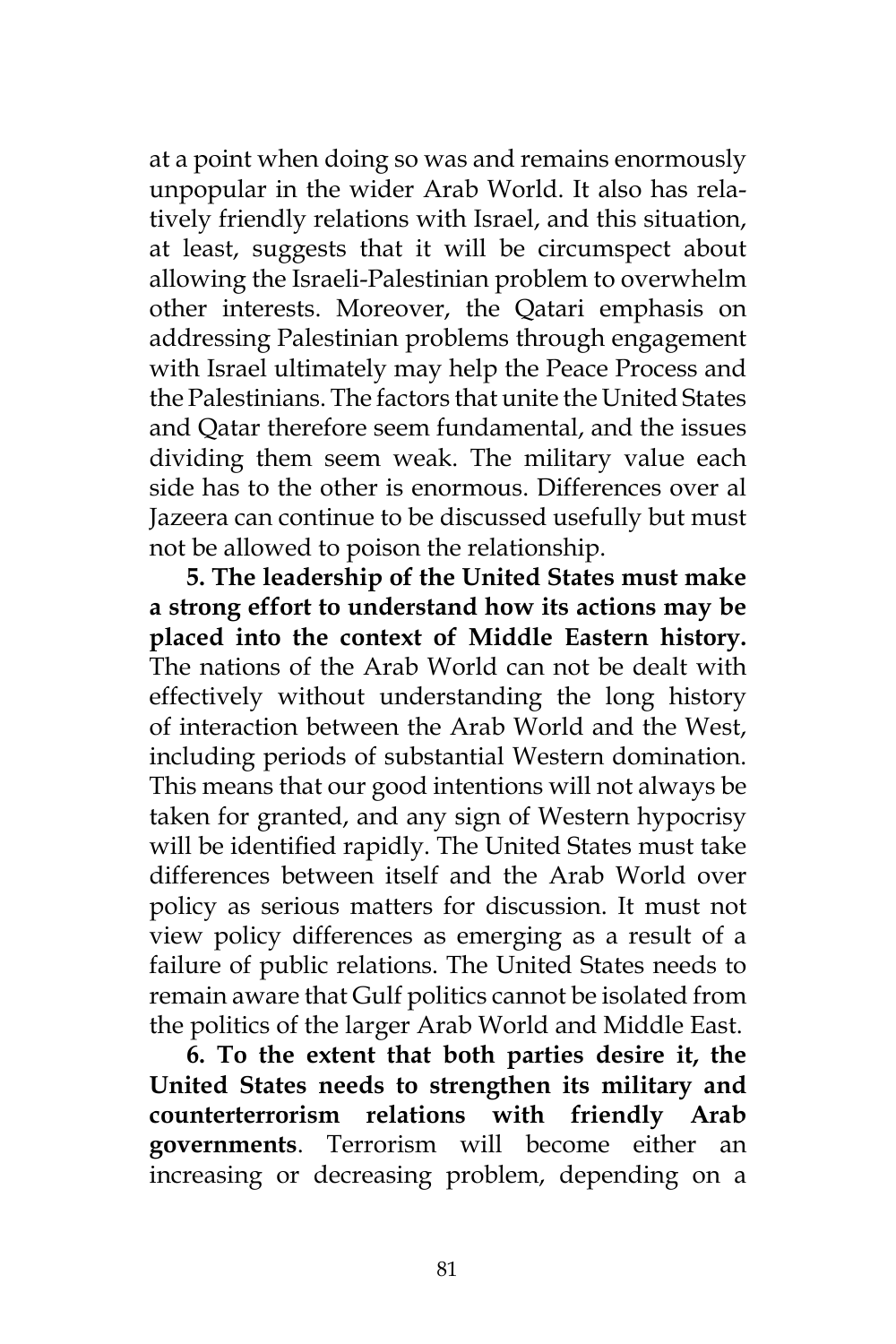variety of factors including what might happen in Iraq, and every effort must be made to defeat the terrorists. However flawed our current allies are, they are hugely better than terrorists such as Kuwait's Peninsula Lions or al Qa'ida of the Arabian Peninsula. Everything possible to help them in their struggles is worth consideration, and we must do nothing that impedes their efforts or suggests that we may be equivocating in our support for them in the face of enemies such as those noted above.

**7. The United States, and especially the U.S. military, needs to reduce and remove bureaucratic obstacles to bringing allied Arab officers to the United States to receive military training and education.** This is particularly the case with officers from highly strategic countries and countries that can fund the overseas education and training of their nationals. Anything that can be done to reduce the difficulty of Gulf officers coming to the United States for education and training is well worth consideration.

**8. The United States must recognize that small Gulf powers have good reasons to seek U.S. bases on their soil, but these states will also be reluctant to antagonize regional powers such as Iran.** While small, weak, and rich countries will never want to be left to the tender mercies of their larger Gulf neighbors, neither do they wish to antagonize them unnecessarily. Refusal to confront powerful neighbors in an open and public way is second nature to small and weak states and should not be viewed as a sign of waning commitment to a defense relationship with the United States. Rather, it is an effort not to insult a highly sensitive and dangerous neighbor. However pleasant such niceties appear, the leaderships of the Gulf Arab states do not trust Iran.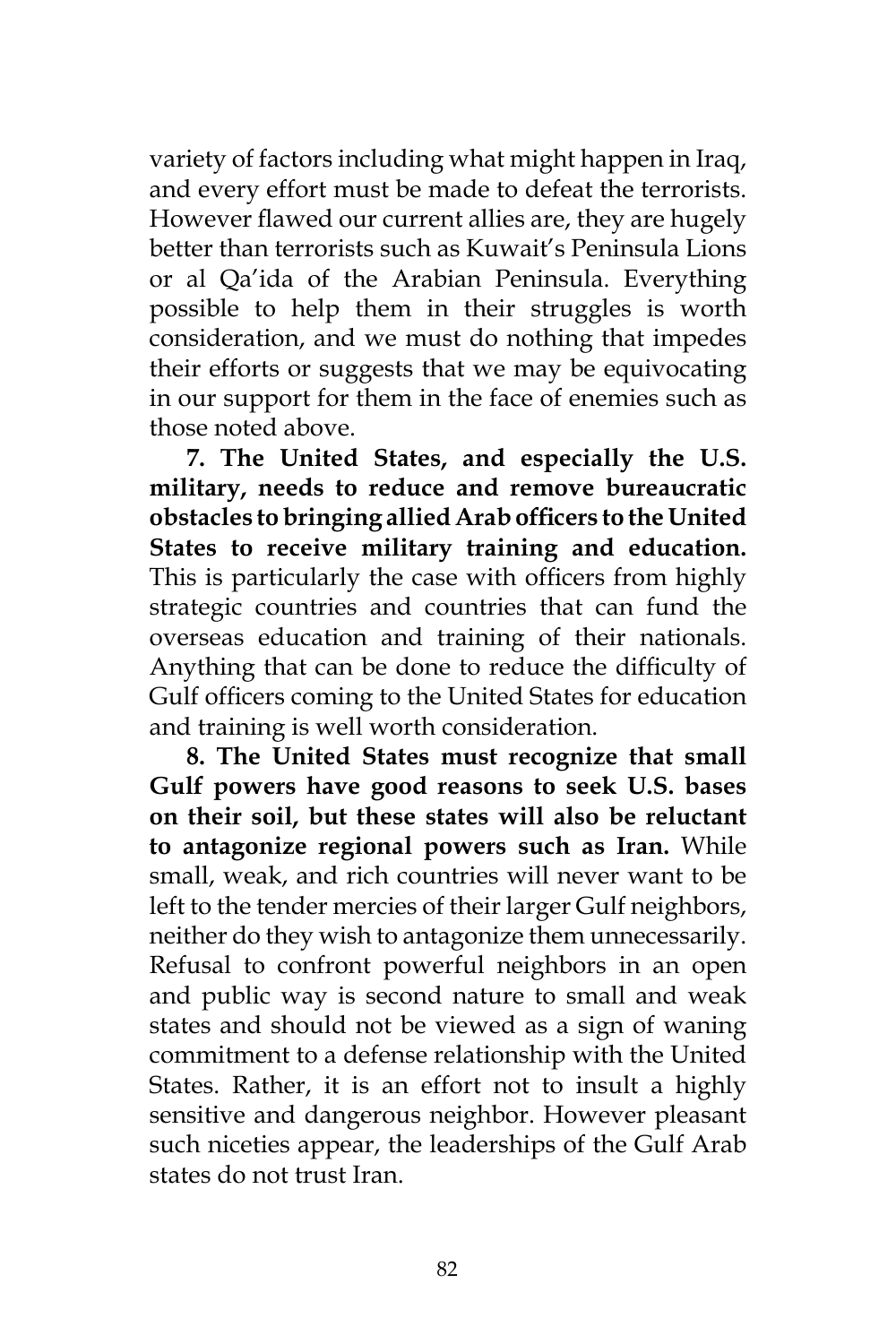**9. The United States needs to avoid mistreating its allies needlessly as occurred as a result of the cancellation of the Dubai Ports World agreement with the United Arab Emirates.** A staggering amount of utterly inaccurate information was put forth during this controversy to a public that was almost completely unaware of the existence of the UAE, let alone the value of its friendship to the United States. White House efforts to address public concerns and explain the relationship were useful but ultimately were unsuccessful due to widespread lack of public understanding about both the value of the relationship with the UAE and the nonthreatening nature of the agreement with Dubai Ports World. Good allies must not be treated as expendable, since the United States might need their help at some future point. Continuing efforts to educate the public on these matters remain important. The efforts and courage of the U.S. administration in this matter should be lauded by those experts who understand this situation, even if they do not agree with the administration on other matters.

**10. The United States should continue to work with the Bahraini government to ensure a continued U.S. presence in that country. The United States also should continue to encourage ongoing Bahraini efforts at reform and a government that is inclusive of Shi'ites.** Should serious sectarian violence continue to escalate in Iraq, it might strongly affect the political situation in Bahrain. Yet, any U.S. withdrawal from Bahrain at a time of limited and containable civil unrest could be interpreted as a lack of confidence in the monarchy's ability to survive. U.S. friendship therefore could be viewed as fickle and only as valuable as the umbrella that works perfectly, except when it rains. Force protection analysts therefore must find creative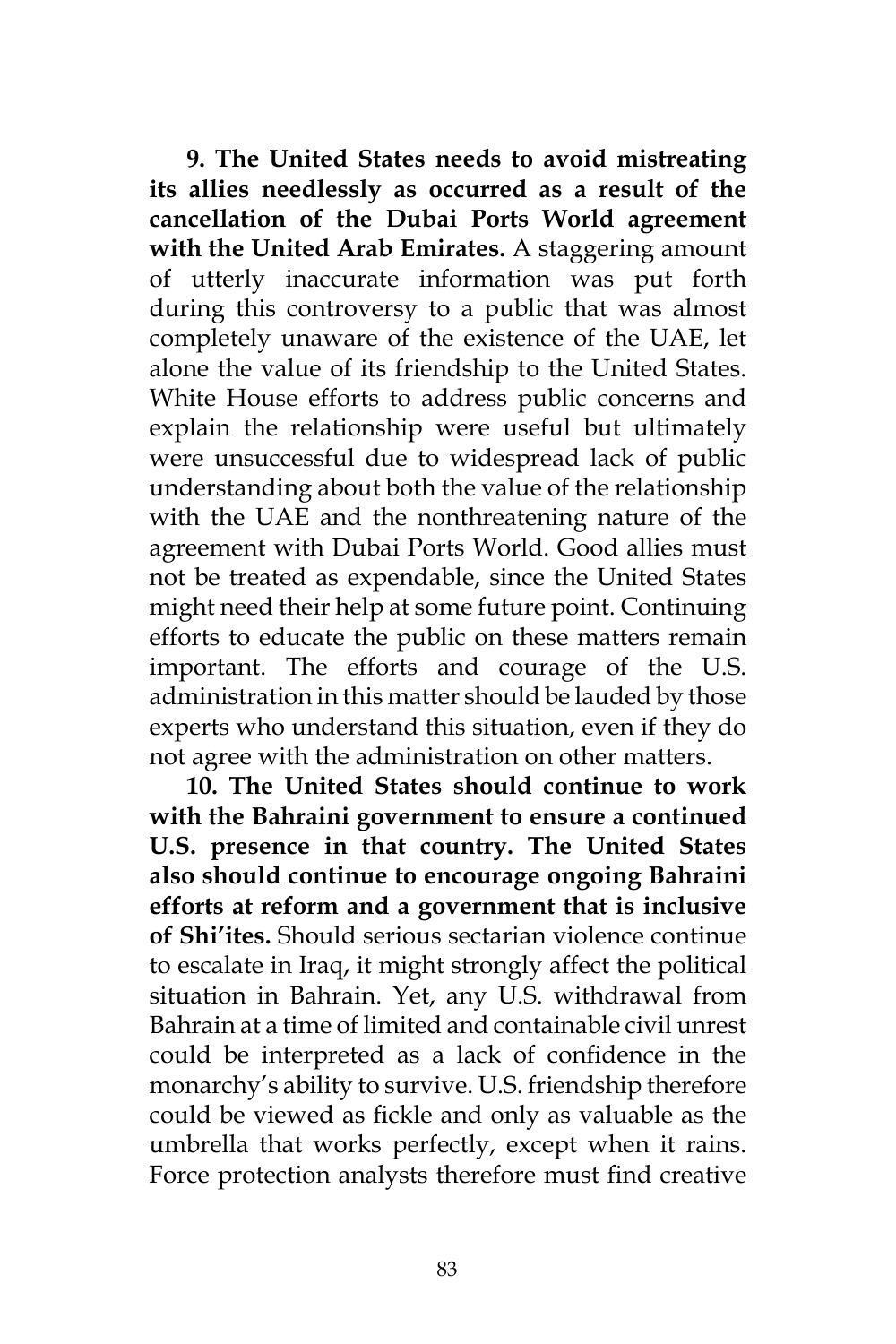ways to protect U.S. service personnel in Bahrain, using approaches that do not undercut our allies, if this is possible. A full civil war in Bahrain, of course, would be a different situation, but one hopes that the Bahrainis would be wise enough to pull back from this alternative.

#### **ENDNOTES**

1. Mohamed Heikal, *Cutting the Lion's Tail: Suez Through Egyptian Eyes*, New York: Arbor House, 1987, p. 52. Note that Heikal was a close friend of Egyptian President Nasser (1918-70) and is often considered the most well-known journalist in the Arab World.

2. "'Gulf' between Arabia, Persia gets ever wider," *Kuwait Times*, May 4, 2006, p. 1.

3. As cited in Greg Jaffe, "Desert Maneuvers: Pentagon Boosts U.S. Military Presence in the Gulf," *Wall Street Journal*, June 24, 2002, p. 1.

4. John Lewis Gaddis, *Strategies of Containment*, Oxford and New York: Oxford University Press, 1982, especially chapters 3 and 5.

5. *Ibid*., p. 31.

6. See Office of the Assistant Secretary of Defense (Public Affairs), "Global Posture: Testimony as Prepared for Delivery by Secretary of Defense Donald H. Rumsfeld to the Senate Armed Service Committee," Washington, DC: U.S. Department of Defense, September 23, 2004, *DefenseLink*; on the U.S. departure from some European bases such as the Rhein-Main Air Force Base in Germany, see Mark Landler, "After 60 years, the Yanks Fly Out, Leaving Just the Ghosts," *New York Times*, October 21, 2005, internet; James Kitfield, "Army Anxiety," *National Journal*, September 18, 2004, internet.

7. Andrew Koch, "U.S. Overseas Basing Moves Face Budget Crunch," *Jane's Defence Weekly*, May 18, 2005, internet; and "U.S. Troops to Remain in Europe," *BBC News*, February 23, 2005, internet.

8. "U.S. Troops to Remain in Europe." On the costs of overseas basing, see *Report of the Commission of Overseas Military Facility*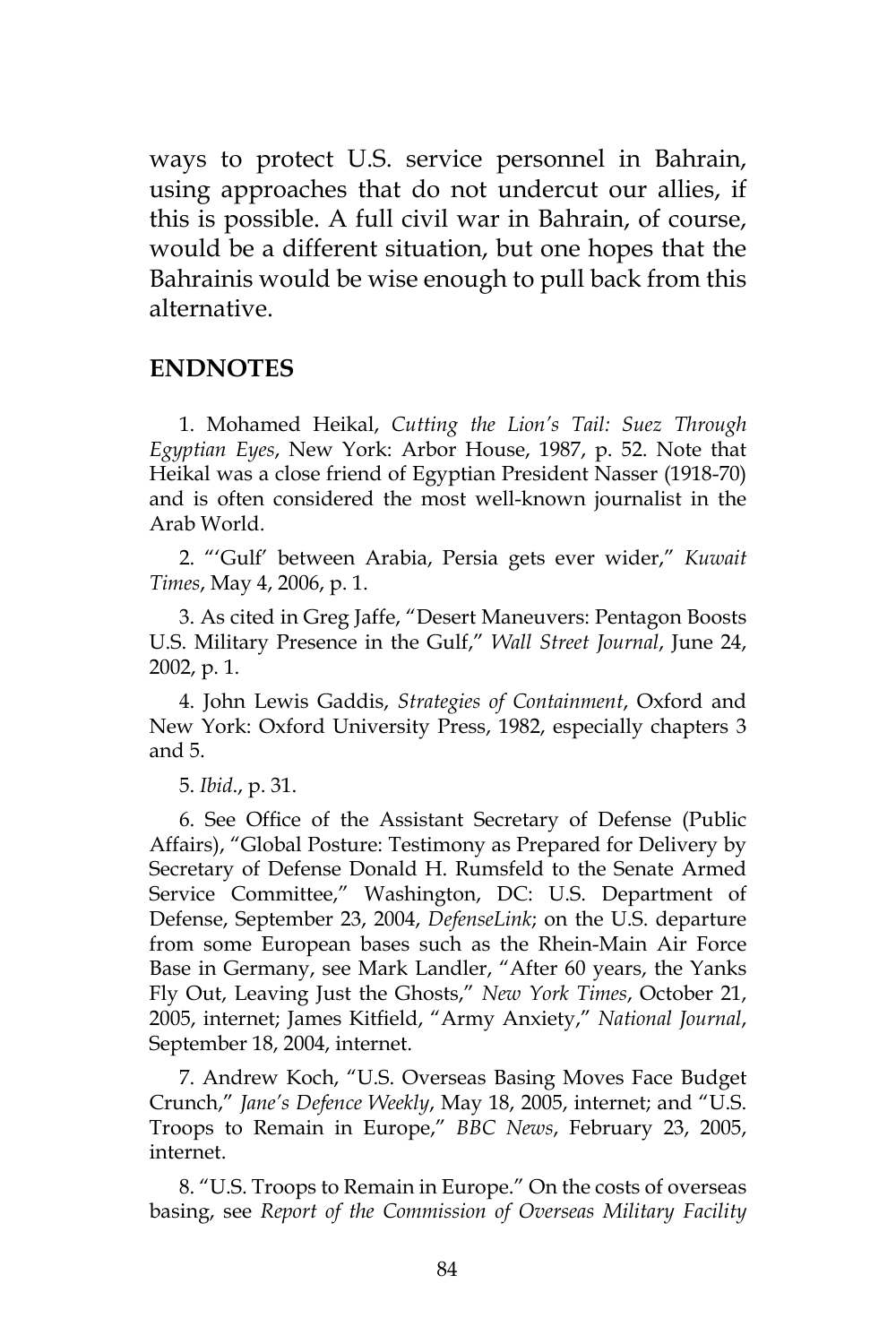*Structure of the United States*, Arlington VA: Overseas Basing Commission, May 9, 2005, available at *obc.gov*, pp. 26-30. Some authors use the term lily pad, suggesting that well-provisioned bases having a limited number of permanent forces would be like a number of lily pads strung across a pond. Some might be useful for expeditionary forces in a conflict, while others might be ignored. The concept is supposed to increase flexibility and, in some instances, decrease predictability, at least at the operational level.

9. The Anglo-Egyptian Treaty of 1936 and the Anglo-Iraqi Treaty of 1930 are good examples of such a legal instrument. See Peter Mansfield, *The British in Egypt*, New York: Holt, Rinehart, and Winston, 1971, pp. 271-289.

10. Daniel Yergin, *The Prize: The Epic Quest for Oil, Money & Power*, New York: Simon & Schuster, 1991, p. 340.

11. Mansfield, pp. 275-276.

12. Yergin, pp. 371-372.

13. Phebe Marr, *The Modern History of Iraq*, Boulder, CO: Westview Press, 2004, p. 50.

14. For a critical but not dismissive analysis of the suspicions of murder, see Hanna Batatu, *The Old Social Classes and the Revolutionary Movements of Iraq,* Princeton, NJ: Princeton University Press, 1978, pp. 342-344.

15**.** Said K. Aburish, *A Brutal Friendship: The West and the Arab Elite*, New York: St. Martin's Press, 1997, p. 114.

16. On this episode, see Reeva Spector Simon, *Iraq Between the Two World Wars: The Militarist Origins of Tyranny*, New York: Columbia University Press, 2004, chapter 6.

17. James Lunt, *The Arab Legion, 1923-1957*, London: Constable, 1999, chapter 9.

18. See Cyrus Ghani, *Iran and the Rise of Reza Shah*, London and New York: I. B. Tauris, 2000, pp. 406-407.

19. Peter L. Hahn, *The United States, Great Britain and Egypt, 1945-1956,* Chapel Hill and London: University of North Carolina Press, 1991, pp. 11-12.

20. Anthony Nutting, *Nasser*, New York: E. P. Dutton & Company, Inc, 1972, pp. 18-19.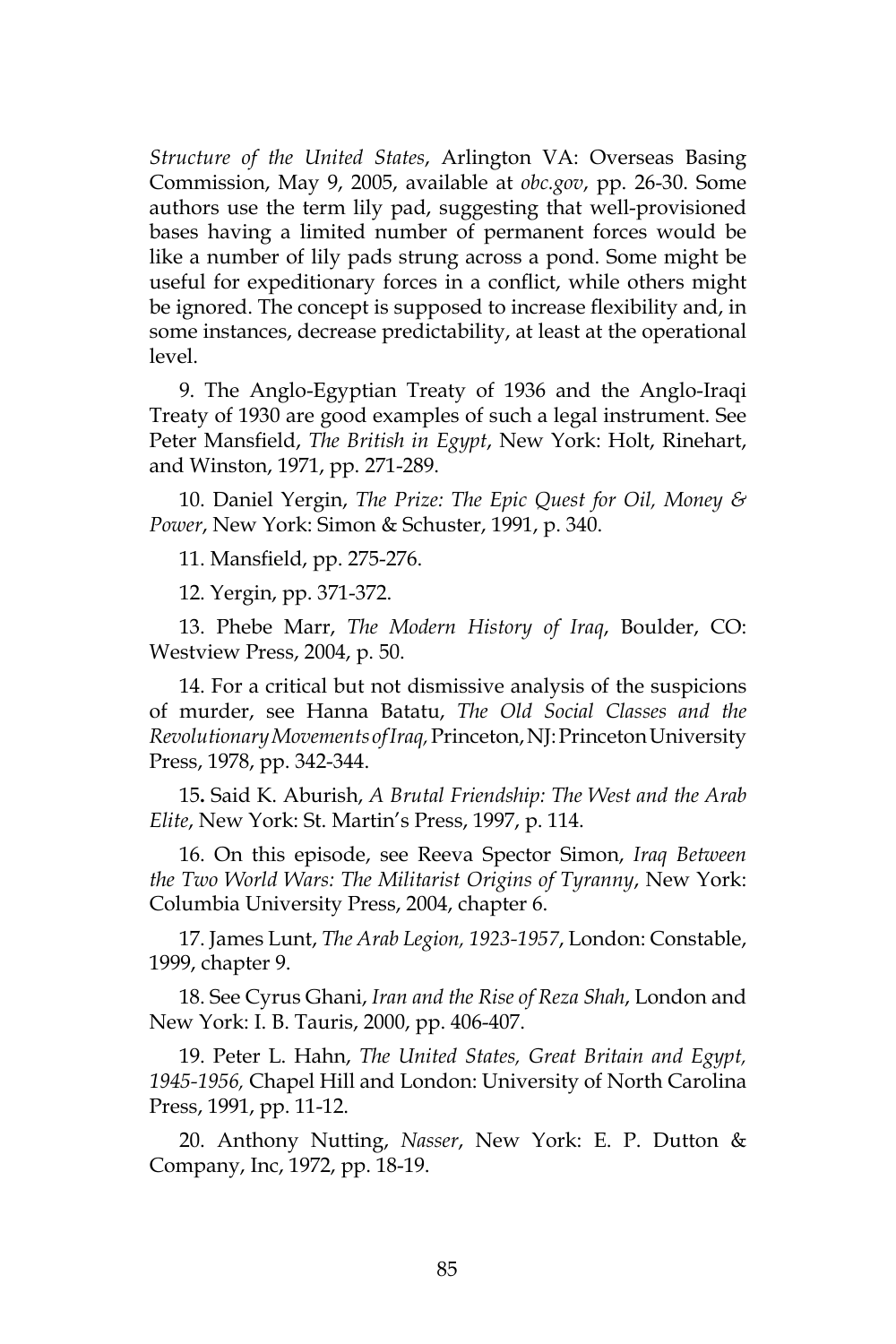21. Said K. Aburish, *Nasser, the Last Arab: A Biography*, New York: Saint Martin's Press, 2004, p. 19.

22. Anthony H. Cordesman, *The Gulf and the Search for Strategic Stability*, Boulder, CO: Westview Press, 1984, p. 96.

23. Helen Chapin Metz, *Libya: A Country Study*, Washington DC: Headquarters, Department of the Army, 1989, p. 38.

24. Townsend Hoopes, The *Devil and John Foster Dulles*, Boston: Atlantic, Little, Brown and Company, 1973, pp. 315-317.

25. Minxin Pei, "The Paradoxes of American Nationalism," *Foreign Policy*, May-June 2003, p. 36.

26. For a book length study of the coup that makes excellent use of recently (2000) de-classified CIA material, see Stephen Kinzer, *All the Shah's Men: An American Coup and the Roots of Middle East Terror*, Hoboken, NJ: John Wiley and Sons, Inc., 2003.

27. Salim Yaqub, *Containing Arab Nationalism, The Eisenhower Doctrine and the Middle East*, Chapel Hill and London: University of North Carolina Press, 2004, chapter 7.

28. Yaqub, chapter 7.

29. Note that President Nasser felt compelled to discard nonalignment on a practical level following the massive Egyptian/ Arab defeat by the Israelis in June 1967. At this point, he became much closer to the Soviet Union in an effort to obtain massive military assistance. See Mohamed Heikal, *The Sphinx and the Commissar*, New York: Harper & Row, Publishers, 1978, especially chapter 11.

30. This agreement was negotiated in July 1954 and signed by Nasser and Anthony Nutting, representing the British government, on October 19, 1954. See Joel Gordon, *Nasser's Blessed Movement: Egypt's Free Officers and the July Revolution*, New York and Oxford: Oxford University Press, 1992, pp. 165-168.

31. As quoted in Aburish, *Nasser The Last Arab*, p. 78.

32. Aburish, pp. 80, 88.

33. Bernard Lewis, *The Shaping of the Modern Middle East*, Oxford University Press: New York and Oxford, 1994, p. 153.

34. Adeed Dawisha, *Arab Nationalism in the Twentieth Century: From Triumph to Despair*, Princeton and Oxford: Princeton University Press, 2003, pp. 160-165.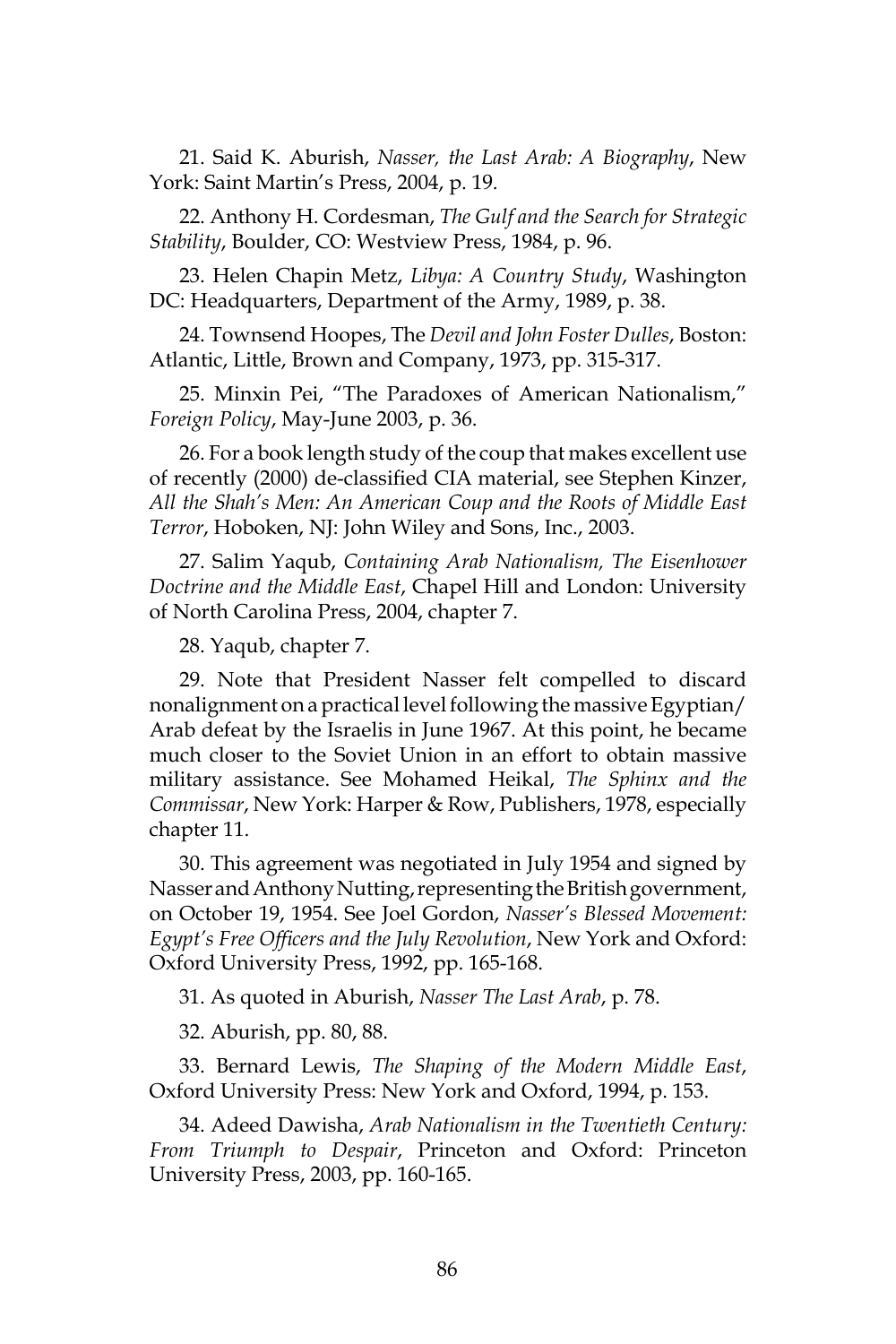35. James Lunt, *Hussein of Jordan Searching for a Just and Lasting Peace*, New York: William Morrow and Company, Inc., 1989, pp. 21-23; Hussein of Jordan, *Uneasy Lies the Head: The Autobiography of His Majesty King Hussein I*, New York: Bernard Geis Associates, 1962, p. 101.

36. Alexei Vassiliev, *A History of Saudi Arabia*, New York: New York University Press, 2000, p. 356.

37. Mohamed Heikal, *Secret Channels: The Inside Story of Arab-Israeli Peace Negotiations*, New York: Harper Collins Publishers, 1996, p. 106.

38. For one of the best and most comprehensive books on the 1956 War, see Kennett Love*, Suez: The Twice Fought War*, New York: McGraw-Hill, 1969. Also see Donald Neff, *Warriors at Suez*, Brattleboro, VT: Amana Books, 1988.

39. Neff, *Warriors at Suez*, pp. 407-408.

40. Uriel Dann, *Iraq Under Qassem, A Political History, 1958- 1963*, New York: Praeger, 1969, p. 31.

41. Dann, p. 31.

42. Marion Farouk-Sluglett and Peter Sluglett, *Iraq Since 1958: From Revolution to Dictatorship*, London: I. B. Tauris Publishers, 2003, p. 49.

43. Malcolm H. Kerr, *The Arab Cold War: Gamal 'Abd al Nasir and his Rivals*, London: Oxford University Press, 1971, pp. 17-21. Qassim was later overthrown and executed in February 1963.

44. Rachel Bronson, *Thicker than Oil, America's Uneasy Partnership with Saudi Arabia*, Oxford and New York: Oxford University Press, 2006, p. 79.

45. Michael B. Oren, *Six Days of War: June 1967 and the Making of the Modern Middle East*, Oxford and New York: Oxford University Press, 2002, p. 263.

46. Mohamed Heikal, *The Road to Ramadan*, New York: Ballantine Books, 1975, chapter 5.

47. Metz, *Libya: A Country Study*, p. 46.

48. John D. Glassman, *Arms for the Arabs: The Soviet Union and War in the Middle East*, Baltimore and London: Johns Hopkins University Press, 1975, p. 75.

49. Lieutenant General Saad el Shazly, *The Crossing of the Suez*, San Francisco, CA: American Mideast Research, 2003, pp. 159- 167.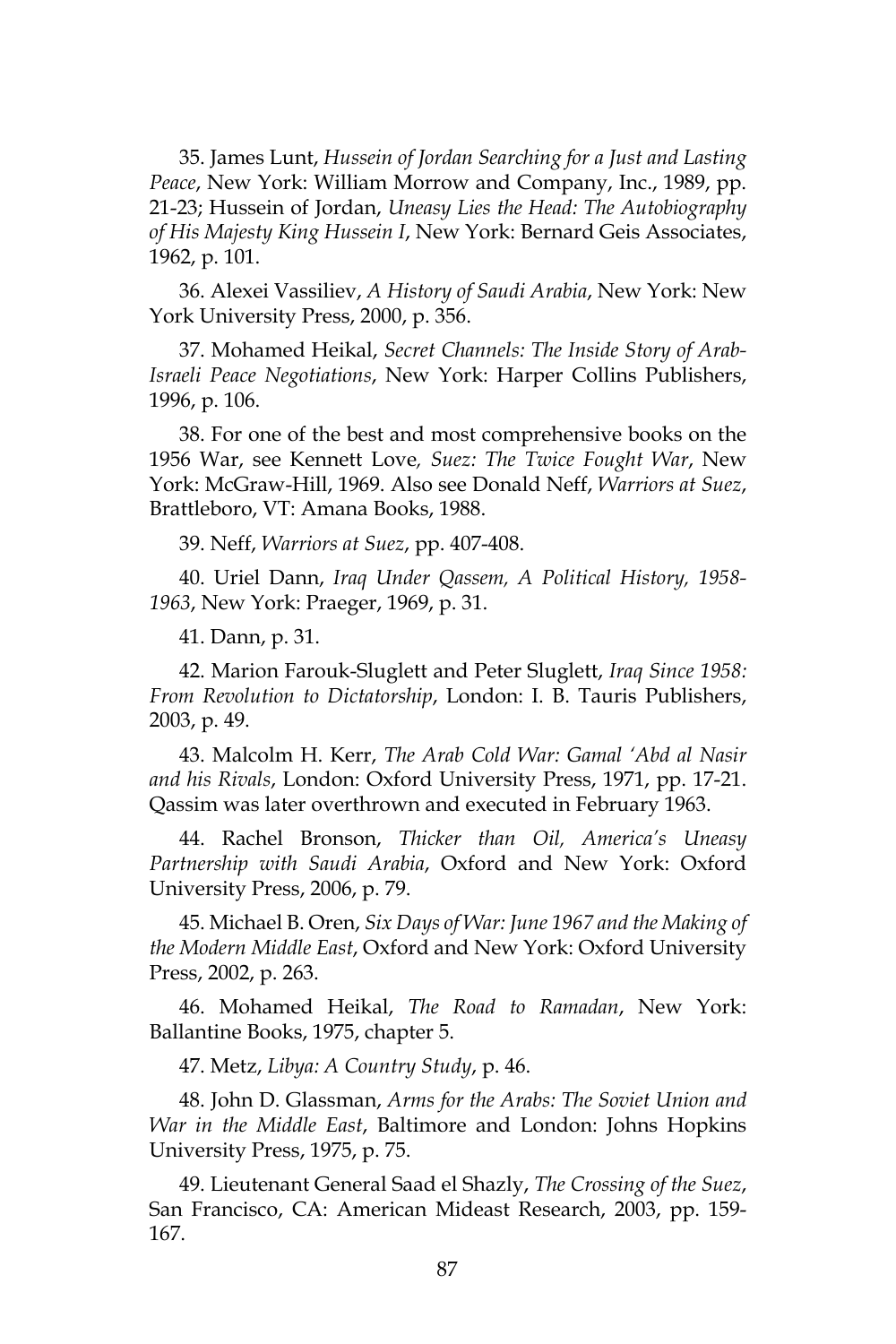50. Paul Dresch, *A History of Modern Yemen*, Cambridge, UK: Cambridge University Press, 2000, pp. 118-119.

51. Bob Woodward, *Veil: The Secret Wars of the CIA 1981-1987*, New York: Simon and Schuster, 1987, p. 31**.** 

52. Graham E. Fuller, *The Center of the Universe, The Geopolitics of Iran*, Boulder: Westview Press, 1991, especially chapter 5.

53. Bob Woodward, *The Commanders*, New York: Simon & Schuster, 1991, p. 230.

54. As cited in Michael A. Palmer, *Guardians of the Gulf: A History of America's Expanding Role in the Persian Gulf, 1833-1992*, New York: The Free Press, 1992, p. 106.

55. Andrew Bacevich, *The New American Militarism: How Americans are Seduced by War*, Oxford: Oxford University Press, 2005, p. 102.

56. For a critique of many of the early problems associated with the RDJTF, see Jeffrey Record, *The Rapid Deployment Force and U.S. Military Intervention in the Persian Gulf*, Cambridge, MA, and Washington DC: Institute for Foreign Policy Analysis, Inc, 1981, especially chapter 5.

57. Palmer, *Guardians of the Gulf*, pp. 106-111.

58. *Jane's Sentinel Security Assessments*, "Oman," July 13, 2006, internet.

59. "Bright Star," Federation of American Scientists, and "The Host with the Most," *Economist*, June 6, 1981.

60. F. Gregory Gause III, *Oil Monarchies: Domestic and Security Challenges in the Arab Gulf States*, New York: Council on Foreign Relations Press, 1994, p. 122.

61. *Jane's Sentinel Security Assessments*, "Oman."

62. For a deeper examination of this role in the 1980s, see W. Andrew Terrill, "Jordan and the Defense of the Gulf," *Middle East Insight,* Vol. 4, No. 1, March-April 1984, pp. 3-14.

63. See J. B. Kelly*, Arabia, The Gulf and the West*, New York: Basic Books, 1980, pp. 174, for a disapproving account of Kuwaiti policies during this time frame.

64. Richard A. Mobley, "Deterring Iraq: The UK Experience," *Intelligence and National Security*, Summer 2001, p. 57.

65. Woodward, *The Commanders*, pp. 267-268.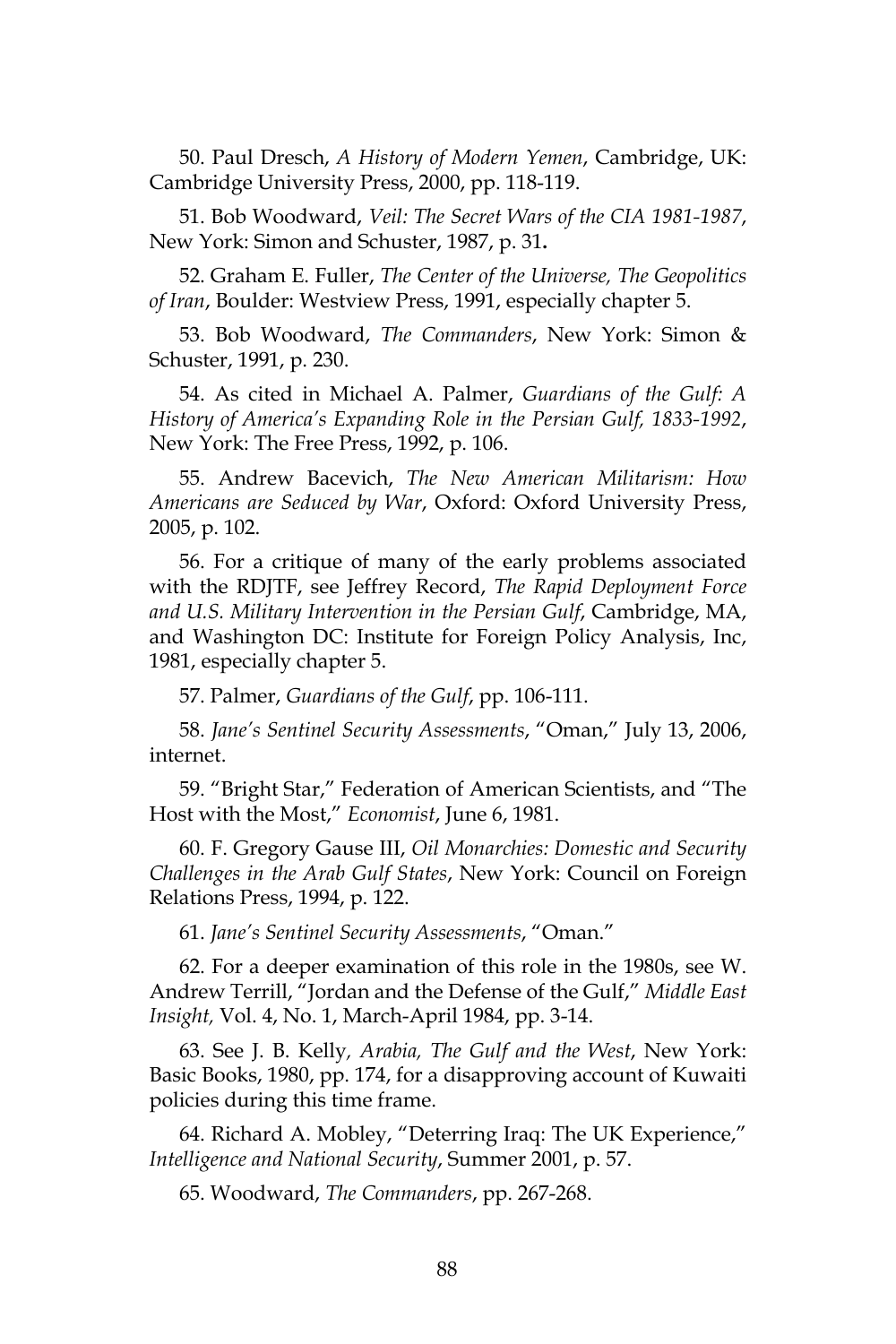66. Lawrence Freedman and Efraim Karsh, *The Gulf Conflict 1990-1991: Diplomacy and War in the New World Order*, p. 92.

67. Woodward, *The Commanders*, p. 248.

68. For Saudi concerns about this danger, see His Royal Highness General Khalid bin Sultan (with Patrick Seale), *Desert Warrior: A Personal View of the Gulf War by the Joint Forces Commander*, New York: Harper Collins, 1995, pp. 185-186.

69. Egypt officially was assigned the liberation of Kuwait City, but in practice only entered the capital city after U.S. Marines had cleared it of Iraqi forces**.** See Gordon and Trainor, *Cobra II*, p. 108.

70. George H. W. Bush and Brent Scowcroft, A *World Transformed*, New York: Alfred A. Knopf, 1998, p. 342.

71. For a discussion of the nature and outcome of the internal debate within the PLO over whether or not to support Saddam, see W. Andrew Terrill, "Saddam's Failed Counterstrike: Terrorism and the Gulf War," *Studies in Conflict and Terrorism*, July-September 1993, pp. 225-226. Note that while Arafat supported Saddam politically, no military operations were conducted on his behalf.

72. Jerry M. Long, *Saddam's War of Words, Politics, Religion, and the Iraqi Invasion of Kuwait*, Austin: University of Texas Press, 2004, p. 25; Geoff Simons, *Libya: The Struggle for Survival*, New York: St. Martin's Press, 1993, p. 18.

73. Said K. Aburish, *Saddam Hussein: The Politics of Revenge*, New York: Bloomsbury, 2000, p. 291.

74. George H. W. Bush and Brent Scowcroft, *A World Transformed*, New York: Alfred A. Knopf, 1998, p. 472. Also see Scowcroft interview with ABC News as quoted in Dilip Hiro, *Iraq: In the Eye of the Storm*, New York: Nation Books, 2002, p. 42; and recollections of Vice President Dick Cheney as quoted by Michael R. Gordon and Bernard E. Trainor, *Cobra II: The Inside Story of the Invasion and Occupation of Iraq*, New York: Pantheon Books, 2006, p. 39.

75. Lawrence Freedman and Efraim Karsh, *The Gulf Conflict, 1990-1991: Diplomacy and War in the New World Order*, Princeton, NJ: Princeton University Press, 1993, p. 415.

76**.** Phebe Marr, *A History of Iraq*, p. 246.

77. George Packer, *The Assassins' Gate: America in Iraq*, New York: Farrar, Straus and Giroux, 2005, p. 36.

78. Bronson, p. 201.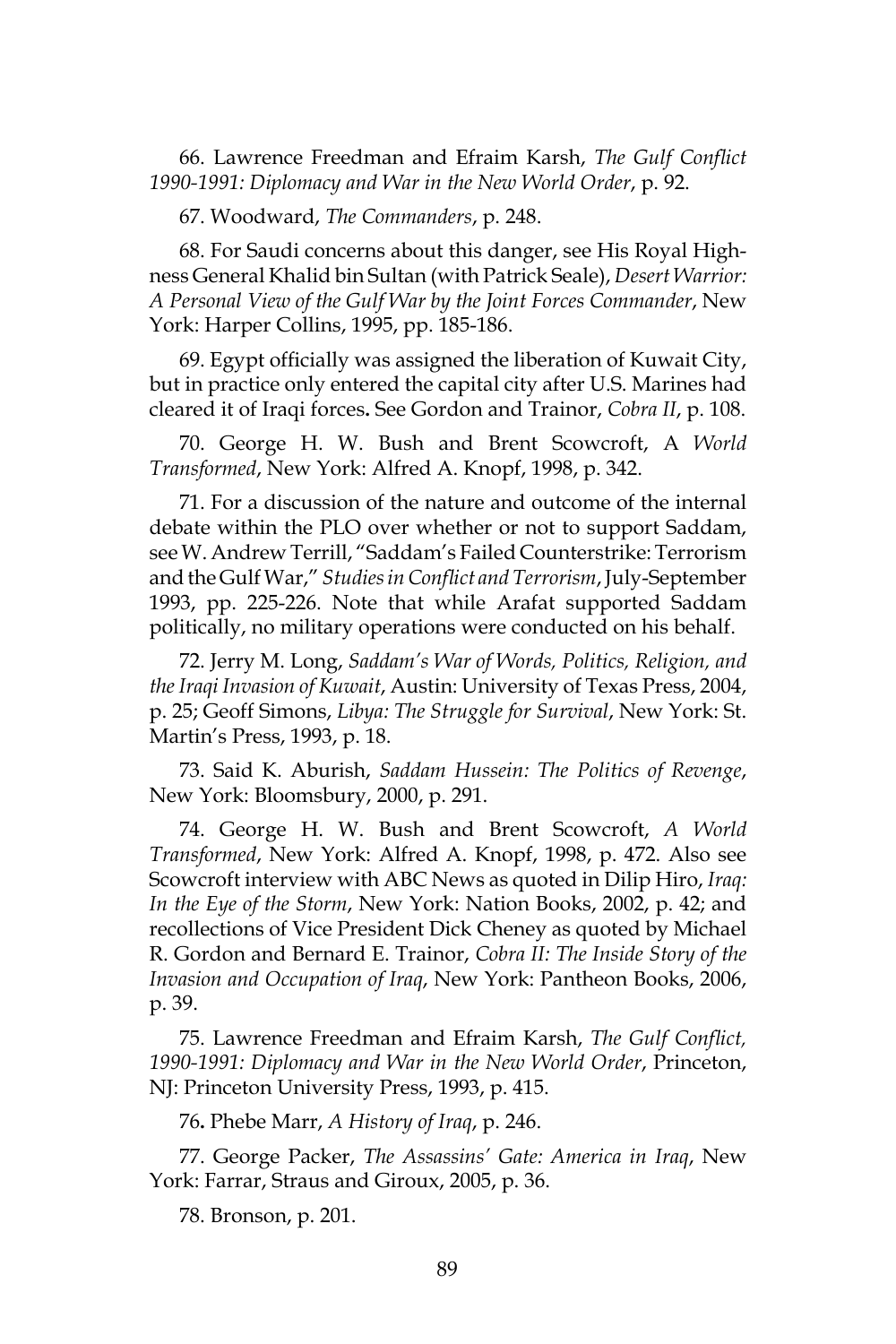79. Saudi Arabian bases were used to support air patrols but not bombing attacks. Gordon and Trainor, p. 41.

80. Denis J. Halliday, "The Impact of UN Sanctions on the People of Iraq," *Journal of Palestine Studies,* Winter 1999, pp. 29-37. On the no fly zones, see Mark Thompson, "The Forgotten War," *Time,* September 23, 2002, pp. 43-44.

81. Anthony Shadid, *Night Draws Near: Iraq's People in the Shadow of America's War*, New York: Henry Holt and Company, 2005, p. 37.

82. Tareq Y. Ismael and Jacqueline S. Ismael, *The Iraq Predicament*, London and Sterling, VA: Pluto Press, 2004, p. 142.

83. Heikal, *The Road to Ramadan*, p. 139.

84. Steve Coll, *Ghost Wars*, New York: Penguin Press, 2004, pp. 65, 72.

85. General Tommy Franks, *American Soldier*, New York: Regan Books, 2004, p. 286.

86. Robin Wright and Ann Scott Tyson, "U.S. Evicted from Air Base in Uzbekistan," *Washington Post*, July 30, 2005, p. 1.

87. Alexander Cooley, "Base Politics," *Foreign Affairs*, November/December 2005, p. 88.

88. Robin Wright, "Kyrgyzstan Agrees to Continuing U.S. Military Presence at Key Air Base," *Washington Post*, October 12, 2005, p. 10.

89. "Bakiyev Retreats on Rent Rise for U.S. Base," *London Financial Times*, June 2, 2006, internet.

90. Wright and Tyson, "U.S. Evicted from Air Base in Uzbekistan."

91. Thom Shanker, "Afghan Leader to Propose Strategic Ties with the U.S.," *New York Times*, April 14, 2005, internet; Robert Burns, "Karzai to Ask Bush for Security Deal," Associated Press, April 13, 2005, internet.

92. Paul Watson, "U.S. Troops May Have Fired at Kabul Crowd," *Los Angeles Times*, June 1, 2006, internet; Carlotta Gall, "After Riots End, Kabul's Residents Begin to Point Fingers," *New York Times*, May 31, 2006, internet.

93. Franks, *American Soldier*, pp. 204-205.

94. Cordesman and Obaid, p. 140.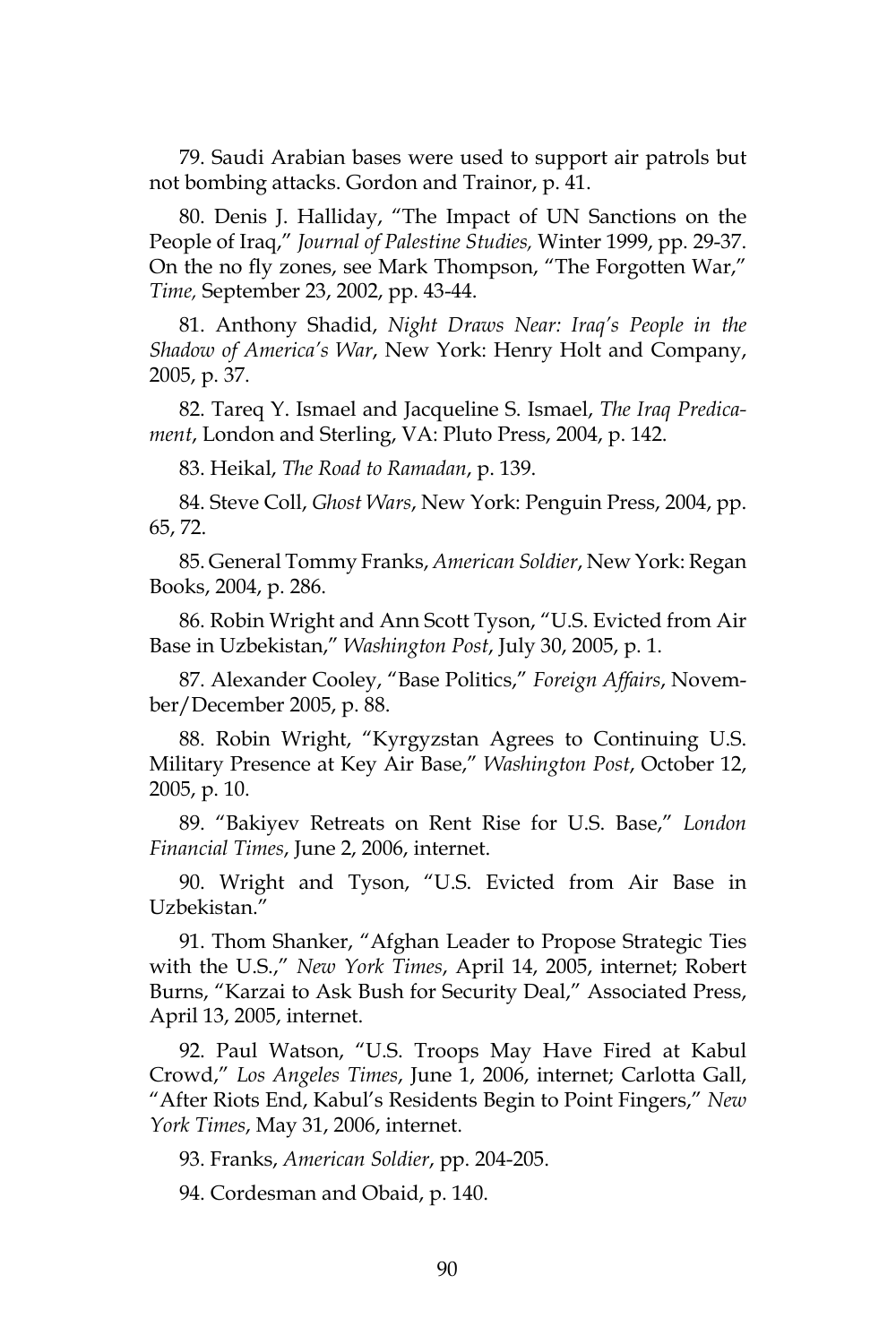95. Amberin Zaman, "Turkey OKs Expanded U.S. Use of Key Air Base," *Los Angeles Times*, May 3, 2005, internet.

96. Gordon and Trainor, p. 115.

97. James E. Kapsis, "From Desert Storm to Metal Storm: How Iraq has Spoiled U.S.-Turkish Relations," *Current History*, November 2005, p. 385.

98. Philip Smucker, "As U.S. Talks Up Iraq Threat, Gulf States Stifle a Yawn," *Christian Science Monitor*, September 20, 2002, p. 7.

99. Heba Saleh, "Saudis' Unease Over U.S. Ties," *BBC News, World Edition*, March 8, 2003, internet.

100. Bradley Graham, "Over Iraq, Pilots Fly into Action When Troops Call for Help," *Washington Post*, December 19, 2004, p. 31.

101. Anthony H. Cordesman and Nawaf Obaid, *National Security in Saudi Arabia: Threats, Responses and Challenges*, Westport, CT, and London: Praeger, 2005, p. 140.

102. See Associated Press, "Hussein's Popularity Waning in Arab World," *Baltimore Sun*, December 29, 2002, internet.

103. David Lamb, "A Big Blow to the Arab Psyche," *Los Angeles Times*, April 10, 2003, internet.

104. For a critical analysis of these issues, see Bracevich, p. 85. Also see Bronson, pp. 236-237.

105. Michael Jansen, "Saddam's phony crisis," *Middle East International*, October 21, 1994, pp. 4-5.

106. Shadid, p. 8.

107. Shadid, pp. 387-389.

108. Tom Lasseter, "To U.S. Chagrin, Sadr Winning Heats," *Philadelphia Inquirer*, June 10, 2004, internet. Also see International Crisis Group, *Iraq's Muqtada al-Sadr: Spoiler of Stabiliser?* Brussels, Belgium: International Crisis Group, July 11, 2006, p. 12.

109. Edward Wong and Dexter Filkins, "In an About Face, Sunnis Want U.S. to Remain in Iraq," *New York Times*, July 17, 2006, p. 1.

110. "U.S. Image up Slightly, but still Negative," Pew Global Attitudes Project, June 23, 2005, internet.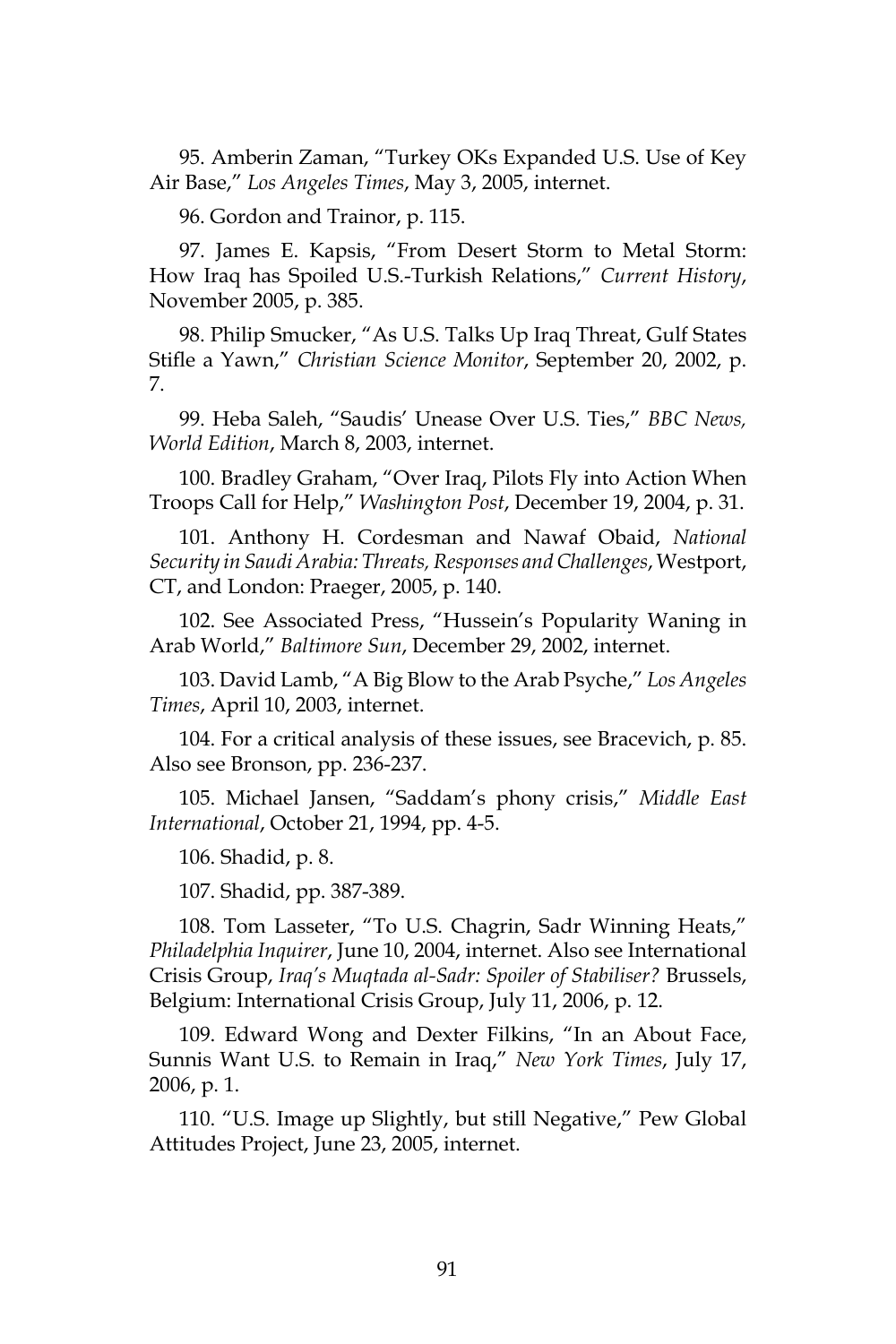111. Howard Kurtz, "Newsweek Apologizes," *Washington Post*, May 16, 2005, p. 1; and Evan Thomas and Michael Isikoff, "The Qur'an Question," *Newsweek*, May 30, 2005, p. 36.

112. Agence France Presse (AFP), "Six Bahrainis To Be Released from Guantanamo," *Daily Star* (Beirut), November 1, 2005, internet.

113. "*Al Jazirah* Interview: Bahraini Ex-Guantanamo Prisoner on Hardships, Interrogations," *Al Jazirah*, December 2, 2005, as cited by Open Source Center (formerly Foreign Broadcast Information Service [FBIS]) December 2, 2005, internet.

114. See "Euro MPs Urge Guantanamo Closure," *BBC News: International Version*, June 13, 2006, internet; "The U.S. Wants 'To End Guantanamo'," *BBC News, International Version*, June 21, 2006, internet.

115. "U.S. Rejects Guantanamo Criticism," *BBC News*, January 10, 2006, internet.

116. "New Claims of Guantanamo Torture," *BBC News*, January 11, 2006, internet.

117. Eric Schmitt, "3 in 82nd Airborne Say Beating Iraqi Prisoners Was Routine," *New York Times*, September 24, 2005, p. 1.

118. Mark Mazzetti, "Released Detainees Join Fight," *Los Angeles Times*, October 22, 2004, internet; John J. Lumpkin, "7 Exdetainees Return to Fighting; Guantanamo Release Process Called Imperfect," Associated Press, October 18, 2004, internet.

119. "France and Immigration: After the Riots," *Economist*, December 17, 2005, pp. 47-48.

120. Glenn Kessler, "Turks Challenge Hughes on Iraq," *Washington Post*, September 29, 2005, p. 16.

121. On Talibani's comments, see Robert F. Worth, "Leader Says Other Arabs are Insensitive to Iraq's Plight," *New York Times*, September 6, 2005, internet. On Arab diplomats being attacked, kidnapped, or killed, see "Emirates Diplomat Freed in Iraq," *BBC News*, May 30, 2006, internet; James Glanz, "In Web Posting, Terrorist Group says Algerian Diplomats were Slain," *New York Times*, July 28, 2005, p. A-8; John F. Burns and Hassan M. Fattah, "Rebels Kill Egyptian Diplomat, Adding Pressure on Others in Iraq," *New York Times*, July 8, 2005, p. A-1.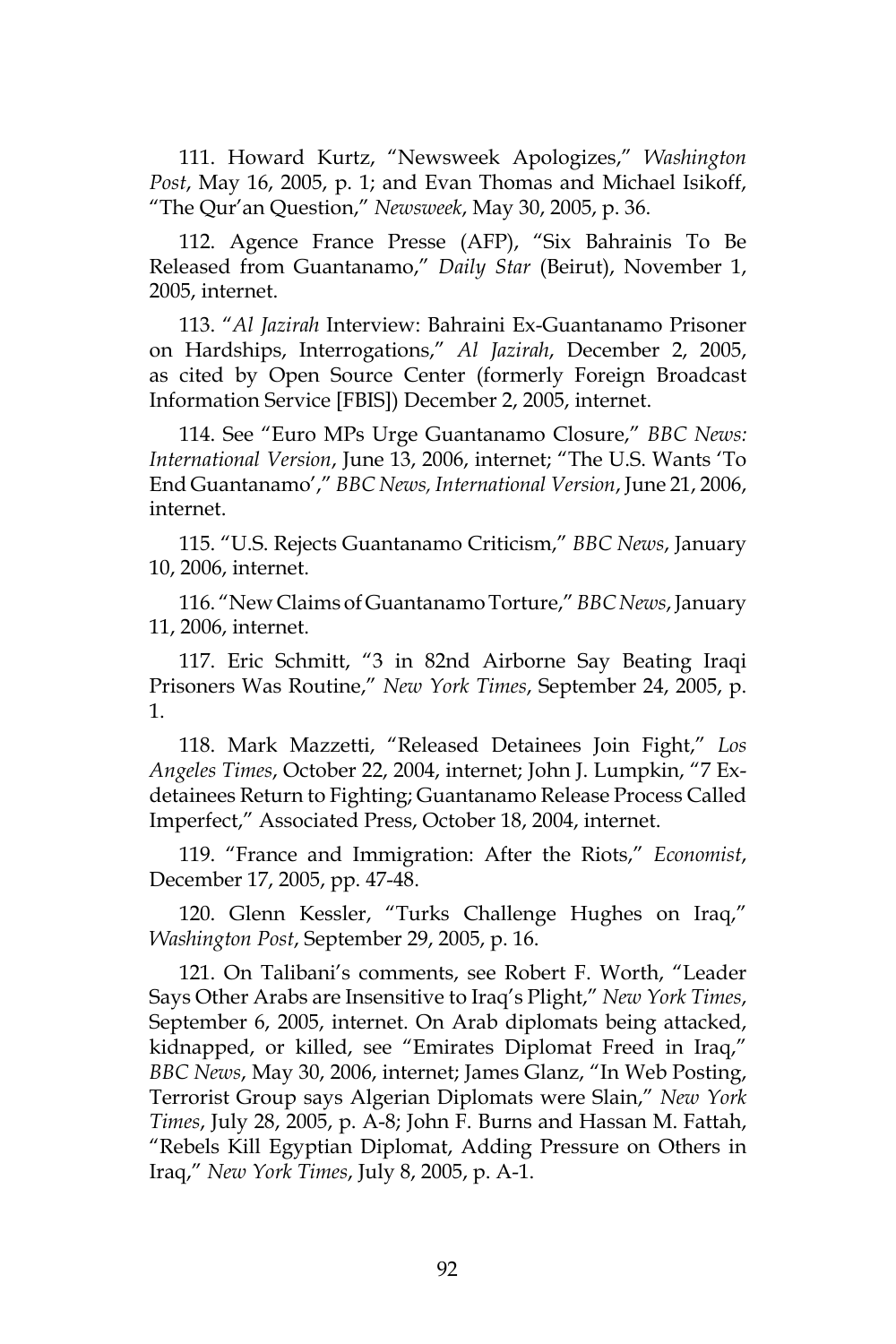122. Dexter Filkins and Robert F. Worth, "11 Die in Baghdad as Car Bomb Hits Jordan's Embassy," *New York Times,* August 8, 2003, internet.

123. Tarek al-Issawi, "Report: Iran Appoints Ambassador to Iraq," *Associated Press*, May 10, 2006, internet.

124. "Bush Pushes For Reform in Mideast," *Jordan Times*, July 1, 2004, internet.

125. International Crisis Group, *France and Its Muslims: Riots, Jihadism and Depoliticisation*, Brussels, Belgium: International Crisis Group, March 2006.

126. "U.S. Pulls Out of Saudi Arabia," *BBC News: World Edition*, April 29, 2003, internet.

127. Thomas W. Lippman, *Inside the Mirage: America's Fragile Partnership with Saudi Arabia*, Boulder, CO: Westview Press, 2004, p. 343.

128. Bronson, pp. 252-254.

129. "Riyadh Denies Advising Saddam to Step Down, Will Not Join War," *Jordan Times*, December 26, 2002, internet.

130. On the outbreak and nature of anti-government violence and its nature, see Sherifa Zuhur, *Saudi Arabia: Islamic Threat, Political Reform, and the Global War on Terror*, Carlisle Barracks, PA: Strategic Studies Institute, U.S. Army War College, March 2005, pp. 32-38.

131. Mahmoud Khaleel, "Al Qa'ida Plans Attacks in the Gulf," *Arab News*, May 14, 2003, internet.

132. Cordesman and Obaid*,* pp. 268-283.

133. David B. Ottoway and Robert G. Kaiser, "Saudis May Seek U.S. Exit," *Washington Post*, January 18, 2002, p. 1; and Roger Hardy, "Questions Over U.S. Troops' Saudi Future," *BBC World Edition*, February 10, 2003, internet.

134. For a useful discussion of U.S.-Saudi disagreements on how to manage Iraq, see Bronson, p. 220.

135. Hugh Miles, *Al Jazeera: The Inside Story of the Arab News Channel that is Challenging the West*, New York: Grove Press, 2005, pp. 21, 196-197.

136. Thom Shanker and Eric Schmitt, "Pentagon Expects Long-Term Access to Four Key Bases in Iraq," *New York Times*, April 20, 2003, p. 1. Also, for a valuable critique of the advocates of such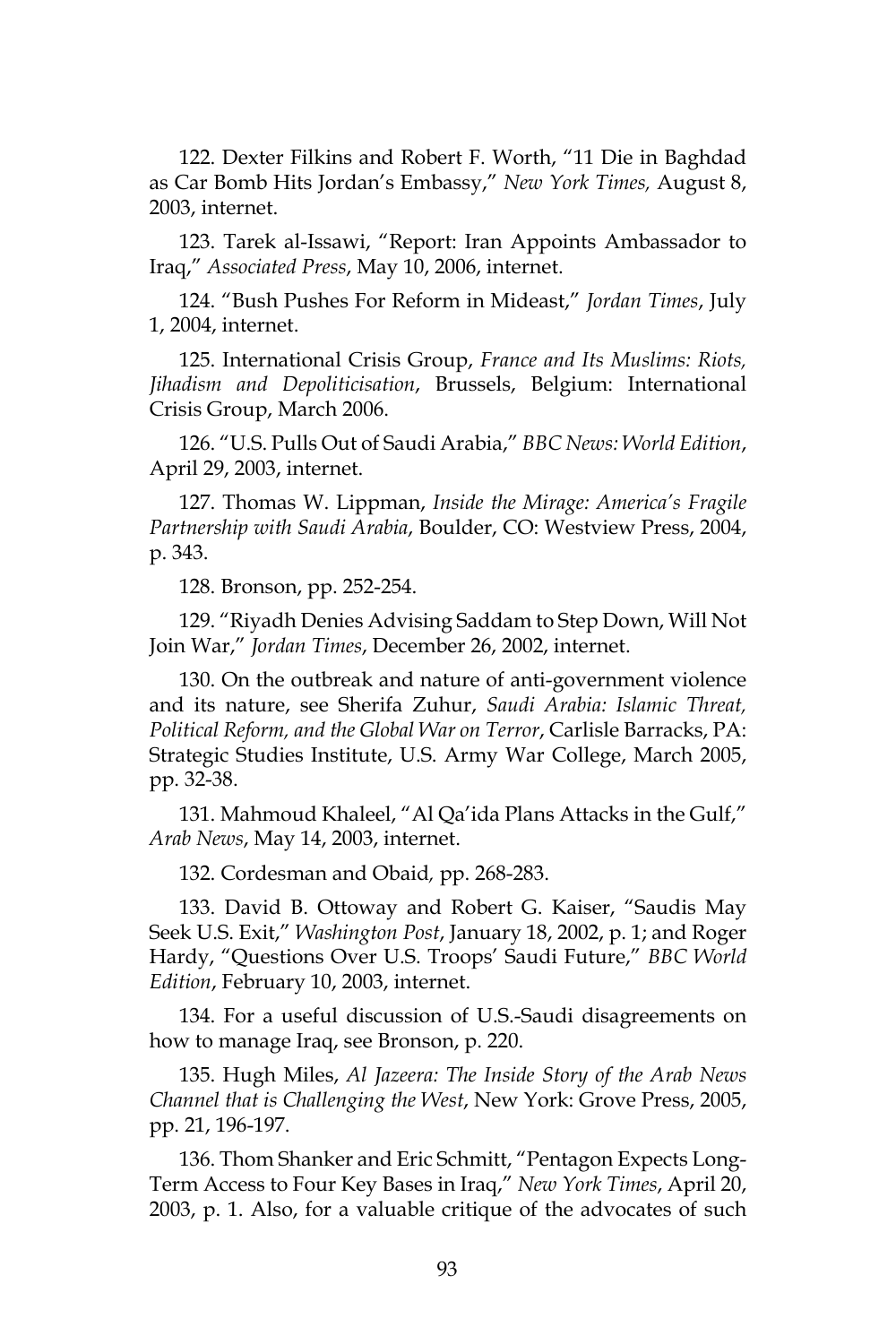policies, see Jeffrey Record, *Dark Victory: America's Second War Against Iraq*, Annapolis, MD: Naval Institute Press, 2004, p. 131.

137. David R. Francis, "U.S. Bases in Iraq: Sticky Politics, Hard Math," *Christian Science Monitor*, September 30, 2004, internet; and U.S. Department of Defense, "News Transcript: Secretary Rumsfeld Interview with the Associated Press," April 24, 2003, *defenselink.mil*.

138. "Envoy: U.S. Exit to Forgo Bases," *Washington Times*, March 12, 2006, internet.

139. Mowaffak al-Rubaie, "The Way out of Iraq: A Road Map," *Washington Post*, June 20, 2006, p. 17.

140. Matthew Clark, "Iraq PM Urges Quick Pullout of U.S. Forces," *Christian Science Monitor*, July 27, 2005, internet.

141**.** See Anthony Shadid, "Tens of Thousands of Iraqis Demand U.S. Withdrawal," *Washington Post*, April 10, 2005, p. 25.

142. Ed Blanche, "The Empire Digs In," *The Middle East*, May 2006, pp. 14-15.

143. Fred Kaplan, "Hunkering Down: A Guide to the U.S. Military's Future in Iraq," *Atlantic Monthly*, June 2006, pp. 34-37.

144. Kaplan, p. 37.

145. Mohamed Kadry Said, "Potential Egyptian Contribution to a Security Framework in the Gulf," *Middle East Policy*, Fall 2004, p. 66.

146. Husayn Abd al Raziq, "An American Penetration in the Name of Democracy," *al Wafd* (Cairo), March 25, 2005, pp. 7, 14, as cited by Open Source Center, March 25, 2005, internet.

147. Agence France-Presse, "Bright Star Joint War Games Begin in Egypt," *Defense News*, September 6, 2005, internet; "Mideast Nations to Join U.S. in War Exercises," *Washington Post*, September 7, 2005, p. 8.

148. Gordon and Trainor, p. 111.

149. Ron Suskind, *The One Percent Doctrine: Deep Inside America's Pursuit of its Enemies Since 9/11*, New York: Simon and Schuster, 2006, p. 76.

150. L. Paul Bremer III, *My Year in Iraq: The Struggle to Build a Future of Hope*, New York: Simon & Schuster, 2006, p. 76.

151. Gordon and Trainor, p. 110.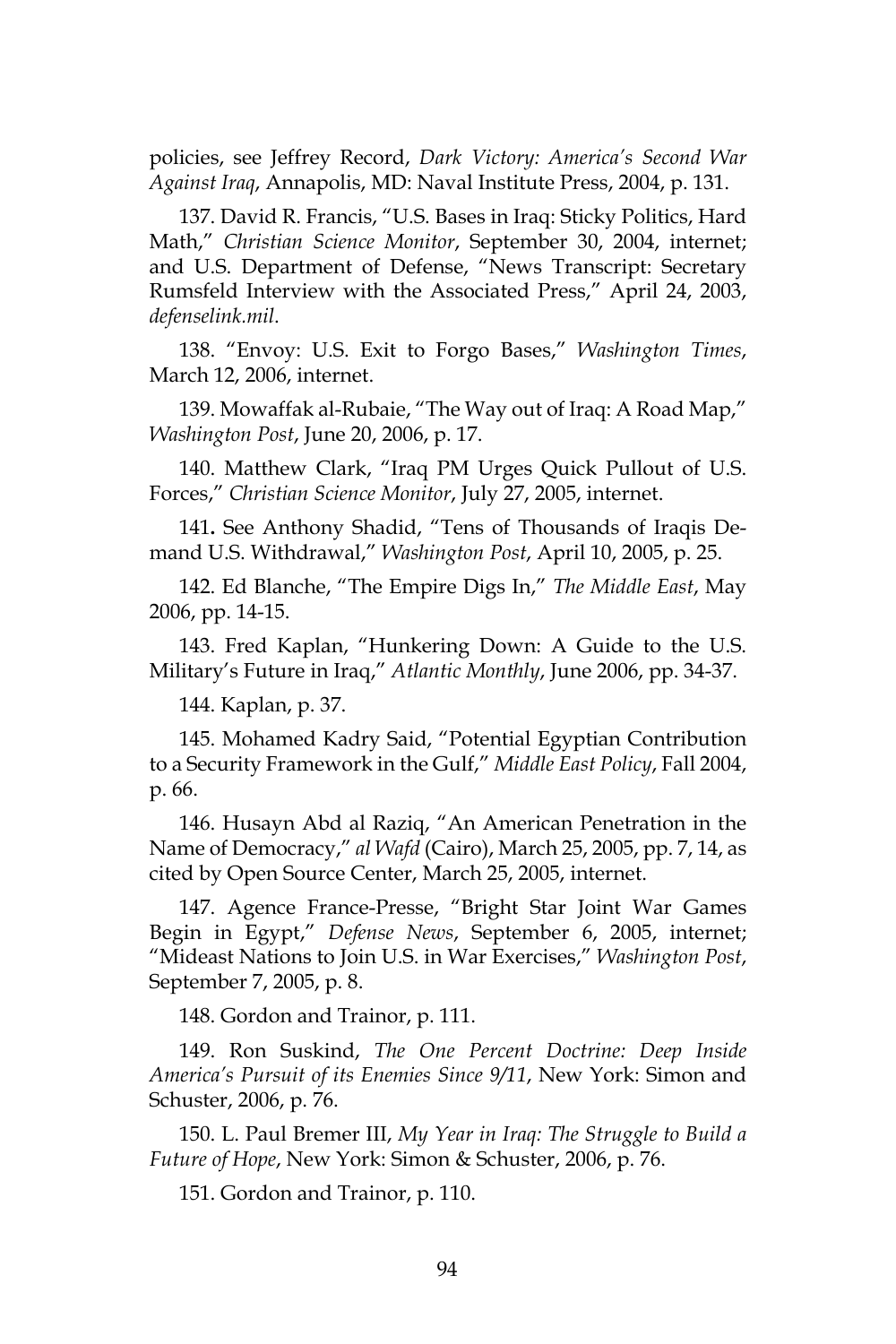152. Anthony Shadid, "Jordan to Allow Limited Stationing of U.S. Troops," *Washington Post*, January 30, 2003, A-1; and E. A. Torriero, "Jordanians Conflicted Over Growing U.S. Troop Presence," *Chicago Tribune*, March 11, 2003, internet.

153. Thom Shanker, "Officers Being Trained at Base in Jordan to Lead New Iraqi Army," *New York Times*, February 25, 2004, internet.

154. Bremer, p. 157.

155. "Abizaid: Development of Iraqi Police Forces Hindered by Infiltration," *Inside the Army*, March 20, 2006, p. 1; Ed Blanche, "Divided Loyalties," *The Middle East*, July 2006, pp. 22-24; Jonathan Finer and Ellen Knickmeyer, "Shiite Militias Control Prisons, Official Says," *Washington Post*, June 16, 2006, A-1; Michael Hastings, "The Death-Squad War," *Newsweek*, February 27, 2006, p. 44.

156. Cordesman and Obaid, p. xxii.

157. Cordesman and Obaid, p. 137.

158. Zinni, p. 196.

159. Jonathan Randal, *Osama, The Making of a Terrorist*, New York: Alfred A. Knopf, 2004, p. 212.

160. Zinni, p. 196.

161. "'Gulf' between Arabia, Persia Gets Ever Wider," *Kuwait Times*, May 4, 2006, p. 1.

162. Riad Kahwaji, "GCC States Fear Iranian Nuke, Regional War," *Defense News.Com*, April 24, 2006, internet; Jonathan Wright, "Many Arabs Favor Nuclear Iraq, Even with Weapons," *Defense News*, April 18, 2006, internet.

163. Amira Howeidy, "Taking Measures in Hand: Interview with Ali Larijani," *Al Ahram Weekly*, April 20, 2006, internet.

164. Miriam Joyce, *Kuwait, 1945-1996: An Anglo-American Perspective*, London: Frank Cass, 1998, pp. 161-162.

165. U.S. Central Intelligence Agency, (CIA), *World Factbook*, August 8, 2006, internet.

166. "Green Energy Gambit," *The Pearl (Magazine of the State of Qatar*), March 2005, p. 4.

167. Michael R. Gordon and Lieutenant General Bernard E. Trainor, *The General's War: The Inside Story of the Conflict in the Gulf*, Boston: Little, Brown and Company, 1995, pp. 281-282.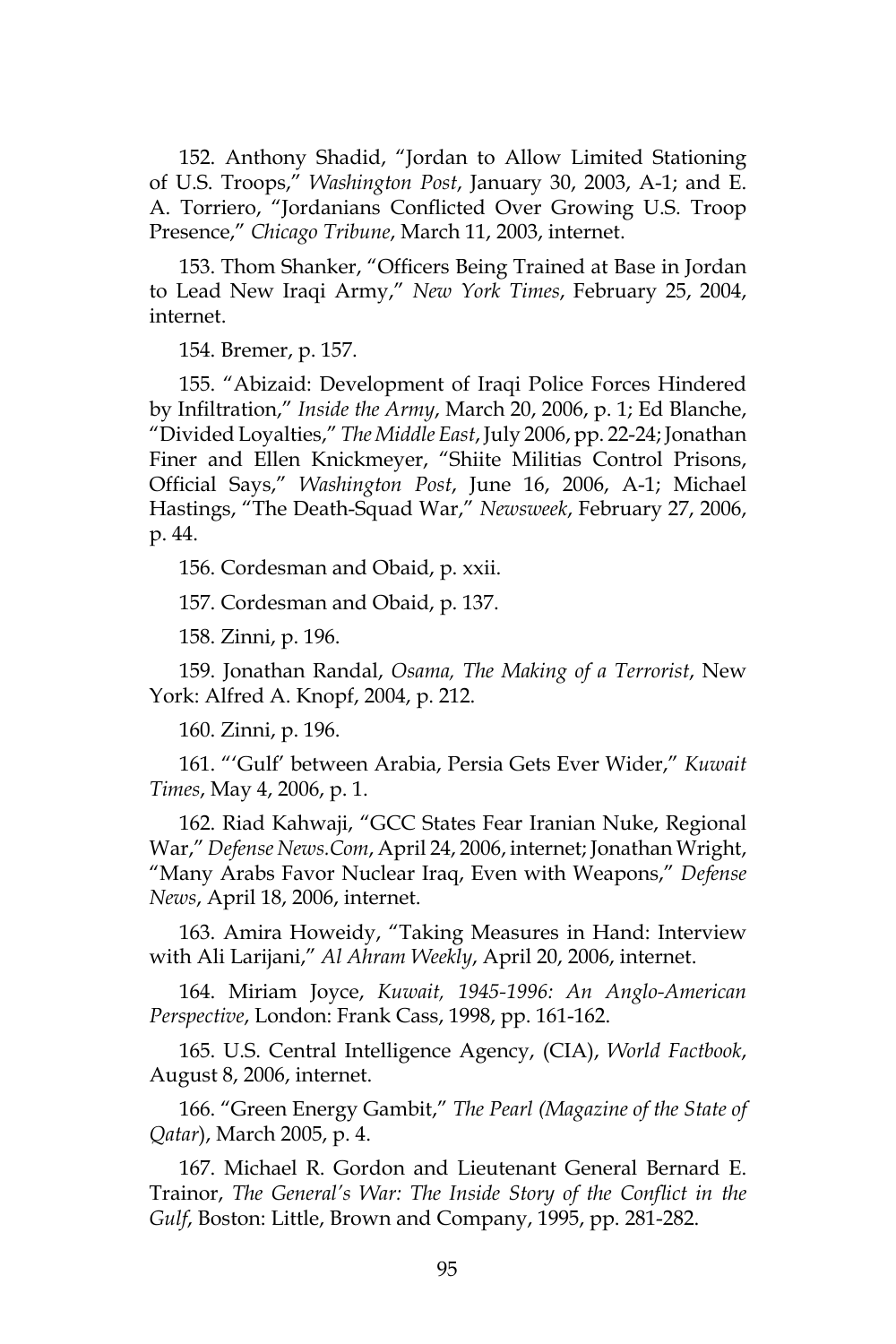168. David J. Morris, *Storm on the Horizon: Khafji, The Battle that Changed the Course of the Gulf War*, New York: Ballantine Books, 2005, especially pp. 251-252, 263-265.

169. Gordon and Trainor, *The Generals' War,* p. 286.

170. Greg Jaffe, "Desert Maneuvers: Pentagon Boosts U.S. Military Presence in the Gulf," *Wall Street Journal*, June 24, 2002, p. 1.

171. In April 2006, the author of this report met with Ambassador Ali Yahya of Israel in Doha. Ambassador Yahya was then serving as the head of the Israeli trade mission in Qatar. The title Ambassador is a personal title in this instance because of his previous service at that rank in Finland, rather than a reflection of his status in Qatar. Also see "Qatar gives \$50 million to Palestinians," *BBC News*, April 17, 2006, internet.

172. Yaroslav Trofimov, "Some Arabs Back U.S. on Iraq, Citing Benefits of Hussein Ouster," *Wall Street Journal*, December 3, 2002, internet.

173. Franks*, American Soldier*, p. 404.

174. Paul Adams, "U.S. Plans 'Exercise' in the Gulf," *BBC News World Edition*, internet.

175. Preston Mede Hall, " A U.S. Perch in the Persian Gulf," *MSNBC.com*, October 19, 2005, internet.

176. Gordon and Trainor, *Cobra II,* p. 40.

177. Bradley Graham, "Dangers on the Ground in Iraq Lead to Increased Use of Airlifts," *Washington Post*, December 12, 2004, p. 28.

178. "Bush in Qatar After Key Talks," *BBC News: World Edition*, June 4, 2003, internet.

179. Robert F. Worth, "Leaser Says Other Arabs Are Insensitive to Iraq's Plight," *New York Times*, September 6, 2005, internet.

180. For detail on the 1995 coup, see Mary Ann Tetreault, "Gulf Winds: Inclement Weather in the Arabian Peninsula," *Current History*, June 1996, pp. 24-25.

181. "Country Profile: Qatar," *BBC News*, March 23, 2006, internet.

182. Miles, p. 29.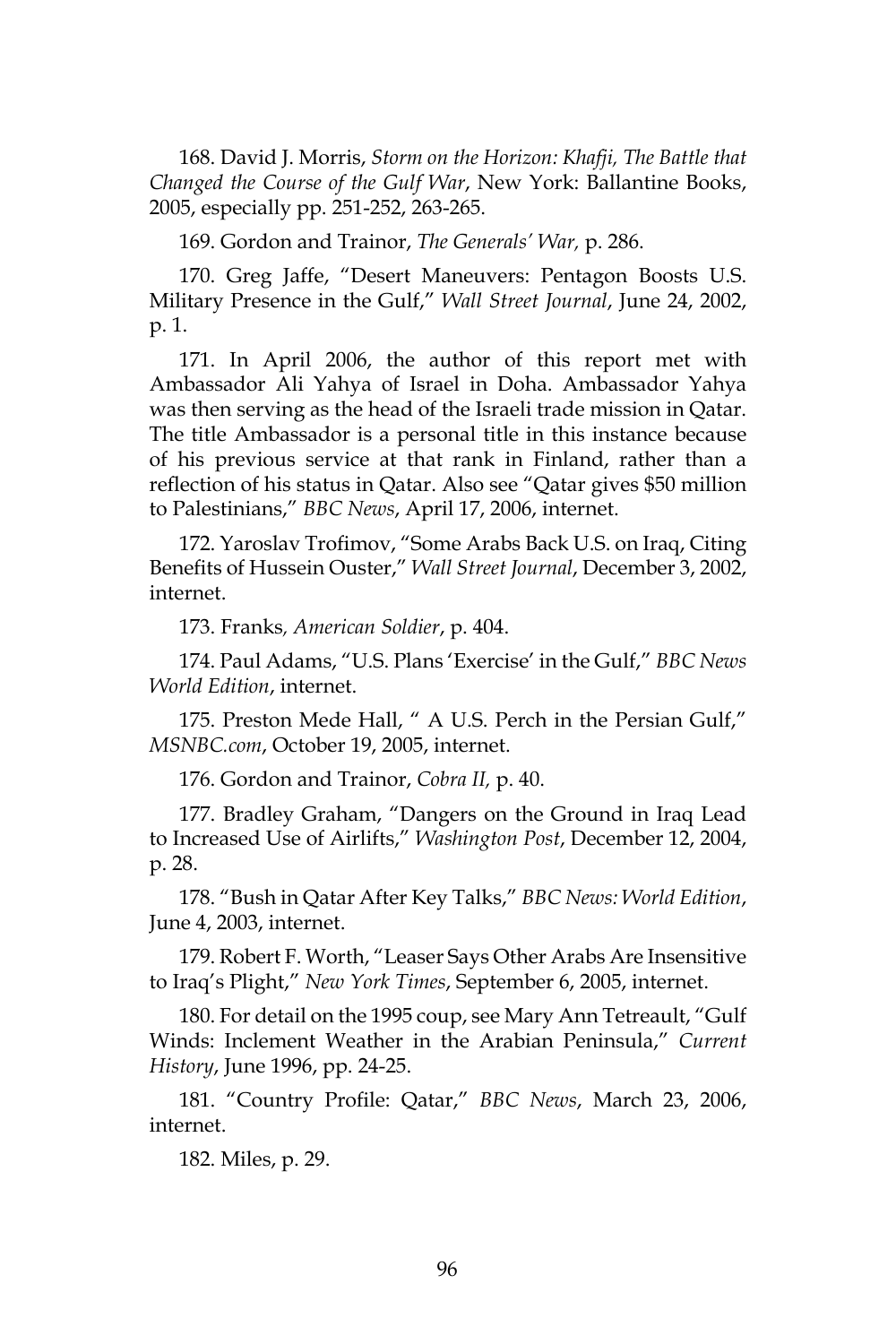183. Tehran IRNA, "Qatari Emir: Iran Ties Beneficial to Regional Peace," July 18, 2000, as cited in Open Source Center, July 18, 2000, internet.

184. Miles, pp. 50-55, 63-65.

185. "Gulf Neighbours Hope to Heal Rift," *BBC News: World Edition*, June 11, 2004, internet.

186. "Gulf Neighbours."

187. The author spoke to a number of Qatari military officers about this approach in 2006. Also see "Kuwait Joins List of Saudi Malcontents," *Jane's Foreign Report*, April 19, 2006, internet.

188. "Qatar: Soft Target," *Middle East International*, April 1, 2005, p. 20-21.

189. "Qatar Bombing 'Unlawful Killing'," *BBC News: World Edition*, June 22, 2005, internet.

190. "Protest Rally Over Qatar Bombing," *BBC News: World Edition*, March 21, 2005, internet; and "Qatari Citizens Rally Against Terror," *Jordan Times*, March 22, 2005, internet.

191. "U.S. General Lauds Qatar for Checking Extremism," *The Peninsula*, September 10, 2005, internet.

192. Miles, *al Jazeera*, p. 348.

193. Michael Jansen, "Shaykh Zayed--An Obituary," *Middle East International*, November 19, 2004, p. 24.

194. Frank Gardner, "Dubai Defied the Pessimists," *BBC News*, December 17, 2005, internet.

195. "Abu Dhabi Music Festival Makes a Name for Itself," *Daily Star*, April 29, 2006, internet; Julia Wheeler, "Dubai Race Attracts Rich and Famous," *BBC News: World Edition*, March 27, 2005, internet; "Dettori Wins Dubai World Cup," *BBC News: World Edition*, March 30, 2003, internet; "Els Keeps Dubai on 2005 Schedule," *BBC Sport: Golf*, December 24, 2004, internet; Agence France Presse, "Industry Experts Say Dubai Has Made Itself the Region's Advertising Capital," *Daily Star*, June 19, 2006, internet.

196. For some historical background on the islands issue as a key problem between Iran and the UAE, see Dan Caldwell, "Flashpoints in the Gulf: Abu Musa and the Tunb Islands," *Middle East Policy*, March 1996, pp. 50-57.

197. *Jane's Sentinel Security Assessments*, *United Arab Emirates*, August 3, 2006, internet; and Sami G. Hajjar*, U.S. Military Presence*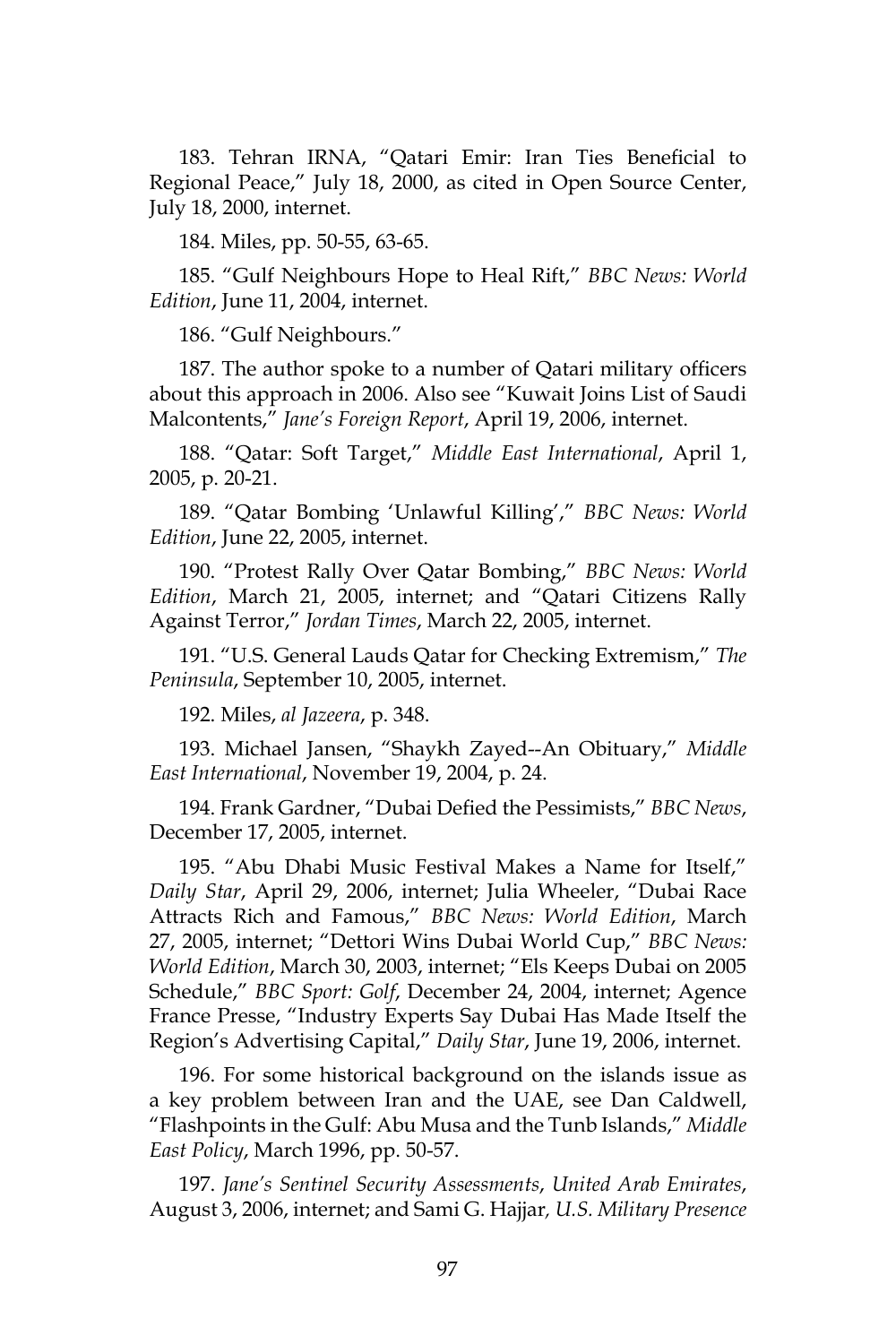*in the Gulf: Challenges and Prospects*, Carlisle Barracks, PA: Strategic Studies Institute, U.S. Army War College, 2002, p. 20.

198. "U.S. Pushes Middle East Arms Sales," *BBC News: World Edition*, September 6, 2002, internet.

199. "Getting Smart: Gulf States Go for U.S. 'Wonder Weapons'," *The Middle East*, October 2002, p. 24.

200. Anthony H. Cordesman, *The Military Balance in the Middle East*, Westport, CT: Praeger, 2004, pp. 347-348.

201. Interviews conducted with U.S. and Emirati officials in the UAE, May 2006.

202. "Spy Chief Calls Threat from Port Deal Low," *CNN.Com*, February 28, 2006, internet.

203. Ahmed Rashid, *Taliban, Militant Islam, Oil & Fundamentalism in Central Asia*, New Haven, Yale University Press, 2001, p. 58.

204. "UAE Cuts Ties with Taliban," *BBC News*, September 22, 2001, internet.

205. "Iran Ends Huge Border Exercises*,*" *BBC News*, November 2, 1998, internet.

206. "UAE Freezes 'Terrorist Assets'," *BBC News*, November 8, 2001, internet.

207. "Karzai Reopens UAE Embassy," *BBC News*, February 11, 2002, internet.

208. Nora Boustany, "World Shows Its Generosity in Storm's Wake," *Washington Post*, September 7, 2005, A-21.

209. "Rumsfeld Launches Gulf Tour," *BBC News: World Edition*, April 27, 2003, internet.

210. The White House, "Fact Sheet: DP World: Myth Vs. Fact," February 2006, *whitehouse.gov*, internet.

211. David S. Cloud, "U.S. Sees Emirates as Both Ally and, Since 9/11, a Foe," *New York Times*, February 23, 2006, internet.

212. Michael Sirak, "Interview: U.S. Air Force Lieutenant General Walter Buchanan," *Jane's Defense Weekly*, September 29, 2004, internet.

213. "U.S. Spy Plane Crash in Gulf State, *BBC News: International Version*, June 23, 2005, internet.

214. White House, "Fact Sheet: The United States-UAE Bilateral Relationship," February 2006, *whitehouse.com*. internet.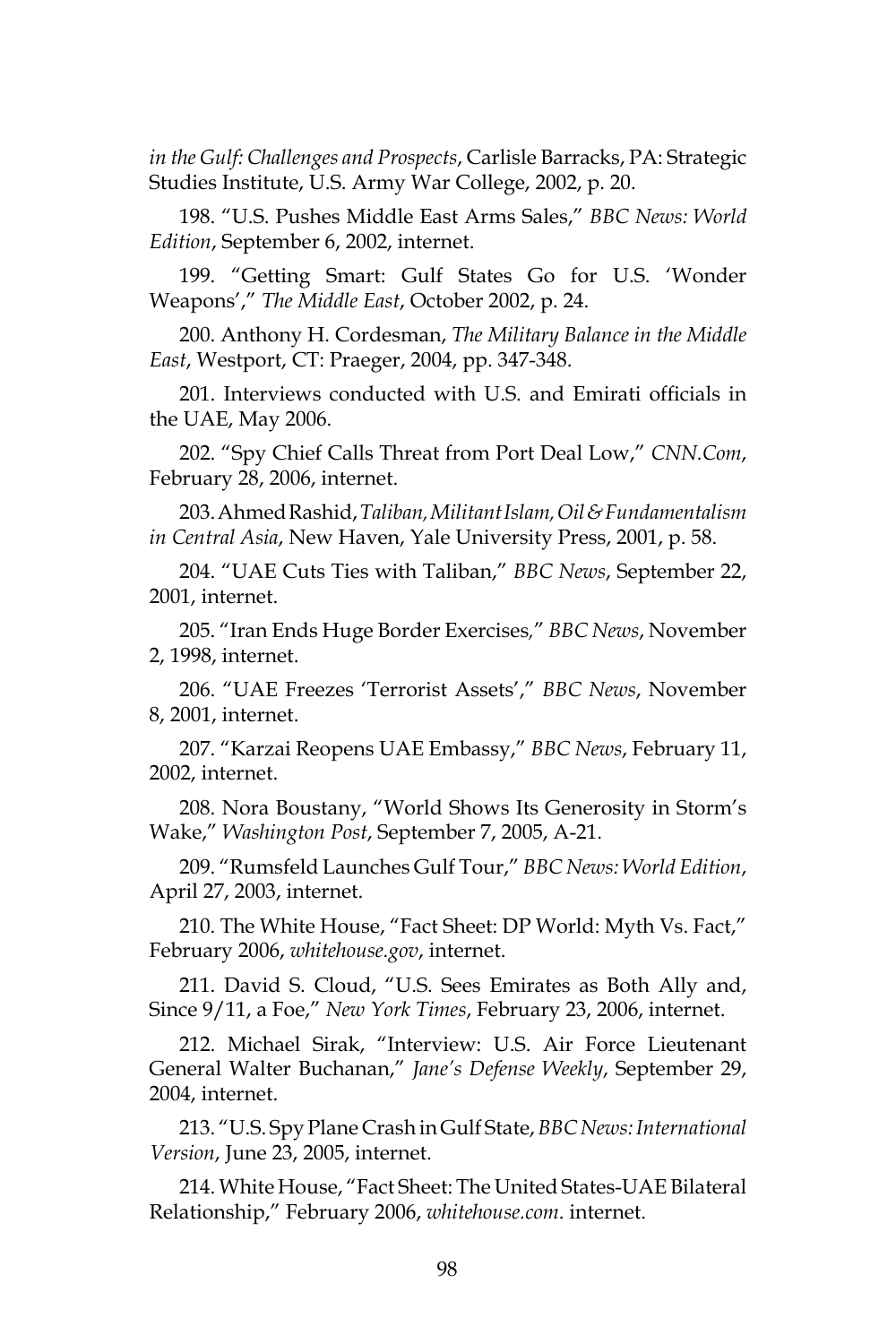215. Daren Fonda, "The Dubai Deal You Don't Know About," *Time.com*, March 9, 2006, internet.

216. The author of this report has viewed a U.S. attack carrier at Jebel Ali.

217. White House, "Fact Sheet: The United States-UAE Bilateral Relationship."

218. "'Threat' Shuts U.S. Embassy in UAE," *BBC News: World Edition*, March 24, 2004, internet.

219. "Extremists Threatened Dubai Over Ties to West," *Associated Press*, March 17, 2006, internet.

220. Josh Martin, "Arabs Wage War on Money Laundering," *The Middle East,* July 2006, p. 9. This article also notes the efforts of a variety of other Arab states to reform banking and finance.

221. Ron Suskind, *The One Percent Doctrine: Deep Inside America's Pursuit of its Enemies Since 9/11*, New York: Simon and Schuster, 2006, pp. 157-159.

222. Nicholas D. Kristof, "The Arabs are Coming!" *New York Times*, February 26, 2006, internet.

223. David Brooks, "Kicking Arabs in the Teeth*," New York Times*, February 23, 2006, internet.

224. Paul Blustein and Eric Rich, "Security Programs, Unions Would Stay at Ports," *Washington Post*, February 22, 2006, D1.

225. See, for example, Brooks, "Kicking Arabs in the Teeth*,"* internet.

226. Paul Blustein, "Bush Again Defends Deal on U.S. Seaports," *Washington Post*, March 1, 2006, p. 4.

227. This letter is included as a PDF file on "Israeli Shipper Endorses DP World," *CNN.Com*, March 3, 2006, internet.

228. Ted Bridis, "DP World Outlines Its Plan to Sell Rights to U.S. Operations," *U.S.A. Today*, March 16, 2006, p. 10.

229. "Bush Okays Dubai Purchase of British Defence Supplier," *Kuwait Times*, April 29, 2006.

230. "Bush: I'm Worried By Message Sent by Failed Port Deal," *CNN.com*, March 10, 2006, internet.

231. Gerald Butt, "The Damascus Declaration: Eight Pairs of Eyes on Iraq," *Middle East International*, March 22, 1991, pp. 9-10.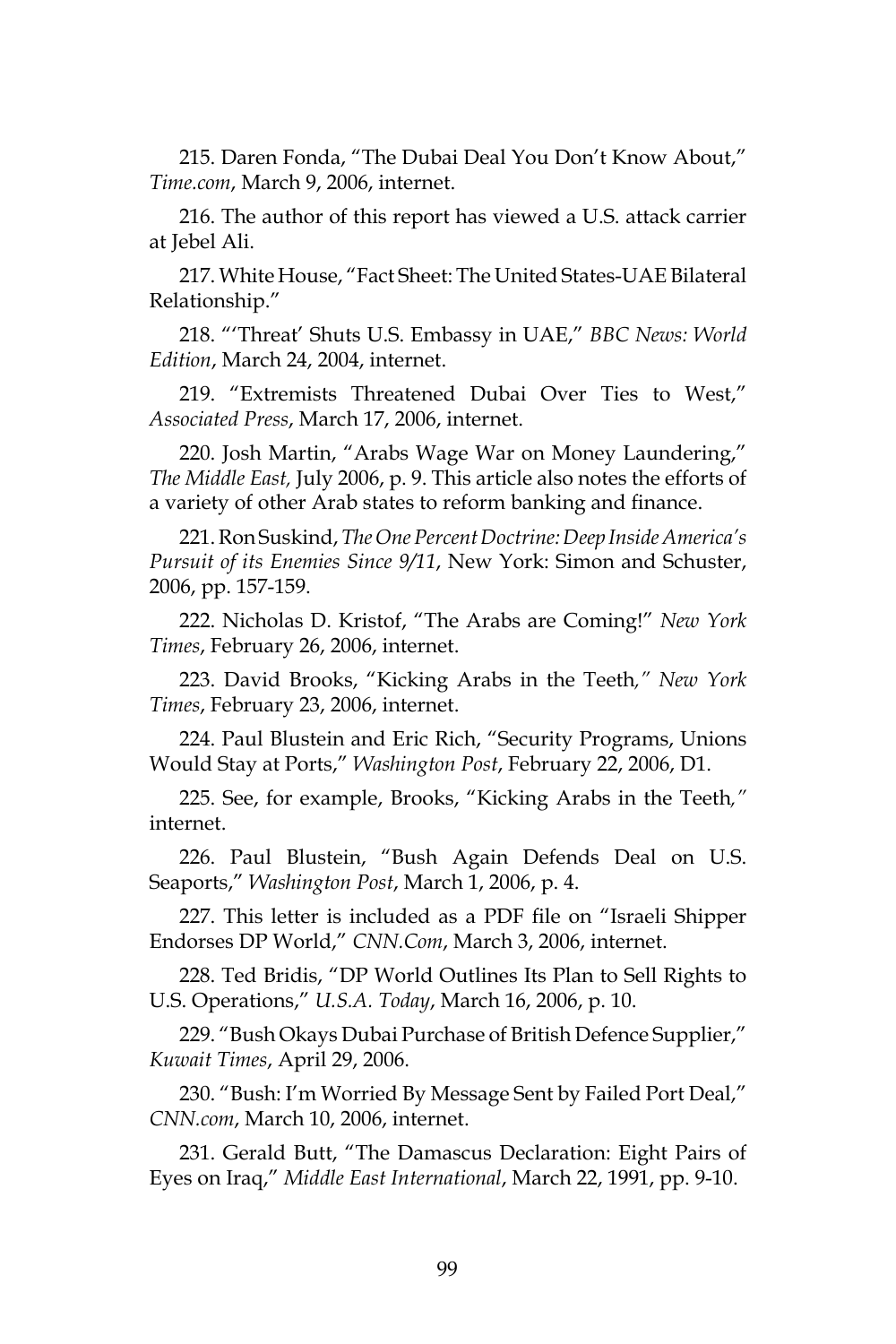232. Charles Aldinger, "U.S. Honors Kuwait as Major Non-NATO Ally," *Reuters*, April 1, 2004, internet; N. Janardhan, "Kuwaiti Radical Islam is Partly the Government's Doing," *Daily Star*, February 16, 2005, internet.

233. Boustany, p. A-21.

234. Anthony H. Cordesman, *Kuwait: Recovery and Security After the War*, Boulder, CO: Westview Press, 1997, p. 10.

235. Helen Chapin Metz, ed., *Persian Gulf States: A Country Study*, Washington, DC: Federal Research Division, Library of Congress, 1994, p. 327.

236. Michael R. Gordon and Bernard E. Trainor, *The General's War*, Boston: Little, Brown and Company, 1995, p. 280.

237. Cordesman, *The Military Balance in the Middle East*, pp. 341-342.

238. Anthony Cordesman and Ahmad Hashim, *Iraq: Sanctions and Beyond*, Boulder, CO: Westview Press, 1997, pp. 187-188.

239. Philip Dine, "Training 'Ramps Up' in Kuwait," *Saint Louis Post Dispatch*, November 20, 2002, internet.

240. This is an issue of U.S.-Kuwaiti disagreement that the author became aware of during his May 2006 visit to Kuwait. Also see Agence France Presse, "Kuwait and U.S. Locked in Dispute Over Fuel Payment," *Arab News*, March 17, 2005, internet.

241. Miles, p. 241.

242. This view was made clear to the author during his travel to Kuwait in 2006 and was particularly well-represented in discussions with students and faculty at Kuwait University and the American University in Kuwait.

243. Majid Khadduri, *Republican Iraq*: *A Study in Iraqi Politics Since the Revolution of 1958*, London: Oxford University Press, 1969, p. 167. Also note that in early 1958, one other Iraqi leader, Prime Minister Nuri al-Said, invited Kuwait to join Iraq and Jordan in a union of the three countries. Kuwait, still under British protection, was not interested, and the union between Jordan and Iraq quickly failed as a result of the 1958 Iraqi revolution.

244. Khadduri, p. 167.

245. Hussein A. Hassouna, *The League of Arab States and Regional Disputes: A Study of Middle East Conflicts*, New York: Oceana Publications, 1975, chapter 6.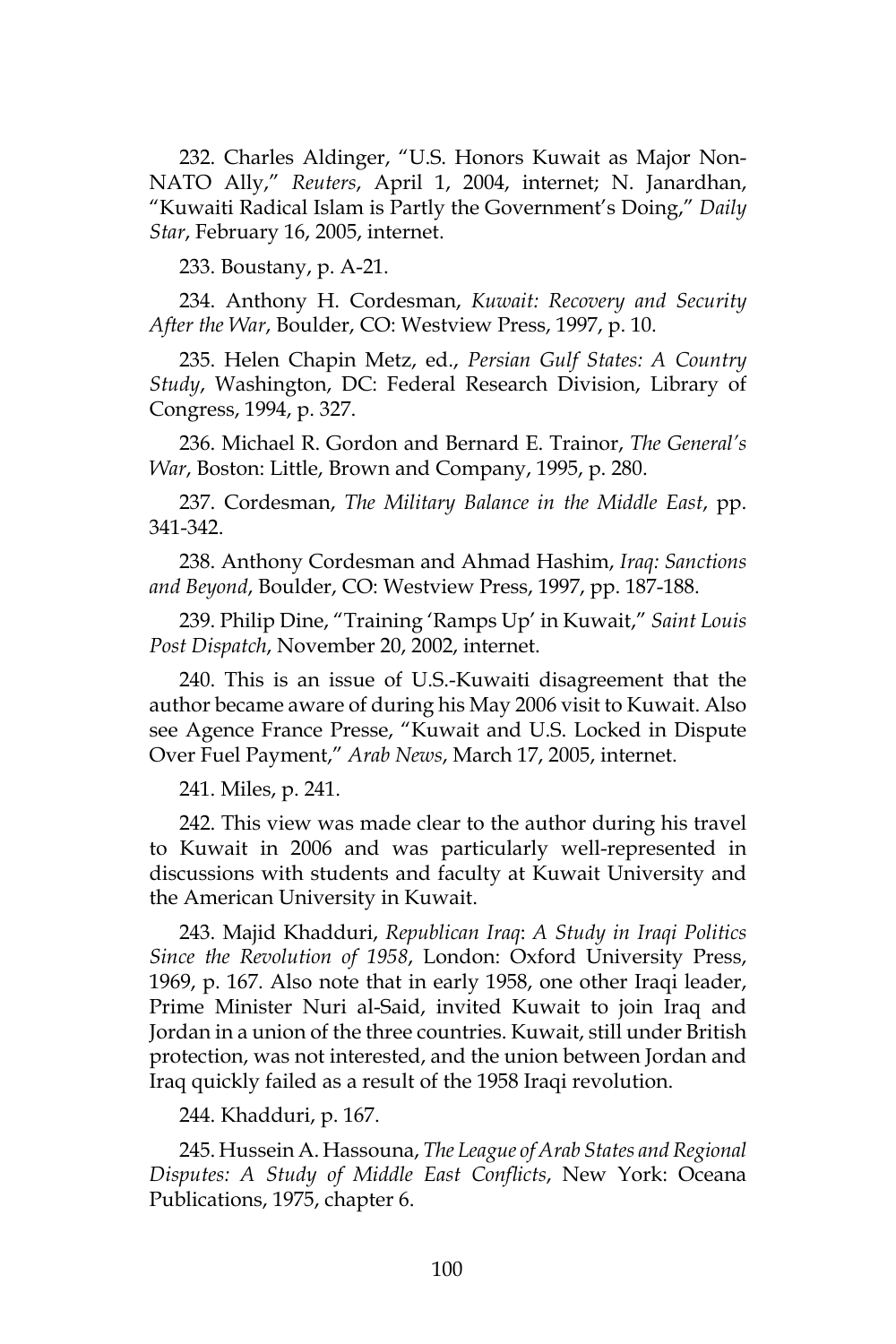246. Cordesman, *Kuwait*, p. 9; and "Kuwait: In the Shia Shadow," *The Economist*, April 18, 1987, p. 39.

247. Cordesman, *Kuwait*, p. 9; and Edgar O'Ballance, *The Gulf War*, London, Brassey's Defence Publishers, 1988, pp. 71, 155.

248. Sandra Jontz, "Army Preparing to Close Camp Doha, Shift Operations to Other Kuwaiti Bases," *Mideast Stars and Stripes*, April 11, 2005, internet.

249. "Ailing Kuwait Ruler Ousted by MPs," *BBC News*, January 24, 2006, internet; "Sabah Family Backs Ailing Emir's Removal," *Daily Star*, January 24, 2006, internet.

250. Agence France Press, "Kuwaiti Reformists Dig in Their Heels Over Electoral Changes," *The Daily Star*, May 17, 2006, internet.

251. Yitzhak Nakash, *Reaching for Power: The Shi'a in the Modern Arab World*, Princeton and Oxford: Princeton University Press, 2006, pp. 42-44.

252. On the problems faced by Saudi Shi'ites, see Nakash, chapter 2; and Toby Jones, "The Iraq Effect in Saudi Arabia," *Middle East Report*, Winter 2005, pp. 20-25.

253. Nakash, p. 42.

254." Kuwait: A State On Alert," *The Middle East*, October 2005, p. 17. Also see Nicholas Blanford, "Kuwaitis Question U.S. Ambitions*," Christian Science Monitor*, December 19, 2002, p. 6.

255. N. Janardhan, "Kuwaiti Radical Islam Is Partly the Government's Doing," *Daily Star*, February 16, 2005, internet; and Diana Eliias, "Kuwait Interrogates al Qaida Member," *Associated Press*, November 18, 2002, internet; "Al Qa'ida's Kuwaiti Spokesman Resurfaces to Make New Threats," *Jordan Times*, December 9, 2002, internet.

256. Randal, p. 219.

257. "Kuwait: Tension Bursts," *Middle East International*, February 18, 2005, pp. 24-25.

258. Agence France Presse, "Death Sentence for Six Qaeda Militants in Kuwait," *Bahrain Tribune*, December 27, 2005, internet. Also see Anthony Skinner, "Kuwait: A State on Alert," *The Middle East*, October 2005, pp. 16-17.

259. Hamad Bin Isa al Khalifa, *First Light: Modern Bahrain and Its Heritage*, London and New York: Kegan Paul International, 1994, chapter 2.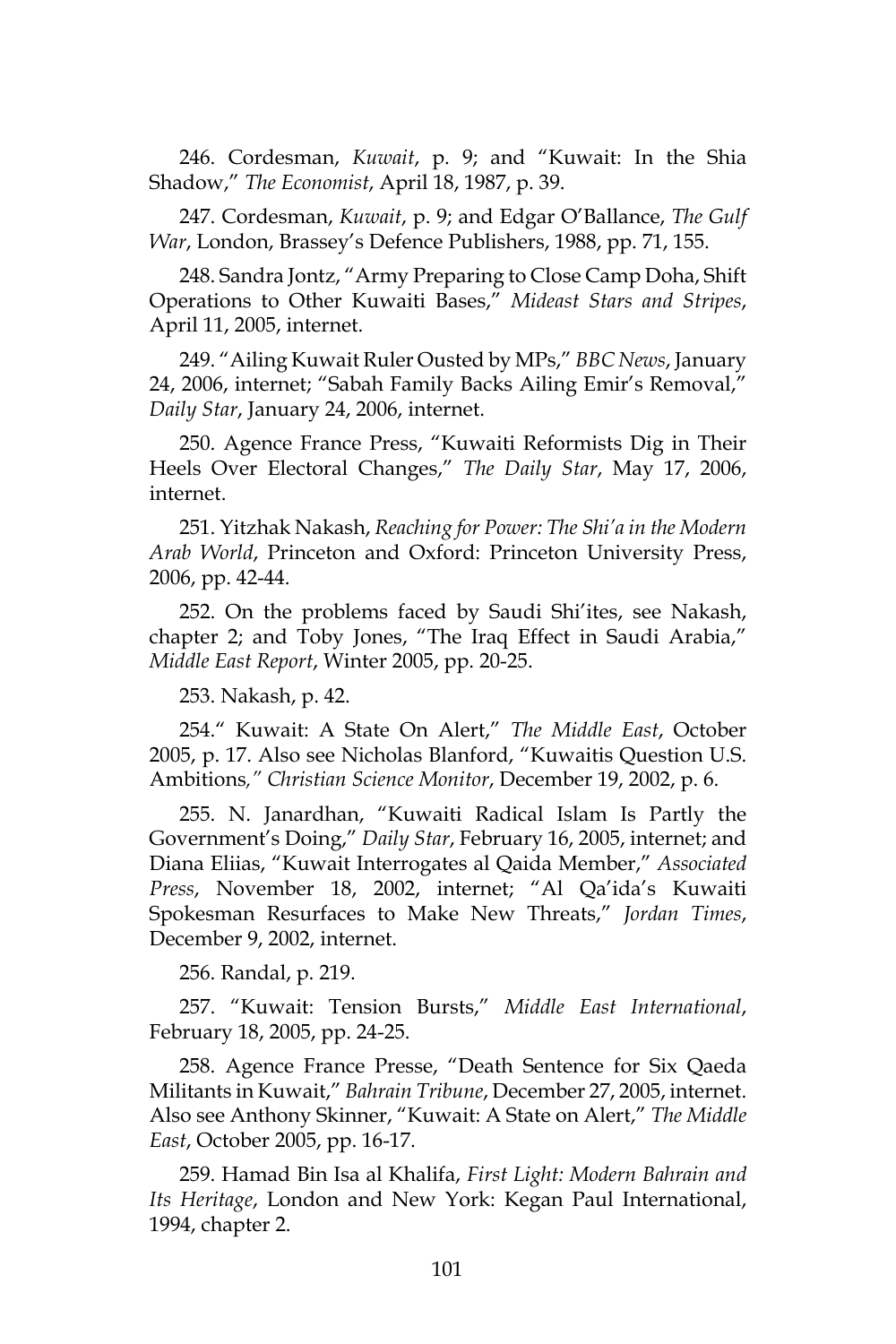260. International Crisis Group, *Bahrain's Sectarian Challenge*, Brussels, Belgium: International Crisis Group, May 2005, p. 2.

261. Fred H. Lawson, *Bahrain: The Modernization of Autocracy*, Boulder, San Francisco and London: Westview Press, 1989, p. 119.

262. Nadim Jaber, "Conflicting Visions*," Middle East International*, November 22, 1991, p. 13.

263. Cordesman, *The Military Balance in the Middle East*, p. 339.

264. Metz, *Persian Gulf States: A Country Study,* p. 144.

265. "Getting Smart: Gulf States Go for U.S. Wonder Weapons," *The Middle East*, October 2002, p. 24.

266. J. B. Kelly*, Arabia, The Gulf and the West*, New York: Basic Books, 1980, pp. 54-55.

267. Anthony H. Cordesman, *Bahrain, Oman, Qatar, and the UAE,* Boulder, CO: Westview Press, 1996, p. 36.

268**.** See Lawson, p. 123; and Cordesman, *Bahrain, Oman, Qatar, and the UAE*, p. 41.

269. "Timeline: Bahrain," *BBC News: World Edition*, August 25, 2005, internet.

270. R. K. Ramazani, "Iran's Islamic Revolution and the Persian Gulf," *Current History*, January 1985, p. 7.

271. S. Rob Sobhani, "Qatar Politics," *Weekly Standard*, September 16, 2002, internet.

272. "Iran and Bahrain Oppose Iraq Attack," *BBC News: World Edition*, August 18, 2002, internet.

273. "Bahrain Offers Asylum to Saddam," *BBC News: World Edition*, March 19, 2003, internet.

274. The Saudi Arabian Information Resource, internet, figures cited are from 2001. A trip from one country to the other and then back is counted as two trips (coming and going).

275. Nakash, p. 56.

276. "Moving Backwards in Bahrain," *Middle East International*, July 8, 2005, pp. 26-27.

277. "Bahrainis Demand Trial of Police 'Torturer'," *BBC News: World Edition*, November 24, 2002, internet.